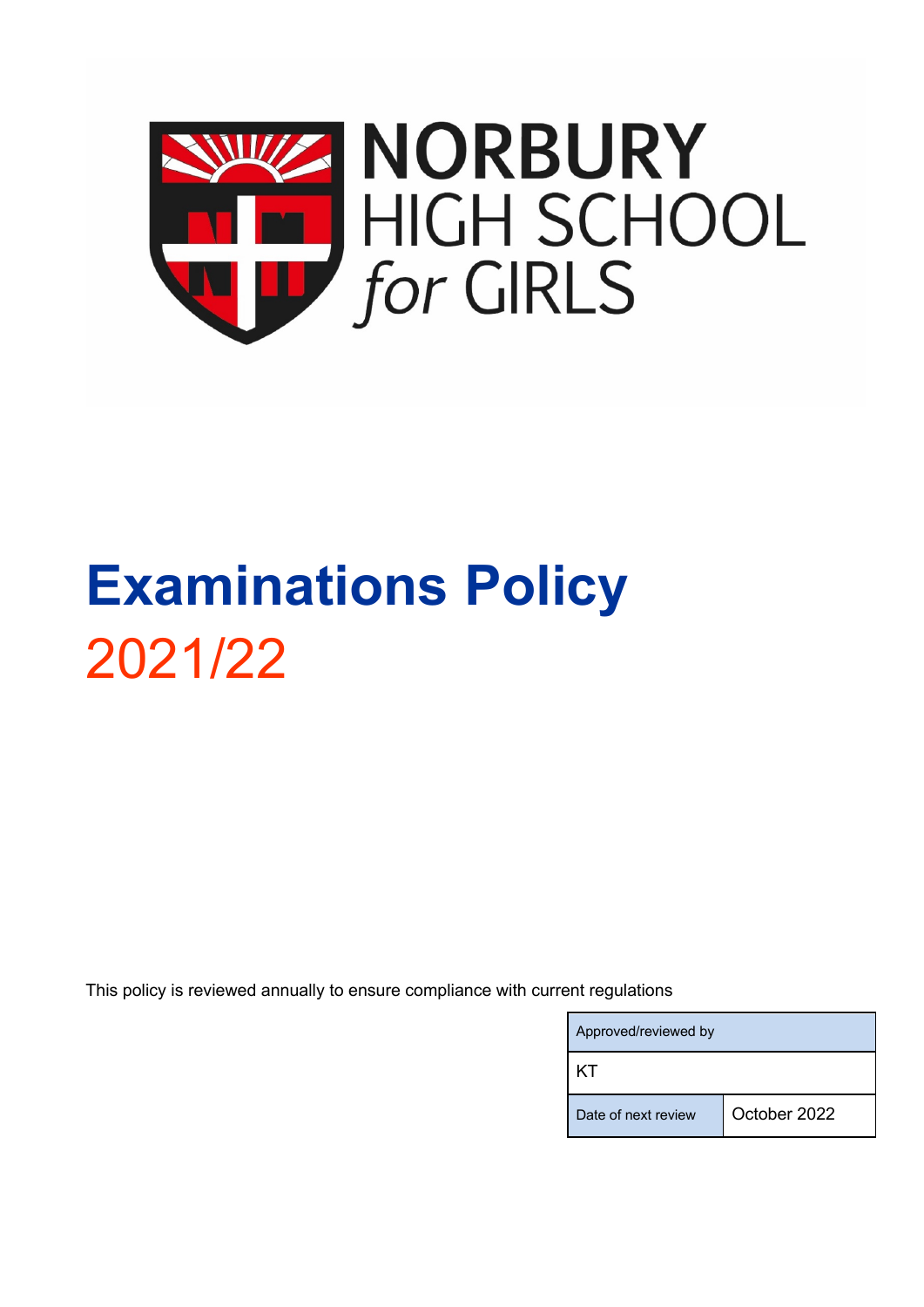# **Key staff involved in the exams policy**

| <b>Role</b>                                   | Name(s)                 |
|-----------------------------------------------|-------------------------|
| Head of centre                                | <b>MHN</b>              |
| Exams officer line manager (Senior<br>leader) | <b>MMM</b>              |
| Exams officer                                 | <b>KT</b>               |
| ALS lead/SENCo                                | <b>ADY</b>              |
| Senior leader(s)                              | ARO, VHA, STS, NCL, TDL |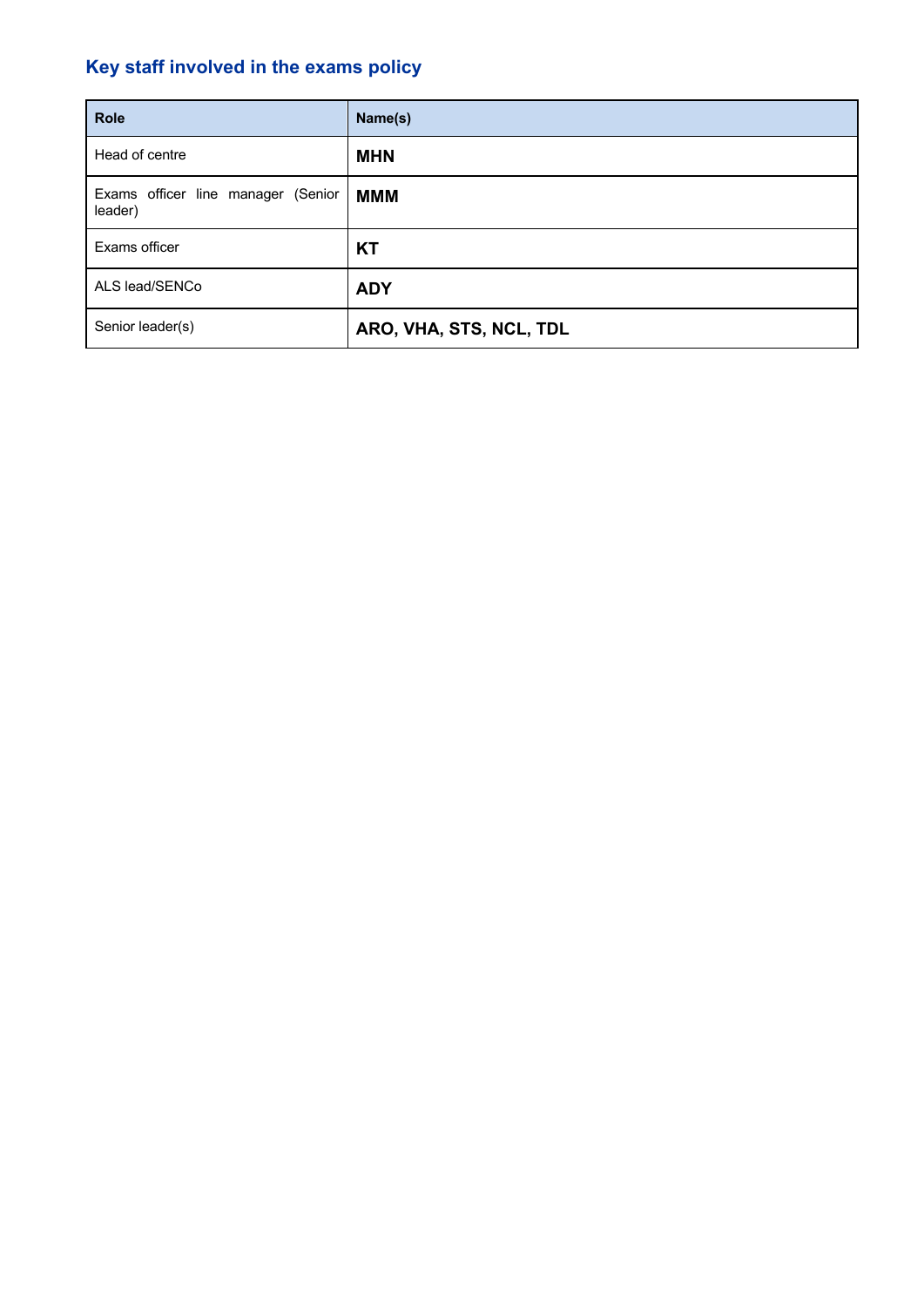# **Contents**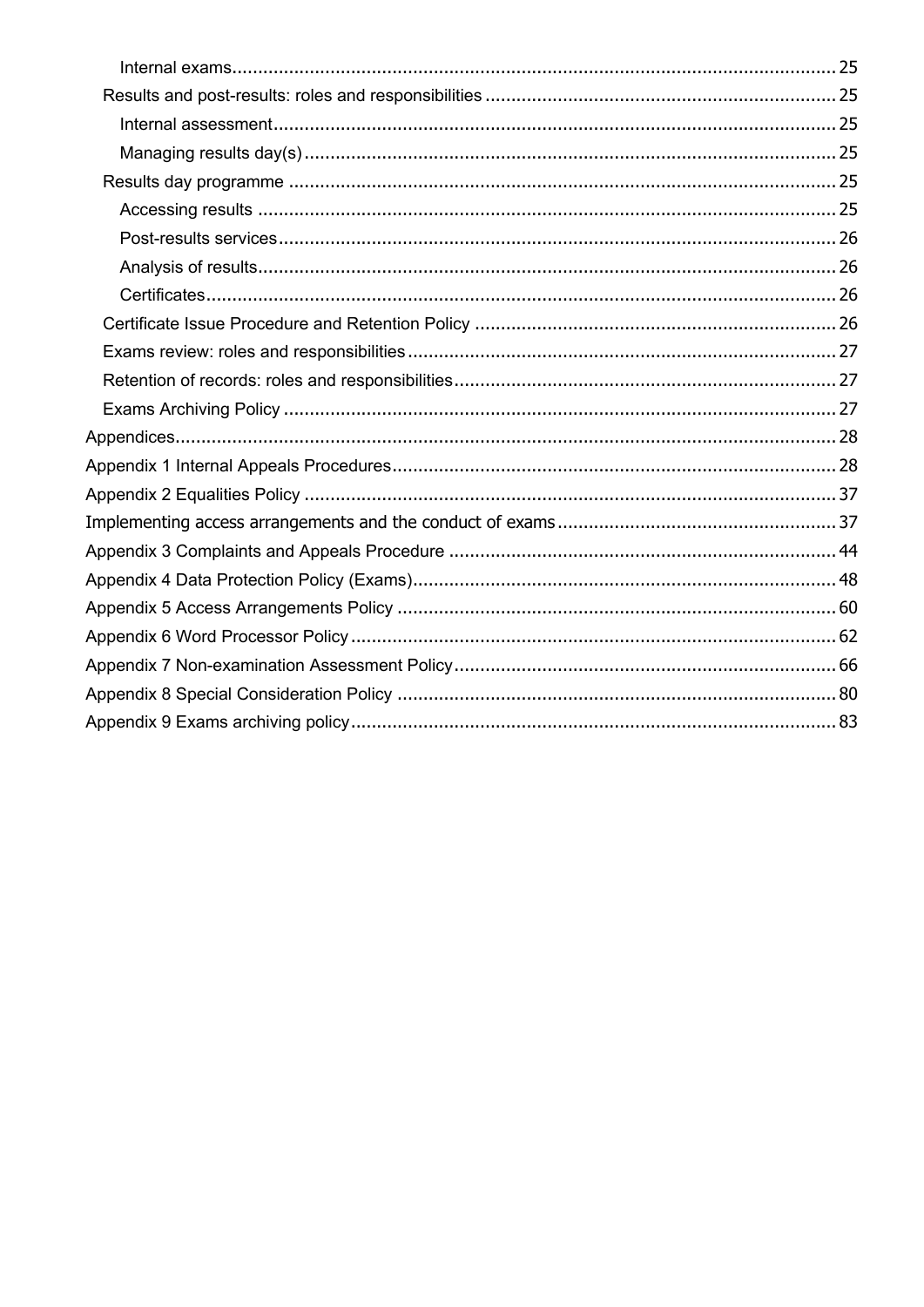# **Purpose of the policy**

Norbury High is committed to ensuring that the exams management and administration process is run effectively and efficiently and in compliance with the published JCQ regulations and awarding body requirements.

This exam policy will ensure that:

- all aspects of the centre's exam process is documented, supporting the exams contingency plan, and other relevant exams-related policies, procedures and plans are signposted to
- the workforce is well informed and supported
- all centre staff involved in the exams process clearly understand their roles and responsibilities
- all exams and assessments are conducted according to JCQ and awarding body regulations, guidance and instructions, thus maintaining the integrity and security of the exam/assessment system at all times
- exam candidates understand the exams process and what is expected of them

This policy is reviewed annually to ensure ways of working in the centre are accurately reflected and that exams and assessments are conducted to current JCQ (and awarding body) regulations, instructions and guidance.

This policy will be communicated to all relevant centre staff.

The policy will be available for staff to view in a folder within the exams folder on Google drive and a copy will be held in the Exams Office in the Exams policy folder. It will also be available on the school website.

# **Roles and responsibilities overview**

**The head of centre** is the individual who is accountable to the awarding bodies for ensuring that the centre is always compliant with the published JCQ regulations and awarding body requirements to ensure the security and integrity of the examinations/assessments.

**The examinations officer** is the person appointed by the head of centre to act on behalf of, and be the main point of contact for, the centre in matters relating to the general administration of awarding body examinations and assessments.

**The head of centre may not appoint themselves as the examinations officer.** A head of centre and an examinations officer are two distinct and separate roles. (GR, section 2)

#### **Head of centre responsibilities**

The **head of centre** is the individual who is accountable to the awarding bodies for ensuring that the centre is always compliant with the published JCQ regulations and awarding body requirements to ensure the security and integrity of the examinations/assessments. **It is the responsibility of the head of centre to ensure that all staff comply with the instructions in this booklet**. Failure to do so may constitute malpractice as defined in the JCQ publication *Suspected Malpractice: Policies and Procedures, 1 September 2021 to 31 August 2022:* 

https://www.jcq.org.uk/exams-office/malpractice (ICE Introduction)

#### **Head of centre**

- Understands the contents, refers to and directs relevant centre staff to annually updated JCQ publications including:
	- o General Regulations for Approved Centres (GR)
	- o Instructions for Conducting Examinations (ICE)
	- o Access Arrangements and Reasonable Adjustments (AA)
	- o Suspected Malpractice Policies and Procedures (SM)
	- o Instructions for conducting non-examination assessments (NEA) (and the instructions for conducting coursework)
	- A guide to the special consideration process (SC)
- Ensures the centre has appropriate accommodation to support the size of the cohorts being taught including appropriate accommodation for candidates requiring access arrangements for exams and assessments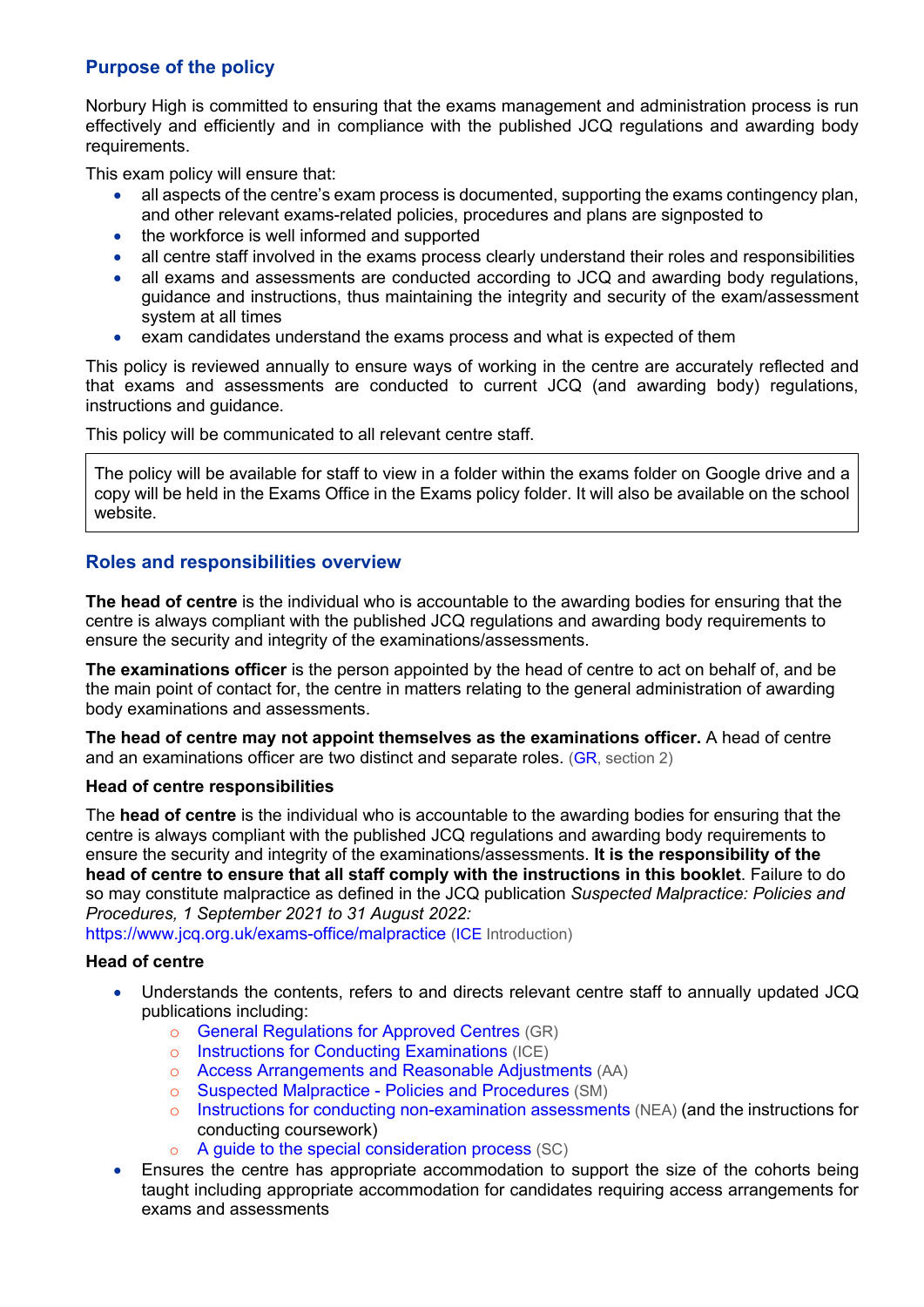# **National Centre Number Register**

- Takes responsibility for confirming, on an annual basis, that they are both aware of and adhering to the latest version of the JCQ's regulations. This confirmation is managed as part of the National Centre Number Register (NCNR) annual update
- Understands that this responsibility cannot be delegated to a member of the senior leadership team or the examinations officer, and acknowledges that failure to respond to the NCNR annual update, and/or the head of centre's declaration, will result in:
	- o the centre status being suspended
	- $\circ$  the centre not being able to submit examination entries
	- o the centre not receiving or being able to access question papers

and ultimately, awarding bodies could withdraw their approval of the centre

#### **Recruitment, selection and training of staff**

- Retains a workforce of an appropriate size and competence, including sufficient managerial and other resource, to undertake the delivery of the qualification as required by an awarding body. This includes taking reasonable steps to ensure occupational competence where this is required for the assessment of specific qualifications
- Provides fully qualified teachers to mark non-examination assessments, and/or fully qualified assessors for the verification of centre-assessed components
- Enables the relevant senior leader(s), the examinations officer (EO) and the ALS lead/SENCo to receive appropriate training and support in order to facilitate the effective delivery of examinations and assessments within the centre, and ensure compliance with the published JCQ regulations
- Appoints an ALS lead/SENCo who will determine appropriate arrangements for candidates with learning difficulties and disabilities

#### **Internal governance arrangements**

• Has in place a written escalation process should the head of centre, or a member of the senior leadership team with oversight of examination administration, be absent

#### **Escalation Process**

The Escalation Process is available for staff to view in a folder within the exams folder on Google drive and a copy will be held in the Exams Office in the Exams policy folder.

- Has in place a member of the senior leadership team who will provide support and guidance to the examinations officer and ensure that the integrity and security of examinations and assessments is maintained throughout an examination series
- Ensures centre staff undertake key tasks within the exams process and meet internal deadlines set by the EO
- Makes sure that a teacher, a tutor or a senior member of centre staff who teaches the subject being examined, is not an invigilator during the examination

#### **Delivery of qualifications**

- Delivers qualifications, as required by the awarding body, in accordance with relevant equality legislation. This includes but is not limited to ensuring that qualifications are made available to all candidates capable of undertaking them and seeking reasonable adjustments for disabled candidates
- Enables candidates to receive sufficient and up to date laboratory experience, or relevant training where required by the subject concerned

#### **Public liability**

• Complies with local health and safety rules which are in place and that the centre is adequately covered for public liability claims

#### **Security of assessment materials**

• Takes all reasonable steps to maintain the integrity of the examinations/assessments, including the security of all assessment materials, by ensuring: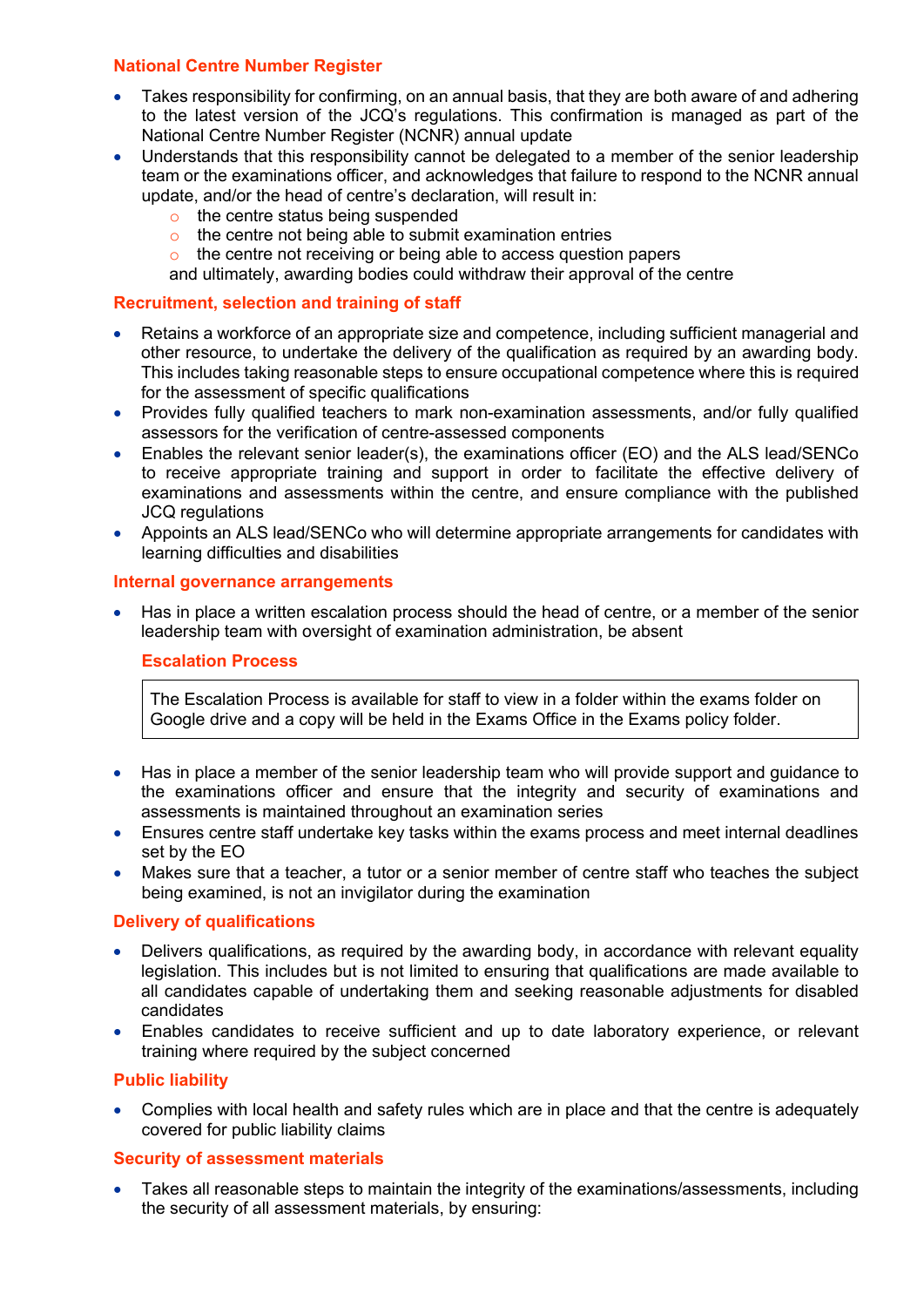- $\circ$  the location of the centre's secure storage facility in a secure room solely assigned to examinations for the purpose of administering secure examination materials
- o the secure room only contains exam-related material
- $\circ$  there are between two and six keyholders only, each of whom must fully understand their responsibilities as a key holder to the secure storage facility
- o access to the secure room and secure storage facility is restricted to the authorised two to six keyholders and staff named and approved by the head of centre are accompanied by a keyholder at all times
- o appropriate arrangements are in place to ensure that confidential materials are only handed over to authorised members of centre staff
- o the relevant awarding body is immediately informed if the security of question papers or confidential supporting instructions is put at risk
- o that when it is permitted to remove question papers from secure storage, and to avoid potential breaches of security, arrangements are in place to carefully check and record that the correct question paper packets are opened
- Makes arrangements to receive, check and store question papers and examination material safely and securely at all times and for as long as required in accordance with the current JCQ publication *Instructions for conducting examinations*
- Makes arrangements to receive and issue material received from the awarding bodies to staff and candidates, and notify them of any advice and instructions relevant to the examinations and assessments
- Allows candidates access to relevant pre-release materials on, or as soon as possible after, the date specified by the awarding bodies
- Through taking an ethical approach and working proactively to avoid malpractice among students and staff takes all reasonable steps to prevent the occurrence of any malpractice/maladministration before, during the course of and after examinations have taken place
- Ensures any person involved in administering, teaching or completing examinations/assessments is advised that where malpractice is suspected, or alleged, personal data about them will be provided to the awarding body (or bodies) whose examinations/assessments are involved. Personal data about them may also be shared with other awarding bodies, the qualifications regulator or professional bodies in accordance with the JCQ publication *Suspected malpractice – Policies and procedures*
- Ensures irregularities are investigated and informs the awarding bodies of any cases of alleged, suspected or actual incidents of malpractice or maladministration, involving a candidate or a member of staff, are reported to the awarding body immediately
- Ensures risks to the exam process are assessed and appropriate risk management processes/contingency plans are in place (that allow the senior leadership team to act immediately in the event of an emergency or staff absence)

# **Exam Contingency Plan**

The Contingency Plan is available for staff to view in a folder within the exams folder on Google drive and a copy will be held in the Exams Office in the Exams policy folder.

# **Lockdown Policy (Exams)**

The Lockdown Policy (Exams) is available for staff to view in a folder within the exams folder on Google drive and a copy will be held in the Exams Office in the Exams policy folder.

• Ensures required internal appeals procedures are in place and drawn to the attention of candidates and (where relevant) their parents/carers

# **Internal Appeals Procedures**

The Internal Appeals Procedure is included in Appendix 1 of this document

• Ensures the centre's equalities policy demonstrating the centre's compliance with relevant legislation is in place and details the processes followed in respect of identifying the need for, requesting and implementing access arrangements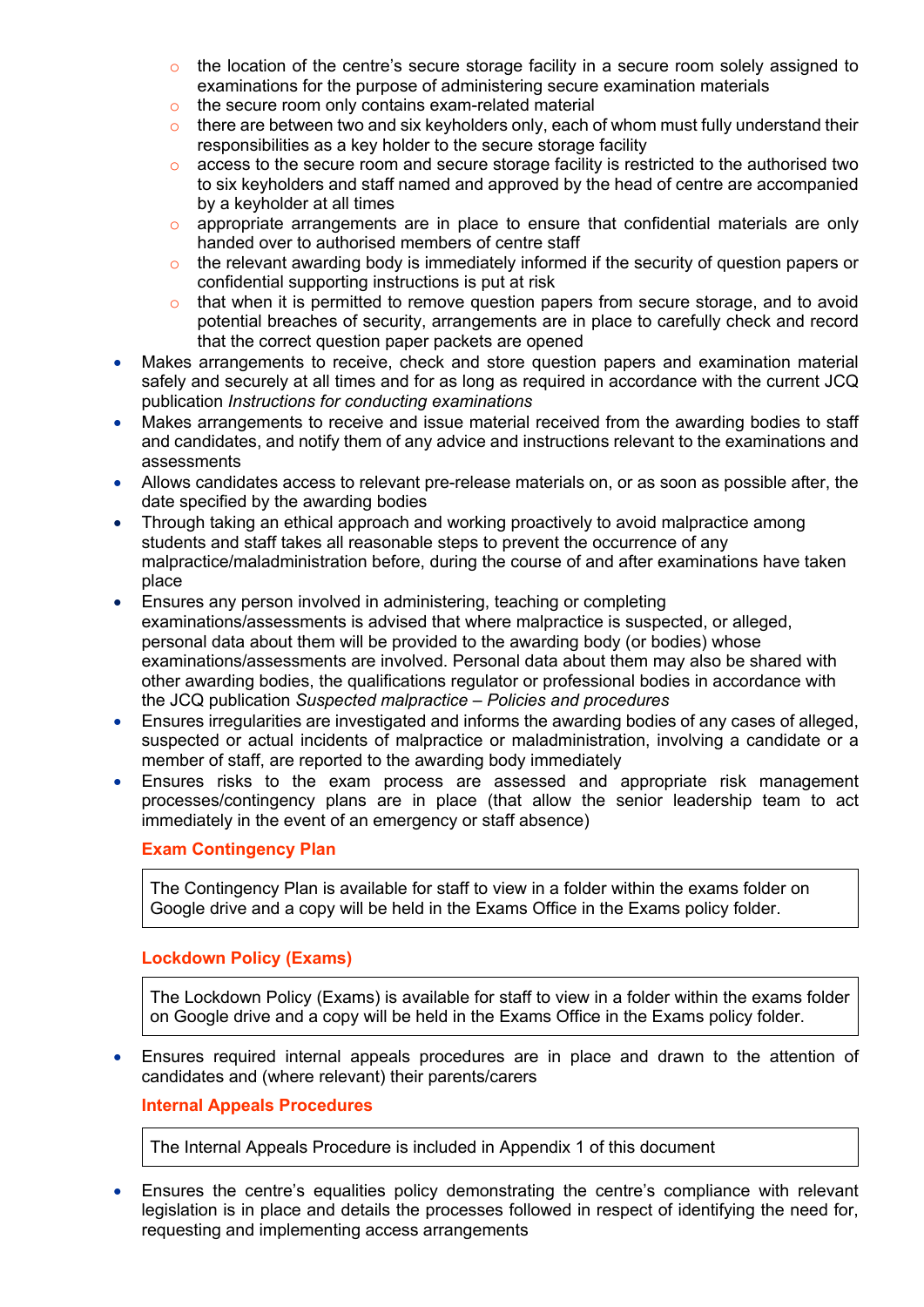**Equalities Policy**

The Equalities Policy is included in Appendix 2 of this document

• Ensures a complaints and appeals procedure covering general complaints regarding the centre's delivery or administration of a qualification is in place and drawn to the attention of candidates and their parents/carers

**Complaints and Appeals Procedure (Exams)**

The Complaints and Appeals Procedure (Exams) is included in Appendix 3 of this document

• Ensures the centre has a child protection/safeguarding policy in place, including Disclosure and Barring Service (DBS) clearance, which satisfies current legislative requirements

**Child Protection/Safeguarding Policy (Exams)**

The school's Child Protection/Safeguarding Policy is available from the school website. Invigilators employed by the school are required to have a DBS check in the same way as any other member of staff. Any ex-students sitting exams are accompanied from reception to the exam room and at the end of the exam are accompanied to reception.

• Ensures the centre has a data protection policy in place that complies with General Data Protection Regulation and Data Protection Act 2018 regulations

**Exams Data Protection Policy**

The Exams Data Protection Policy is included in Appendix 4 of this document

• Ensures the centre has documented processes in place relating to access arrangements and reasonable adjustments

**Access Arrangements Policy**

The Access Arrangements Policy is included in Appendix 5 of this document

#### **Conflicts of interest**

- Ensures the relevant awarding bodies are informed before the published deadline for entries for each examination series of any potential conflict of interest where
	- o a member of centre staff is taking a qualification at the centre which includes internally assessed components/units (taking at the centre as a last resort where unable to find an alternative centre)
	- o a candidate is being taught and prepared for a qualification which includes internally assessed components/units by a member of centre staff with close relationship to the candidate
- Maintains clear records that confirm the measures taken/protocols in place to mitigate any potential risk to the integrity of the qualifications affected by the above, and where
	- o a member of exams office staff has a close relationship to a candidate being entered for exams and assessments at the centre or at another centre
	- $\circ$  a member of centre staff is taking a qualification at the centre which does not include internally assessed components/units (taking at the centre as a last resort where unable to find an alternative centre)
	- o a member of centre staff is taking a qualification at another centre

**Conflicts of Interest Procedures (Exams)**

All staff are required to complete a "declaration of interest" in September. Following this the EO will notify the exam boards of any staff who are teaching or preparing members of their family or close friends and their immediate family. The EO will also keep records of all measures taken to mitigate any potential risks.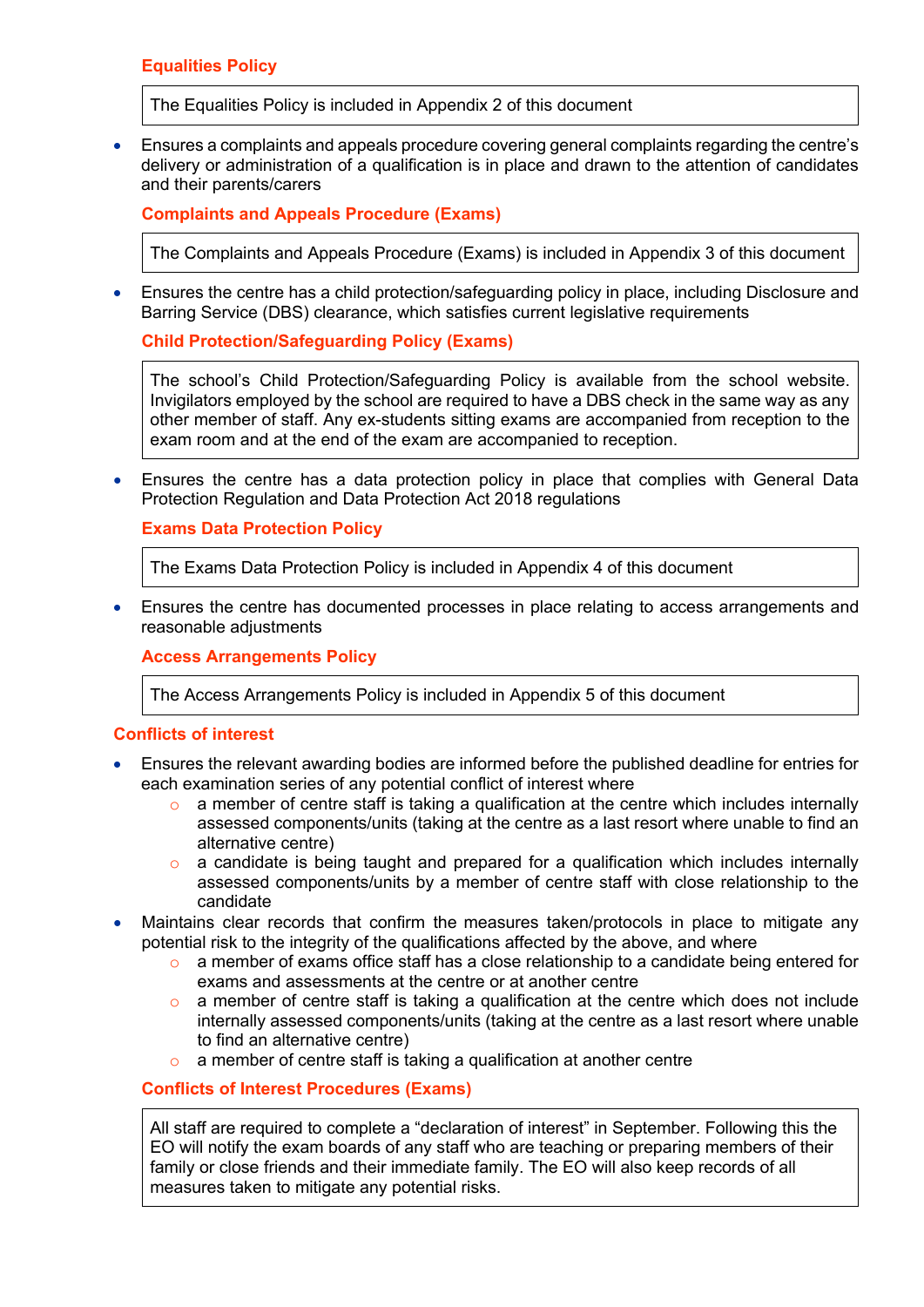- Ensures other relevant centre staff where they may be involved in the receipt and dispatch of confidential exam materials are briefed on the requirements for maintaining the integrity and confidentiality of the exam materials
- Ensures members of centre staff do not forward emails and letters from awarding body or JCQ personnel without prior consent to third parties or upload such correspondence onto social media sites and applications
- Ensures members of centre staff do **not** advise parents/candidates to contact awarding bodies/JCQ directly nor provide them with addresses/email addresses of awarding body examining/assessment personnel or JCQ personnel

# **Centre inspections**

- Co-operates with the JCQ Centre Inspection Service, an awarding body or a regulatory authority when subject to an inspection, an investigation or an unannounced visit, and takes all reasonable steps to comply with all requests for information or documentation made by an awarding body or regulatory authority as soon as is practical
- Allows all venues used for examinations and assessments, paperwork and secure storage facilities to be open to inspection
- Understands the JCQ Centre Inspector will identify him/herself with a photo ID card and **must**  be accompanied throughout his/her tour of the premises, including inspection of the centre's secure storage facility

# **Exams officer**

- Understands the contents of annually updated JCQ publications including:
	- o General Regulations for Approved Centres
	- o Instructions for Conducting Examinations
	- o Suspected Malpractice Policies and Procedures
	- o Post-results services (PRS)
	- o A guide to the special consideration process
- Completes/submits the National Centre Number Register annual update (administered on behalf of the JCQ member awarding bodies by OCR https://ocr.org.uk/administration/ncn-annualupdate/) by the end of October each year
- Is familiar with the contents of annually updated information from awarding bodies on administrative procedures, key tasks, key dates and deadlines
- Ensures key tasks are undertaken and key dates and deadlines met
- Recruits, trains and deploys a team of internal/external invigilators; appoints lead invigilators, as required and keeps a record of the content of training provided to invigilators for the required period
- Works with the ALS lead/SENCo to ensure invigilators supervising access arrangement candidates and those acting as a facilitator supporting access arrangement candidates fully understand the respective role and what is and what is not permissible in the exam room
- Supports the head of centre in ensuring that awarding bodies are informed (where required) of any conflict of interest declared by members of centre staff and in maintaining records that confirm the measures taken/protocols in place to mitigate any potential risk to the integrity of the qualifications affected before the published deadline for entries for each examination series
- Briefs other relevant centre staff where they may be involved in the receipt and dispatch of confidential exam materials on the requirements for maintaining the integrity and confidentiality of the exam materials

# **Senior leaders**

- Are familiar with the contents, refer to and direct relevant centre staff to annually updated JCQ publications including:
	- o General Regulations for Approved Centres
	- o Instructions for Conducting Examinations
	- o Access Arrangements and Reasonable Adjustments
	- o Suspected Malpractice Policies and Procedures
	- o Instructions for conducting non-examination assessments (and the instructions for conducting coursework)
	- o A guide to the special consideration process

**Additional Learning Support (ALS) lead/Special educational needs co-ordinator (SENCo)**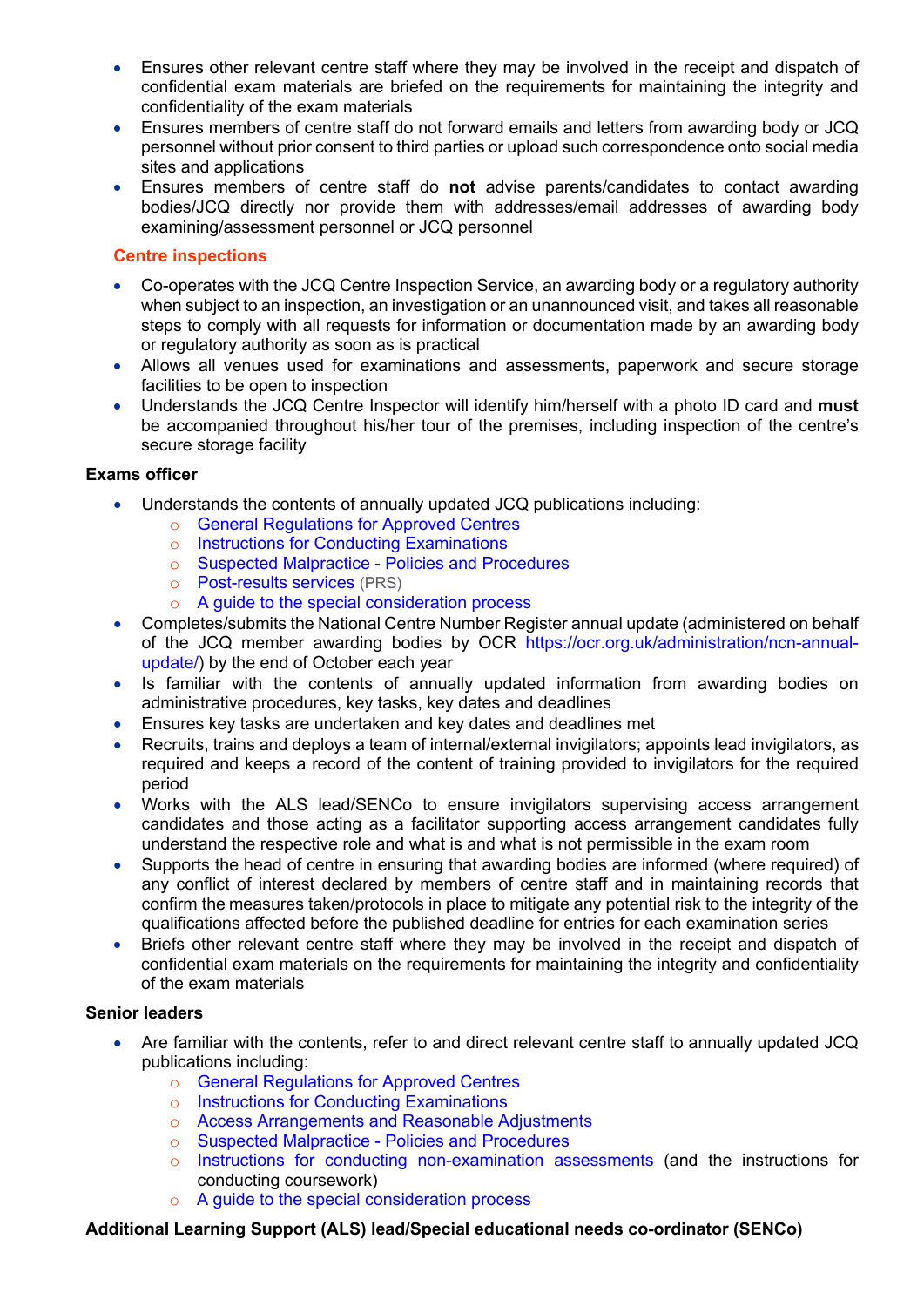- Understands the contents, refers to and directs relevant centre staff to annually updated JCQ publications including:
	- o Access Arrangements and Reasonable Adjustments
- Leads on the access arrangements and reasonable adjustments process (referred to in this policy as 'access arrangements')
- If not the qualified access arrangements assessor, works with the person appointed, on all matters relating to assessing candidates and ensures the correct procedures are followed
- Presents when requested by a JCQ Centre Inspector, evidence of the assessor's qualification

#### **Senior leaders**

- Ensure teaching staff undertake key tasks, as detailed in this policy, within the exams process (exam cycle) and meet internal deadlines set by the EO and ALS lead/SENCo
- Ensure teaching staff keep themselves updated with awarding body subject and teacher-specific information to confirm effective delivery of qualifications
- Ensure teaching staff attend relevant awarding body training and update events

#### **Teaching staff**

- Undertake key tasks, as detailed in this policy, within the exams process and meet internal deadlines set by the EO and ALS lead/SENCo
- Keep updated with awarding body subject and teacher-specific information to confirm effective delivery of qualifications
- Attend relevant awarding body training and update events

#### **Invigilators**

- Attend/undertake training, update, briefing and review sessions as required
- Provide information as requested on their availability to invigilate
- Sign a confidentiality and security agreement and confirm whether they have any current maladministration/malpractice sanctions applied to them

#### **Reception staff**

• Support the EO in the receipt and dispatch of confidential exam materials and follow the requirements for maintaining the integrity and confidentiality of the exam materials

#### **Site staff**

• Support the EO in relevant matters relating to exam rooms and resources

#### **Candidates**

Where applicable in this policy, the term 'candidates' refers to candidates and/or their parents/carers.

# **The exam cycle**

The exams management and administration process that needs to be undertaken for each **exam series** is often referred to as the **exam cycle** and relevant tasks required within this grouped into the following stages:

- planning
- entries
- pre-exams
- exam time
- results and post-results

This policy identifies roles and responsibilities of centre staff within this cycle.

#### **Planning: roles and responsibilities**

#### **Information sharing**

#### **Head of centre**

• Directs relevant centre staff to annually updated JCQ publications including GR, ICE, AA, SM, NEA (and the *Instructions for conducting coursework*) and SC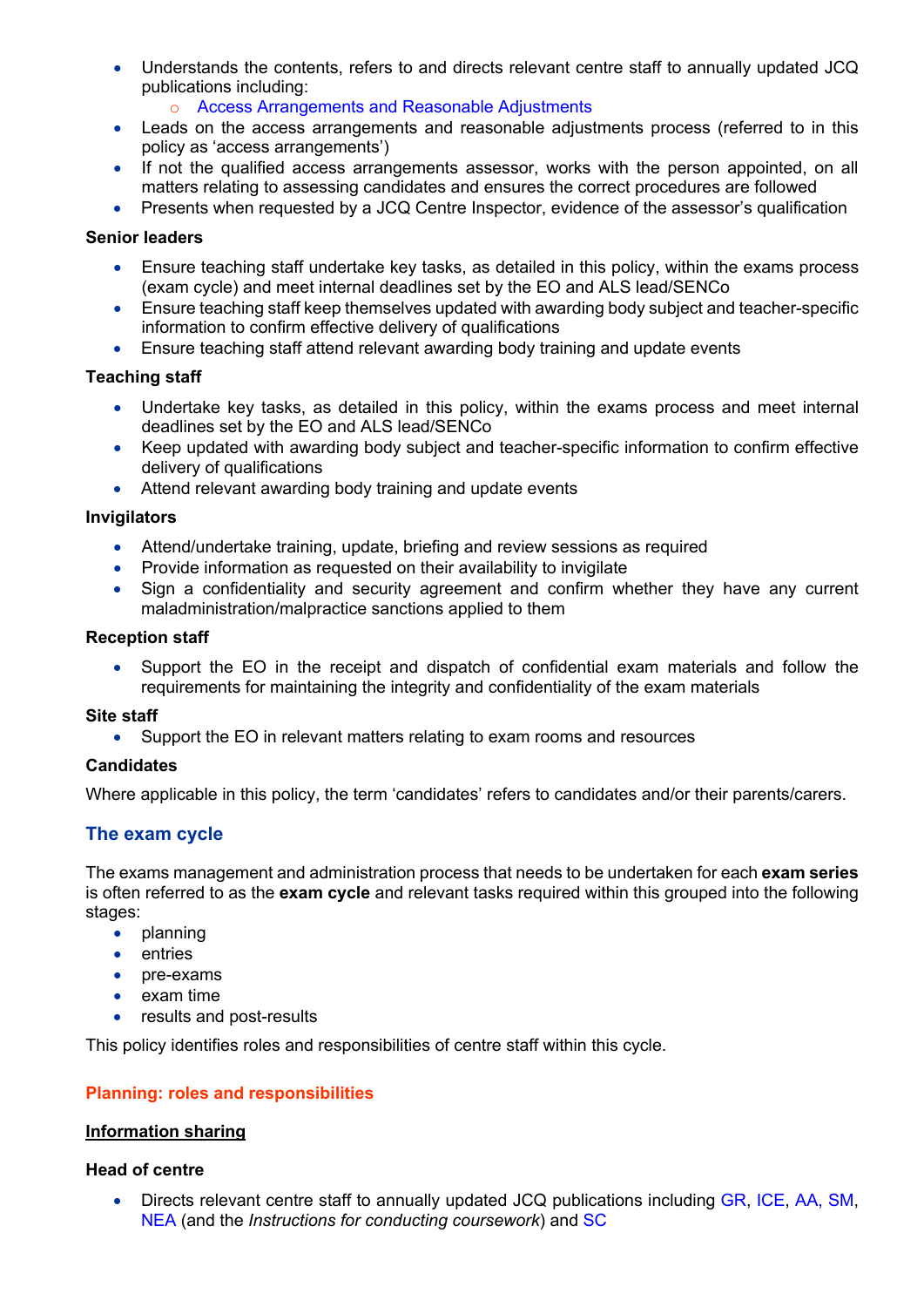# **Exams officer**

- Signposts relevant centre staff to JCQ publications and awarding body documentation relating to the exams process that have been updated
- Signposts relevant centre staff to JCQ information that should be provided to candidates
- As the centre administrator, approves relevant access rights for centre staff to access awarding body secure extranet sites

## **Information gathering**

# **Exams officer**

- Undertakes an annual information gathering exercise in preparation for each new academic year to ensure data about all qualifications being delivered is up to date and correct
- Collates all information gathered into one central point of reference
- Researches awarding body guidance to identify administrative processes, key tasks, key dates and deadlines for all relevant qualifications
- Produces an annual exams plan of key tasks and key dates to ensure all external deadlines can be effectively met; informs key centre staff of internal deadlines
- Collects information on internal exams to enable preparation for and conduct of (insert the titles these internal exams are referred to in the centre)

#### **Senior leaders**

- Respond (or ensure teaching staff respond) to requests from the EO on information gathering
- Meet the internal deadline for the return of information
- Inform the EO of any changes to information in a timely manner minimising the risk of late or other penalty fees being incurred by an awarding body
- Note the internal deadlines in the annual exams plan and directs teaching staff to meet these

#### **Access arrangements**

#### **Head of centre**

- Ensures there is appropriate accommodation for candidates requiring access arrangements in the centre for all examinations and assessments
- Ensures a written process is in place to not only check the qualification(s) of the appointed assessor(s) but that the correct procedures are followed as per Chapter 7 of the JCQ publication Access Arrangements and Reasonable Adjustments
- Ensures the ALS lead/SENCo is fully supported in effectively implementing access arrangements and reasonable adjustments once approved

#### **ALS lead/SENCo**

- Assesses candidates (or works with the appropriately qualified assessor as appointed by the head of centre) to identify access arrangements/reasonable adjustments requirements
- Gathers **evidence** to support the need for access arrangements for a candidate
- Liaises with teaching staff to gather evidence of **normal way of working** of an affected candidate
- Determines candidate eligibility for arrangements or adjustments that are centre-delegated
- Gathers signed **Personal data consent, Privacy Notice (AAO) and Data Protection confirmation** forms from candidates where required
- Applies for **approval** through **Access arrangements online** (AAO) via the **Centre Admin Portal** (CAP), where required or through the awarding body where qualifications sit outside the scope of AAO
- Keeps a file for each candidate for JCQ inspection purposes containing all the required documentation (if documentation is stored electronically, an e-folder must be created for each individual candidate. The candidate's e-folder must hold each of the required documents for inspection)
- Employs good practice in relation to the Equality Act 2010
- Liaises with the EO regarding exam time arrangements for access arrangement candidates
- Ensures staff appointed to facilitate access arrangements for candidates are appropriately trained and understand the rules of the particular arrangement(s) and keeps a record of the content of training provided to facilitators for the required period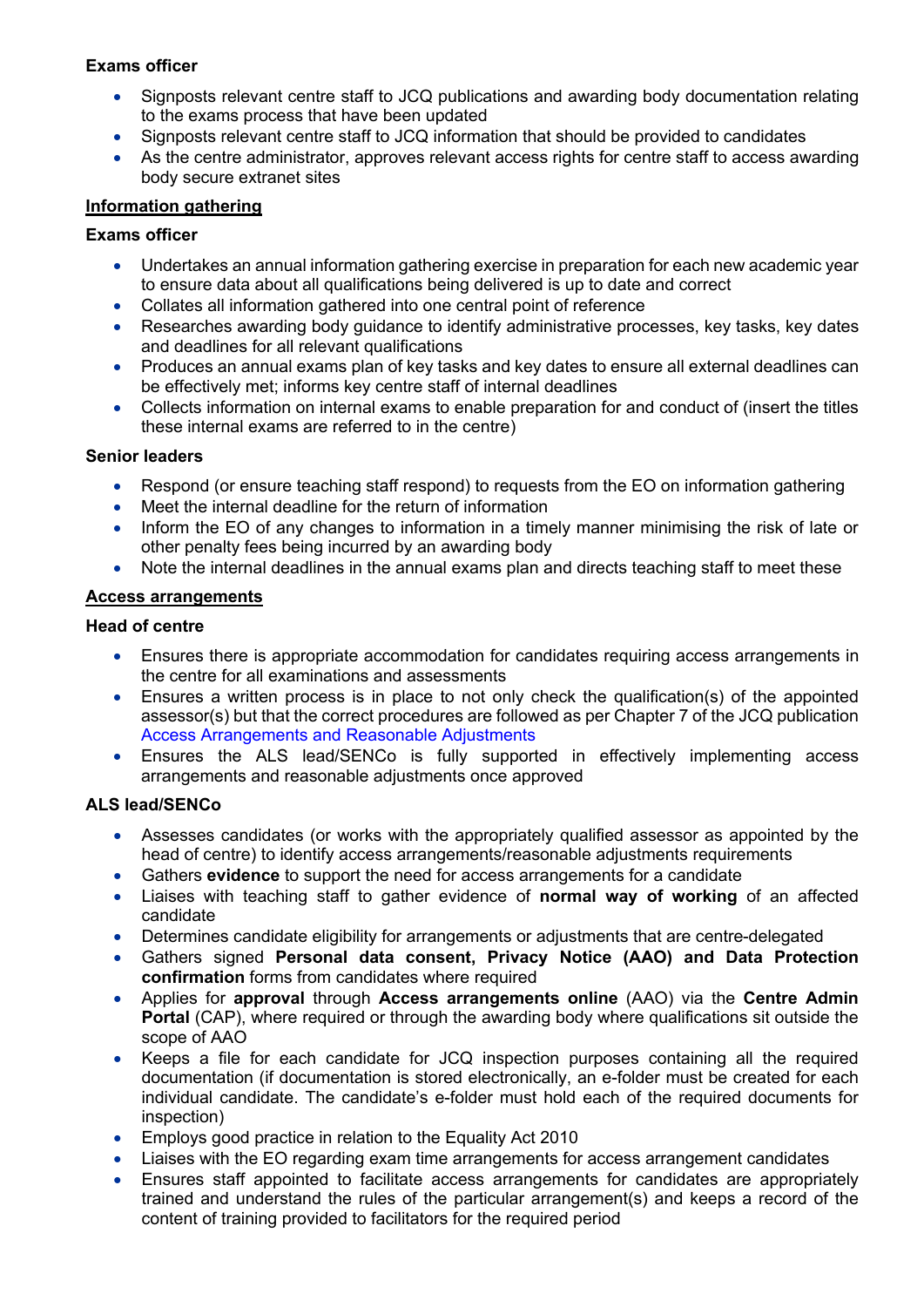- Works with the EO to ensure invigilators and those acting as a facilitator fully understand the respective role and what is and what is not permissible in the exam room
- Provides and annually reviews a centre policy on the **use of word processors** in exams and assessments

## **Word Processor Policy (Exams)**

The Word Processor Policy is included in Appendix 6 of this document

• Ensures criteria for candidates granted **separate invigilation within the centre** is clear, meets JCQ regulations and best meets the needs of individual candidates and remaining candidates in main exam rooms

## **Separate Invigilation Policy**

The Statement on Separate Invigilation is included in the Access Arrangements Policy

#### **Senior leaders, Teaching staff**

- Support the ALS lead/SENCo in determining and implementing appropriate access arrangements/reasonable adjustments
- Provide a statement for inspection purposes which details the criteria the centre uses to award and allocate word processors for examinations

#### **Internal assessment and endorsements**

#### **Head of centre**

#### **Controlled assessments, coursework and non-examination assessments**

- Ensures arrangements are in place to co-ordinate and standardise all marking of centreassessed components and ensures that candidates' centre-assessed work is produced, authenticated and marked, or assessed and quality assured in accordance with the awarding bodies' instructions (including where relevant, private candidates)
- Ensures that teaching staff, in accordance with awarding bodies' instructions, return all subjectspecific forms by the required date
- Provides fully qualified teachers to mark non-examination assessments, and/or fully qualified assessors for the verification of centre-assessed components
- Ensures an **internal appeals procedure** relating to internal assessment decisions is in place for a candidate to appeal against and request a review of the centre's marking (see Roles and responsibilities overview)
- Ensures a **non-examination assessment policy** is in place for GCE and GCSE qualifications which include components of non-examination assessment (For CCEA GCSE centres this would be a controlled assessment policy)

#### **Non-examination Assessment Policy**

The Non-examination Assessment Policy is included in Appendix 7 of this document

• Ensures any irregularities relating to the production of work by candidates are investigated and dealt with internally if discovered prior to a candidate signing the authentication statement (where required) or reported to the awarding body if a candidate has signed the authentication statement

#### **Senior leaders**

- Ensure teaching staff have the necessary and appropriate knowledge, understanding, skills, and training to set tasks, conduct task taking, and to assess, mark and authenticate candidates' work (including where relevant, private candidates)
- Ensure appropriate internal moderation, standardisation and verification processes are in place
- Ensure teaching staff delivering AQA Applied General qualifications, OCR Cambridge Nationals, Entry Level Certificate or Project qualifications (and CCEA GCE unitised AS and A-level qualifications and WJEC GCE legacy AS and A-level Health & Social Care) follow JCQ Instructions for conducting coursework and the specification provided by the awarding body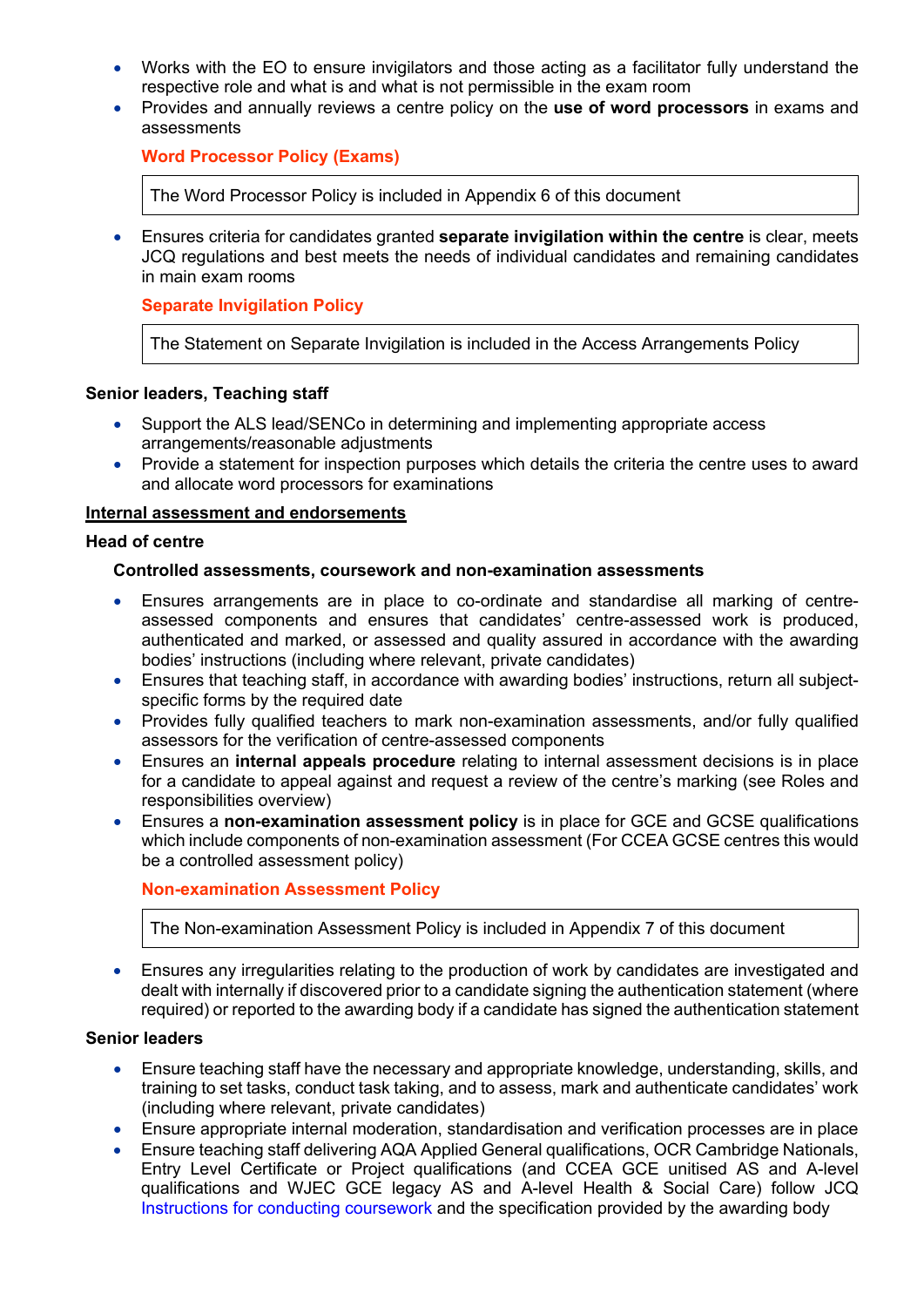- Ensure teaching staff delivering GCE & GCSE specifications (which include components of nonexamination assessment) follow JCQ Instructions for conducting non-examination assessments and the specification provided by the awarding body
- For other qualifications, ensure teaching staff follow appropriate instructions issued by the awarding body
- Ensure teaching staff inform candidates of their centre assessed marks as a candidate may request a review of the centre's marking before marks are submitted to the awarding body

# **Teaching staff**

- Ensure appropriate instructions for conducting internal assessment are followed
- Ensure candidates are aware of JCQ and awarding body information for candidates on producing work that is internally assessed (coursework, non-examination assessments, social media) prior to assessments taking place
- Ensure candidates are informed of their centre assessed marks as a candidate may request a review of the centre's marking before marks are submitted to the awarding body

#### **Exams officer**

- Identifies relevant key dates and administrative processes that need to be followed in relation to internal assessment
- Signposts teaching staff to relevant JCQ Information for candidates documents that are annually updated

# **Invigilation**

#### **Head of centre**

- Ensures relevant support is provided to the EO in recruiting, training and deploying a team of invigilators
- Ensures, if contracting supply staff to act as invigilators, that such persons are competent and fully trained, understanding what is and what is not permissible (and not taking on its own an assurance from a recruitment agency, that this is the case)
- Determines if additional invigilators will be deployed in timed Art exams in addition to the subject teacher to ensure the supervision of candidates is maintained at all times

#### **Exams officer**

- Recruits additional invigilators where required to effectively cover all exam periods/series' throughout the academic year
- Collects information on new recruits to identify if they have invigilated previously and if any current maladministration/malpractice sanctions are applied to them
- Provides training for new invigilators on the instructions for conducting exams and an annual update for the existing invigilation team so that they are aware of any changes in a new academic year before they are allocated to invigilate an exam
- Ensures invigilators supervising access arrangement candidates understand their role (and the role of a facilitator who may be supporting a candidate) and the rules and regulations of the access arrangement(s)
- Ensures invigilators are briefed on the access arrangement candidates in their exam room and made aware of the access arrangement(s) awarded (ensuring these candidates are identified on the seating plan) and confirms invigilators understand what is and what is not permissible
- Collects evaluation of training to inform future events

#### **Entries: roles and responsibilities**

## **Estimated entries**

#### **Exams officer**

• Requests estimated or early entry information, where this may be required by awarding bodies, from HoDs in a timely manner to ensure awarding body external deadlines for submission can be met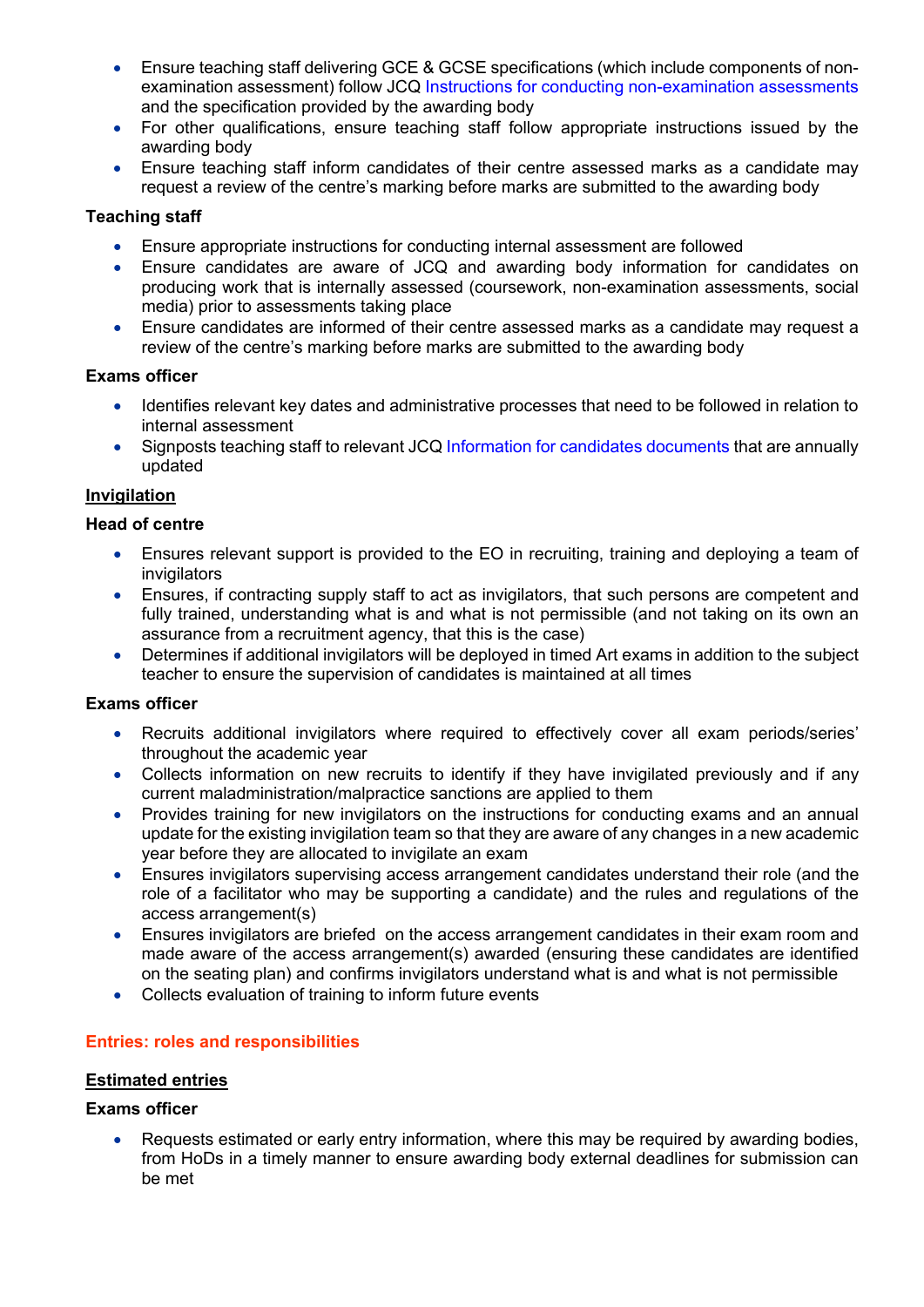## **Estimated entries collection and submission procedure**

Heads of Faculty/Subject Leaders are asked to complete a spreadsheet with details of exams to be sat and approximate numbers in the second half of the summer term so that estimated entries can be completed at the beginning of the autumn term.

• Makes candidates aware of the JCQ **Information for candidates – Privacy Notice** at the start of a course leading to a vocational qualification or when entries are submitted to awarding bodies for processing for general qualifications

#### **Senior leaders**

- Provide entry information requested by the EO to the internal deadline
- Inform the EO immediately of any subsequent changes to entry information

# **Final entries**

#### **Exams officer**

- Requests final entry information from HoDs in a timely manner to ensure awarding body external deadlines for submission can be met
- Informs HoDs of subsequent deadlines for making changes to final entry information without charge
- Confirms with HoDs final entry information that has been submitted to awarding bodies
- Ensures as far as possible that entry processes minimise the risk of entries or registrations being missed reducing the potential for late or other penalty fees being charged by awarding bodies
- Observes each awarding body's terms and conditions for the entry and withdrawal of candidates for their examinations and assessments, and observes any regulatory requirements for the qualification

#### **Final entries collection and submission procedure**

Teachers and Heads of Faculty complete entry lists on SIMS and sign copies of this to confirm that all are correct.

#### **Senior leaders**

- Provide information requested by the EO to the internal deadline
- Inform the EO immediately, or at the very least prior to the deadlines, of any subsequent changes to final entry information, which includes
	- o changes to candidate personal details
	- o amendments to existing entries
	- o withdrawals of existing entries
- Check final entry submission information provided by the EO and confirms information is correct

#### **Entry fees**

- Most examination fees are paid from the exams budget.
- Late fees may be charged to a department where these are the result of errors on that department's part.
- Late fees may be charged to individual students if these are the result of them requiring a change to entries which is against the school's advice.
- External candidates will be charged for exam entries plus an administration charge.

#### **Late entries**

## **Exams officer**

- Has clear entry procedures in place to minimise the risk of late entries
- Charges any late or other penalty fees to departmental budgets

#### **Senior leaders**

- Minimise the risk of late entries by
	- o following procedures identified by the EO in relation to making final entries on time
	- o meeting internal deadlines identified by the EO for making final entries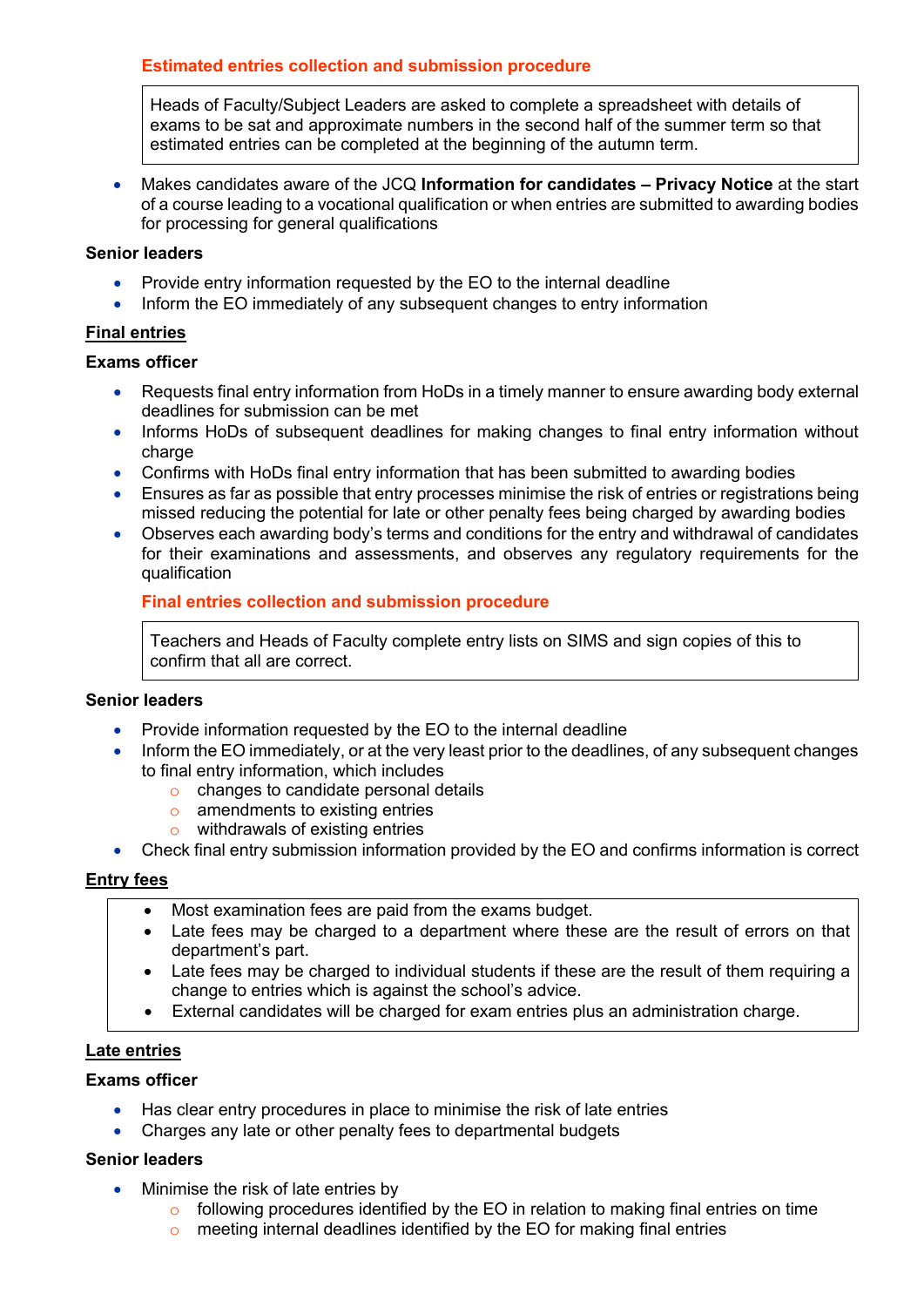# **Re-sit entries**

- Any sixth formers who have not yet achieved a grade 4 in GCSE English or maths attend re-sit classes and are entered for the re-sit by Norbury High.
	- Any sixth formers opting to re-sit GCSE English or maths submit an entry form and pay the exam fee to the Exams Officer.
	- Any students opting to re-sit external assessments for BTEC or other vocational qualifications are entered by teachers on entry mark-sheets on SIMS. Decisions are made on a class basis as to who will pay for these entries.
	- Entry fees will be charged to individual students if they choose to re-sit an exam to improve their grade after achieving a grade which is generally considered to be a pass.

# **Private candidates**

Only former students or staff of Norbury High are accepted as private candidates. They must meet with the exams Officer to complete paperwork and pay entry fees.

#### **Candidate statements of entry**

# **Exams officer**

• Provides candidates with statements of entry for checking

#### **Teaching staff**

• Ensure candidates check statements of entry and return any relevant confirmation required to the EO

#### **Candidates**

• Confirm entry information is correct or notify the EO of any discrepancies

#### **Pre-exams: roles and responsibilities**

#### **Access arrangements and reasonable adjustments**

#### **ALS lead/SENCo**

- Ensures appropriate arrangements, adjustments and adaptations are in place to facilitate access to exams/assessments for candidates where they are disabled within the meaning of the Equality Act (unless a temporary emergency arrangement is required at the time of an exam)
- Ensures a candidate is involved in any decisions about arrangements, adjustments and /or adaptations that may be put in place for him/her
- Ensures exam information (JCQ information for candidates documents, individual exam timetable etc.) is adapted where this may be required for a disabled candidate to access it
- Allocates appropriately trained centre staff to facilitate access arrangements for candidates in exams and assessments (ensuring that the facilitator appointed meets JCQ requirements and fully understands the rule of the access arrangement)
- Where relevant, ensures the necessary and appropriate steps are undertaken to gather an appropriate picture of need and demonstrate normal way of working for a private candidate (including distance learners and home educated candidates) and that the candidate is assessed by the centre's appointed assessor

#### **Briefing candidates**

#### **Exams officer**

- Issues individual exam timetable information to candidates and informs candidates of any designated contingency day awarding bodies may identify in the event of national or significant local disruption to exams
- Prior to exams issues relevant JCQ information for candidates documents
- Where relevant, issues relevant awarding body information to candidates
- Issues centre exam information to candidates including information on:
	- o exam timetable clashes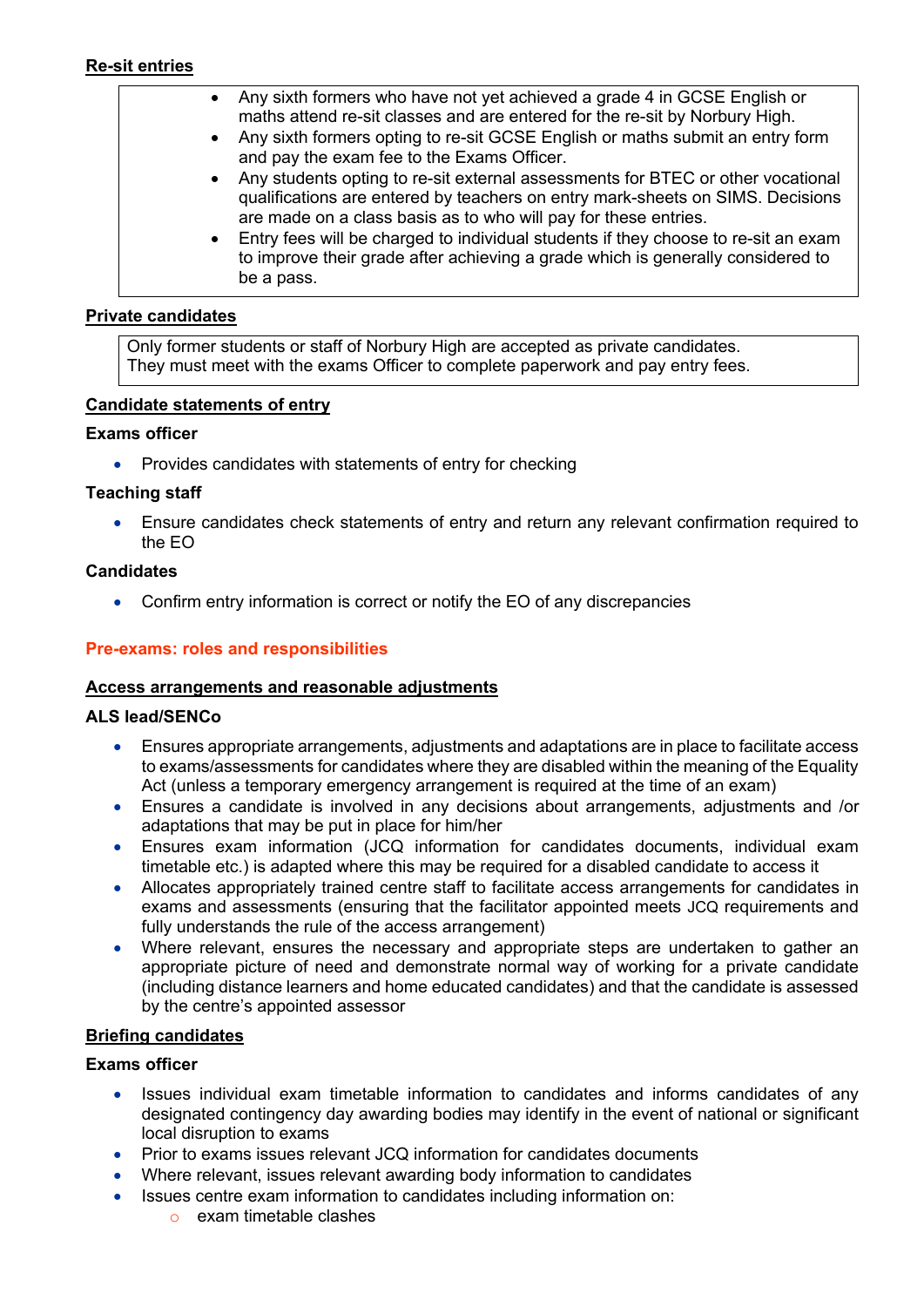- o arriving late for an exam
- o absence or illness during exams
- o what equipment is/is not provided by the centre
- o food and drink in exam rooms
- o unauthorised items in exam rooms
- o when and how results will be issued and the staff that will be available
- $\circ$  the post-results services and how the centre deals with requests from candidates
- o when and how certificates will be issued

## **Access to Scripts, Reviews of Results and Appeals Procedures**

Any student requesting a post results service meets with the Exams Officer to complete paperwork and pay the relevant fees. If requesting a review of marking they are informed of where their mark sits in relation to grade boundaries and advised that their marks and grade could go up, go down or stay the same.

#### **Dispatch of exam scripts**

#### **Exams officer**

• Identifies and confirms arrangements for the dispatch of candidate exam scripts with the DfE (STA) 'yellow label service' or the awarding body where qualifications sit outside the scope of the service

#### **Estimated grades**

#### **Senior leaders**

• Ensure teaching staff provide estimated grade information to the EO by the internal deadline (where this still may be required by the awarding body)

#### **Exams officer**

- Submits estimated grade information to awarding bodies to meet the external deadline (where this may still be required by the awarding body)
- Keeps a record to track what has been sent

#### **Internal assessment and endorsements**

#### **Head of centre**

• Ensures procedures are in place for candidates to appeal internal assessment decisions and make requests for reviews of marking

#### **ALS lead/SENCo**

• Liaises with teaching staff to implement appropriate access arrangements for candidates undertaking internal assessments and practical endorsements

#### **Teaching staff**

- Support the ALS lead/SENCo in implementing appropriate access arrangements for candidates undertaking internal assessments and practical endorsements
- Assess and authenticate candidates' work
- Assess endorsed components
- Ensure candidates are informed of centre assessed marks prior to marks being submitted to awarding bodies

#### **Senior leaders**

- Ensure teaching staff assess and authenticate candidates' work to the awarding body requirements
- Ensure teaching staff assess endorsed components according to awarding body requirements
- Ensure teaching staff provide marks for internally assessed components and grades for endorsements of qualifications to the EO to the internal deadline
- Ensure teaching staff provide required samples of work for moderation and sample recordings for monitoring to the EO to the internal deadline

#### **Exams officer**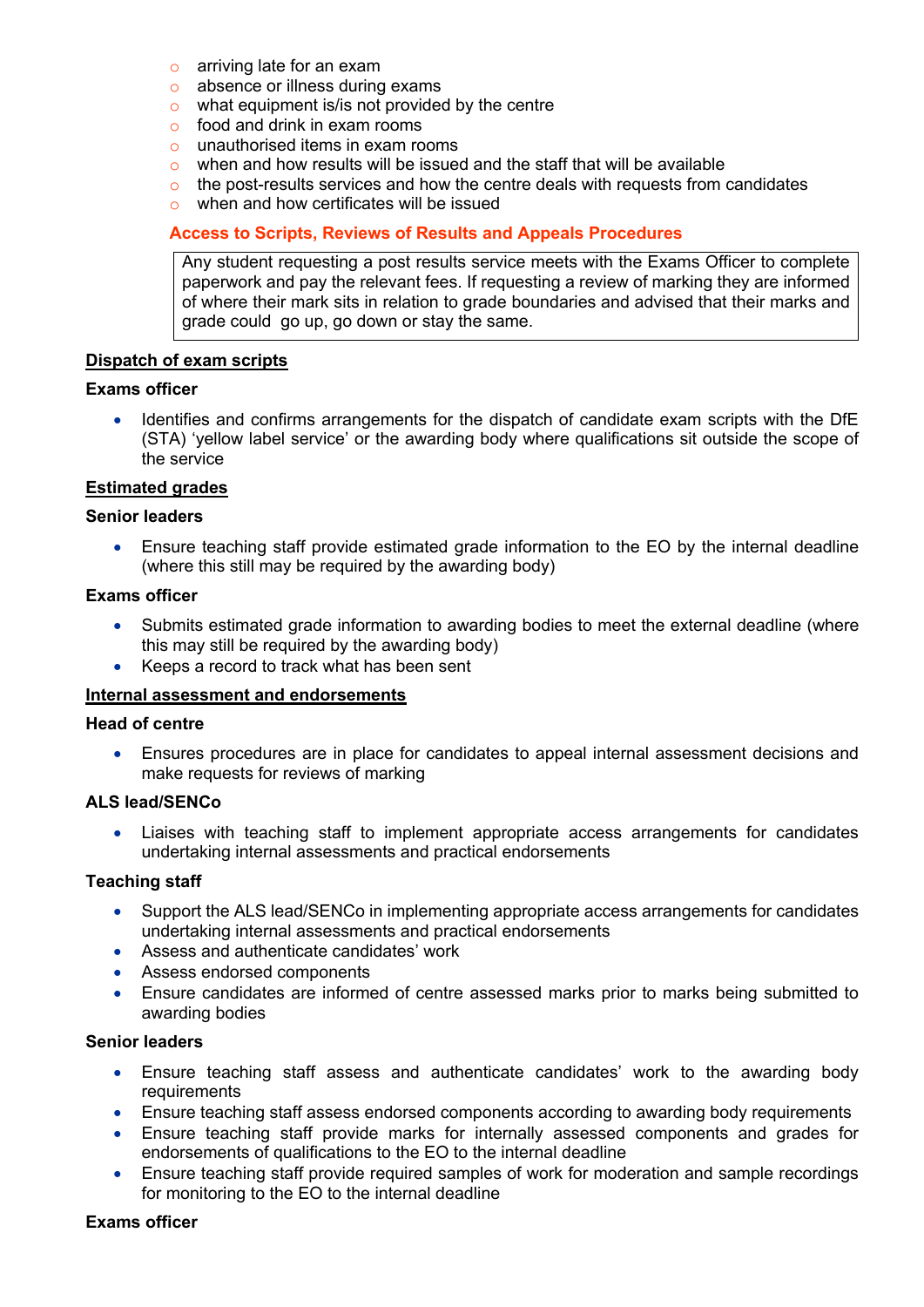- Submits marks, endorsement grades and samples to awarding bodies/moderators/monitors to meet the external deadline
- Keeps a record to track what has been sent
- Logs moderated samples returned to the centre
- Ensures teaching staff are aware of the requirements in terms of retention and subsequent disposal of candidates' work

# **Candidates**

• Authenticate their work as required by the awarding body

# **Invigilation**

## **Exams officer**

- Provides an annually reviewed/updated invigilator handbook to invigilators, trains new invigilators on appointment and updates experienced invigilators on any regulation changes and any changes to centre-specific processes
- Deploys invigilators effectively to exam rooms throughout an exam series (including the provision of a roving invigilator where a candidate and invigilator (acting as a practical assistant, reader or scribe) are accommodated on a 1:1 basis to enter the room at regular intervals in order to observe the conducting of the exam, ensure all relevant rules are being adhered to and to support the practical assistant/reader and/or scribe in maintaining the integrity of the exam)
- Allocates invigilators to exam rooms (or where supervising candidates due to a timetable clash) according to the required ratios
- Liaises with the ALS lead/SENCo regarding the facilitation and invigilation of access arrangement candidates

# **ALS lead/SENCo**

• Liaises with the EO regarding facilitation and invigilation of access arrangement candidates

#### **Invigilators**

• Provide information as requested on their availability to invigilate throughout an exam series

# **JCQ Centre Inspections**

#### **Exams officer** or **Senior leader**

• Will accompany the Inspector throughout a visit

#### **ALS lead/SENCo** or relevant **Senior leader** (in the absence of the ALS lead/SENCo)

- Will meet with the inspector when requested to provide documentary evidence regarding access arrangement candidates and address any questions the inspector may raise
- Ensures that information is readily available for inspection at the venue where the candidate is taking the exam(s)

#### **Seating and identifying candidates in exam rooms**

#### **Exams officer**

• Ensures a procedure is in place to verify the identity of all candidates

# **Candidate Identification Procedure**

Heads of Year/Senior Leaders will identify students when they line up in the playground. Invigilators will also carry out spot checks using the students' school ID cards. Any external candidates who are not easily identifiable as from the photo on SIMS taken when a student at the school will be required to bring photo ID. Any candidate wearing religious clothing which makes it difficult to confirm their identity will be taken to a separate room and asked to remove this by the exams officer or a senior leader. Students in ML7 will also have their identity checked by the invigilators in the room using their school ID cards.

• Ensures invigilators are aware of the procedure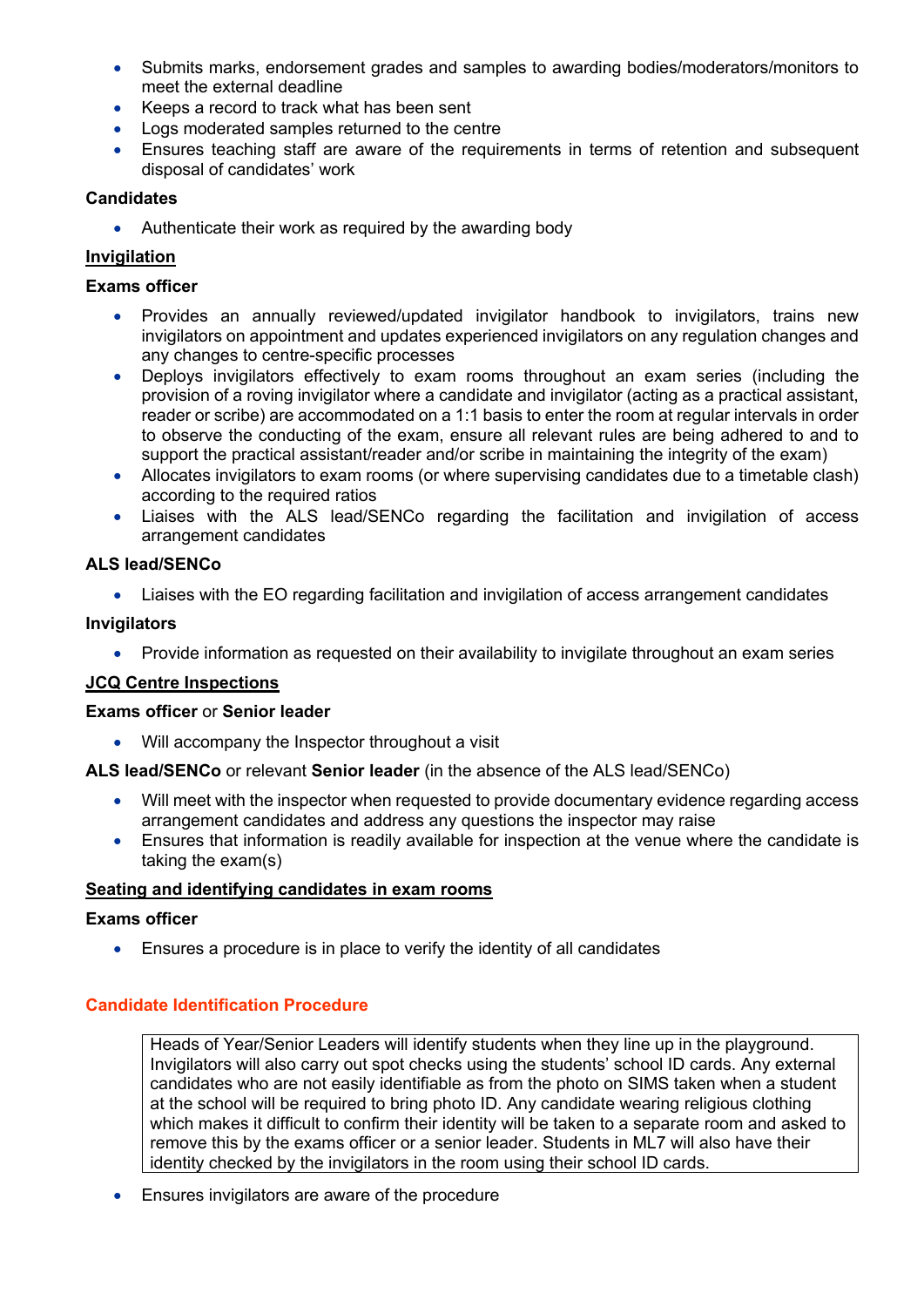• Provides seating plans for exam rooms according to JCQ and awarding body requirements (and ensures candidates with access arrangements are identified on the seating plan and invigilators are informed of those candidates with access arrangements and made aware of the access arrangement(s) awarded)

# **Invigilators**

- Follow the procedure for verifying candidate identity provided by the EO
- Seat candidates in exam rooms as instructed by the EO/on the seating plan

# **Security of exam materials**

# **Exams officer**

- Confirms appropriate arrangements are in place to ensure that confidential materials are only handed over to those authorised by the head of centre
- Ensures access to the secure room is restricted and staff named and approved by the head of centre are accompanied by a keyholder at all times. There must be between two and six keyholders only, each of whom must fully understand their responsibilities as a key holder to the secure storage facility
- Has a process in place to demonstrate the receipt, secure movement and secure storage of confidential exam materials within the centre
- Ensures a log is kept at the initial point of delivery recording confidential materials received and signed for by authorised staff within the centre and that appropriate arrangements are in place for confidential materials to be immediately transferred to the secure storage facility until they can be removed from the dispatch packaging and checked in the secure room before being returned to the secure storage facility in timetable order
- Ensures the secure storage facility contains only current and live confidential material (ensuring that past examination question papers, internal tests and mock examinations are not kept in the centre's secure storage facility)
- Ensures that examination stationery, e.g. answer booklets and formula booklets are stored in the secure room (attempting to store this material in the secure storage facility, when sufficient space allows)
- Ensures the integrity and security of any electronic question paper is maintained during the downloading, printing and collating process (ensuring printing is carried out in an area that can be controlled to prevent unauthorised personnel accessing live assessment materials and ensuring only authorised members of centre staff have access to electronic question papers)

# **Reception staff**

• Follow the process to log confidential materials delivered to/received by the centre to the point materials are issued to authorised staff for transferal to the secure storage facility

# **Teaching staff**

• Adhere to the process to record the secure movement of confidential materials taken from or returned to secure storage throughout the time the material is confidential

# **Timetabling and rooming**

# **Exams officer**

- Produces a master centre exam timetable for each exam series
- Identifies and resolves candidate exam timetable clashes according to the regulations (only applying overnight supervision arrangements as a last resort, once all other options have been exhausted and according to the centre's policy)

# **Overnight Supervision Arrangements Procedure**

The candidate's parents are required to arrange to collect the candidate, supervise them over night and return them to Norbury High the following day. They are required to guarantee that all JCQ regulations for overnight supervision is followed and to sign the JCQ form Timetable variation and confidentiality declaration for overnight supervision. Overnight supervision arrangements will only be applied as a last resort and once all other options have been exhausted.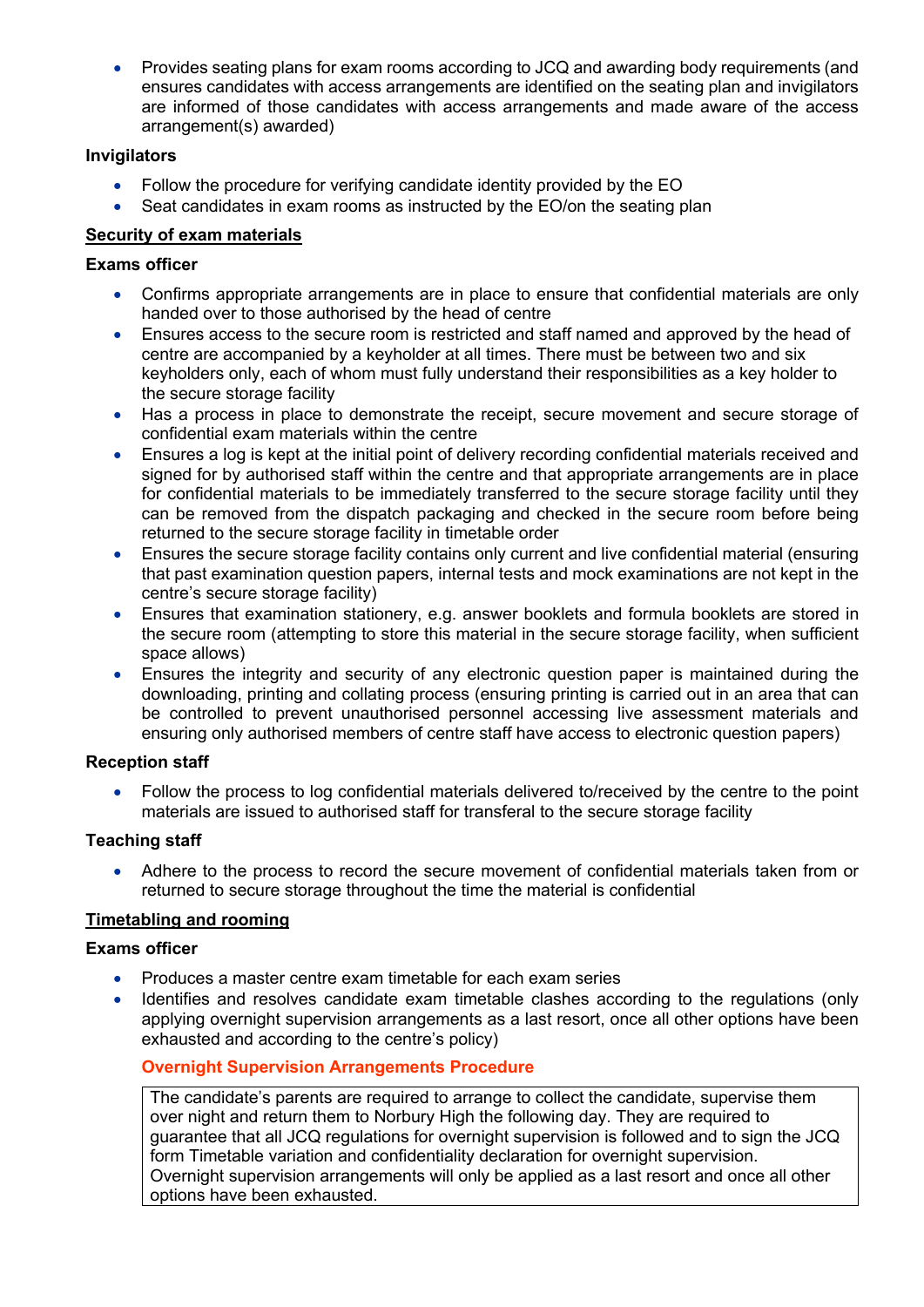- Identifies exam rooms and specialist equipment requirements
- Allocates invigilators to exam rooms (or where supervising candidates due to an exam timetable clash) according to required ratios
- Liaises with site staff to ensure exam rooms are set up according to JCQ and awarding body requirements
- Liaises with the ALS lead/SENCo regarding rooming of access arrangement candidates

# **ALS lead/SENCo**

- Liaises with the EO regarding rooming of access arrangement candidates
- Liaises with other relevant centre staff to ensure appropriate arrangements, adjustments and adaptations are in place to facilitate access for disabled candidates to exams

#### **Site staff**

• Liaise with the EO to ensure exam rooms are set up according to JCQ and awarding body requirements

# **Alternative site arrangements**

#### **Exams officer**

- (Where/if applicable to the centre) Ensures question papers will only be taken to an alternative site where the published criteria for an alternative site arrangement has been met
- Will inform the JCQ Centre Inspection Service to timescale by submitting a JCQ Alternative Site arrangement notification using CAP (or through the awarding body where a qualification may sit outside the scope of CAP) of any alternative sites that will be used to conduct timetabled examination components of the qualifications listed in the JCQ regulations

#### **Transferred candidate arrangements**

#### **Exams officer**

- (Where/if applicable to the centre) Liaises with the host or entering centre, as required
- Processes requests for Transferred Candidate arrangements using CAP to the awarding body deadline (or through the awarding body where a qualification may sit outside the scope of CAP)
- Where relevant (for an internal candidate) informs the candidate of the arrangements that have been made for their transferred candidate arrangement

#### **Internal exams**

# **Exams officer**

- Prepares for the conduct of internal exams under external conditions
- Provides a centre exam timetable of subjects and rooms
- Provides seating plans for exam rooms
- Requests internal exam papers from teaching staff
- Arranges invigilation

#### **ALS lead/**S**ENCo**

• Liaises with teaching staff to make appropriate arrangements for access arrangement candidates

#### **Teaching staff**

- Provide exam papers and materials to the EO
- Support the ALS lead/SENCo in making appropriate arrangements for access arrangement candidates

#### **Exam time: roles and responsibilities**

#### **Access arrangements**

**Exams officer**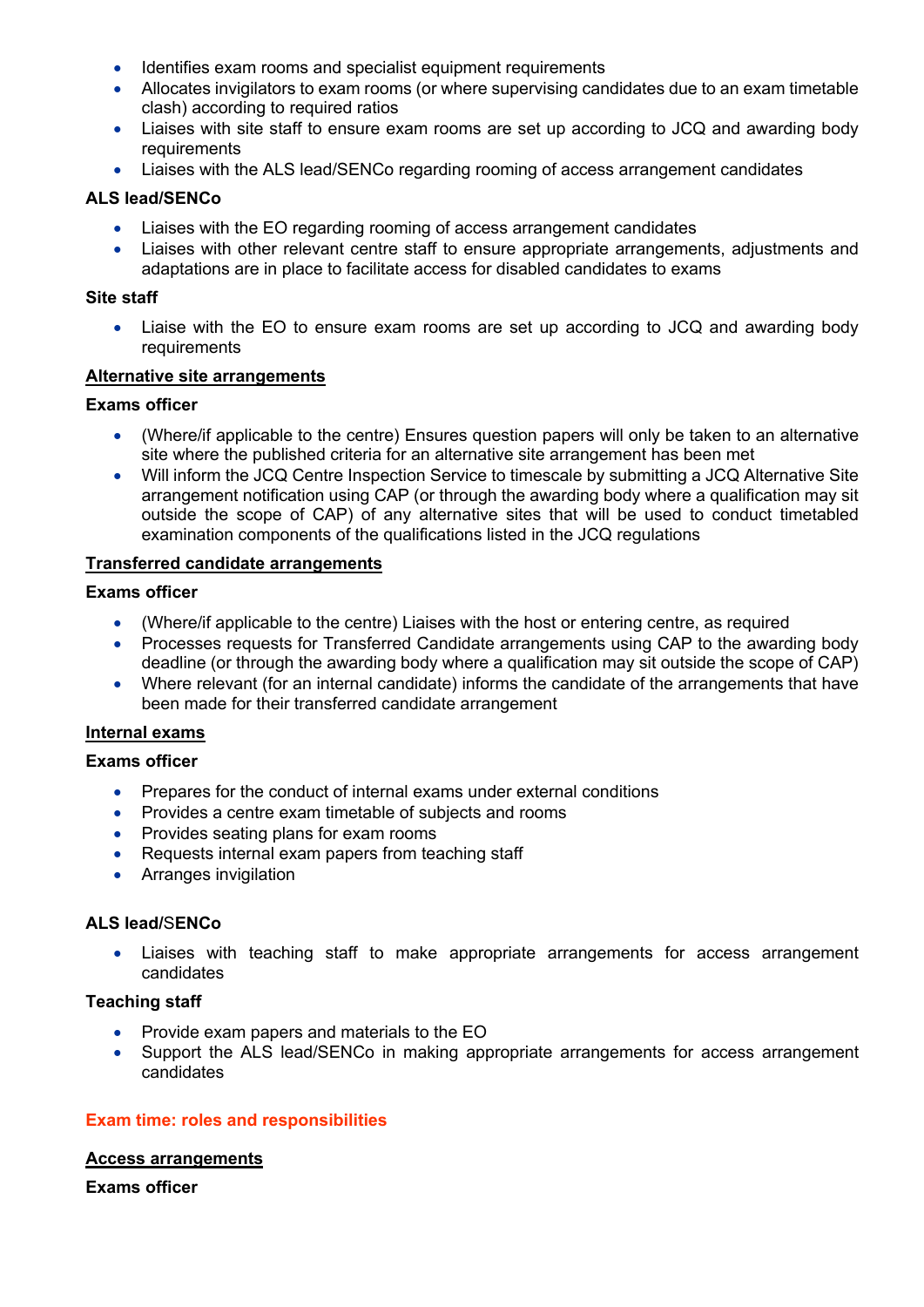- Provides cover sheets for access arrangement candidates' scripts where required for particular arrangements
- Has a process in place to deal with emergency/temporary access arrangements as they arise at the time of exams
	- o applies for approval through AAO where required or through the awarding body where qualifications sit outside the scope of AAO

## **Candidate absence**

## **Candidate Absence Protocol**

Invigilators are responsible for using the seating plan to identify which candidates are missing as the exam is starting. This information is passed to the relevant pastoral leader or the SIMS hub for them to call the student.

- If a student is going to be late they will be reminded to report to reception and ask for the Exams officer when they arrive
- If a student says they are unable to attend the exam they will be reminded to get evidence of the reason for their absence so that special consideration can be applied for and that failure to provide this evidence is likely to result in them being charged the entry fee for that subject
- Once candidates are seated and have started the examination, complete the attendance register. This will allow for the identification of absent candidates who can be contacted as to their whereabouts.

#### **Invigilators**

- Are informed of the policy/process for dealing with absent candidates through training
- Ensure that confirmed absent candidates are clearly marked as such on the attendance register and seating plan

#### **Candidates**

• Are re-charged relevant entry fees for unauthorised absence from exams

#### **Candidate behaviour**

See *Irregularities* below.

#### **Candidate belongings**

See *Unauthorised items* below.

#### **Candidate late arrival**

#### **Exams officer**

- Ensures that candidates who arrive very late for an exam are reported to the awarding body by submitting a report on candidate admitted very late to examination room using CAP to timescale
- Warns candidates that their script may not be accepted by the awarding body

#### **Invigilators**

- Are informed of the policy/process for dealing with late/very late arrival candidates through training
- Ensure that relevant information is recorded on the exam room incident log

# **Candidate Late Arrival Protocol**

- Any candidates arriving late must report to reception and wait for the Exams officer.
- The Exams officer will take them to the exam room once satisfied that they are not in possession of any unauthorised materials and are ready to complete the exam.
- If the candidate is very late the Exams Officer will also ascertain the information required in order to complete the online form.
- A candidate who arrives after the start of the examination may be allowed to enter the examination room and sit the examination. This is entirely at the discretion of the centre.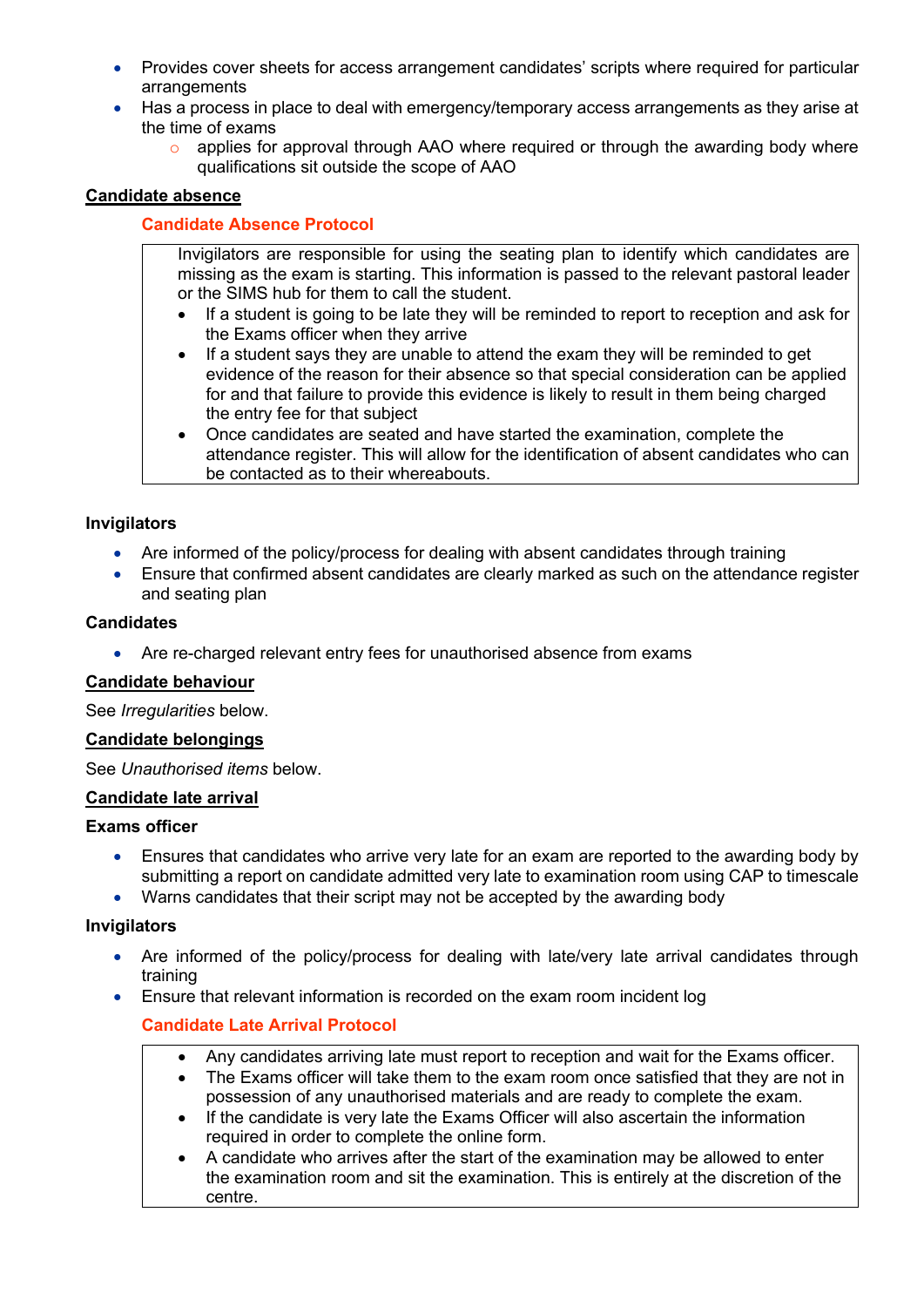• A candidate who arrives late and is permitted by the centre to sit the examination, must be allowed the full time for the examination.

## **Conducting exams**

## **Head of centre**

• Ensures venues used for conducting exams meet the requirements of JCQ and awarding bodies

# **Exams officer**

- Ensures exams are conducted according to JCQ and awarding body instructions
- Uses an *exam day checklist* to ensure each exam session is fully prepared for, unplanned events can be dealt with and associated follow-up is completed

# **Dispatch of exam scripts**

#### **Exams officer**

- Dispatches scripts as instructed by JCQ and awarding bodies
- Keeps appropriate records to track dispatch

# **Exam papers and materials**

#### **Exams officer**

- Organises exam question papers and associated confidential resources in date order in the secure storage facility
- Attaches erratum notices received to relevant sealed question paper packets
- Collates attendance registers and examiner details in date order
- Regularly checks mail or email inbox for updates from awarding bodies
- In order to avoid potential breaches of security, ensures care is taken to ensure the correct question paper packets are opened by ensuring a member of centre staff, additional to the person removing the papers from secure storage, e.g. an invigilator, checks the day, date, time, subject, unit/component and tier of entry, if appropriate, immediately before a question paper packet is opened
- Ensures this additional/second check is recorded
- Where allowed by the awarding body, only releases exam papers and materials to teaching departments for teaching and learning purposes after the published finishing time of the exam, or until any timetable clash candidates have completed the exam

# **Exam rooms**

#### **Head of centre**

- Ensures that internal tests, mock exams, revision or coaching sessions are not conducted in a room 'designated' as an exam room
- Ensures that when a room is 'designated' as an exam room it is not used for any purpose other than conducting external exams
- Ensures only approved centre staff (who have not taught the subject being examined) are present in exam rooms to perform permitted tasks
- Ensures the centre's policy relating to food and drink that may be allowed in exam rooms is clearly communicated to candidates
- Ensures the centre's policy on candidates leaving the exam room temporarily is clearly communicated to candidates

# **Food and Drink Policy (Exams)**

Students may bring water in a clear plastic bottle with any label removed into the exam room. (One of the invigilators will check this as students enter for the exam) No other food or drink is permitted unless a student has an established medical condition requiring this. Any food or drink brought into the examination room by the candidate is free from packaging and all labels are removed from drink containers

#### **Leaving the Examination Room Protocol**

Candidates are not allowed to leave the exam room temporarily unless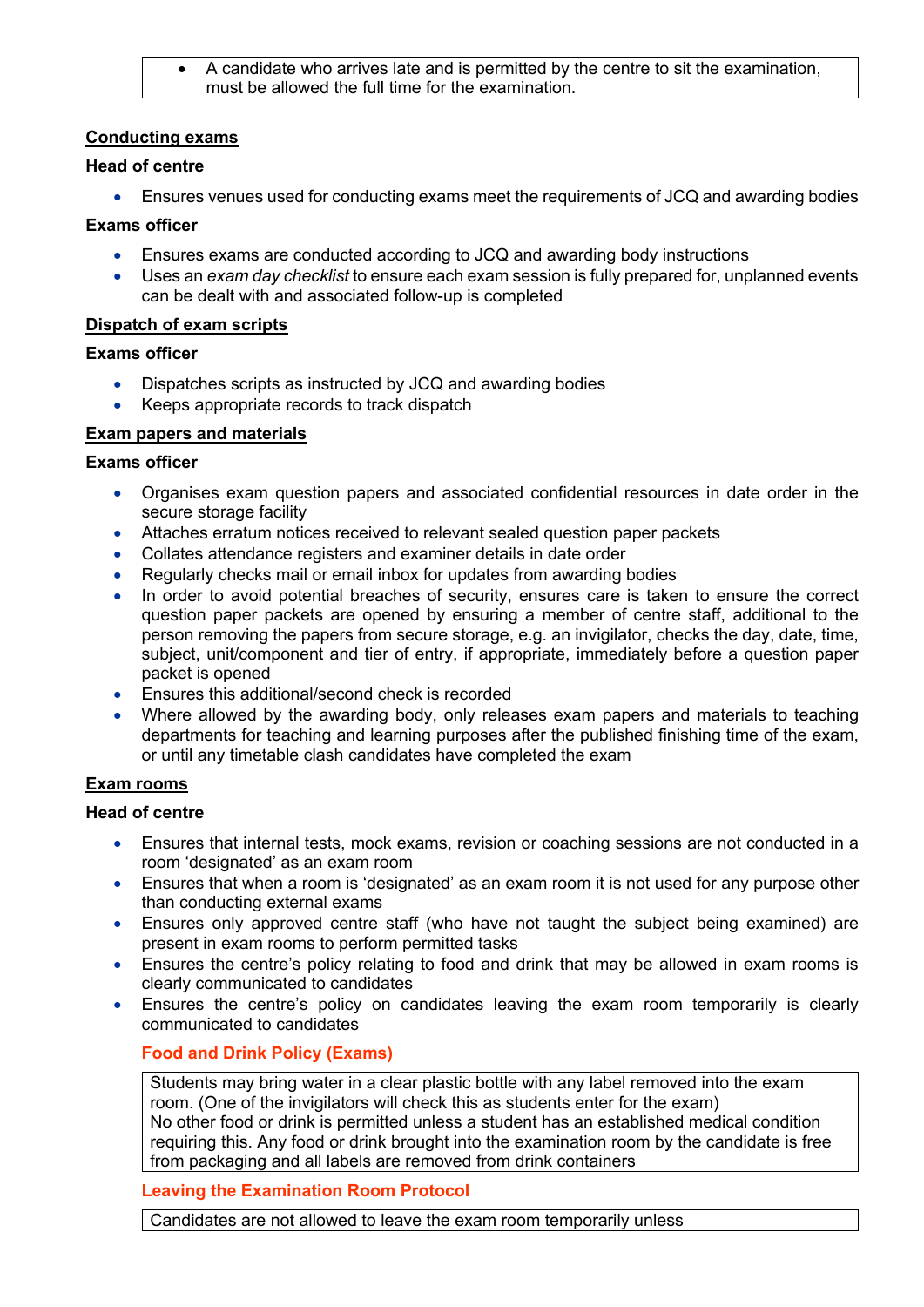- They have an access arrangement allowing them to take rest breaks
- They have a pink card indicating an established medical condition requiring toilet breaks

In these cases the lead invigilator will contact the Exams officer who will arrange for the candidate to be collected from the exam room and accompanied.

The lead invigilator will also keep a record of the times the student is absent from the exam room on the exam room incident log and adjust their end time to allow for them to have the full time for the examination.

# **Exams officer**

- Ensures exam rooms are set up and conducted as required in the regulations
- Provides invigilators with appropriate resources to effectively conduct exams
- Briefs invigilators on exams to be conducted on a session by session basis (including the arrangements in place for any transferred candidates and access arrangement candidates)
- Ensures sole invigilators have an appropriate means of summoning assistance (if this is a mobile phone, instructs the invigilator that this must be on silent mode)
- Ensures invigilators understand they must be vigilant and remain aware of incidents or emerging situations, looking out for malpractice or candidates who may be in distress, recording any incidents or issues on the exam room incident log
- Ensures invigilators understand how to deal with candidates who may need to leave the exam room temporarily and how this should be recorded on the exam room incident log
- Provides authorised exam materials which candidates are not expected to provide themselves
- Ensures invigilators and candidates are aware of the emergency evacuation procedure
- Ensures invigilators are aware of arrangements in place for a candidate with a disability who may need assistance if an exam room is evacuated

#### **Senior leaders**

- Ensure a documented emergency evacuation procedure for exam rooms is in place
- Ensure arrangements are in place for a candidate with a disability who may need assistance if an exam room is evacuated

# **Emergency Evacuation Policy (Exams)**

The Emergency Evacuation Policy is available for staff to view in a folder within the exams folder on Google drive and a copy will be held in the Exams Office in the Exams policy folder.

The Emergency Evacuation Procedure is also included in the Invigilator Handbook

#### **Site staff**

- Ensure exam rooms are available and set up as requested by the EO
- Ensure grounds or centre maintenance work does not disturb exam candidates in exam rooms
- Ensure fire alarm testing does not take place during exam sessions

#### **Invigilators**

• Conduct exams in every exam room according to JCQ Instructions for conducting examinations and/or awarding body requirements and as instructed by the centre in training/update and briefing sessions

## **Candidates**

- Are required to follow the instructions given to them in exam rooms by authorised centre staff and invigilators
- Are required to remain in the exam room for the full duration of the exam

# **Irregularities**

# **Head of centre**

• Ensures (as required by an awarding body) any cases of alleged, suspected or actual incidents of malpractice or maladministration before, during or after examinations/assessments (by centre staff, candidates, invigilators) are investigated and reported to the awarding body **immediately**, by completing the appropriate documentation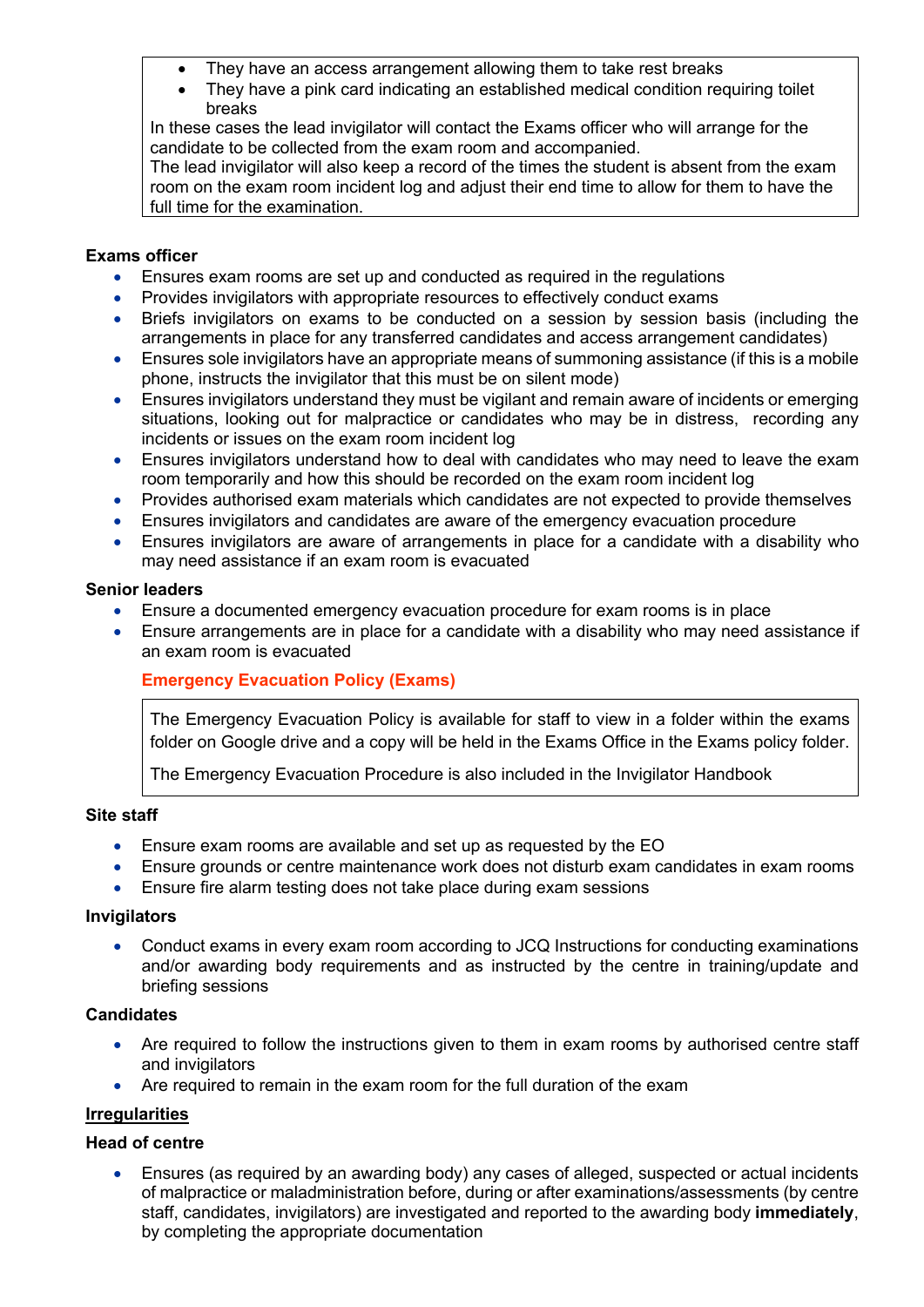# **Managing Behaviour Policy (Exams)**

- A member of SLT will be present at the start of the exam to ensure students settle.
- If invigilators are concerned about the behaviour of any candidate they will contact the Exams officer

Where a candidate is being disruptive, the invigilator must warn the candidate that he/she may be removed from the examination room. The candidate must also be warned that the awarding body will be informed and may decide to penalise them, which could include disqualification.

The invigilator must record what has happened…

The head of centre has the authority to remove a candidate from the examination room, but should only do so if the candidate would disrupt others by remaining in the room. (ICE 24)

# **Malpractice Policy (Exams)**

Any cases of alleged, suspected or actual incidents of malpractice or maladministration before, during or after examinations/assessments (by centre staff, candidates, invigilators) are investigated and reported to the awarding body **immediately**, by completing the appropriate documentation

# **Senior leaders**

- Ensure support is provided for the EO and invigilators when dealing with disruptive candidates in exam rooms
- Ensure that internal disciplinary procedures relating to candidate behaviour are instigated, when appropriate

#### **Exams officer**

- Provides an exam room incident log in all exam rooms for recording any incidents or irregularities
- Actions any required follow-up and reports to awarding bodies as soon as practically possible after the exam has taken place

#### **Invigilators**

• Record any incidents or irregularities on the exam room incident log (for example, late/very late arrival, candidate or centre staff suspected malpractice, candidate illness or needing to leave the exam room temporarily, disruption or disturbance in the exam room, emergency evacuation)

#### **Special consideration**

#### **Senior leaders**

• Provide signed evidence to support eligible applications for special consideration

#### **Exams officer**

- Processes eligible applications for special consideration to awarding bodies
- Gathers evidence which may need to be provided by other staff in centre or candidates
- Submits requests to awarding bodies to the external deadline

#### **Special Consideration Policy**

The Special Consideration Policy is included in Appendix 8 of this document

#### **Candidates**

• Provide appropriate evidence to support special consideration applications, where required

#### **Unauthorised items**

#### **Arrangements for unauthorised items taken into the exam room**

Students will be informed in advance that personal belongings are not permitted in the exam room and advised to ensure they can leave them somewhere safe. Any students arriving for an examination with personal belongings will be sent to put them in their locker.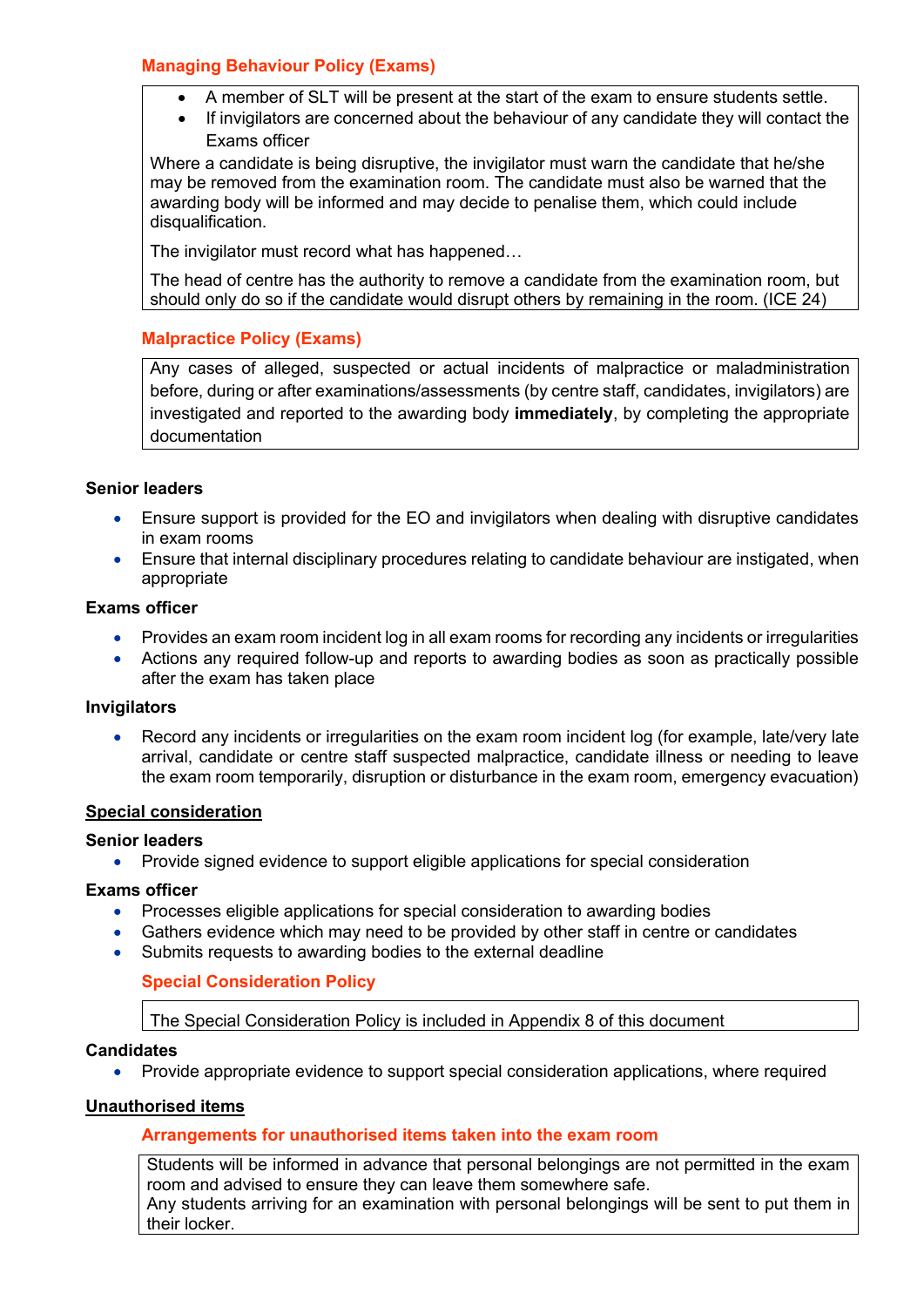Any student found to be in possession of unauthorised materials after the invigilators' announcement will be told that this is malpractice, that the awarding body will be informed and warned of the possible consequences of this.

#### **Invigilators**

• Are informed of the arrangements through training

## **Internal exams**

#### **Exams officer**

- Briefs invigilators/teachers on conducting internal exams
- Returns candidate scripts to teaching staff for marking

#### **Invigilators**

• Conduct internal exams as briefed by the EO

# **Results and post-results: roles and responsibilities**

#### **Internal assessment**

#### **Senior leaders**

- Ensures teaching staff keep candidates' work, whether part of the moderation sample or not, secure and for the required period stated by JCQ and awarding bodies
- Ensures work is returned to candidates or disposed of according to the requirements

#### **Managing results day(s)**

#### **Senior leaders**

- Identify centre staff who will be involved in the main summer results day(s) and their role
- Ensures senior members of staff are accessible to candidates after the publication of results so that results may be discussed and decisions made on the submission of any requests for postresults services and ensures candidates are informed of the periods during which centre staff will be available so that they may plan accordingly

#### **Exams officer**

• Works with senior leaders to ensure procedures for managing the main summer results day(s) (a results day programme) are in place

#### **Results day programme**

Students are invited to collect their results between 9 am and 11 am on the relevant results day from the school hall.

Senior leaders and the careers advisor are available during this time to advise students of possible next steps.

#### **Site staff**

• Ensure the centre is open and accessible to centre staff and candidates, as required for the collection of results

#### **Accessing results**

#### **Head of centre**

- Ensures results are kept entirely confidential and restricted to key members of staff until the official dates and times of release of results to candidates
- Understands that it is not permitted to withhold provisional results from candidates under any circumstances

## **Exams officer**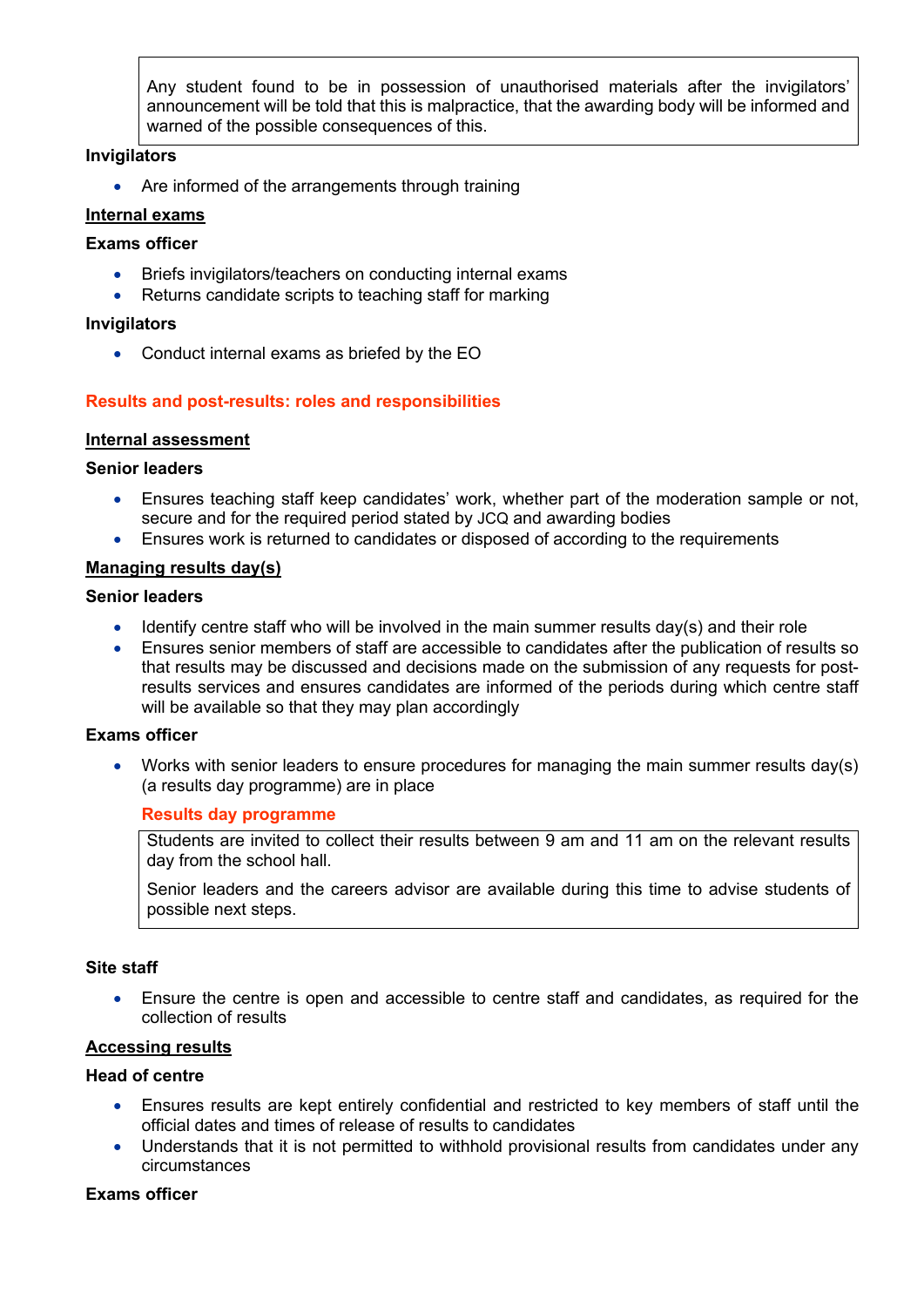- Informs candidates in advance of when and how results will be released to them for each exam series
- Accesses results from awarding bodies under restricted release of results, where this is provided by the awarding body
- Resolves any missing or incomplete results with awarding bodies
- Issues statements of results to candidates on issue of results date
- Provides summaries of results for relevant centre staff on issue of results date

## **Post-results services**

#### **Head of centre**

- Ensures an **internal appeals procedure** is available where candidates disagree with any centre decision not to support a clerical re-check, a review of marking, a review of moderation or an appeal
- Ensures that senior members of centre staff are available immediately after the publication of results
- Understands that if the centre has concerns about one of its component/subject cohorts, then requests for reviews of marking should be submitted for all candidates believed to be affected (candidate consent is required as marks and subject grades may be lowered, confirmed or raised)

#### **Exams officer**

- Provides information to **all** candidates and staff on the services provided by awarding bodies and the fees charged (see also above **Briefing candidates** and **Access to Scripts, Reviews of Results and Appeals Procedures**)
- Publishes internal deadlines for requesting the services to ensure the external deadlines can be effectively met
- Provides a process to record requests for services and to collect candidate informed consent (**after** the publication of results) and fees where relevant
- Submits requests to awarding bodies to meet the external deadline for the particular service
- Tracks requests to conclusion and informs candidates and relevant centre staff of outcomes
- Updates centre results information, where applicable

#### **Teaching staff**

- Meet internal deadlines to request the services and gain relevant candidate informed consent
- Identify the budget to which fees should be charged

#### **Candidates**

- Meet internal deadlines to request the services
- Provide informed consent and fees, where relevant

#### **Analysis of results**

# **Assistant Head for Data**

- Provides analysis of results to appropriate centre staff
- Provides results information to external organisations where required
- Undertakes the secondary school and college (key stage 4/16-18) performance tables *June and September checking exercise* (where applicable)

#### **Certificates**

Certificates are provided to centres by awarding bodies after results have been confirmed.

#### **Certificate Issue Procedure and Retention Policy**

- Candidates are notified by email once certificates have been received and prepared for issue.
	- Certificates are collected from reception and students sign to confirm receipt.
- Certificates are stored in folders in the exams office until students collect them or reach the age of 25.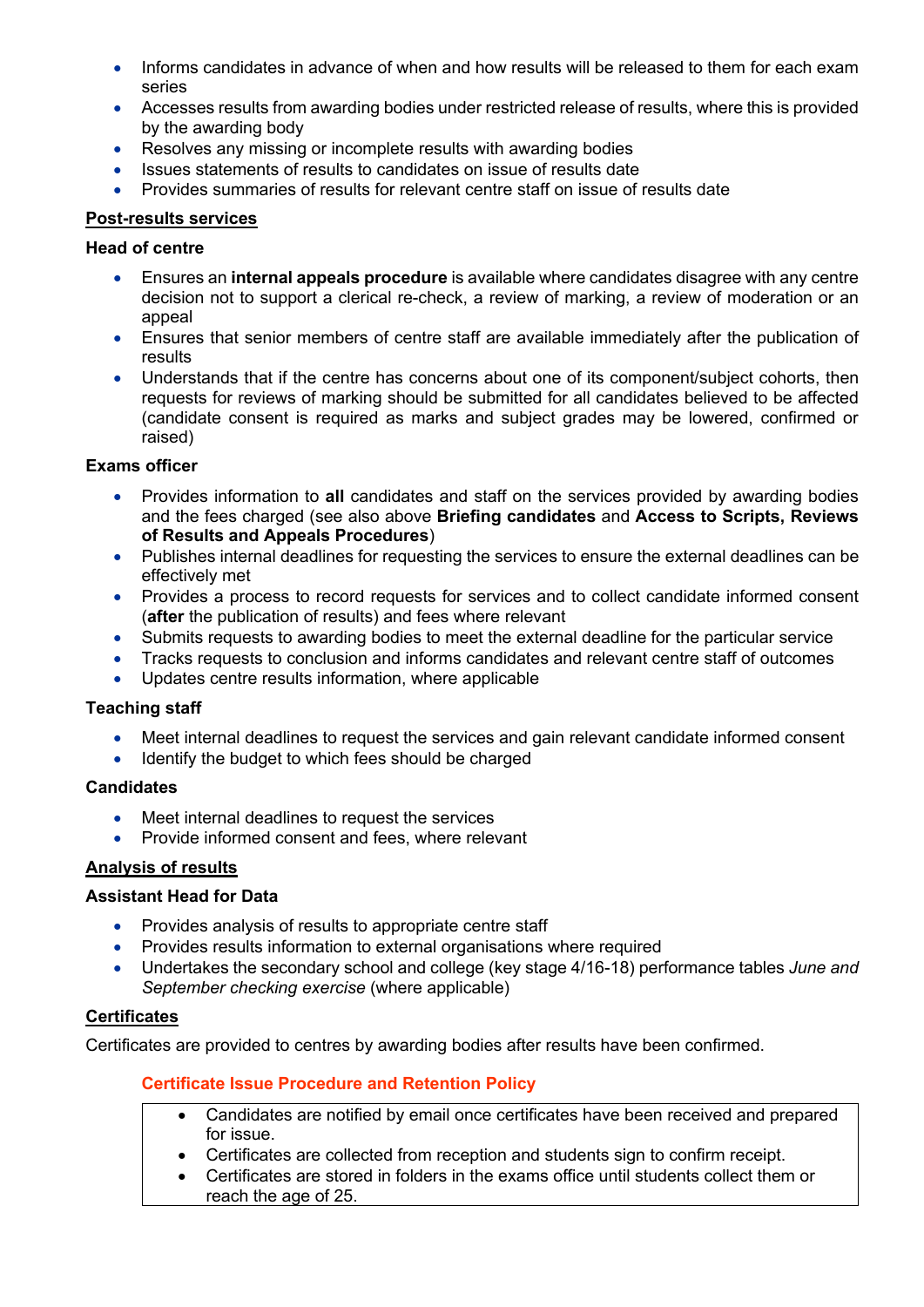• Once an ex-student reaches the age of 25 the details of their certificates are recorded on a spreadsheet and the certificates shredded.

#### **Candidates**

• May arrange for certificates to be collected on their behalf by providing the EO with written or email permission/authorisation; authorised persons must provide ID evidence on collection of certificates

#### **Exams review: roles and responsibilities**

#### **Exams officer**

- Provides SLT with an overview of the exam year, highlighting what went well and what could be developed/improved in terms of exams management and administrative processes within the stages of the exam cycle
- Collects and evaluates feedback from staff, candidates and invigilators to inform an exams review

#### **Senior leaders**

• Work with the EO to produce a plan to action any required improvements identified in the review

#### **Retention of records: roles and responsibilities**

#### **Exams officer**

- Keeps records as required by JCQ and awarding bodies for the required period
- Keeps records as required by the centre's records management policy
- Provides an exams archiving policy that identifies information held, retention period and method of disposal

#### **Exams Archiving Policy**

The Exams Archiving Policy is included in Appendix 9 of this document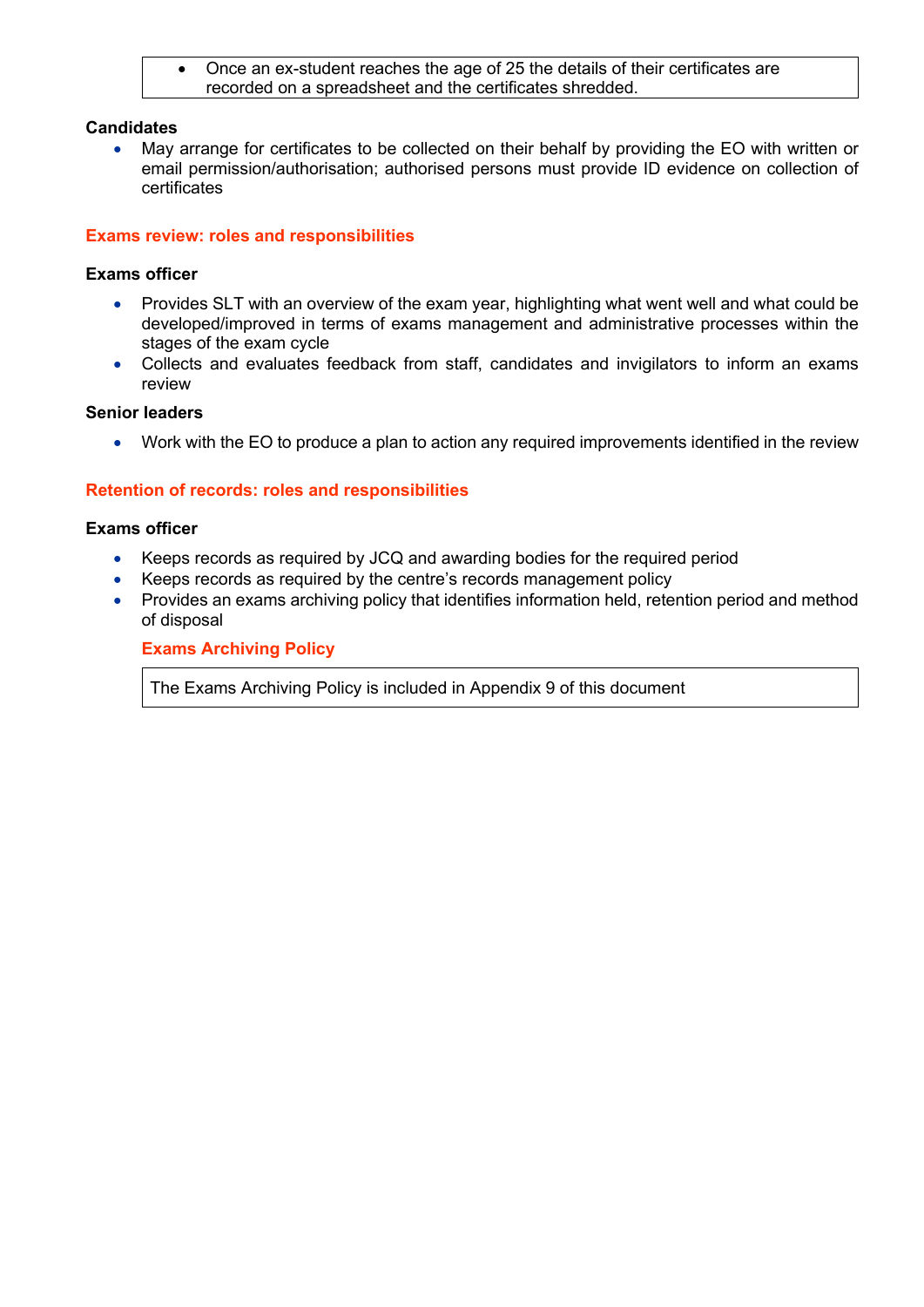# **Appendices**

# **Appendix 1 Internal Appeals Procedures**

# 1. Appeals against internal assessment decisions (centre assessed marks)

Certain GCSE, GCE and other qualifications contain components of non-examination assessment (or units of coursework) which are internally assessed (marked) by Norbury High and internally standardised. The marks awarded (the internal assessment decisions) which contribute to the final grade of the qualification are then submitted by the deadline set by the awarding body for external moderation.

This procedure confirms Norbury High's compliance with JCQ's General Regulations for Approved Centres 2020-2021 (section 5.7) that the centre will:

- have in place and be available for inspection purposes, a written internal appeals procedure relating to internal assessment decisions and to ensure that details of this procedure are communicated, made widely available and accessible to all candidates
- before submitting marks to the awarding body inform candidates of their centre assessed marks and allow a candidate to request a review of the centre's marking

| Date | Qualification | <b>Details</b>                                                                     | <b>Exam series</b> |
|------|---------------|------------------------------------------------------------------------------------|--------------------|
|      | GCSE          | Deadline to submit centre marks and moderation samples                             | Summer-22          |
|      | <b>GCE</b>    | Final date for submission of centre assessed marks (AQA,<br>OCR, Pearson and WJEC) | Summer-22          |

#### **Deadlines for the submission of marks**

Norbury High is committed to ensuring that whenever their staff mark candidates' work this is done fairly, consistently and in accordance with the awarding body's specification and subject-specific associated documents.

Norbury High ensures that all centre staff follow a robust *Non-examination assessment policy* for the management of GCE and GCSE non-examination assessments. This policy details all procedures relating to non-examination assessments or coursework for GCE, GCSE, Project qualifications, BTECs and any other vocational qualifications including the marking and quality assurance/internal standardisation processes which relevant teaching staff are required to follow.

Candidates' work will be marked by staff who have appropriate knowledge, understanding and skill, and who have been trained in this activity. Norbury High is committed to ensuring that work produced by candidates is authenticated in line with the requirements of the awarding body. Where a number of subject teachers are involved in marking candidates' work, internal moderation and standardisation will ensure consistency of marking.

On being informed of their centre assessed marks, if a candidate believes that the above procedures were not followed in relation to the marking of her work, or that the assessor has not properly applied the marking standards to his/her marking, then she may make use of the appeals procedure below to consider whether to request a review of the centre's marking.

#### Norbury High will

1. ensure that candidates are informed of their centre assessed marks so that they may request a review of the centre's marking before marks are submitted to the awarding body.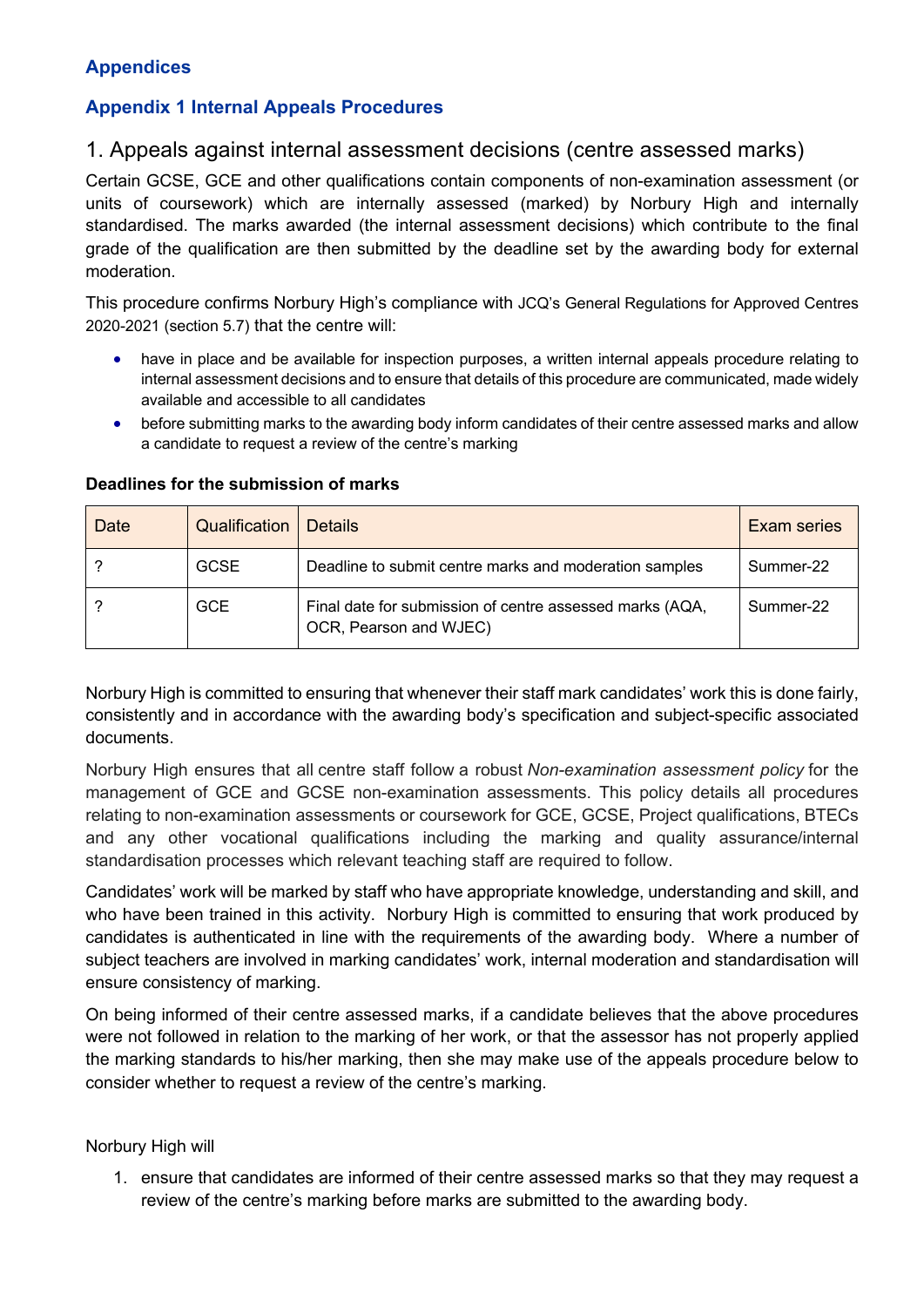- 2. inform candidates that they will need to explain on what grounds they wish to request a review of an internally assessed mark as a review will only focus on the quality of their work in meeting the published assessment criteria
- 3. inform candidates that they may request copies of materials (generally as a minimum, a copy their marked assessment material (work) and the mark scheme or assessment criteria plus additional materials which may vary from subject to subject) to assist them in considering whether to request a review of the centre's marking of the assessment
- 4. having received a request for copies of materials, promptly make them available to the candidate (or for some marked assessment materials, such as art work and recordings, inform the candidate that these will be shared under supervised conditions) within 5 school days
- 5. inform candidates they will not be allowed access to original assessment material unless supervised
- 6. provide candidates with sufficient time in order to allow them to review copies of materials and reach a decision, informing candidates that if their decision is to request a review they will need to explain what they believe the issue to be
- 7. provide a clear deadline for candidates to submit a request for a review of the centre's marking. Requests will not be accepted after this deadline. Requests must be made in writing within 5 school days of receiving copies of the requested materials by completing the **internal appeals form**
- 8. allow 5 school days for the review to be carried out, to make any necessary changes to marks and to inform the candidate of the outcome, all before the awarding body's deadline for the submission of marks
- 9. ensure that the review of marking is conducted by an assessor who has appropriate competence, has had no previous involvement in the assessment of that candidate and has no personal interest in the review
- 10. instruct the reviewer to ensure that the candidate's mark is consistent with the standard set by the centre
- 11. inform the candidate in writing of the outcome of the review of the centre's marking

The outcome of the review of the centre's marking will be made known to the head of centre who will have the final decision if there is any disagreement on the mark to be submitted to the awarding body. A written record of the review will be kept and made available to the awarding body upon request.

The awarding body will be informed if the centre does not accept the outcome of a review.

The moderation process carried out by the awarding bodies may result in a mark change, either upwards or downwards, even after an internal review. The internal review process is in place to ensure consistency of marking within the centre, whereas moderation by the awarding body ensures that centre marking is in line with national standards. The mark submitted to the awarding body is subject to change and should therefore be considered provisional.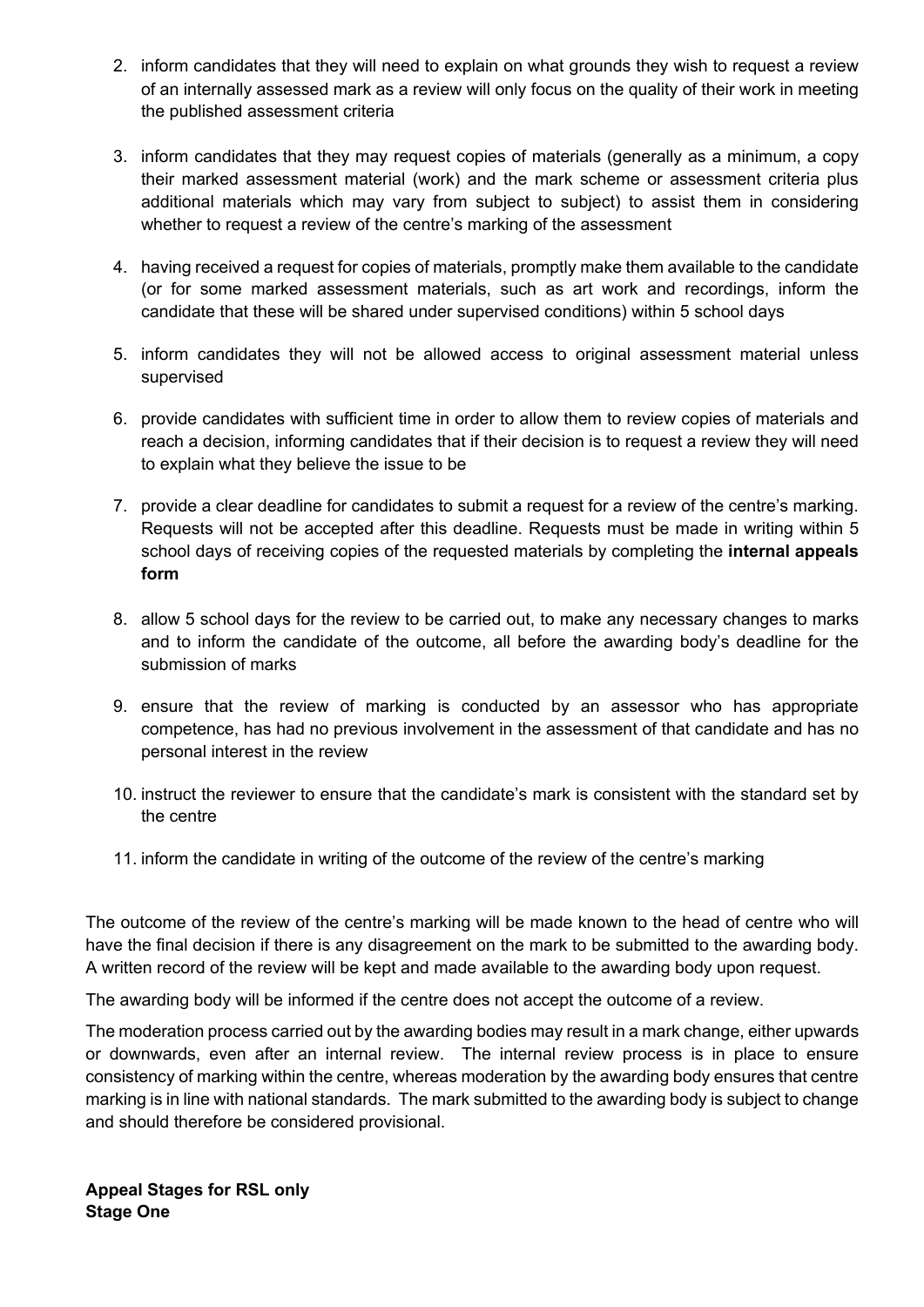The candidate should appeal in writing to the assessor **within one week** of being informed of their marks. The assessor must inform their Head of Faculty that an appeal has been made and pass the written record to the Head of faculty. A written reply must be given by the assessor explaining their decision within one week of receiving the appeal from the candidate. If the candidate is not satisfied with the response from the assessor:

# **Stage Two**

The candidate should contact the Head of faculty for the subject **within one week** of the assessor's response. The Head of Faculty will review the assessor's decision and the assessment evidence. The Head of Faculty will give a written response to the candidate within one week of receiving the request from the candidate.

# 2. Appeals against the centre's decision not to support a clerical check, a review of marking, a review of moderation or an appeal

This procedure confirms Norbury Manor's compliance with JCQ's General Regulations for Approved Centres 2020-2021 (section 5.13) that the centre will:

• *have available for inspection purposes and draw to the attention of candidates and their parents/carers, a written internal appeals procedure to manage disputes when a candidate disagrees with a centre decision not to support a clerical re-check, a review of marking, a review of moderation or an appeal*

Following the issue of results, awarding bodies make post-results services available. Information on these are available to candidates on results days, are requested through the exams officer and paid for by the candidate.

Candidates are also made aware of the arrangements for post-results services and the availability of senior members of centre staff immediately after the publication of results, **before** they sit any exams and the accessibility of senior members of centre staff immediately after the publication of results by email and information on the school website.

If the centre or a candidate (or his/her parent/carer) has a concern and believes a result may not be accurate, post-results services may be considered.

The JCQ post-results services currently available are detailed below.

# **Reviews of Results** (RoRs):

- Service 1 (Clerical re-check) This is the only service that can be requested for objective tests (multiple choice tests)
- Service 2 (Review of marking)
- Priority Service 2 (Review of marking) This service is only available for externally assessed components of GCE A-level specifications (an individual awarding body may also offer this priority service for other qualifications)
- Service 3 (Review of moderation) This service is not available to an individual candidate

# **Access to Scripts** (ATS):

- Copies of scripts to support reviews of marking
- copies of scripts to support teaching and learning

Where a concern is expressed that a particular result may not be accurate, the centre will look at the marks awarded for each component part of the qualification alongside any mark schemes, relevant result reports, grade boundary information etc. when made available by the awarding body to determine if the centre supports any concerns.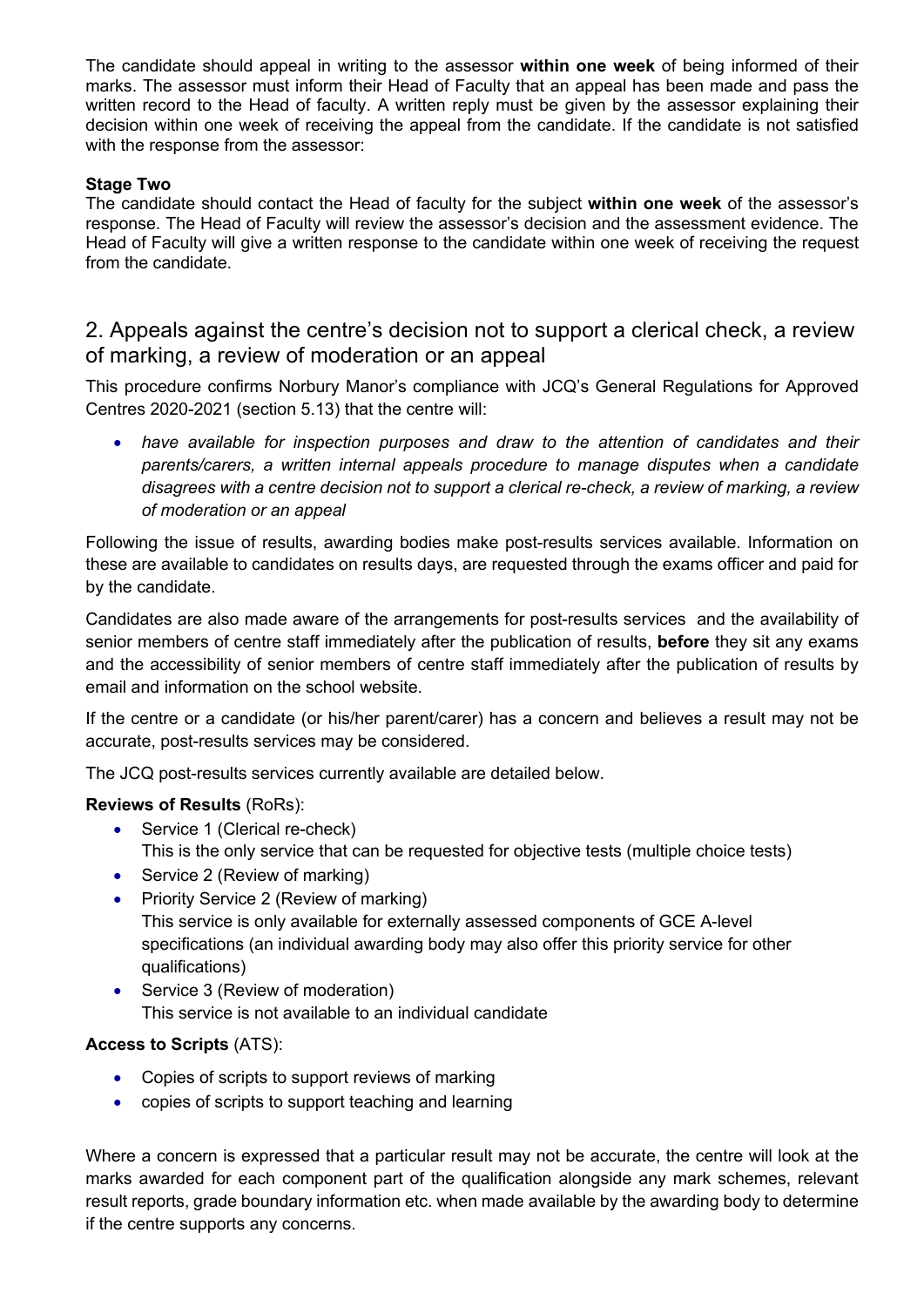For written components that contributed to the final result, the centre will:

- 1. Where a place a university or college is at risk, consider supporting a request for a Priority Service 2 review of marking
- 2. In all other instances, consider accessing the script by:
	- a) (where the service is made available by the awarding body) requesting a priority copy of the candidate's script to support a review of marking by the awarding body deadline or
	- b) (where the option is made available by the awarding body) viewing the candidate's marked script online to consider if requesting a review of marking is appropriate
- 3. Collect informed written consent/permission from the candidate to access his/her script
- 4. On access to the script, consider if it is felt that the agreed mark scheme has been applied correctly in the original marking and if the centre considers there are any errors in the marking
- 5. Support a request for the appropriate RoR service (clerical re-check or review of marking) if any error is identified]
- 6. Collect informed written consent from the candidate to request the RoR service before the request is submitted
- 7. Where relevant, advise an affected candidate to inform any third party (such as a university or college) that a review of marking has been submitted to an awarding body

Written candidate consent (informed consent via candidate email is acceptable) is required in all cases before a request for a RoR service 1 or 2 (including priority service 2) is submitted to the awarding body. Consent is required to confirm the candidate understands that the final subject grade and/or mark awarded following a clerical re-check or a review of marking, and any subsequent appeal, may be lower than, higher than, or the same as the result which was originally awarded. Candidate consent must only be collected after the publication of results.

For any moderated components that contributed to the final result, the centre will:

- Confirm that a review of moderation cannot be undertaken on the work of an individual candidate or the work of candidates not in the original sample submitted for moderation
- Consult the moderator's report/feedback to identify any issues raised
- Determine if the centre's internally assessed marks have been accepted without change by the awarding body – if this is the case, a RoR service 3 (Review of moderation) will not be available
- Determine if there are any grounds to submit a request for a review of moderation for the work of all candidates in the original sample

Where a candidate disagrees with a centre decision not to support a clerical re-check, a review of marking or a review of moderation, the centre will:

- For a review of marking (RoR priority service 2), advise the candidate she may request the review by providing informed written consent and the required fee for this service to the centre by the deadline set by the centre
- For a review of marking (RoR service 1 or 2), first advise the candidate to access a copy of her script to support a review of marking by providing written permission for the centre to access the script and any required fee for this service for the centre to submit this request
- After accessing the script to consider the marking, inform the candidate that if a request for a review of marking (RoR service 1 or 2) is required, this must be submitted by the deadline set by the centre by providing informed written consent and the required fee for this service for the centre to submit this request
- Inform the candidate that a review of moderation (RoR service 3) cannot be requested for the work of an individual candidate or the work of a candidate not in the original sample

If the candidate (or her parent/carer) believes there are grounds to appeal against the centre's decision not to support a review of results, an internal appeal can be submitted to the centre by completing the internal appeals form at least 5 calendar days prior to the internal deadline for submitting a request for a review of results.

The appellant will be informed of the outcome of his/her appeal before the internal deadline for submitting a RoR.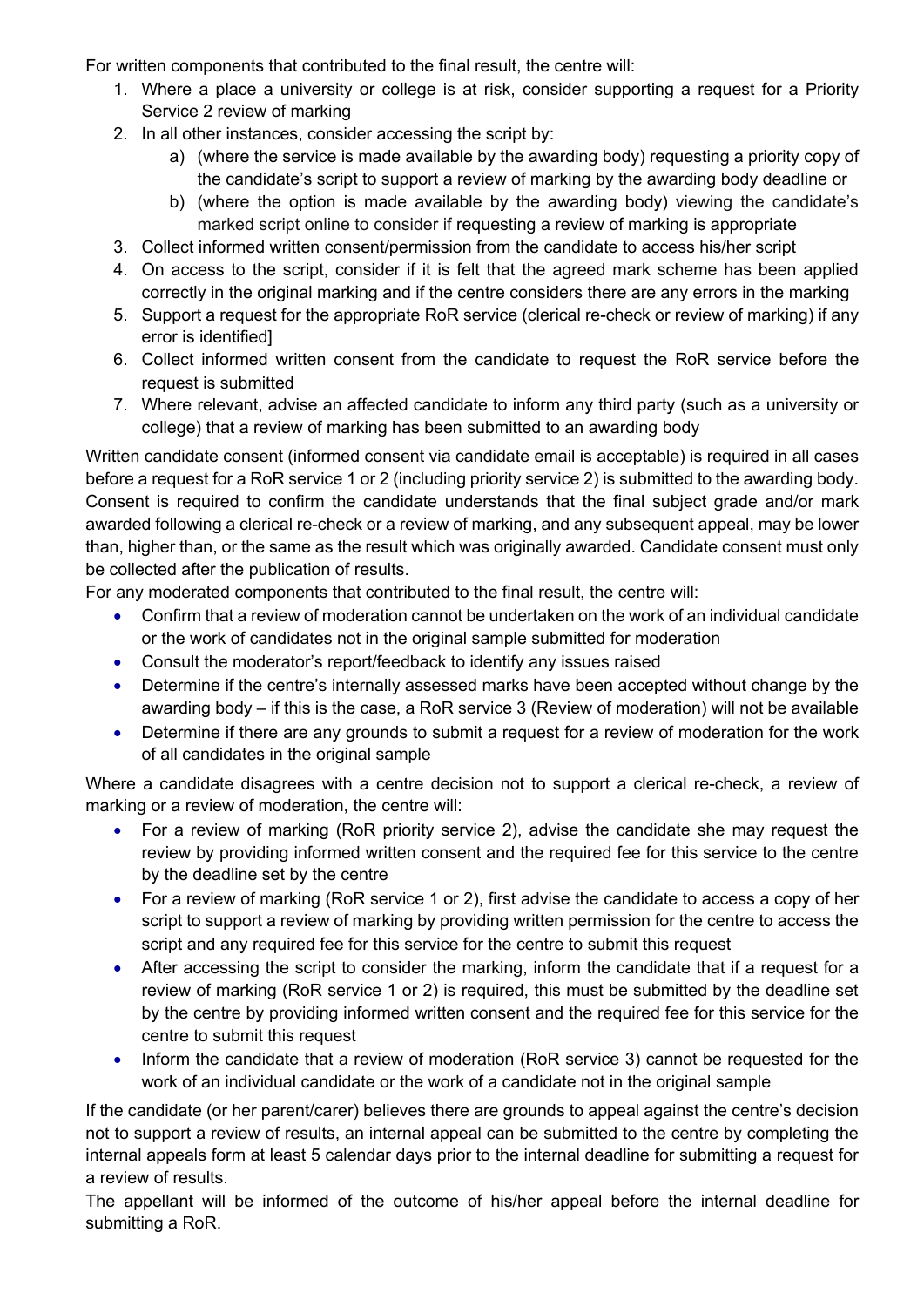Following the RoR outcome, an external appeals process is available if the head of centre remains dissatisfied with the outcome and believes there are grounds for appeal. The JCQ publications **Post-Results Services** and **JCQ Appeals Booklet** (A guide to the awarding bodies' appeals processes) will be consulted to determine the acceptable grounds for a preliminary appeal.

Where the head of centre is satisfied after receiving the RoR outcome, but the candidate (or his/her parent/carer) believes there are grounds for a preliminary appeal to the awarding body, a further internal appeal may be made to the head of centre. Following this, the head of centre's decision as to whether to proceed with a preliminary appeal will be based upon the acceptable grounds as detailed in the **JCQ Appeals Booklet**. Candidates or parents/carers are not permitted to make direct representations to an awarding body.

The **internal appeals form** should be completed and submitted to the centre within 5 calendar days of the notification of the outcome of the RoR. Subject to the head of centre's decision, this will allow the centre to process the preliminary appeal and submit to the awarding body within the required **30 calendar days** of the awarding bosy issuing the outcome of the review of results process. Awarding body fees which may be charged for the preliminary appeal must be paid to the centre by the appellant before the preliminary appeal is submitted to the awarding body (fees are available from the exams officer). If the appeal is upheld by the awarding body, this fee will be refunded by the awarding body and repaid to the appellant by the centre.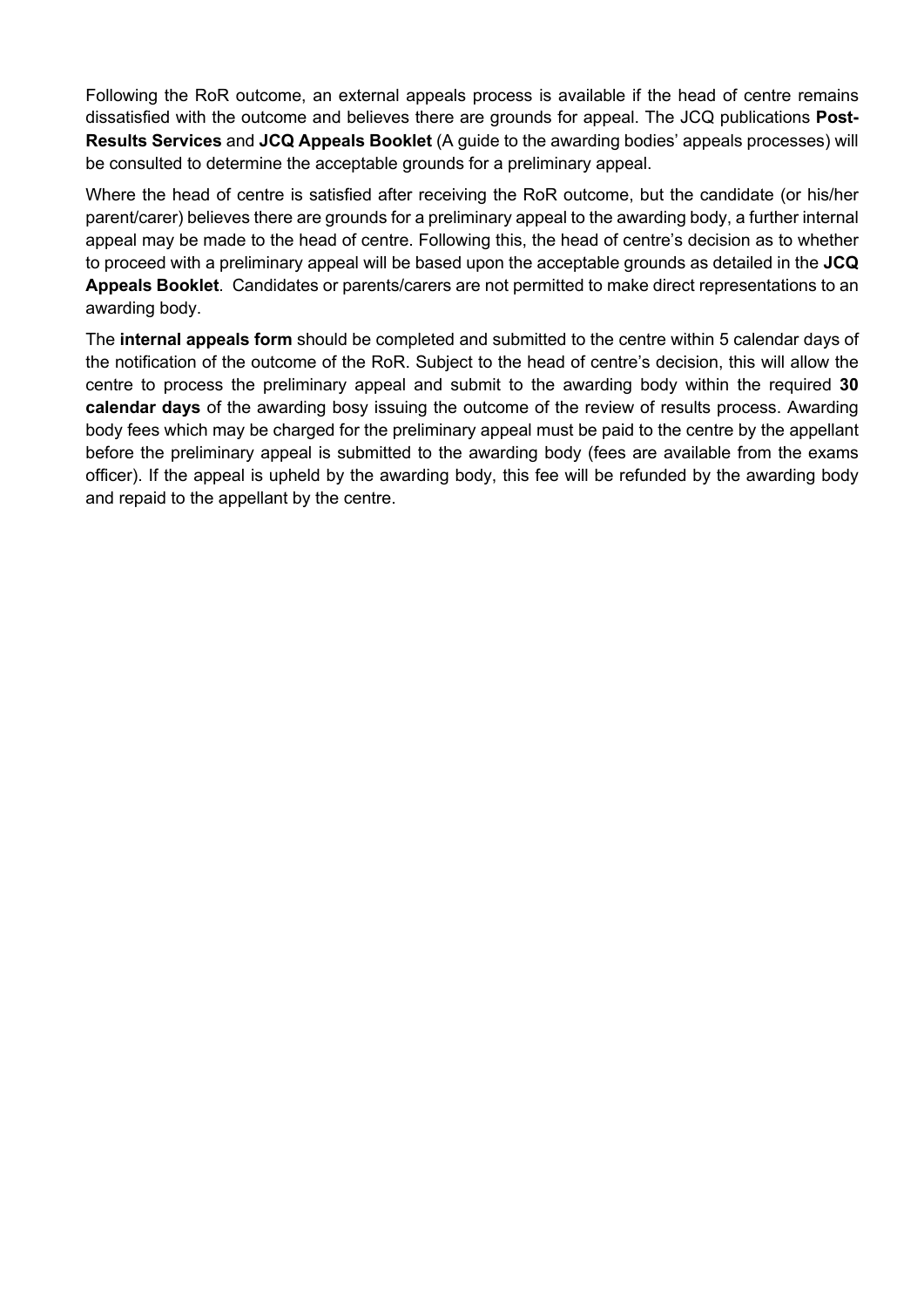#### **FOR CENTRE USE ONLY**

# **Internal Appeals form**

Date received

Please tick box to indicate the nature of your appeal and complete all white boxes on the form below

Reference No.

 $\Box$  Appeal against an internal assessment decision and/or request for a review of marking  $\Box$  Appeal against the centre's decision not to support a clerical re-check, a review of marking, a

review of moderation or an appeal

| Name of<br>appellant                    | Candidate<br>name<br>if different to<br>appellant |  |
|-----------------------------------------|---------------------------------------------------|--|
| Awarding<br>body                        | Exam paper<br>code                                |  |
| Qualification<br><b>Type</b><br>Subject | Exam paper<br>title                               |  |

**Please state the grounds for your appeal below**

*(If applicable, tick below)*

 $\square$  Where my appeal is against an internal assessment decision I wish to request a review of the centre's marking

*If necessary, continue on an additional page if this form is being completed electronically or overleaf if hard copy being completed*

Appellant signature:  $\Box$  Date of signature:

**This form must be signed, dated and returned to the subject teacher on behalf of the head of centre to the timescale indicated in the relevant appeals procedure**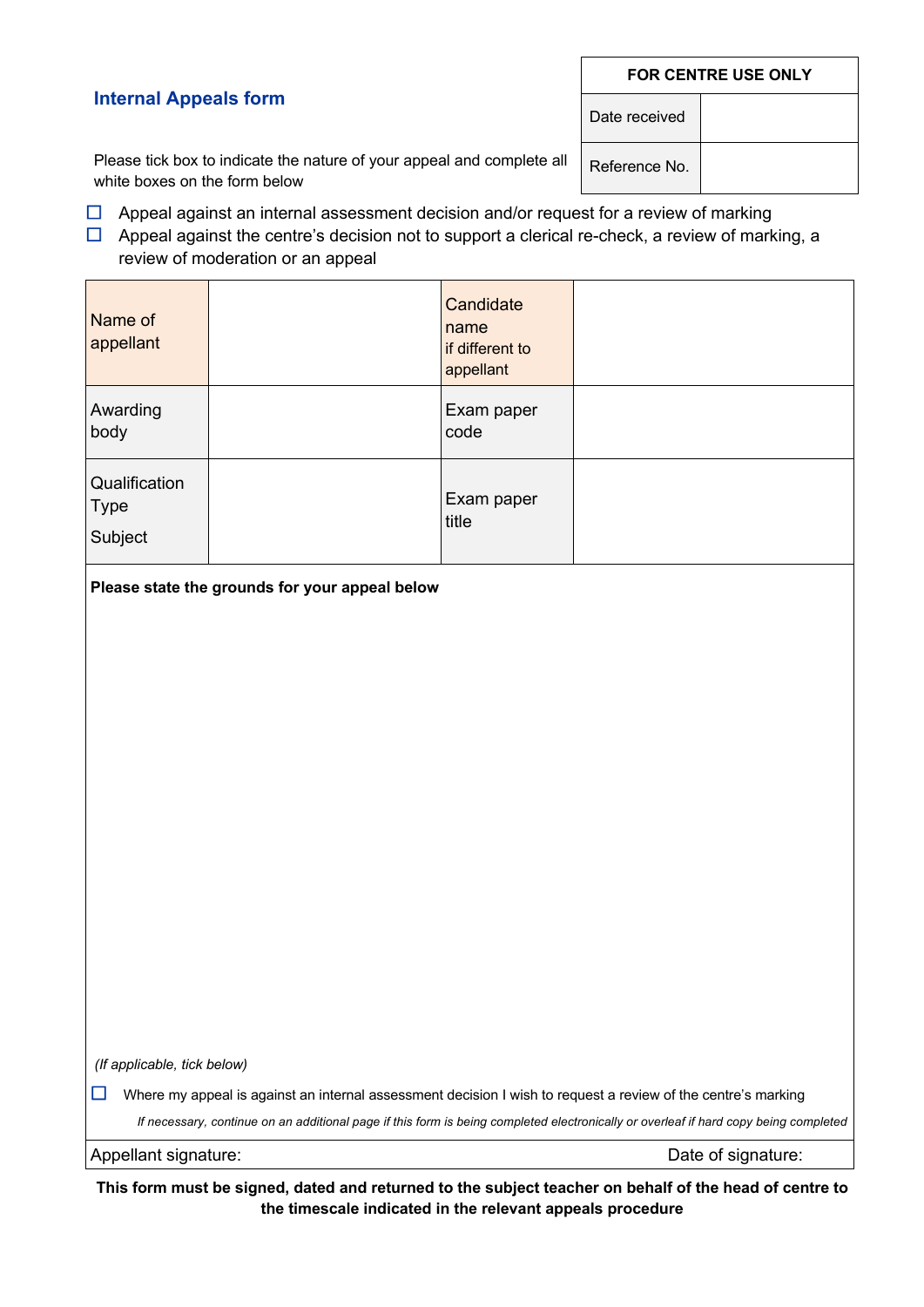# **Complaints and Appeals log**

On receipt, all complaints/appeals are assigned a reference number and logged. Outcome and outcome date is also recorded.

The outcome of any review of the centre's marking will be made known to the head of centre. A written record of the review will be kept and logged as an appeal, so information can be easily made available to an awarding body upon request.The awarding body will be informed if the centre does not accept the outcome of a review – this will be noted on this log.

| Ref<br>No. | Date received | <b>Complaint or Appeal</b> | Outcome | Outcome<br>date |
|------------|---------------|----------------------------|---------|-----------------|
|            |               |                            |         |                 |
|            |               |                            |         |                 |
|            |               |                            |         |                 |
|            |               |                            |         |                 |
|            |               |                            |         |                 |
|            |               |                            |         |                 |
|            |               |                            |         |                 |
|            |               |                            |         |                 |
|            |               |                            |         |                 |
|            |               |                            |         |                 |
|            |               |                            |         |                 |
|            |               |                            |         |                 |
|            |               |                            |         |                 |
|            |               |                            |         |                 |
|            |               |                            |         |                 |
|            |               |                            |         |                 |
|            |               |                            |         |                 |
|            |               |                            |         |                 |
|            |               |                            |         |                 |
|            |               |                            |         |                 |
|            |               |                            |         |                 |
|            |               |                            |         |                 |
|            |               |                            |         |                 |
|            |               |                            |         |                 |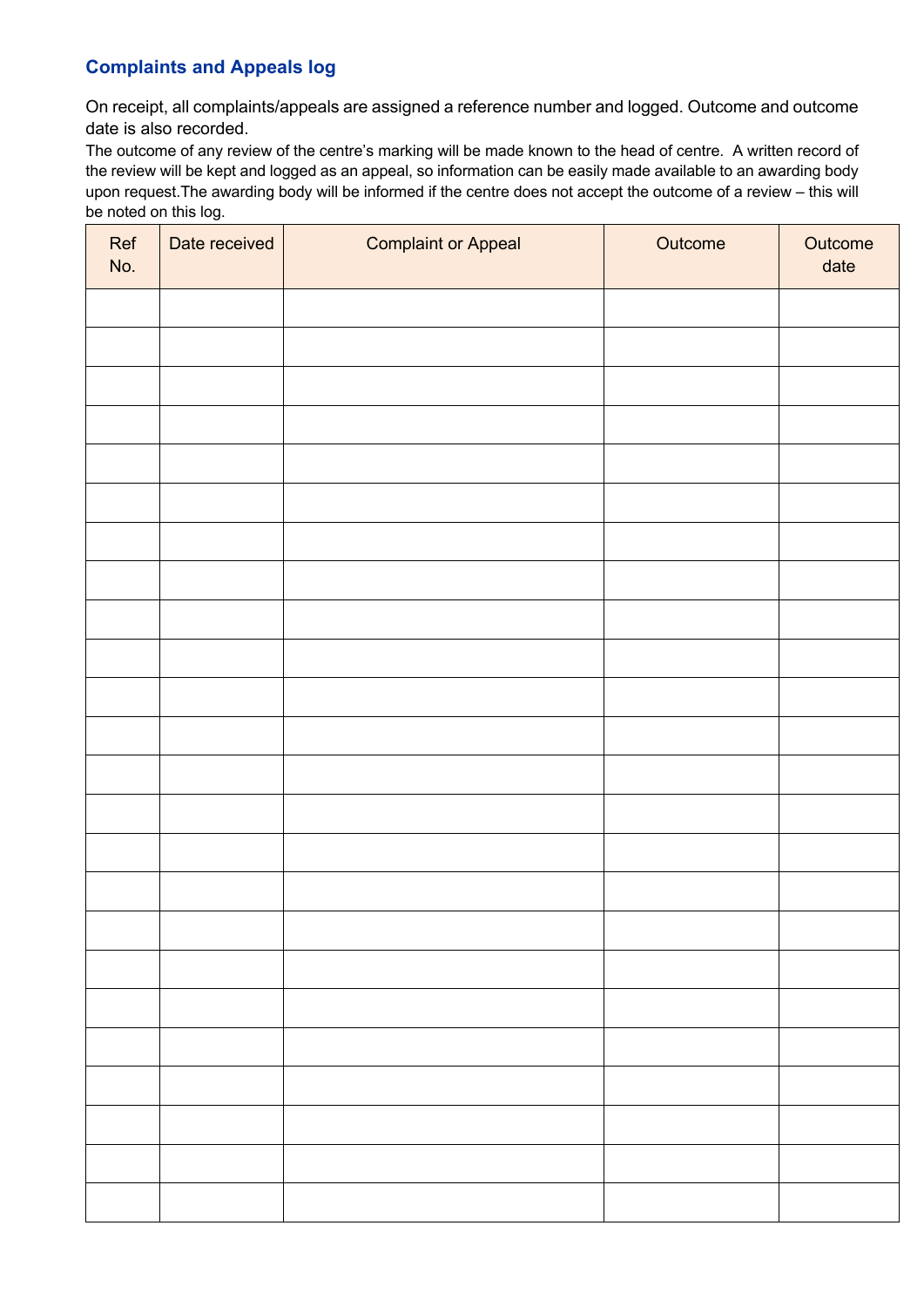#### **FOR CENTRE USE ONLY**

# **Internal appeals form Stage 2 (for RSL only)**

Please tick box to indicate the nature of your appeal and complete all white boxes on the form below

 $\Box$  Appeal against an internal assessment decision and/or request for a review of marking

| Name of<br>appellant                       |                                                             | Candidate<br>name<br>if different to<br>appellant |                                                                                                                                      |
|--------------------------------------------|-------------------------------------------------------------|---------------------------------------------------|--------------------------------------------------------------------------------------------------------------------------------------|
| Awarding<br>body                           |                                                             | Exam paper<br>code                                |                                                                                                                                      |
| Qualifiction<br>Type<br>Subject            |                                                             | Exam paper<br>title                               |                                                                                                                                      |
|                                            | Please state the grounds for your second stage appeal below |                                                   |                                                                                                                                      |
|                                            |                                                             |                                                   |                                                                                                                                      |
|                                            |                                                             |                                                   |                                                                                                                                      |
|                                            |                                                             |                                                   |                                                                                                                                      |
|                                            |                                                             |                                                   |                                                                                                                                      |
|                                            |                                                             |                                                   |                                                                                                                                      |
|                                            |                                                             |                                                   |                                                                                                                                      |
|                                            |                                                             |                                                   |                                                                                                                                      |
|                                            |                                                             |                                                   |                                                                                                                                      |
|                                            |                                                             |                                                   |                                                                                                                                      |
|                                            |                                                             |                                                   |                                                                                                                                      |
| (If applicable, tick below)                |                                                             |                                                   |                                                                                                                                      |
| ப                                          |                                                             |                                                   | Where my appeal is against an internal assessment decision I wish to request a review of the centre's marking                        |
|                                            |                                                             |                                                   | If necessary, continue on an additional page if this form is being completed electronically or overleaf if hard copy being completed |
| Appellant signature:<br>Date of signature: |                                                             |                                                   |                                                                                                                                      |

**This form must be signed, dated and returned to the subject teacher on behalf of the head of centre to the timescale indicated in the relevant appeals procedure**

Reference No.

Date received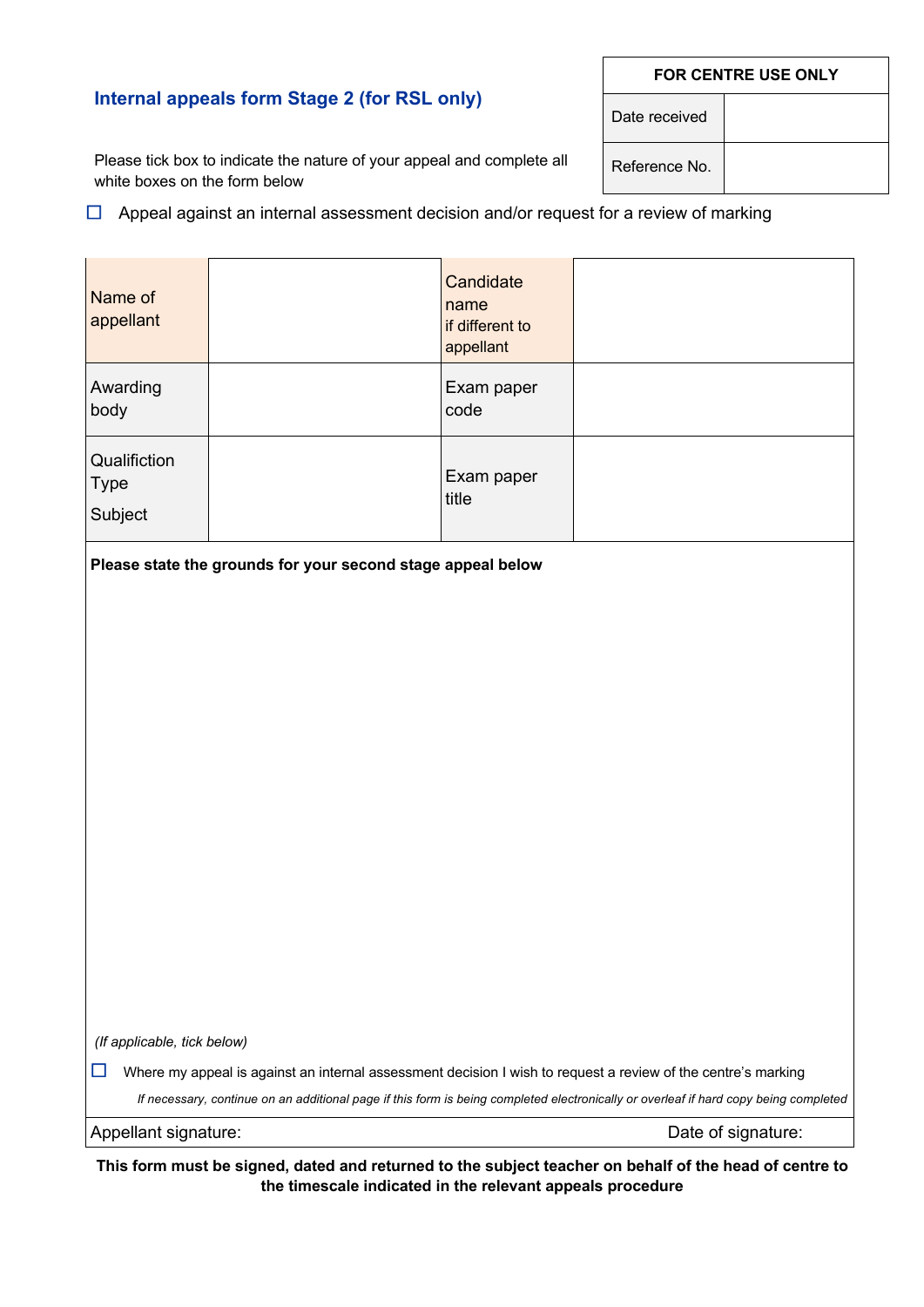# **Complaints and appeals log Stage 2 (RSL only)**

On receipt, all complaints/appeals are assigned a reference number and logged. Outcome and outcome date is also recorded.

The outcome of any review of the centre's marking will be made known to the head of centre. A written record of the review will be kept and logged as an appeal, so information can be easily made available to an awarding body upon request.

| Ref<br>No. | Date received | <b>Complaint or Appeal</b> | Outcome | Outcome<br>date |
|------------|---------------|----------------------------|---------|-----------------|
|            |               |                            |         |                 |
|            |               |                            |         |                 |
|            |               |                            |         |                 |
|            |               |                            |         |                 |
|            |               |                            |         |                 |
|            |               |                            |         |                 |
|            |               |                            |         |                 |
|            |               |                            |         |                 |
|            |               |                            |         |                 |
|            |               |                            |         |                 |
|            |               |                            |         |                 |
|            |               |                            |         |                 |
|            |               |                            |         |                 |
|            |               |                            |         |                 |
|            |               |                            |         |                 |
|            |               |                            |         |                 |
|            |               |                            |         |                 |
|            |               |                            |         |                 |
|            |               |                            |         |                 |
|            |               |                            |         |                 |
|            |               |                            |         |                 |
|            |               |                            |         |                 |
|            |               |                            |         |                 |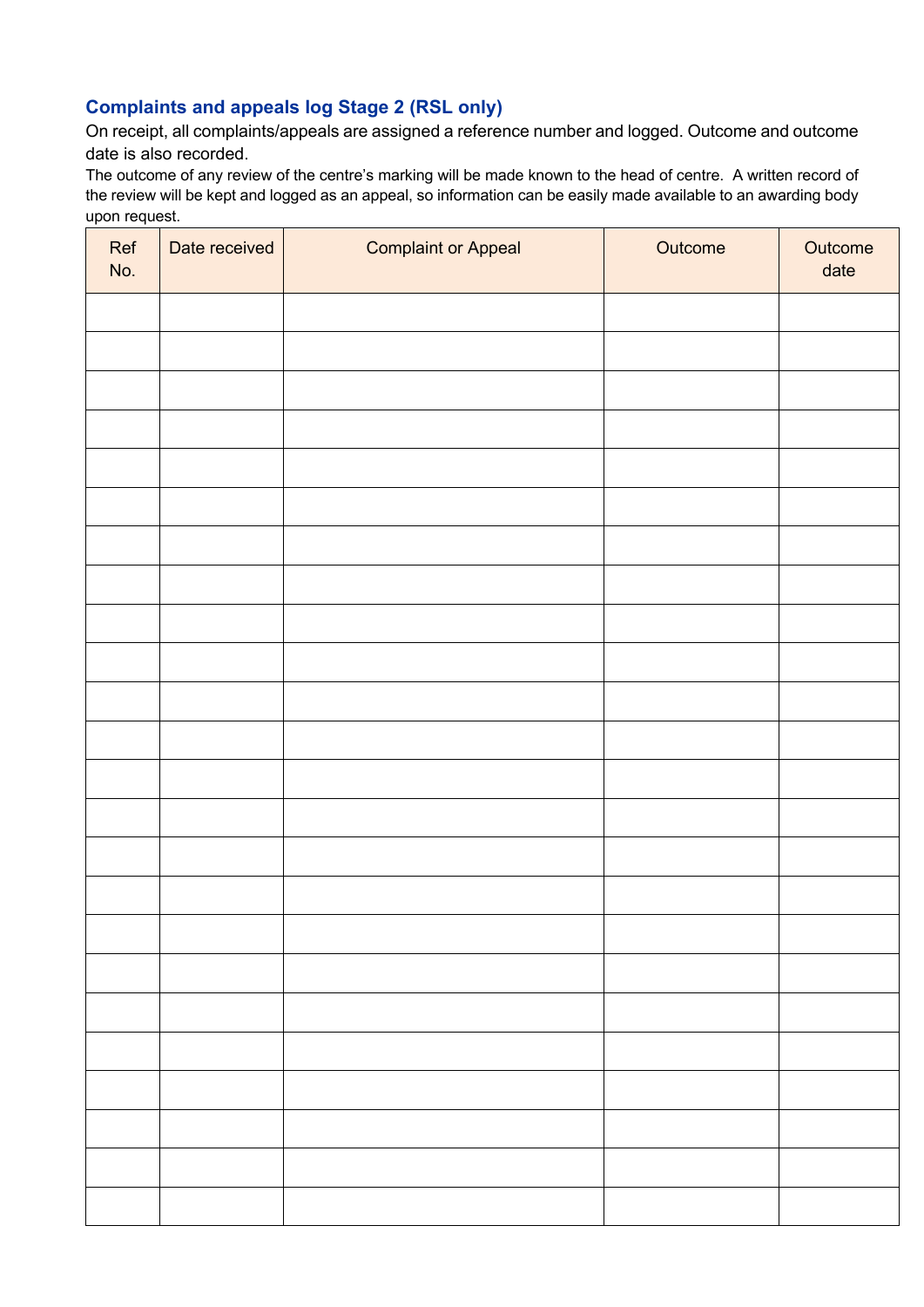# **Appendix 2 Equalities Policy**

# Purpose of the policy

This document is provided as an exams-specific supplement to the centre-wide equalities/disability/accessibility policy/plan which details how the centre will:

• recognise its duties towards disabled candidates, ensuring compliance with all aspects of the Equality Act 2010†, particularly Section 20 (7). This must include a duty to explore and provide access to suitable courses, through the access arrangements process submit applications for reasonable adjustments and make reasonable adjustments to the service the centre provides to disabled candidates. Where the centre is under a duty to make a reasonable adjustment, the centre must not charge a disabled candidate any additional fee in relation to the adjustment or aid; †or any legislation in a relevant jurisdiction other than England and Wales which has an equivalent purpose and effect

> (General Regulations for Approved Centres, section 5.4) This publication is further referred to in this policy as GR

This policy details how the centre facilitates access to exams and assessments for disabled candidates, as defined under the terms of the Equality Act 2010, by outlining staff roles and responsibilities in relation to:

- identifying the need for appropriate arrangements, reasonable adjustments and/or adaptations (referred to in this policy as 'access arrangements')
- requesting access arrangements
- implementing access arrangements and the conduct of exams
- good practice in relation to the Equality Act 2010

# The Equality Act 2010 definition of disability

A definition is provided on page 9 of the JCQ publication (Adjustments for candidates with disabilities and learning difficulties) Access Arrangements and Reasonable Adjustments 2021-2022

This publication is further referred to in this policy as AA

#### Identifying the need for access arrangements **Roles and responsibilities Head of centre**

• Is familiar with the entire contents, refers to and directs relevant centre staff to the annually updated JCQ publications including GR and AA

# **Senior leader(s)**

• Are familiar with the entire contents of the annually updated JCQ publications including GR and AA

#### **Additional learning support (ALS) lead/Special educational needs coordinator (SENCo)**

• Has full knowledge and understanding of the contents, refers to and directs relevant centre staff to the annually updated JCQ publication AA

# **Teaching staff**

• Inform the ALS lead/SENCo of any support that might be needed by a candidate

**Support staff** (for example, Learning Support Assistants, Teaching Assistants and Communication Support Workers)

• (where appropriate) Provide comments/observations to support the ALS lead/SENCo to 'paint a holistic picture of need', confirming normal way of working for a candidate

# **Assessor of candidates with learning difficulties**

(An assessor of candidates with learning difficulties will be an appropriately qualified access arrangements assessor/psychologist/specialist assessor)

• Has detailed understanding of the JCQ publication AA

# **Head of Centre=HoC, SENCO=S, Examinations Officer=EO, Senior Leadership Team=SLT, Specialist Assessor=SA**

• Ensures the quality of the access arrangements process within the centre **S,EO**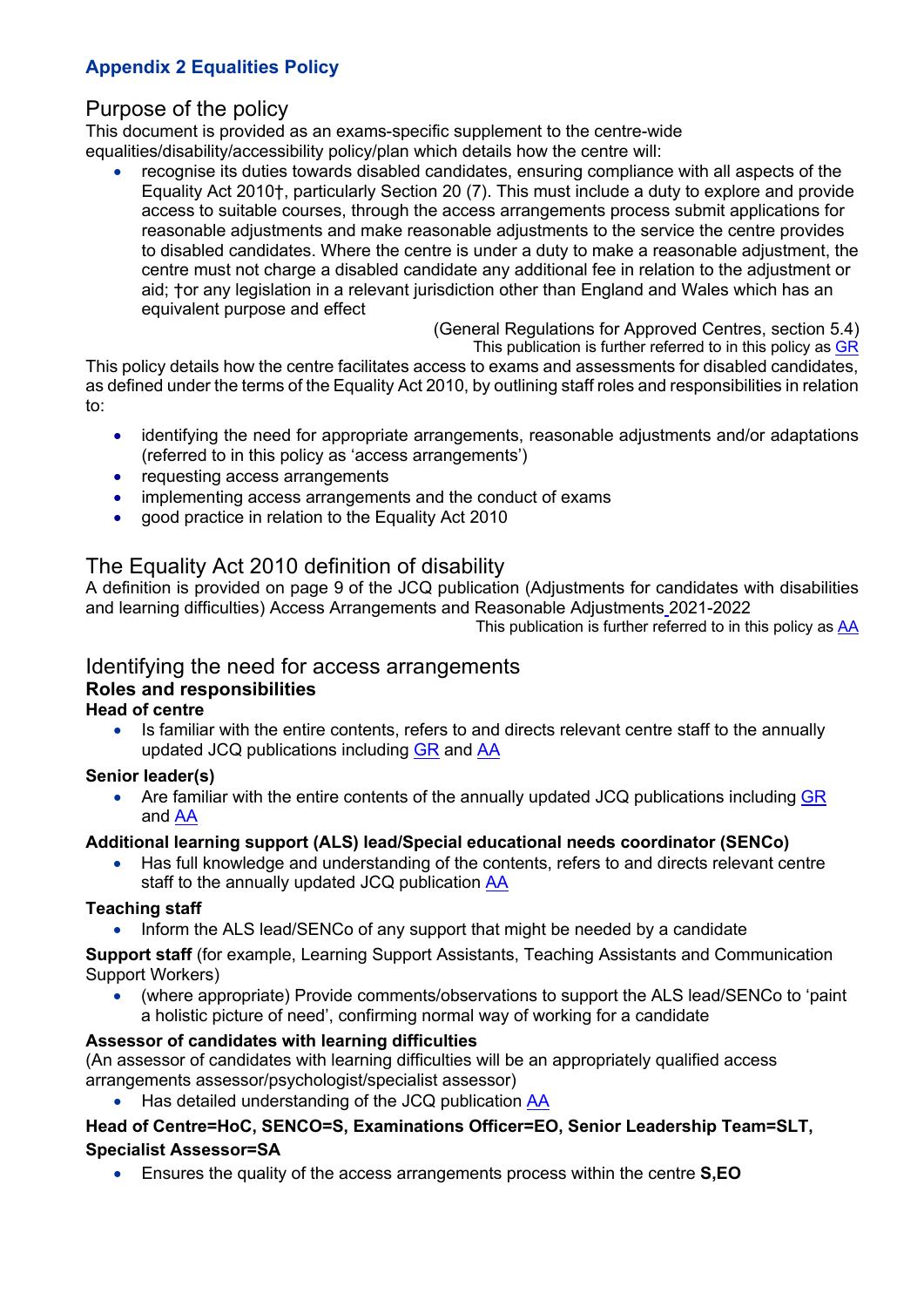- Ensures staff roles, responsibilities and processes in identifying, requesting and implementing access arrangements for candidates (including private candidates) are clearly defined and documented **S**
- Ensures an appropriately qualified assessor(s) is appointed, evidence of the assessor's qualification(s) is obtained before he/she assesses candidates and that evidence of the qualification(s) of the person(s) appointed is held on file **SLT**
- Ensures the assessment process is administered in accordance with the regulations and that the correct procedures are followed as per Chapter 7 of AA **S**
- Ensures a policy demonstrating the centre's compliance with relevant legislation is in place **S/SLT**
- Support the SENCo in determining the need for and implementing access arrangements **SLT**
- Ensures a statement is provided which details the criteria the centre uses to award and allocate word processors for exams **S**
- Leads on the access arrangements process to facilitate access for candidates **S**
- Defines and documents roles, responsibilities and processes in identifying, requesting and implementing access arrangements (*Access arrangements policy*) **S**
- Provides a policy on the use of word processors in exams and assessments **S,EO**
- If not the appropriately qualified assessor, works with the person/persons appointed, on all matters relating to assessing candidates and the administration of the assessment process **S**
- Ensures the qualified assessor(s) has access to the assessment objectives for the relevant specification(s) a candidate is undertaking **EO**
- Ensures that all assessments carried out and arrangements put in place comply with JCQ and awarding body regulations and guidance **S**
- Ensures arrangements put in place for exams/assessments reflect a candidate's *normal way of working* within the centre **S,EO**
- Ensures the need for access arrangements for a candidate is considered on a subject by subject basis **S**
- Presents when requested by a JCQ Centre Inspector, evidence of the assessor's qualification **S**
- Works with teaching staff, relevant support staff and the exams officer to ensure centredelegated and awarding body approved access arrangements are put in place for candidates taking internal and external exams/assessments **S**
- Provide information to evidence the normal way of working of a candidate **S,EO**
- Conducts appropriate assessments to identify the need(s) of a candidate **SA**
- Provides appropriate evidence to confirm the need(s) of a candidate **S**

Completes appropriate documentation as required by the requiations of JCQ and the awarding body **S,EO**

# **Use of word processors**

See separate word processor policy

# Requesting access arrangements **Roles and responsibilities ALS lead/SENCo**

• Determines if the arrangements identified for a candidate require prior approval from the awarding body before the arrangements are put in place or if approval is centre-delegated

# **Exams officer (EO)**

• Is familiar with the entire contents of the annually updated JCQ publication GR and is aware of information contained in AA where this may be relevant to the EO role

# **Head of Centre=HoC, SENCO=S, Examinations Officer=EO, Senior Leadership Team=SLT, Specialist Assessor=SA**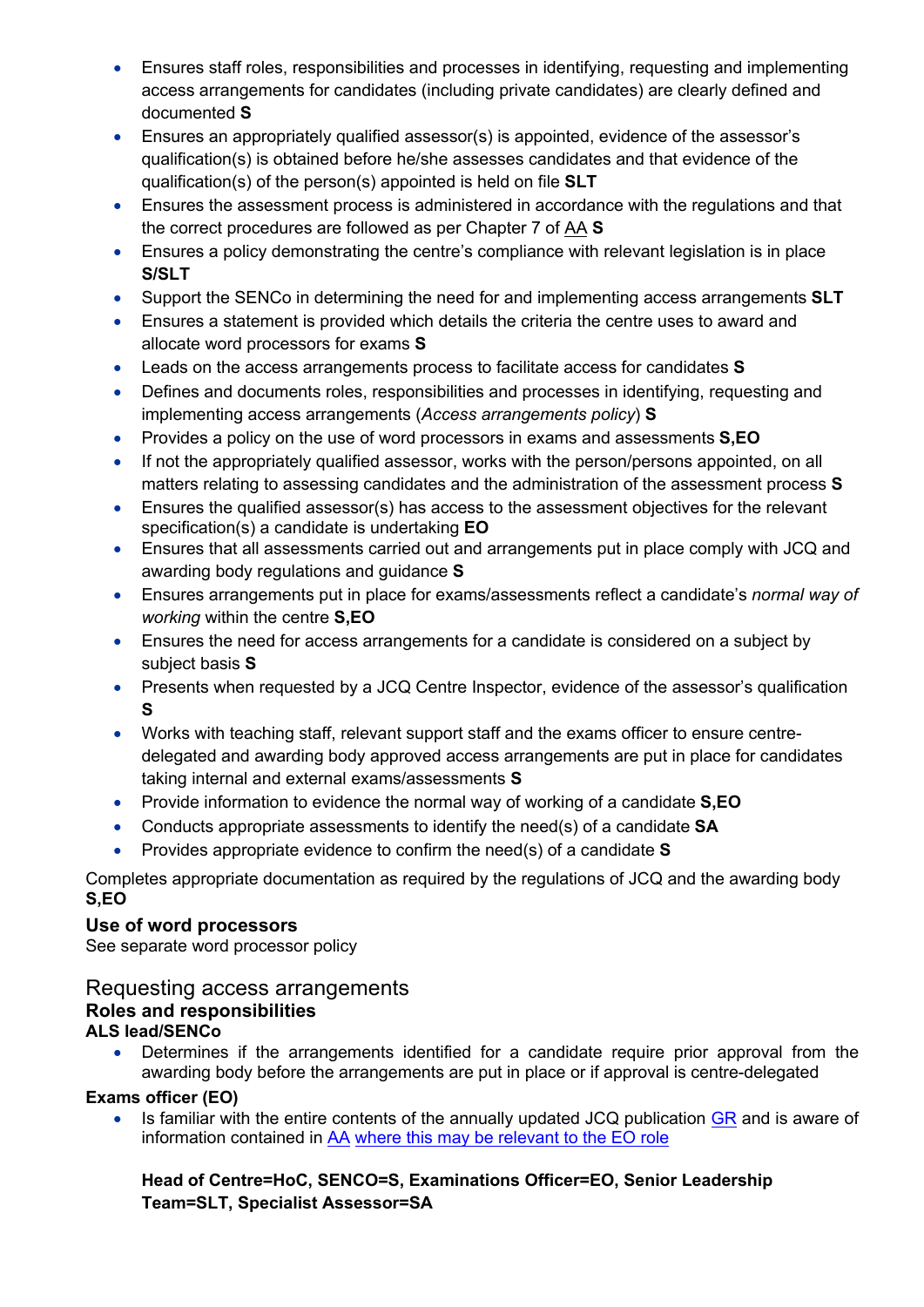- Follows quidance in AA (chapter 8) to process approval applications for access arrangements for those qualifications included **S**
- Applies for approval where this is required, through Access arrangements online (AAO), or through the awarding body where qualifications sit outside the scope of AAO **S**
- Ensures that were approval is required the application is processed on time and no later than the awarding body's published deadline **S**
- Ensures that the full supporting evidence is in place before an online application is processed **S**
- Reviews the evidence before an online application is processed, ensuring that the candidate does meet the published criteria for the respective arrangement **S**
- Holds all supporting evidence and presents such evidence to a JCQ Centre Inspector upon request
- Ensures that the agreed adjustment has been put in place before the candidate's first examination, e.g. internal tests and mock examinations **S**
- Ensures appropriate and required evidence is held on file to confirm validation responses in AAO including (where required) the completion of JCQ Form 8 (Application for access arrangements – Profile of learning difficulties), and/or centre based evidence including concise file note(s) on centre headed paper, signed and dated, and a body of evidence to substantiate the candidate's normal way of working within the centre (Form 8 must only be used for candidates with learning difficulties or where a Language Modifier is required) **S**
- Ensures where form 8 is required to be completed, the form is signed (a handwritten, electronic or typed signature is acceptable) and dated as required **prior** to approval being sought and that the form is provided for processing and inspection purposes (This may be a hard copy paper version or an electronic version) **S**
- Ensures the names of all other assessors, who are assessing candidates studying qualifications covered by AAO are entered into AAO to confirm their status **S**
- Confirms by ticking the *'Confirmation'* box prior to submitting the application for approval that the *'malpractice consequence statement'* has been read and accepted **S**
- Makes an *awarding body referral* through AAO where the initial application for approval may not be approved by AAO, where it is deemed by the centre that the candidate does meet the criteria for the arrangement(s) **S**
- Maintains a file/e-folder for each candidate (the required documentation for a candidate will be in hard copy within the candidate's file/each of the required documents held electronically within the candidate's e-folder) that will include:
	- completed JCQ/awarding body application forms and evidence forms
	- appropriate evidence to support the need for the arrangement where required
	- appropriate evidence to support normal way of working within the centre
	- in addition, for those qualifications covered by AAO (where approval is required), a printout/PDF of the AAO approval and a signed candidate personal data consent form (which provides candidate consent to their personal details being shared) **S**
- Presents the files/e-folders when requested by a JCQ Centre Inspector and addresses any queries/questions raised **S**
- If the SENCo is unavailable, presents the files/e-folders of access arrangements candidates when requested by a JCQ Centre Inspector and addresses any queries/questions raised **SEN administrator**
- Liaises with teaching staff regarding any appropriate modified paper requirements for candidates **S EO**
- Liaises with the SENCo to ensure arrangements are in place to either order a non-interactive electronic (PDF) question paper or to open question paper packets in the secure room within 90 minutes of the published starting time for the exam where the centre is permitted to modify a timetabled written component exam paper (copy on coloured paper, enlarge to A3 or copy to single sided print) **EO**
- Following the appropriate process (using AAO for those qualifications included in the tool; using Form VQ/EA), orders published modified papers, by the awarding body's deadline for the exam series, where these may be required for a candidate **EO**

Implementing access arrangements and the conduct of exams **Roles and responsibilities** External assessments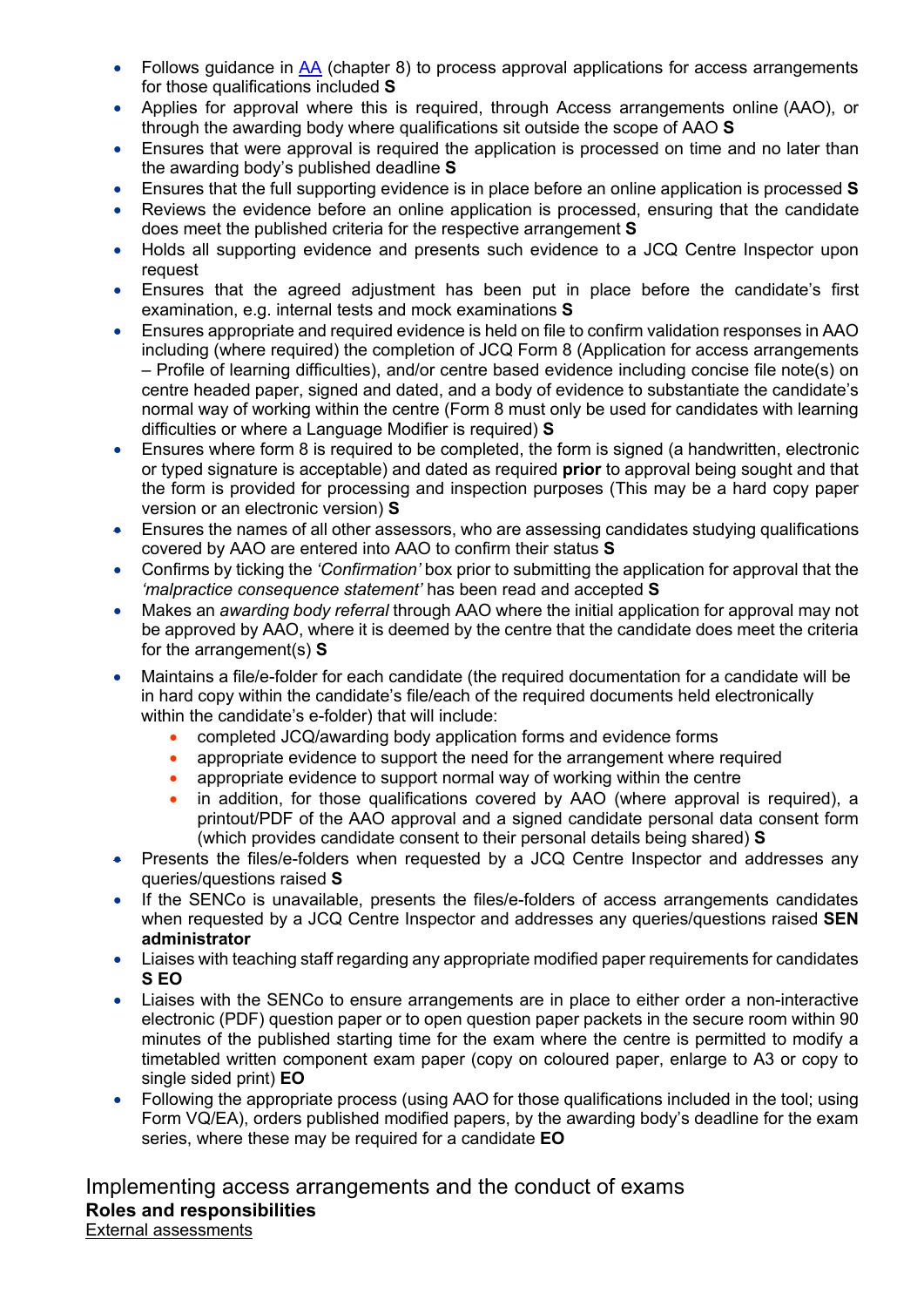These are assessments which are normally set and marked/examined by an awarding body which must be conducted according to awarding body instructions and/or the JCQ publication Instructions for conducting examinations (ICE).

#### **Head of centre**

• Supports the SENCo, the exams officer and other relevant centre staff in ensuring appropriate arrangements, adjustments and adaptations are in place to facilitate access for disabled candidates to exams

#### **ALS lead/SENCo**

• Ensures appropriate arrangements, adjustments and adaptations are in place to facilitate access for candidates where they are disabled within the meaning of the Equality Act (unless a temporary emergency arrangement is required at the time of an exam)

#### **Exams officer**

• Understands and follows instructions for Invigilation arrangements for candidates with access arrangements and Access arrangements in ICE 2021-2022

### **Other relevant centre staff**

• Support the SENCo and the exams officer to ensure appropriate arrangements, adjustments and adaptations are in place to facilitate access for disabled candidates to exams

# **Head of Centre=HoC, SENCO=S, Examinations Officer=EO, Senior Leadership Team=SLT, Specialist Assessor=SA**

- Is familiar with the instructions for Invigilation arrangements for candidates with access arrangements and Access arrangements in ICE 2021-2022 **S EO**
- Ensures a candidate is involved in any decisions about arrangements, adjustments and/or adaptations that may be put in place for him/her and ensures the candidate understands what will happen at exam time **S**
- Ensures exam information (JCQ information for candidates documents, individual exam timetable etc.) is adapted where this may be required for a disabled candidate to access it **S EO**
- Ensures that prior to any arrangements being put in place checks are made that arrangements do not impact on any assessment criteria/competence standards being tested **S EO**
- Ensures that any arrangements put in place do not unfairly disadvantage or advantage disabled candidates **S**
- Monitors, in internal tests/mock exams, the use of arrangements granted to a candidate and where a candidate has never made use of the arrangement, may consider withdrawing the arrangement, provided the candidate will not be placed at a substantial disadvantage **S EO**
- Liaises with the exams officer (EO) regarding facilitation and invigilation of access arrangement candidates in exams **S SEN administrator**
- Liaises with other relevant centre staff regarding the provision of appropriate rooming and equipment that may be required to facilitate access for disabled candidates to exams **EO**
- Appoints appropriate centre staff as facilitators to support candidates (practical assistant, prompter, Language Modifier, reader, scribe or Communication Professional) **EO SEN administrator**
- Ensures facilitators supporting candidates are appropriately trained and understand the rules of the particular access arrangement(s) **S EO**
- Ensures a record of the content of training given to those facilitating an access arrangement for a candidate under examination conditions is kept and retained on file until the deadline for reviews of marking has passed or until any appeal, malpractice or other results enquiry has been completed, whichever is later **EO**
- Ensures where a person is appointed to facilitate an access arrangement, the person appointed is not normally the candidate's own subject teacher but where the candidate's own subject teacher has to be used, ensures a separate invigilator is always present **EO**
- Ensures where a person is appointed to facilitate an access arrangement, the person appointed is not a relative, friend, peer or private tutor of the candidate. **EO**
- Ensures a facilitator acting as a prompter is aware of the appropriate way to prompt depending on the needs of the candidate **S EO**
- Liaises with the EO to ensure that invigilators are made aware of the Equality Act 2010 and are trained in disability issues **S**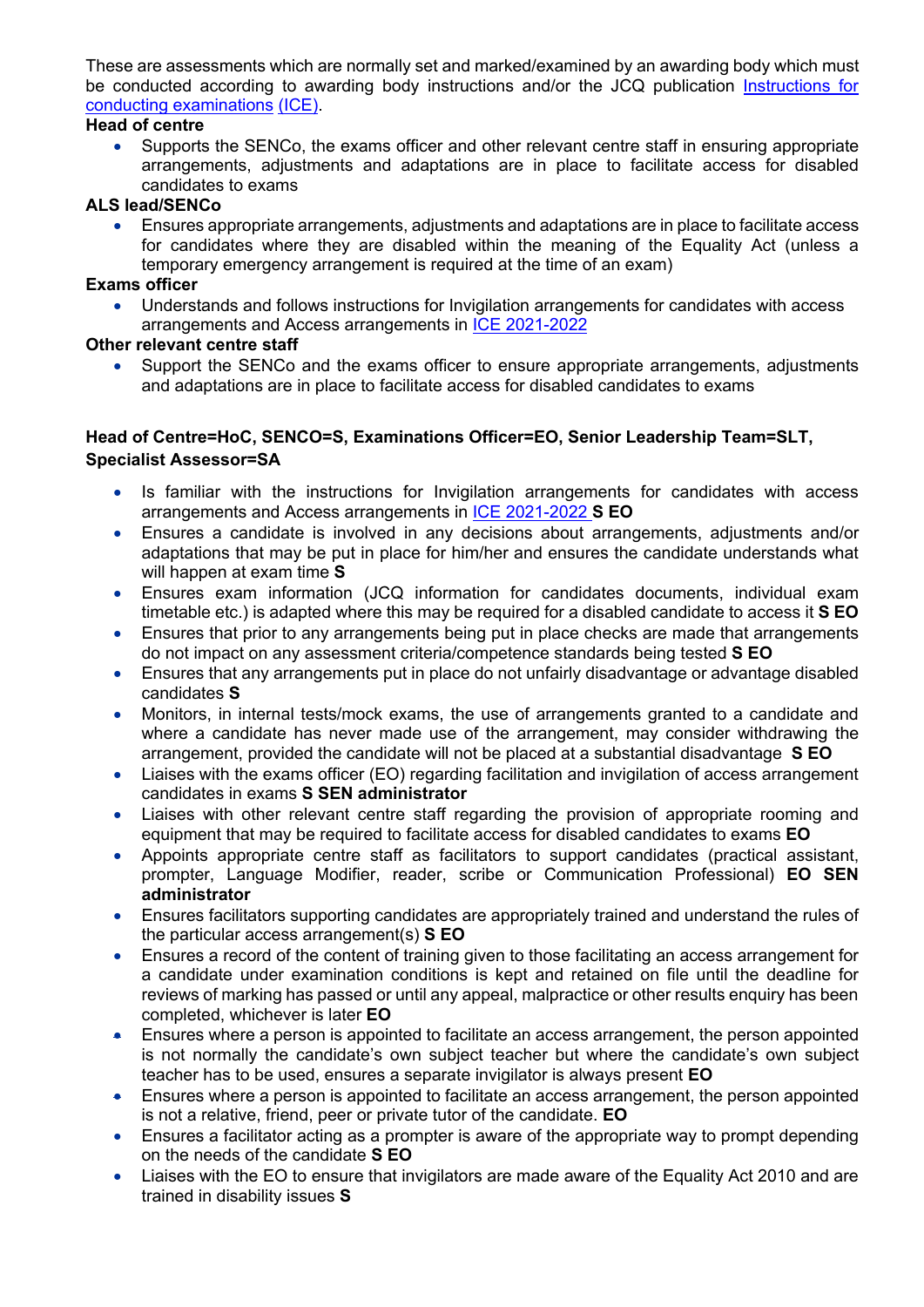- Ensures invigilators supervising access arrangement candidates are trained in their role and understand the invigilation arrangements required for access arrangement candidates and the role of any facilitator **S EO**
- Ensures cover sheets, where these are required by the arrangement are completed as required by facilitators **EO**
- Liaises with the EO where a facilitator may be required to support a candidate requiring an emergency (temporary) access arrangement at the time of exams **S**
- Liaises with the SENCo and other relevant centre staff to ensure appropriate arrangements, adjustments and adaptations are in place to facilitate access for disabled candidates to exams **EO**
- Liaises with the SENCo to ensure exam information (JCQ information for candidates documents, individual exam timetable etc.) is adapted where this may be required for a disabled candidate to access it **EO**
- Liaises with the SENCo and SEN administrator regarding the facilitation and invigilation of access arrangement candidates **EO**
- Liaises with the SENCo and SEN administrator regarding rooming of access arrangement candidates **EO**
- Liaises with the SENCo to ensure that invigilators are made aware of the Equality Act 2010 and are trained in disability issues **EO**
- Ensures appropriate seating arrangements are in place where different arrangements may need to be made for a candidate to facilitate access to his/her exams **EO**
- Ensures candidates with access arrangements are identified on exam room seating plans and invigilators are informed of those candidates with access arrangements and made aware of the access arrangement(s) awarded **EO**
- Ensures invigilators are briefed prior to each exam session of the arrangements in place for a disabled candidate in their exam room **EO**
- Checks in advance of dated exams/assessments that modified paper orders have arrived (and if not will contact the awarding body to ensure that papers are available when required) **EO**
- Makes modifications that are permitted by the centre (a question paper copied onto coloured paper, an A4 to A3 enlarged paper or a paper printed on single sheets or where a question paper may need to be scanned into PDF format where a candidate is approved the use of a computer reader) that may be required and either accesses a non-interactive electronic (PDF) question paper or opens the exam question paper packet in the secure room no earlier than 90 minutes prior to the awarding body's published start time of the exam **EO**
- Understands that where permitted/approved, a secure question paper packet may need to be opened early in the secure room to facilitate the following:
	- a Language Modifier may have access to the question paper 60 minutes prior to the awarding body's published start time for the exam in order to prepare
	- the Communication Professional may have access to the question paper 60 minutes prior to the awarding body's published start time for the exam in order to prepare
	- the Live Speaker may have access to the transcript of the Listening examination 60 minutes prior to the awarding body's published start time for the exam in order to prepare **EO**
- Provides cover sheets prior to the start of an exam where required for particular access arrangements and ensures that these have been fully completed before candidates' scripts are dispatched to examiners/markers **EO**
	- prints pre-populated cover sheets from AAO where this is required for particular arrangements **SEN administrator**
- Has a process in place to deal with emergency (temporary) access arrangements as they arise at the time of exams in terms of rooming and invigilation **EO SEN administrator**
- Liaises with the SENCo where a facilitator may be required to support a candidate requiring an emergency (temporary) access arrangement at the time of exams **EO**
- Where required for emergency (temporary) access arrangements, applies for approval through AAO or through the awarding body where qualifications sit outside the scope of AAO **SEN administrator EO**
- Sets up computer reader and ensure the correct papers are opened for students as directed by the exams officer **IT manager and tecnicians**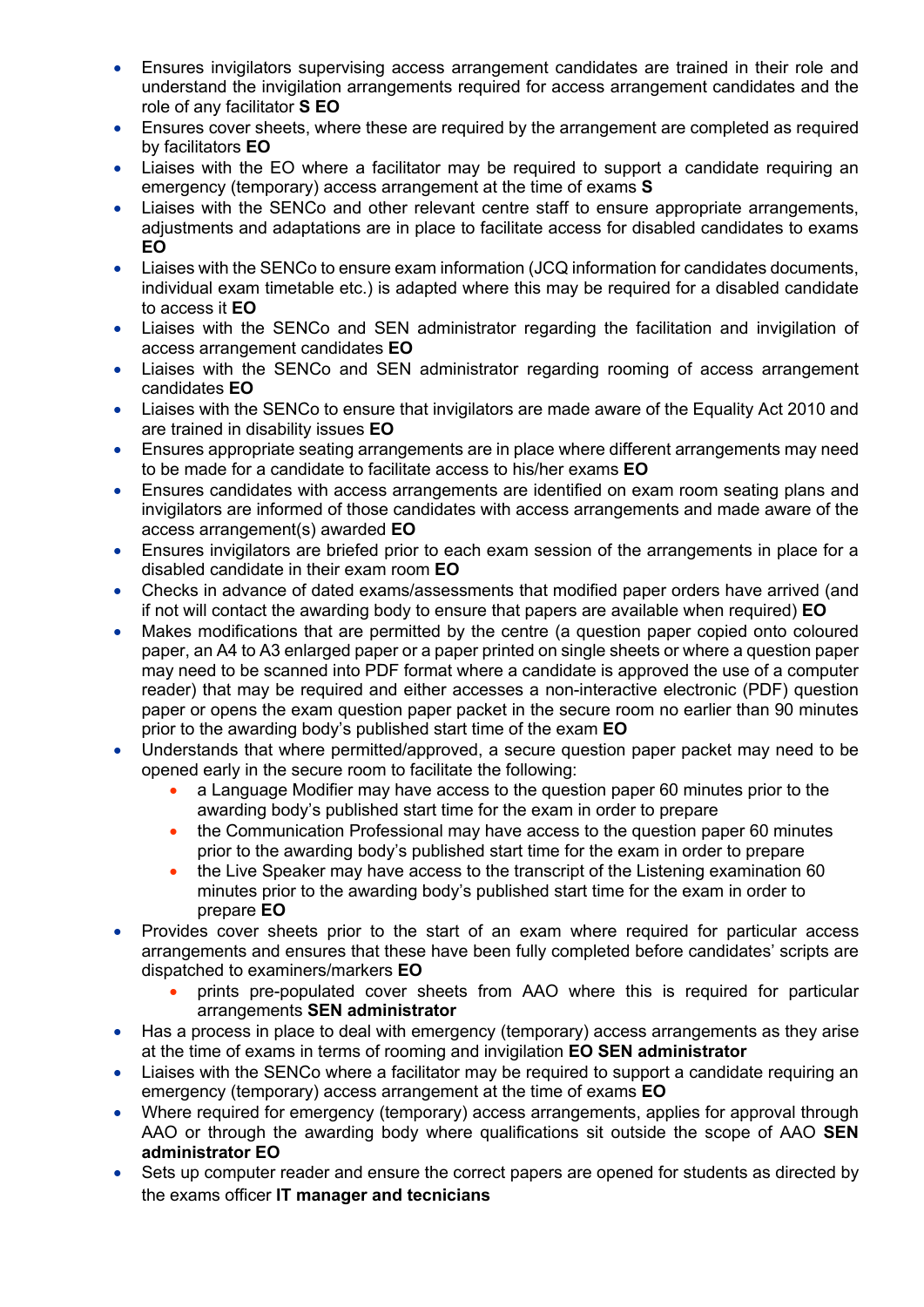- Sets up interactive paper or word processor as directed by the exams officer **IT manager and tecnicians**
- Set up **rooms and non-specialist equipment** (chairs, tables, clocks etc.) used for exams that may need to be adapted for a candidate **Site staff**
- Arrange the emergency evacuation of any candidate with a disability who may need assistance when an exam room is evacuated **VHA**

#### Internal assessments

These are non-examination assessments (NEA) which are normally set by a centre/awarding body, marked and internally moderated/standardised by the centre and externally moderated by the awarding body.

### **ALS lead/SENCo**

• Liaises with teaching staff to implement appropriate access arrangements for candidates

# **Teaching staff**

- Support the SENCo in implementing appropriate access arrangements for candidates
- •

# **SENCO=S, Teaching Staff=TS**

- Ensures centre-delegated and awarding body approved arrangements are in place prior to a candidate taking his/her first formal supervised assessment **S**
- Ensures candidates are aware of the access arrangements that are in place for their assessments **S**
- Ensures a candidate has had appropriate opportunities to practise using the access arrangement(s) before his/her first examination **S**
- Ensures facilitators supporting candidates are appropriately trained and understand the rules of the particular access arrangement(s) **S, EO**
- Ensures cover sheets are completed as required by facilitators **S, EO, TS**
- Liaises with the teacher where a facilitator may be required to support a candidate requiring an emergency (temporary) access arrangement at the time of his/her formal supervised assessment **S**
- Provide the SENCo with assessment schedules to ensure arrangements are put in place when required **TS**
- Liaise with the SENCo regarding assessment materials that may need to be modified for a candidate **TS**

# **Internal exams**

These are exams or tests which are set and marked within the centre; normally a pre-cursor to external assessments.

# **ALS lead/SENCo**

• Liaises with teaching staff to implement appropriate access arrangements for candidates

# **Teaching staff**

- Support the SENCo in implementing appropriate access arrangements for candidates
- Provide exam materials that may need to be modified for a candidate **TS**
- Provide the SENCo with internal exam timetable to ensure arrangements are put in place when required **EO, TS**

# Facilitating access - examples

The following information confirms the centre's good practice in relation to the Equality Act 2010 and the conduct of examinations.

On a candidate by candidate basis, consideration is given to

- adapting assessment arrangements
- adapting assessment materials
- the provision of specialist equipment or adaptation of standard equipment
- adaptation of the physical environment for access purposes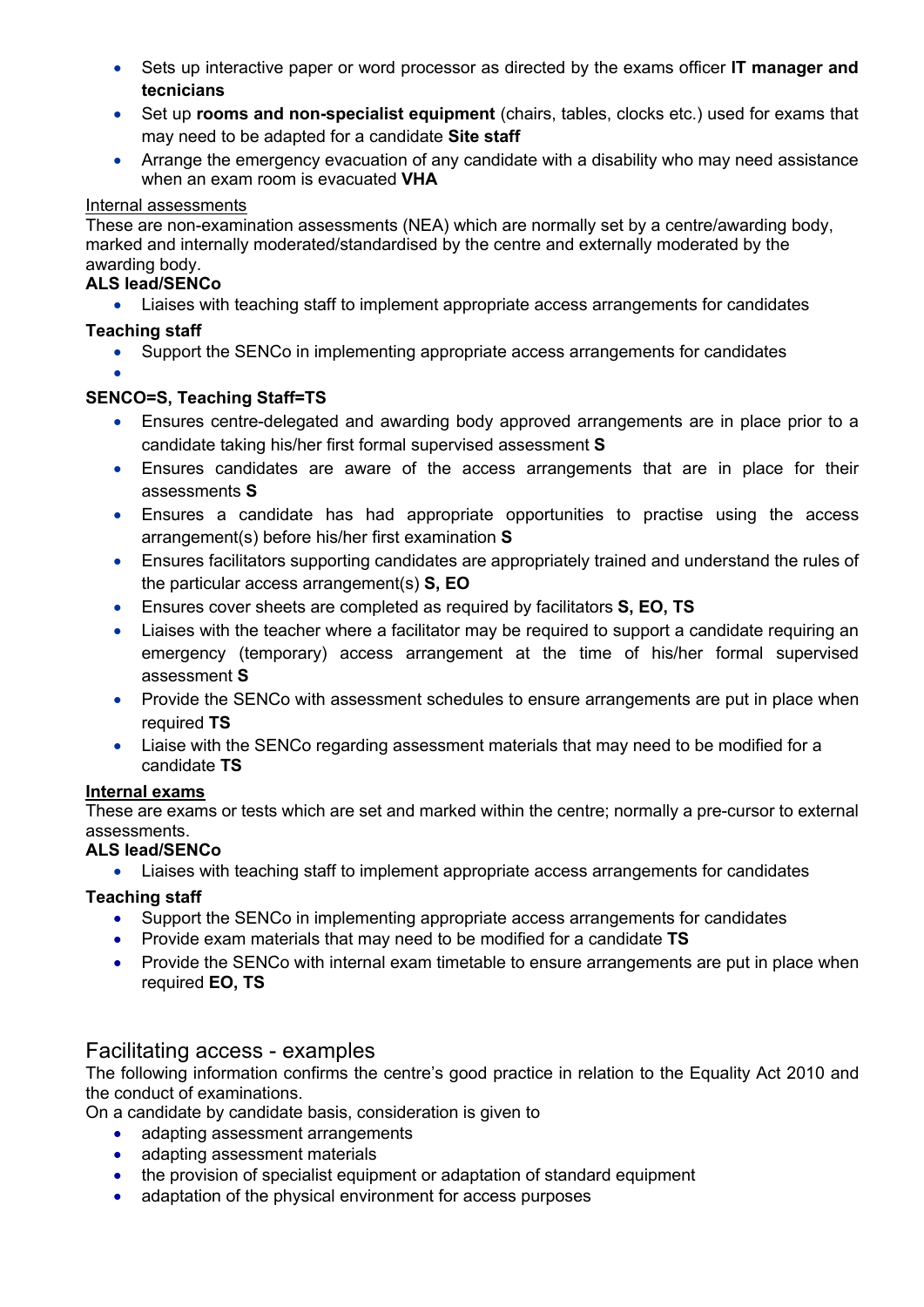The table provides example arrangements, adjustments and adaptations that are considered to meet the need(s) of a candidate and the actions considered/taken by the centre for the purposes of facilitating access.

| Example of candidate<br>need(s)                                                           | Arrangements<br>explored                                                                     | Centre actions                                                                                                                                                                                                                                                                                                                                                                                                                                                                                                                                                                                                                                                                                                                                                                                                                                                                                                                                                                                                                                                                                                                                                                                                                                                                                                                                                                                                                                                                                                                                                                                                                                                                     |
|-------------------------------------------------------------------------------------------|----------------------------------------------------------------------------------------------|------------------------------------------------------------------------------------------------------------------------------------------------------------------------------------------------------------------------------------------------------------------------------------------------------------------------------------------------------------------------------------------------------------------------------------------------------------------------------------------------------------------------------------------------------------------------------------------------------------------------------------------------------------------------------------------------------------------------------------------------------------------------------------------------------------------------------------------------------------------------------------------------------------------------------------------------------------------------------------------------------------------------------------------------------------------------------------------------------------------------------------------------------------------------------------------------------------------------------------------------------------------------------------------------------------------------------------------------------------------------------------------------------------------------------------------------------------------------------------------------------------------------------------------------------------------------------------------------------------------------------------------------------------------------------------|
| A medical condition<br>which prevents the<br>candidate from taking<br>exams in the centre | Alternative site for<br>the conduct of<br>examinations<br>Supervised rest<br>breaks          | SENCo gathers evidence to support the need for the candidate to<br>take exams at home<br>Pastoral head provides written statement for file to confirm the<br>need<br>Approval confirmed by SENCo; AAO approval for both<br>arrangements not required<br>Pastoral head discussion with candidate to confirm the<br>arrangements should be put in place<br>EO submits 'Alternative site form' for timetabled written exams to<br>awarding body/bodies online using CAP<br>An on-line submission must only be made for timetabled written<br>examinations in the following qualifications<br>EO provides candidate with exam timetable and JCQ information<br>for candidates<br>Pastoral head confirms with candidate the information is<br>understood<br>Pastoral head agrees with candidate that prior to each exam will<br>call to confirm fitness to take exam<br>EO allocates invigilator(s) to candidate's timetable; confirms time<br>of collection of exam papers and materials<br>Invigilator monitors candidate's condition for each exam and<br>records any issues on incident log<br>Invigilator records rest breaks (time and duration) on incident log<br>and confirms set time given for exam<br>Invigilator briefs EO after each exam on how candidate's<br>performance in exam may have been affected by his/her condition<br>EO discusses with pastoral head if candidate is eligible for special<br>consideration (candidate present but disadvantaged)<br>EO processes request(s) for special consideration where<br>applicable; incident log(s) provides supporting evidence<br>Pastoral head informs candidate that special consideration has<br>been requested |
| Persistent and<br>significant difficulties in<br>accessing written text                   | Reader/computer<br>reader<br>25% Extra time<br>Separate<br>invigilation within<br>the centre | Confirms candidate is disabled within the meaning of the Equality<br>Act 2010<br>Papers checked for those testing reading<br>Computer reader/examination reading pen sourced for use in<br>papers (or sections of papers) testing reading OR up to 50% extra<br>time awarded<br>A short concise file note produced on centre headed paper,<br>signed and dated kept on file, confirming the nature of the<br>candidate's impairment and that the use of a computer reader<br>and/or a reader reflects his/her normal and current way of working<br>within the centre<br>(25% Extra time - Form 8 completed as appropriate)<br>Supporting evidence, AAO approval and signed candidate<br>personal data consent form kept on file                                                                                                                                                                                                                                                                                                                                                                                                                                                                                                                                                                                                                                                                                                                                                                                                                                                                                                                                                    |
| Significant difficulty in<br>concentrating                                                | Prompter<br>Separate<br>invigilation within<br>the centre                                    | Gathers evidence to support substantial and long term adverse<br>impairment<br>Confirms with candidate how and when they will be prompted                                                                                                                                                                                                                                                                                                                                                                                                                                                                                                                                                                                                                                                                                                                                                                                                                                                                                                                                                                                                                                                                                                                                                                                                                                                                                                                                                                                                                                                                                                                                          |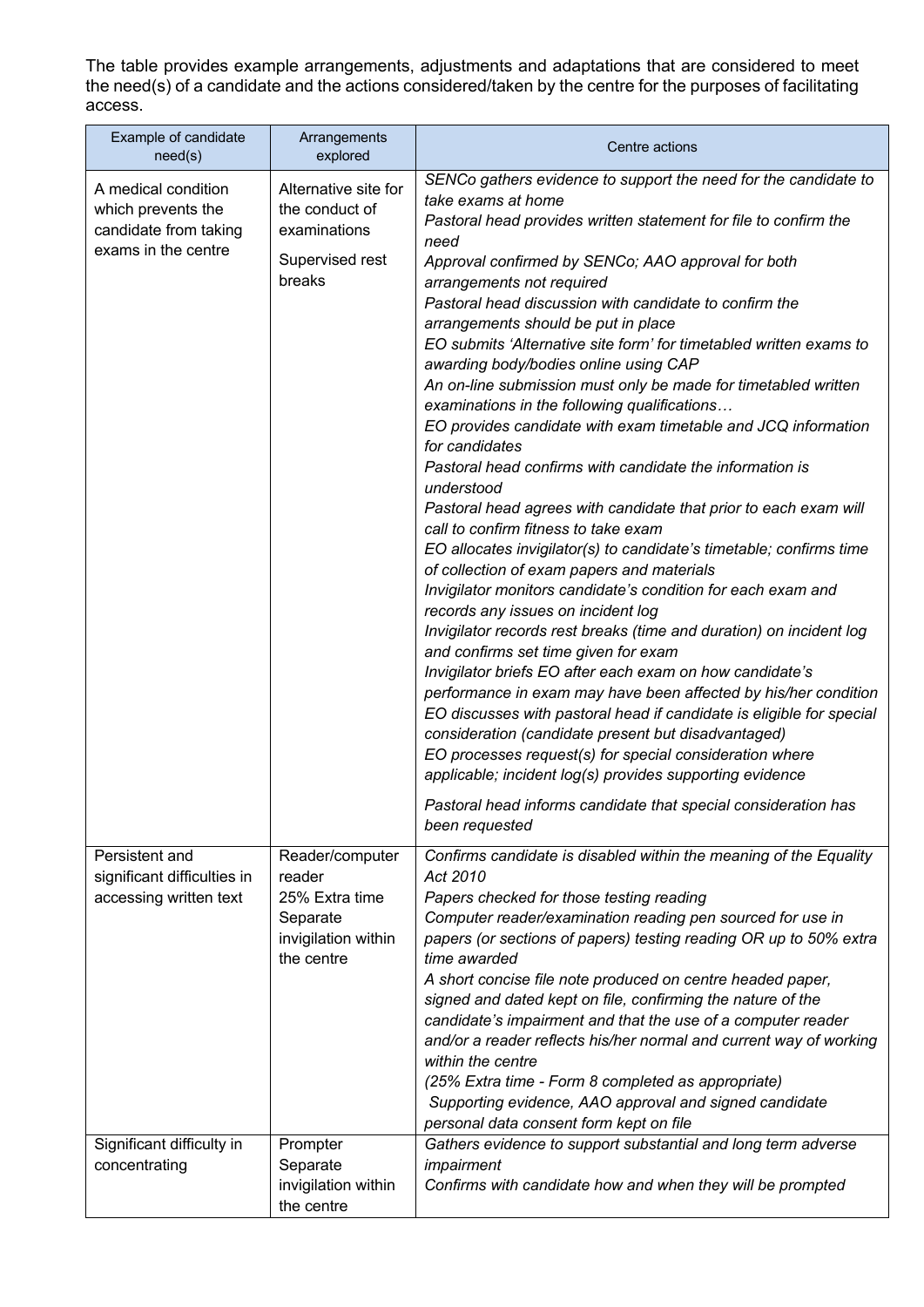|                   |                     | Briefs invigilator to monitor candidate and the method of               |
|-------------------|---------------------|-------------------------------------------------------------------------|
|                   |                     |                                                                         |
|                   |                     | prompting (call out his name to bring his attention back to the         |
|                   |                     | paper - confirms requirement for separate room)                         |
| A wheelchair user | Desk                | Applies for practical assistant to help candidate set up wheelchair     |
|                   | Rooms               | and other equipment in a practical assessment; approval                 |
|                   | <b>Facilities</b>   | automatically fails so awarding body referral lists the tasks that will |
|                   | Seating             | be performed                                                            |
|                   | arrangements        | Provides height adjustable desk in exam room                            |
|                   | Practical assistant | Allocates exam room on ground floor near adapted bathroom               |
|                   |                     | facilities                                                              |
|                   |                     | Spaces desks to allow wheelchair access                                 |
|                   |                     | Seats candidate near exam room door                                     |
|                   |                     | Confirms arrangements in place to assist the candidate in case of       |
|                   |                     | emergency evacuation of the exam room                                   |
|                   |                     | Practical assistant cover sheet printed from AAO; to be completed       |
|                   |                     | by facilitator and inserted inside the candidate's work where this      |
|                   |                     | may be applicable to the assessment                                     |

# **Appendix 3 Complaints and Appeals Procedure**

# **Purpose of the procedure**

This procedure confirms Norbury High's compliance with JCQ's General Regulations for Approved Centres 2020-2021 (section 5.8) that the centre will draw to the attention of candidates and their parents/carers their written complaints and appeals procedure which will cover general complaints regarding the centre's administration of a qualification.

# Grounds for complaint

A candidate (or her parent/carer) may make a complaint on the grounds below (this is not an exhaustive list).

#### **Access arrangements**

- Candidate not assessed by the centre's appointed assessor
- Candidate not involved in decisions made regarding his/her access arrangements
- Candidate did not consent to personal data being shared electronically (by the non-acquisition of a signed data protection notice/candidate data personal consent form
- Candidate not informed/adequately informed of the arrangements in place and the subjects or components of subjects where the arrangements would not apply
- Exam information not appropriately adapted for a disabled candidate to access it
- Adapted equipment put in place failed during exam/assessment
- Approved access arrangement(s) not put in place at the time of an exam/assessment
- Appropriate arrangements not put in place at the time of an exam/assessment as a consequence of a temporary injury or impairment

#### **Entries**

- Failure to clearly explain a decision of early entry for a qualification to candidate (or parent/carer)
- Candidate not entered/entered late (incurring a late entry fee) for a required exam/assessment
- Candidate entered for a wrong exam/assessment
- Candidate entered for a wrong tier of entry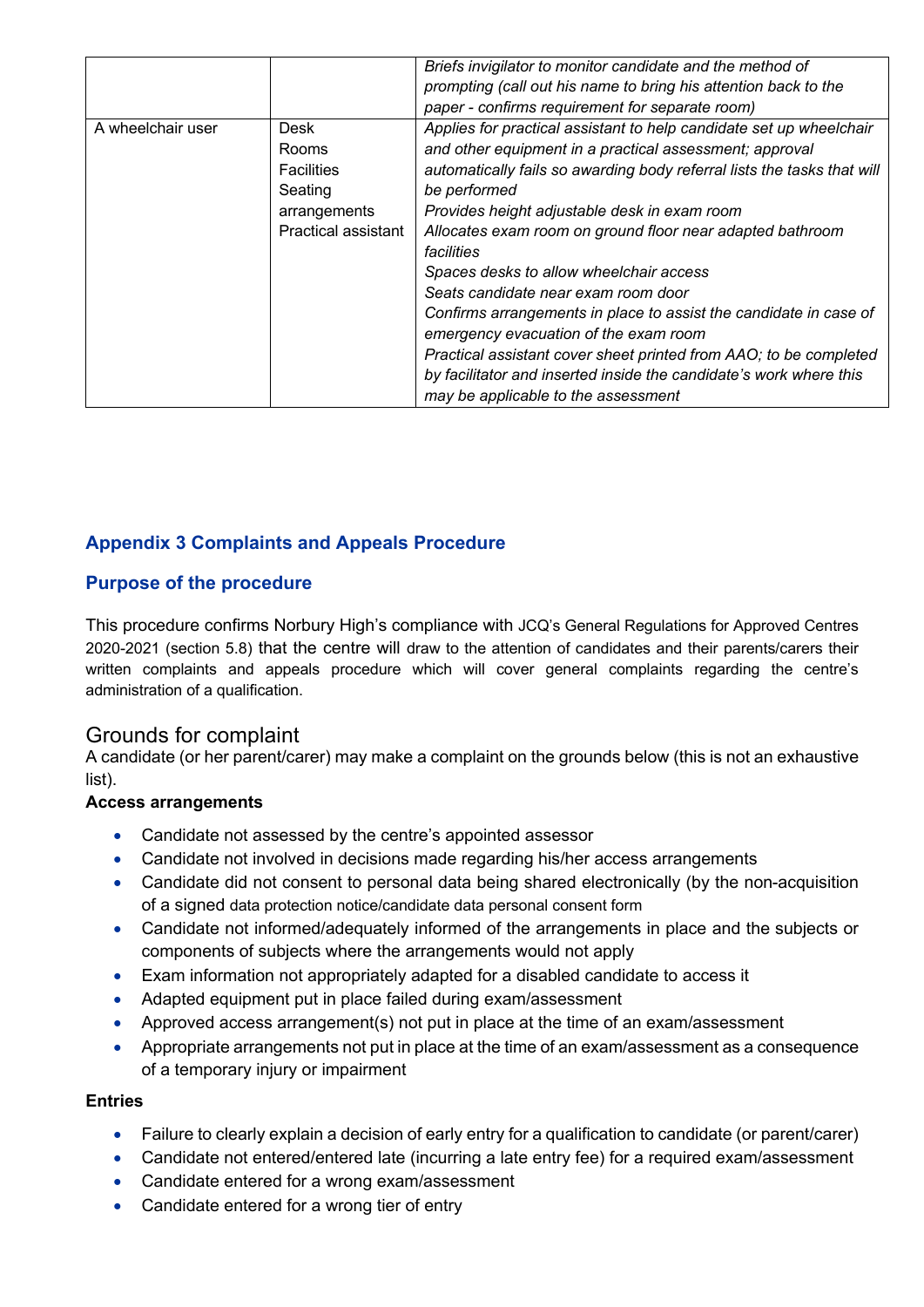### **Conducting examinations**

- Failure to adequately brief candidate on exam timetable/exam regulations prior to exam/assessment taking place
- Room in which exam held did not provide candidate with appropriate conditions for taking the exam
- Inadequate invigilation in exam room
- Failure to conduct exam according to the regulations
- Online system failed during (on-screen) exam/assessment
- Disruption during exam/assessment
- Alleged, suspected or actual malpractice incident not investigated/reported
- Eligible application for special consideration for a candidate not submitted/not submitted to timescale
- Failure to inform/update candidate on the outcome of a special consideration application

# **Results and Post-results**

- Before exams, candidate not made aware of the arrangements for post-results services and the accessibility of senior members of centre staff after the publication of results
- Candidate not having access to a member of senior staff after the publication of results to discuss/make decision on the submission of a review/enquiry
- Candidate request for return of work after moderation and work not available/disposed of earlier than allowed in the regulations
- Candidate (or parent/carer) unhappy with a result (complainant to refer via exams officer to awarding body *post-results services*)
- Candidate (or parent/carer) unhappy with a centre decision not to support a clerical re-check, a review of marking, a review of moderation or an appeal (complainant to refer via [insert who] to the centre's *internal appeals procedure*)
- Centre applied for the wrong post-results service/for the wrong script for a candidate
- Centre missed awarding body deadline to apply for a post-results service
- Centre applied for a post-results service for candidate without gaining required candidate consent/permission

# **Complaints and Appeals Procedure**

If a candidate (or her parent/carer) has a general concern or complaint about the centre's administration of a qualification she is following, Norbury High encourages her to try to resolve this informally in the first instance. A concern or complaint should be made in person, to the head of centre.

If a complaint fails to be resolved informally, the candidate (or her parent/carer) is then at liberty to make a formal complaint.

# **How to make a formal complaint**

- A formal complaint should be submitted in writing by completing a **complaints and appeals form**
- Forms are included at the end of this policy
- Completed forms should be returned to Mrs McCardie
- Forms received will be logged by the centre and acknowledged within 7 calendar days

# **How a formal complaint is investigated**

- The head of centre will further investigate or appoint a member of the senior leadership team (who is not involved in the grounds for complaint and has no personal interest in the outcome) to investigate the complaint and report on the findings and conclusion
- The findings and conclusion will be provided to the complainant within 4 working weeks

#### **Appeals**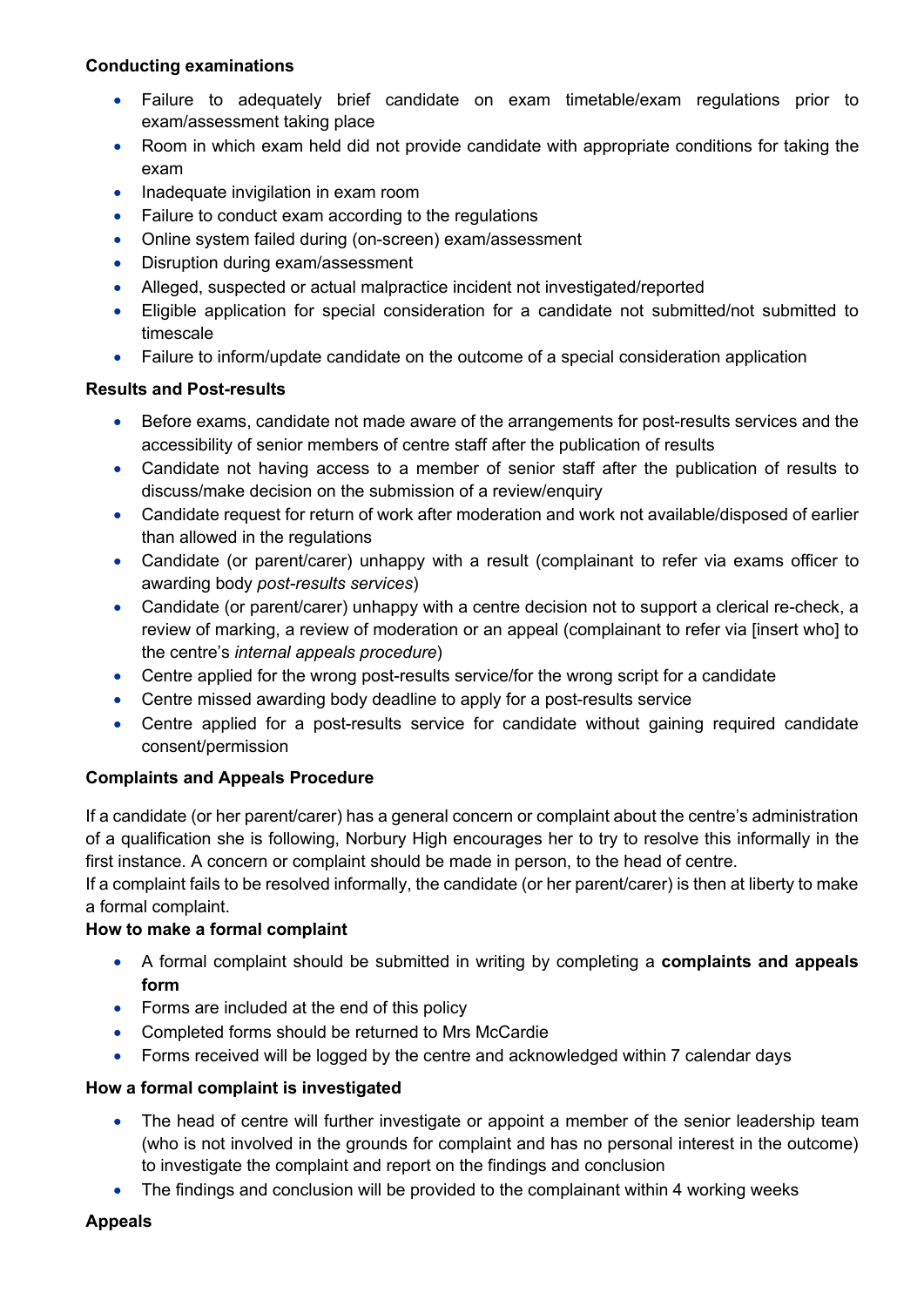Following the outcome, if the complainant remains dissatisfied and believes there are clear grounds, an appeal can be submitted.

- Any appeal must be submitted in writing by again completing a **complaints and appeals form**
- Forms received will be logged by the centre and acknowledged within 7 calendar days
- The appeal will be referred to the Chair of Governors (or a special Committee of the Governing body) for consideration
- The Chair of Governors (or Committee) will inform the appellant of the final conclusion in due course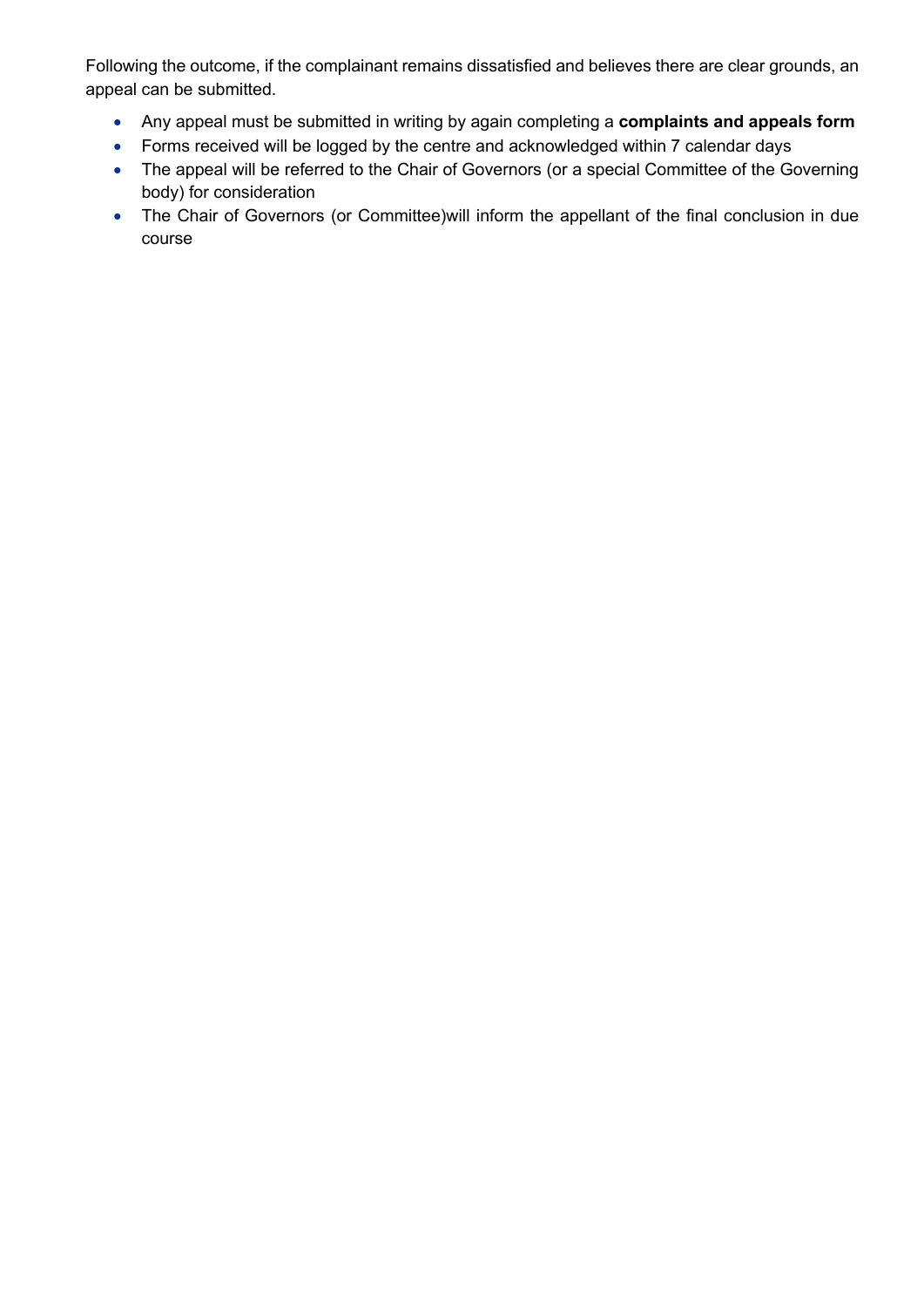# **Complaints and Appeals form**

FOR CENTRE USE ONLY Date received

Please tick box to indicate the nature of your complaint/appeal  $\sqrt{\text{Reference No.}}$ 

# $\Box$  Complaint/appeal against the centre's administration of a qualification

| Name of complainant/appellant                                                                                                       |                                                                                                                                                                                                                                                                                                                                                                                                      |
|-------------------------------------------------------------------------------------------------------------------------------------|------------------------------------------------------------------------------------------------------------------------------------------------------------------------------------------------------------------------------------------------------------------------------------------------------------------------------------------------------------------------------------------------------|
| Candidate name if different to complainant/appellant                                                                                |                                                                                                                                                                                                                                                                                                                                                                                                      |
| Please state the grounds for your complaint/appeal below                                                                            |                                                                                                                                                                                                                                                                                                                                                                                                      |
|                                                                                                                                     |                                                                                                                                                                                                                                                                                                                                                                                                      |
|                                                                                                                                     |                                                                                                                                                                                                                                                                                                                                                                                                      |
|                                                                                                                                     |                                                                                                                                                                                                                                                                                                                                                                                                      |
|                                                                                                                                     |                                                                                                                                                                                                                                                                                                                                                                                                      |
|                                                                                                                                     |                                                                                                                                                                                                                                                                                                                                                                                                      |
|                                                                                                                                     |                                                                                                                                                                                                                                                                                                                                                                                                      |
|                                                                                                                                     |                                                                                                                                                                                                                                                                                                                                                                                                      |
|                                                                                                                                     |                                                                                                                                                                                                                                                                                                                                                                                                      |
| names etc. and provide any evidence you may have to support what you say<br>teaching and learning which have impacted the candidate | If your complaint is lengthy please write as bullet points; please keep to the point and include relevant detail such as dates,<br>Your appeal should identify the centre's failure to follow procedures as set out in the relevant policy, and/or issues in<br>If necessary, continue on an additional page if this form is being completed electronically or overleaf if hard copy being completed |
| resolution to the issue(s)                                                                                                          | Detail any steps you have already taken to resolve the issue(s) and what you would consider to be a good                                                                                                                                                                                                                                                                                             |
|                                                                                                                                     |                                                                                                                                                                                                                                                                                                                                                                                                      |
|                                                                                                                                     |                                                                                                                                                                                                                                                                                                                                                                                                      |
|                                                                                                                                     |                                                                                                                                                                                                                                                                                                                                                                                                      |
|                                                                                                                                     |                                                                                                                                                                                                                                                                                                                                                                                                      |
| Complainant/appellant signature:                                                                                                    | Date of signature:                                                                                                                                                                                                                                                                                                                                                                                   |
|                                                                                                                                     | This form must be completed in full- an incomplete form will be returned to the complainant/appellant                                                                                                                                                                                                                                                                                                |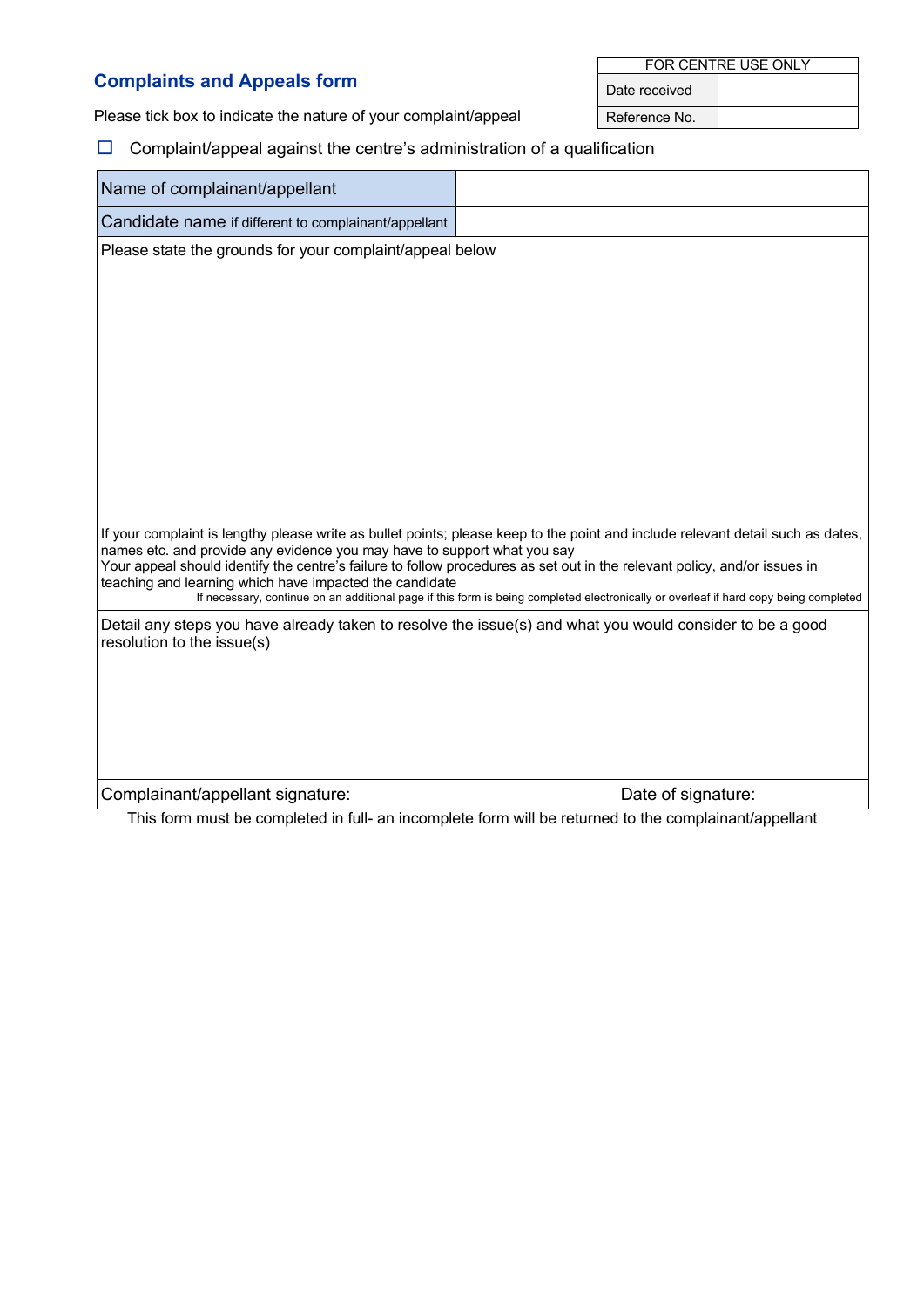# **Complaints and Appeals log**

On receipt, all complaints/appeals are assigned a reference number and logged. Outcome and outcome date is also recorded.

| Ref<br>No. | Date received | <b>Complaint or Appeal</b> | Outcome | Outcome<br>date |
|------------|---------------|----------------------------|---------|-----------------|
|            |               |                            |         |                 |
|            |               |                            |         |                 |
|            |               |                            |         |                 |
|            |               |                            |         |                 |
|            |               |                            |         |                 |
|            |               |                            |         |                 |
|            |               |                            |         |                 |
|            |               |                            |         |                 |
|            |               |                            |         |                 |
|            |               |                            |         |                 |
|            |               |                            |         |                 |
|            |               |                            |         |                 |
|            |               |                            |         |                 |
|            |               |                            |         |                 |
|            |               |                            |         |                 |
|            |               |                            |         |                 |
|            |               |                            |         |                 |
|            |               |                            |         |                 |
|            |               |                            |         |                 |
|            |               |                            |         |                 |
|            |               |                            |         |                 |

# **Appendix 4 Data Protection Policy (Exams)**

# Purpose of the policy

This policy details how Norbury High in relation to exams management and administration, ensures compliance with the regulations as set out by the Data Protection Act 2018 (DPA 2018) and General Data Protection Regulation (GDPR).

The delivery of examinations and assessments involve centres and awarding bodies processing a significant amount of personal data (i.e. information from which a living individual might be identified). It is important that both centres and awarding bodies comply with the requirements of the UK General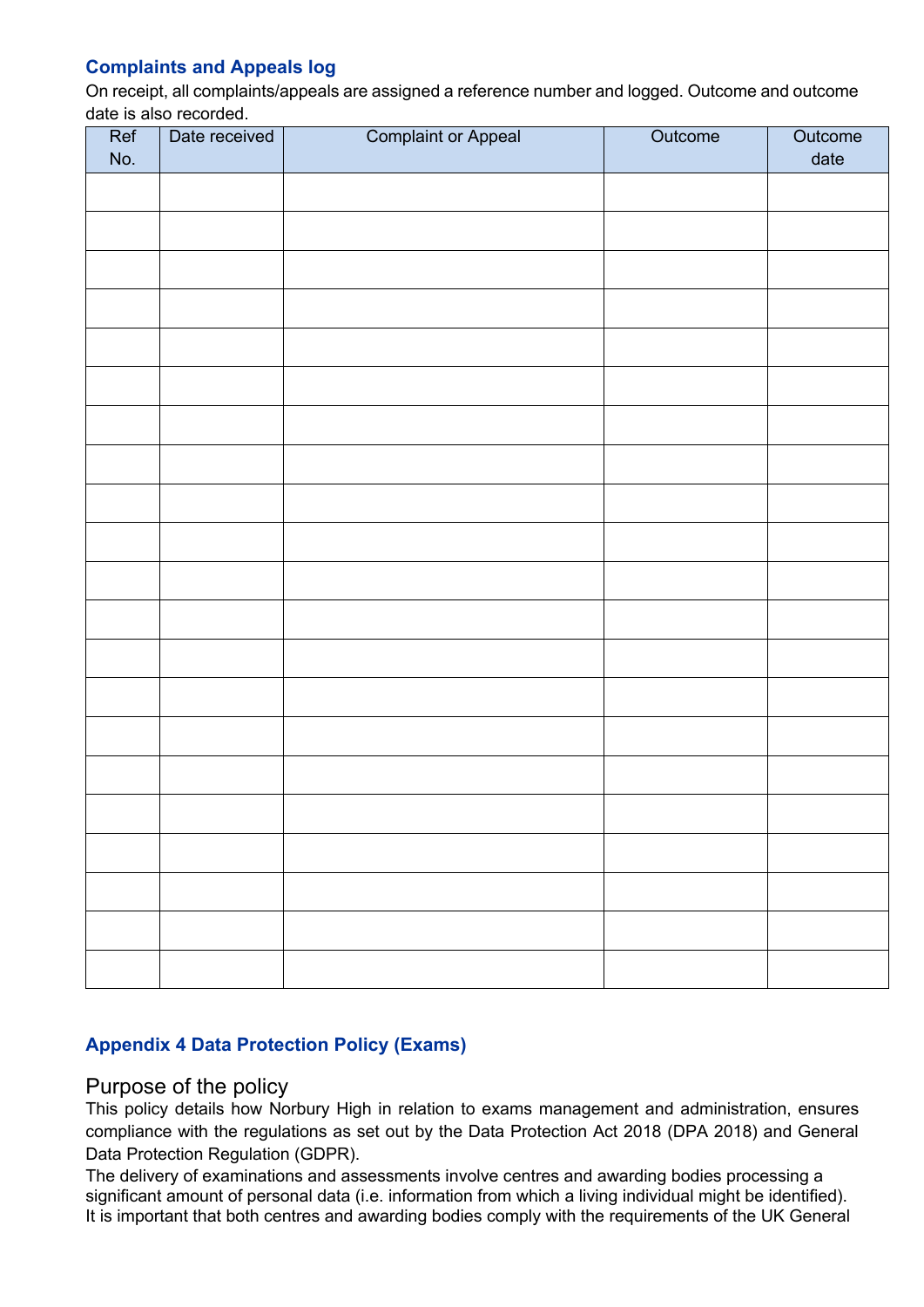Data Protection Regulation and the Data Protection Act 2018 or law relating to personal data in any jurisdiction in which the awarding body or centre are operating.

In these *General Regulations* reference is made to 'data protection legislation'. This is intended to refer to UK GDPR, the Data Protection Act 2018 and any statutory codes of practice issued by the Information Commissioner in relation to such legislation. (JCQ General Regulations for Approved Centres (section 6.1) **Personal data**)

Students are given the right to find out what information the centre holds about them, how this is protected, how this can be accessed and how data breaches are dealt with.

All exams office staff responsible for collecting and sharing candidates' data are required to follow strict rules called 'data protection principles' ensuring the information is:

- used fairly and lawfully
- used for limited, specifically stated purposes
- used in a way that is adequate, relevant and not excessive
- accurate
- kept for no longer than is absolutely necessary
- handled according to people's data protection rights
- kept safe and secure

To ensure that the centre meets the requirements of the DPA 2018 and UK GDPR, all candidates' exam information – even that which is not classified as personal or sensitive – is covered under this policy.

# Section 1 – Exams-related information

There is a requirement for the exams officer to hold exams-related information on candidates taking external examinations. For further details on the type of information held please refer to Section 5 below

Candidates' exams-related data may be shared with the following organisations:

- Awarding bodies
- Joint Council for Qualifications
- Department for Education
- Local Authority
- The Manor Trust

This data may be shared via one or more of the following methods:

- hard copy
- email
- secure extranet site(s) e-AQA; OCR Interchange; Pearson Edexcel Online; WJEC Secure services
- SIMS provided by Capita sending/receiving information via electronic data interchange (EDI) using A2C (https://www.jcq.org.uk/about-a2c) to/from awarding body processing systems

This data may relate to exam entries, access arrangements, the conduct of exams and non-examination assessments, special consideration requests and exam results/post-results/certificate information.

# Section 2 – Informing candidates of the information held

Norbury High ensures that candidates are fully aware of the information and data held.

All candidates are:

- informed via letter and the school website
- given access to this policy via the school website

Candidates are made aware of the above on joining the school.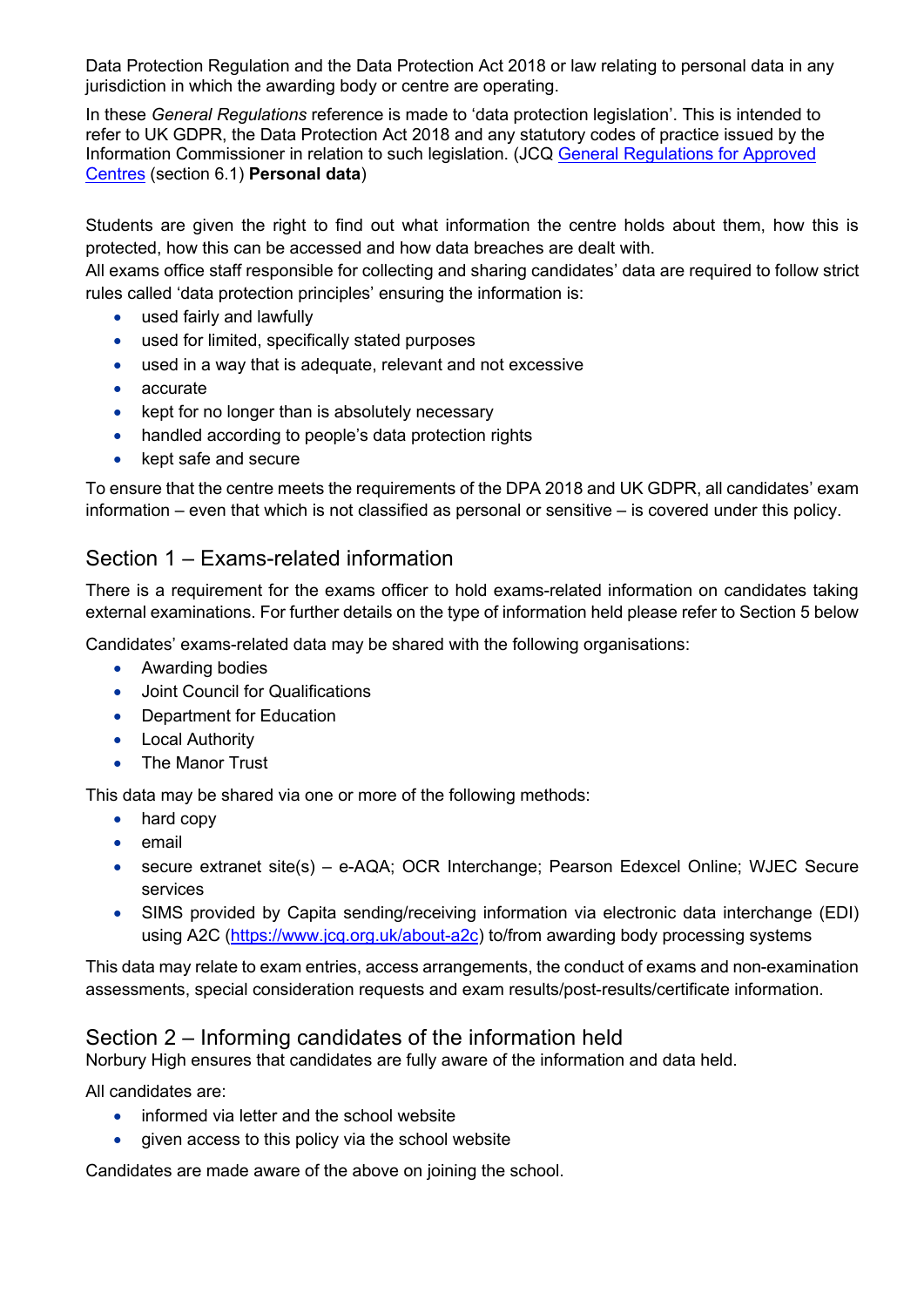When exam entries are made, the centre also brings to the attention of candidates the annually updated JCQ document Information for candidates – Privacy Notice which explains how the JCQ awarding bodies process their personal data in accordance with the DPA 2018 and UK GDPR.

Candidates eligible for access arrangements which require awarding body approval are also required to provide their consent by signing the GDPR compliant JCQ candidate personal data consent form (Personal data consent, Privacy Notice (AAO) and Data Protection confirmation) before access arrangements approval applications can be processed online. Those for whom a request for special consideration is made are also required to provide their consent by signing a data protection notice.

# Section 3 – Hardware and software

The table below confirms how IT hardware, software and access to online systems is protected in line with DPA & GDPR requirements.

| <b>Hardware</b>   | Date of purchase and protection<br>measures                                                                | <b>Warranty expiry</b> |
|-------------------|------------------------------------------------------------------------------------------------------------|------------------------|
| Desktop computer: | Protected by Sophos antivirus software and<br>firewall                                                     | N/A                    |
|                   | Independent backup to another medium,<br>Fail safe - Unit swap out.<br>Current Unit was purchased in 2014. |                        |
| Asus Laptop       | December 2019                                                                                              | ?                      |
|                   | Protected by Sophos antivirus software and<br>firewall                                                     |                        |
|                   | Used for local and remote connections.<br>Data saved on the main system.                                   |                        |

| Software/online system     | Protection measure(s)                                                                                                                                                 |
|----------------------------|-----------------------------------------------------------------------------------------------------------------------------------------------------------------------|
| <b>SIMS</b>                | All members of staff have individual usernames and passwords and are<br>responsible for keeping these s3ecure.                                                        |
|                            | Password Rule is a mixture of letters, numbers and characters. Firewall<br>and Antivirus are set and monitored centrally. Password change is not<br>forced centrally. |
| A2C                        | This can only be accessed by the exams officer and requires the<br>exams officer to log onto the school system or remote desktop                                      |
| Exam board secure websites | Members of staff have to request a login from the exams Officer which<br>they are then required to keep secure.                                                       |

# Section 4 – Dealing with data breaches

Although data is handled in line with DPA/GDPR regulations, a data breach may occur for any of the following reasons:

- loss or theft of data or equipment on which data is stored
- inappropriate access controls allowing unauthorised use
- equipment failure
- human error
- unforeseen circumstances such as a fire or flood
- hacking attack
- 'blagging' offences where information is obtained by deceiving the organisation who holds it
- cyber-attacks involving ransomware infections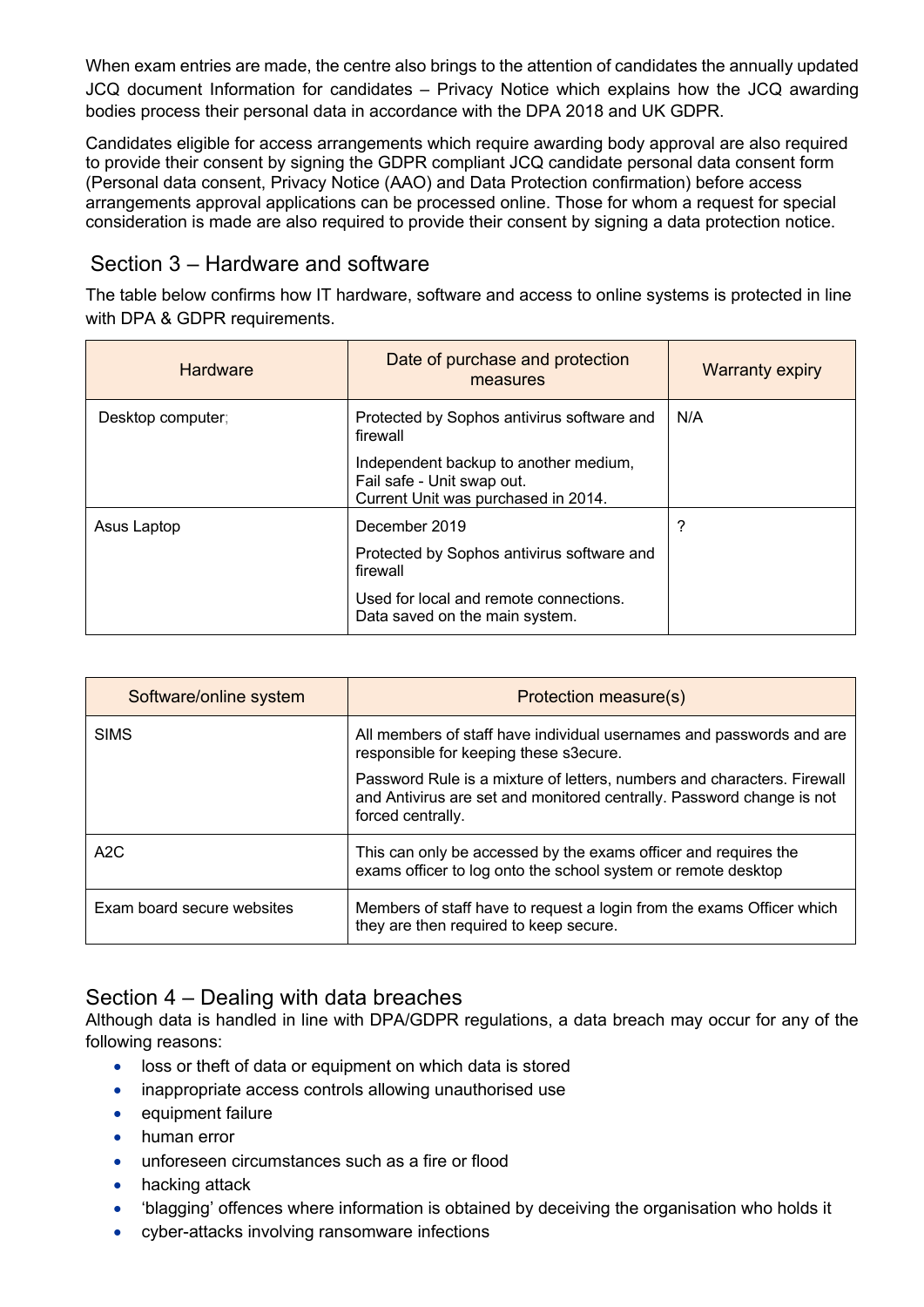If a data protection breach is identified, the following steps will be taken:

# **1. Containment and recovery**

Data Protection Officer will lead on investigating the breach. It will be established:

- who needs to be made aware of the breach and inform them of what they are expected to do to assist in the containment exercise. This may include isolating or closing a compromised section of the network, finding a lost piece of equipment and/or changing the access codes
- whether there is anything that can be done to recover any losses and limit the damage the breach can cause. As well as the physical recovery of equipment, this could involve the use of back-up hardware to restore lost or damaged data or ensuring that staff recognise when someone tries to use stolen data to access accounts
- which authorities, if relevant, need to be informed

# **2. Assessment of ongoing risk**

The following points will be considered in assessing the ongoing risk of the data breach:

- what type of data is involved?
- how sensitive is it?
- if data has been lost or stolen, are there any protections in place such as encryption?
- what has happened to the data? If data has been stolen, it could be used for purposes which are harmful to the individuals to whom the data relates; if it has been damaged, this poses a different type and level of risk
- regardless of what has happened to the data, what could the data tell a third party about the individual?
- how many individuals' personal data are affected by the breach?
- who are the individuals whose data has been breached?
- what harm can come to those individuals?
- are there wider consequences to consider such as a loss of public confidence in an important service we provide?

# **3. Notification of breach**

Notification will take place to enable individuals who may have been affected to take steps to protect themselves or to allow the appropriate regulatory bodies to perform their functions, provide advice and deal with complaints.

# **4. Evaluation and response**

Once a data breach has been resolved, a full investigation of the incident will take place. This will include:

- reviewing what data is held and where and how it is stored
- identifying where risks and weak points in security measures lie (for example, use of portable storage devices or access to public networks)
- reviewing methods of data sharing and transmission
- increasing staff awareness of data security and filling gaps through training or tailored advice
- reviewing contingency plans

# Section 5 – Candidate information, audit and protection measures

For the purposes of this policy, all candidates' exam-related information – even that not considered personal or sensitive under the DPA/GDPR – will be handled in line with DPA/GDPR guidelines.

An information audit is conducted annually.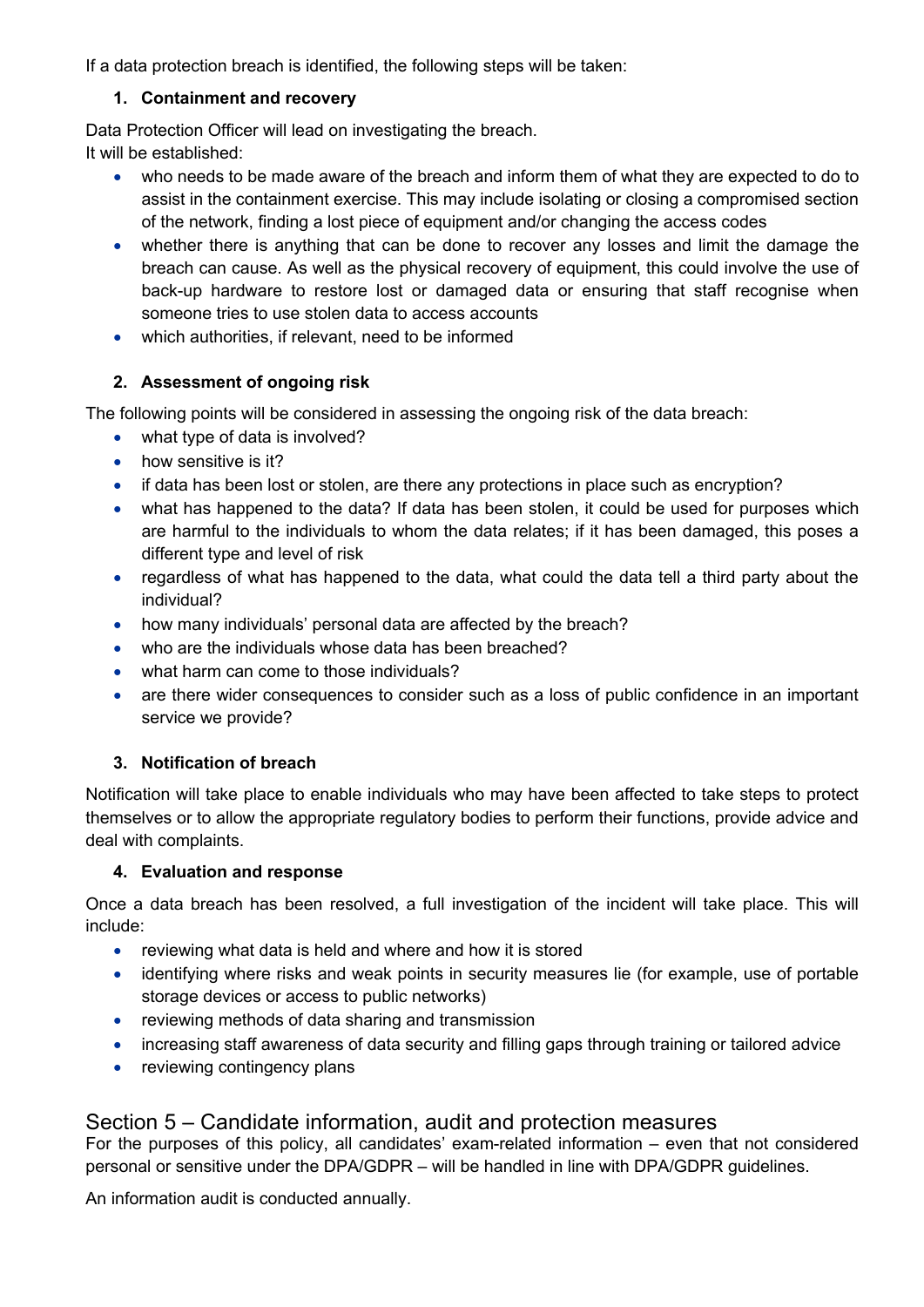The table below details the type of candidate exams-related information held, and how it is managed, stored and protected

Protection measures include:

- password protected area on the centre's intranet
- secure drive accessible only to selected staff
- information held in secure area

# Section 6 – Data retention periods

Details of retention periods, the actions taken at the end of the retention period and method of disposal are contained in the centre's Exams Archiving Policy which is available from the Exams **Officer** 

# Section 7 – Access to information

(with reference to ICO information https://ico.org.uk/your-data-matters/schools/exam-results/)

The GDPR gives individuals the right to see information held about them. This means individuals can request information about them and their exam performance, including:

- their mark
- comments written by the examiner
- minutes of any examination appeals panels

This does not however give individuals the right to copies of their answers to exam questions.

# **Requesting exam information**

Requests for exam information can be made to the Exams Officer in writing if this is done from an email which is not on the school system the student must provide photo ID.

The GDPR does not specify an age when a child can request their exam results or request that they aren't published. When a child makes a request, those responsible for responding should take into account whether:

- the child wants their parent (or someone with parental responsibility for them) to be involved; and
- the child properly understands what is involved.

#### **Responding to requests**

If a request is made for exam information before exam results have been published, a request will be responded to:

- within five months of the date of the request, or
- within 40 days from when the results are published (whichever is earlier).

If a request is made once exam results have been published, the individual will receive a response within one month of their request.

#### **Third party access**

Permission should be obtained before requesting personal information on another individual from a third-party organisation.

Candidates' personal data will not be shared with a third party unless a request is accompanied with permission from the candidate and appropriate evidence (where relevant), to verify the ID of both parties, provided.

In the case of looked-after children or those in care, agreements may already be in place for information to be shared with the relevant authorities (for example, the Local Authority). The centre's Family Liaison Officer will confirm the status of these agreements and approve/reject any requests.

#### **Sharing information with parents**

Exam timetables will be emailed to both students and parents/carers.

Exam results will be shared with parents/carers if they can prove they have the student's permission and can verify their identity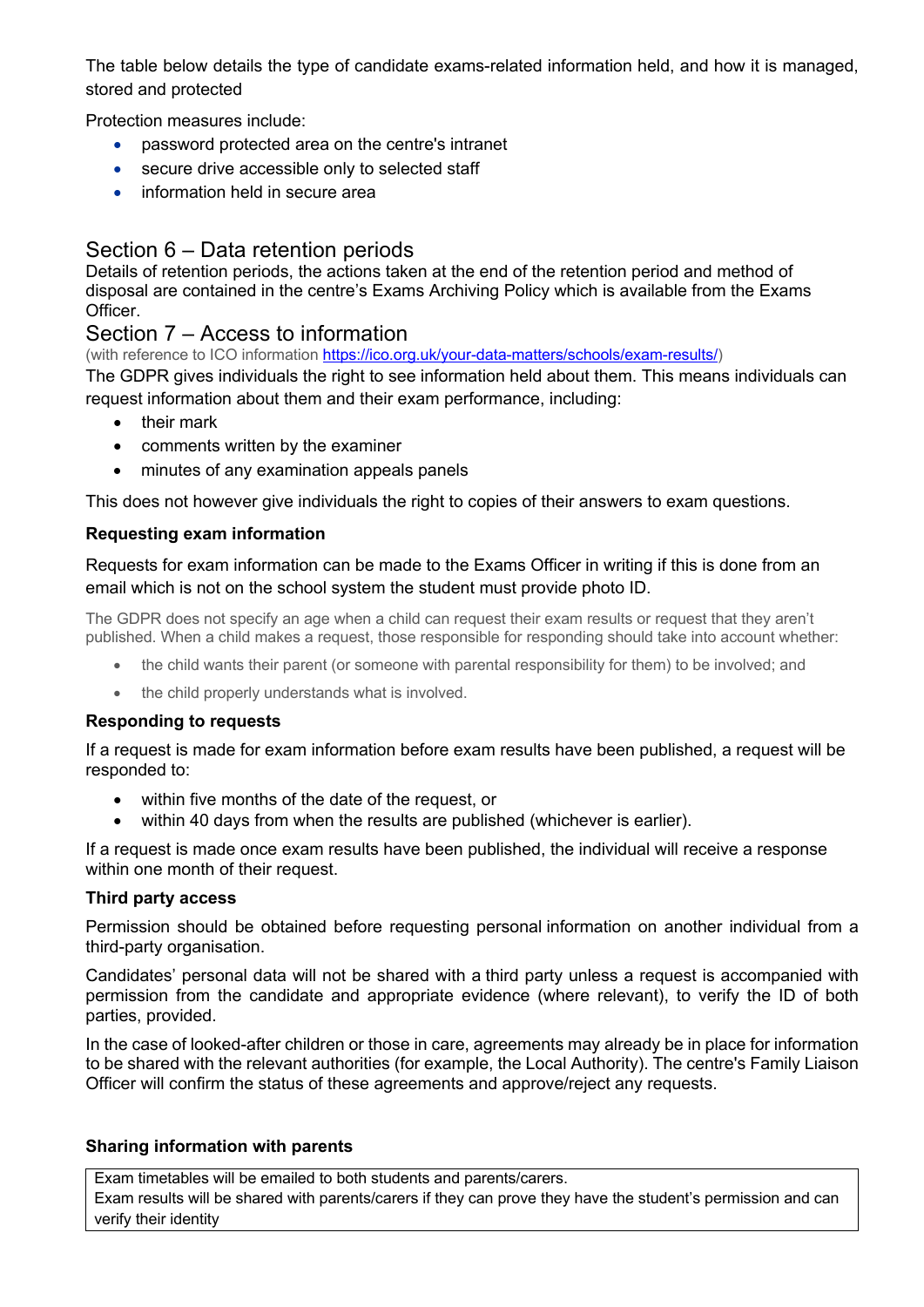If parents/carers request information on a student's exam results and cannot prove they have the student's permission the request will be passed to the Data Protection Officer.

#### **Publishing exam results**

Individual exam results will only be published with the permission of an individual candidate.

Norbury High will publish exam results to the media or within the centre (e.g. on an honours board) in line with the following principles:

- Refer to guidelines as published by the Joint Council for Qualifications
- Act fairly when publishing results, and where people have concerns about their or their child's information being published, taking those concerns seriously
- Ensure that all candidates and their parents/carers are aware as early as possible whether examinations results will be made public and how this will be done
- Explain how the information will be published. For example, if results will be listed alphabetically, or in grade order

As Norbury High will have a legitimate reason for publishing examination results, consent is not required from students or their parents/carers for publication. However, if a student or their parents/carers have a specific concern about publication of their results, they have the right to object. This objection must be made in writing to Mrs Hayden Headteacher, who will consider the objection before making a decision to publish and reply with a good reason to reject the objection to publish the exam results.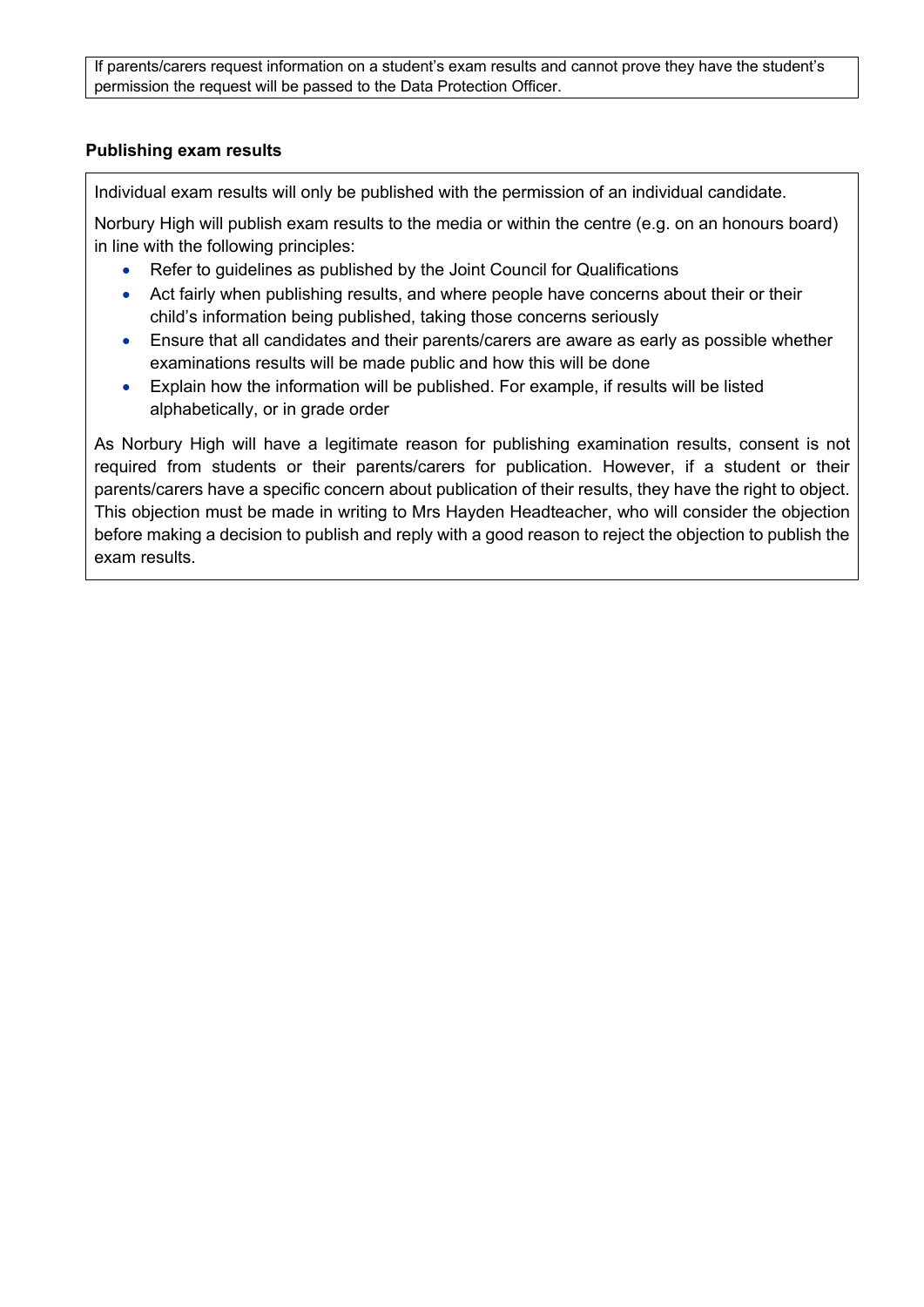# Section 8 – Table recording candidate exams-related information held

For details of how to request access to information held, refer to section 7 of this policy (**Access to information**)

For further details of how long information is held, refer to section 6 of this policy (**Data retention periods**)

| Information type                   | Information description<br>(where required)                                                                                                                                                                                                        | What personal/sensitive data<br>is/may be contained in the<br>information                                                                                                                                                          | Where information is<br>stored                                                                           | How information<br>is protected                                                                                                         | Retention<br>period                                                                                                    |
|------------------------------------|----------------------------------------------------------------------------------------------------------------------------------------------------------------------------------------------------------------------------------------------------|------------------------------------------------------------------------------------------------------------------------------------------------------------------------------------------------------------------------------------|----------------------------------------------------------------------------------------------------------|-----------------------------------------------------------------------------------------------------------------------------------------|------------------------------------------------------------------------------------------------------------------------|
| Access arrangements<br>information | Information as to what<br>access arrangements<br>students are entitled to is<br>shared with all teaching staff.<br>Information of students'<br>difficulties are shared with<br>exam boards in order to get<br>approval for access<br>arrangements. | Candidate name<br>Candidate DOB<br>Gender<br>Data protection notice (candidate<br>signature)<br>Diagnostic testing outcome(s)<br>Specialist report(s) (may also include<br>candidate address)<br>Evidence of normal way of working | <b>Access Arrangements</b><br>Online<br><b>SIMS</b><br>Secure intranet and<br>google drive<br>In folders | Secure user name<br>and password<br>Secure user name<br>and password<br>Secure user name<br>and password<br>In secure office<br>(SENCo) | Until deadlines<br>for reviews and<br>appeals have<br>passed and any<br>reviews and<br>appeals have<br>been completed. |
| Alternative site<br>arrangements   | Details of arrangement for<br>students sitting exams at a<br>different location because<br>they are unable to attend the<br>centre.                                                                                                                | Candidate name<br>Candidate number                                                                                                                                                                                                 | Centre administration<br>portal<br>In folder                                                             | Secure user name<br>and password<br>In secure exams<br>office                                                                           | Until deadlines<br>for reviews and<br>appeals have<br>passed and any<br>reviews and<br>appeals have<br>been completed. |
| Attendance registers<br>copies     | Records of attendance at<br>each individual exam.                                                                                                                                                                                                  | Candidate name<br>Candidate number                                                                                                                                                                                                 | In folder                                                                                                | In secure exams<br>office                                                                                                               | Until deadlines<br>for reviews and<br>appeals have<br>passed and any<br>reviews and<br>appeals have<br>been completed. |
| Candidates' scripts                | Individuals' exam papers are<br>stored securely between<br>them being sat and them                                                                                                                                                                 | Candidate name<br>Candidate number<br>Candidate responses                                                                                                                                                                          | In secure locking<br>cabinet                                                                             | In secure exam<br>store                                                                                                                 | <b>Until Parcelforce</b><br>collect                                                                                    |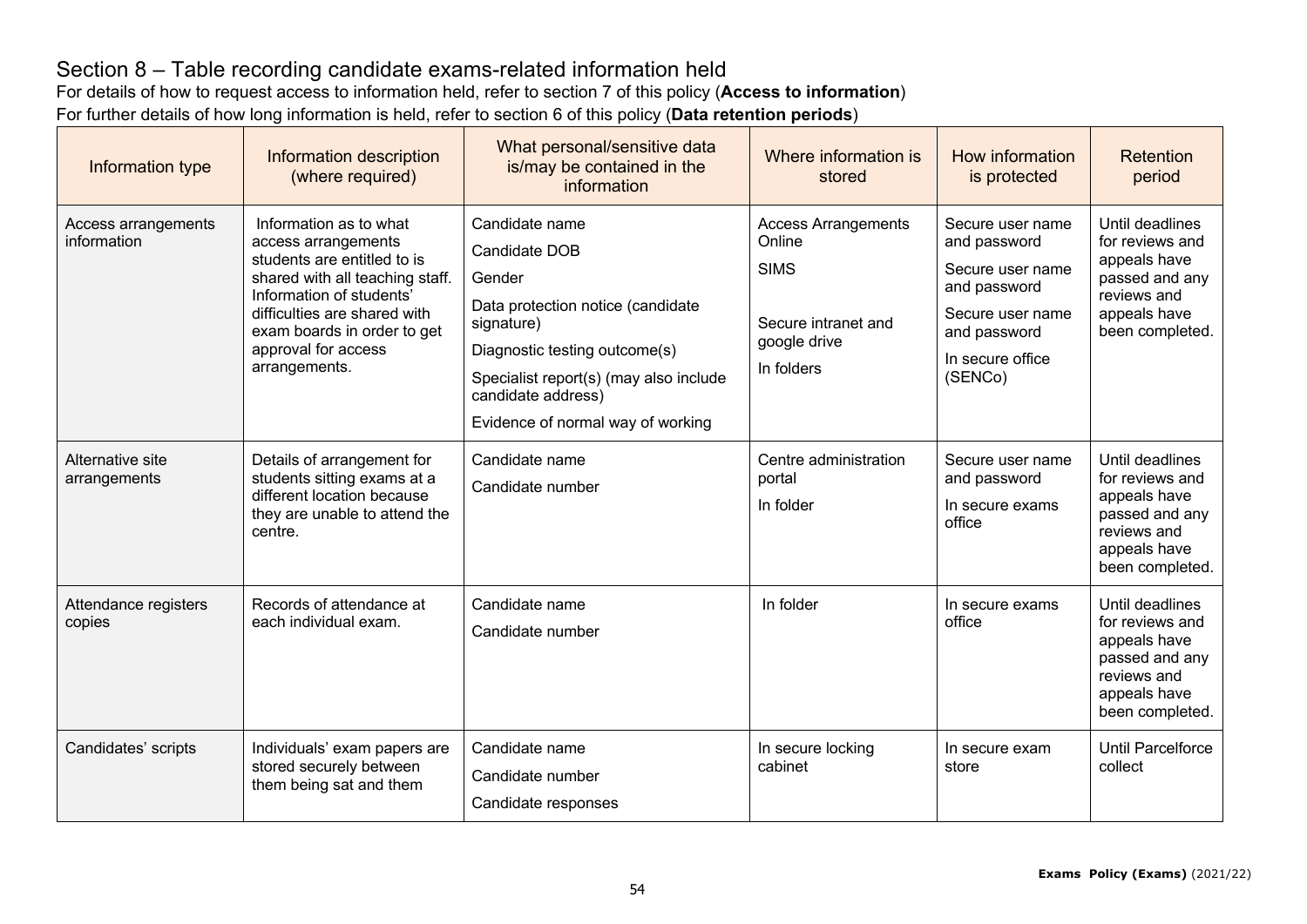| Information type                        | Information description<br>(where required)                                                                                                                                                                         | What personal/sensitive data<br>is/may be contained in the<br>information                          | Where information is<br>stored                                            | How information<br>is protected  | <b>Retention</b><br>period                                                                                                                           |
|-----------------------------------------|---------------------------------------------------------------------------------------------------------------------------------------------------------------------------------------------------------------------|----------------------------------------------------------------------------------------------------|---------------------------------------------------------------------------|----------------------------------|------------------------------------------------------------------------------------------------------------------------------------------------------|
|                                         | being collected by<br>Parcelforce.                                                                                                                                                                                  |                                                                                                    |                                                                           |                                  |                                                                                                                                                      |
| Candidates' work                        | Candidates' NEA<br>work/coursework                                                                                                                                                                                  | Candidate name<br>Candidate number<br>Candidate work                                               | In secure locking<br>cabinet                                              | Within faculty area              | Stored securely<br>between<br>sessions and<br>after completion<br>until after the<br>deadline for<br><b>EARs or until</b><br>any EAR is<br>complete. |
| Certificates                            | Certificates awarded by each<br>exam board for candidates                                                                                                                                                           | Candidate name<br>Subjects and grades achieved by<br>candidates                                    | In box files in cupboard                                                  | In secure exams<br>office        | Kept until<br>students reach<br>the age of 25.                                                                                                       |
| Certificate destruction<br>information  | Record of certificates<br>destroyed once student<br>reaches the age of 25.                                                                                                                                          | Candidate name<br>Subjects and grades achieved by<br>candidates                                    | Information recorded on<br>a spreadsheet saved<br>within secure IT system | Secure user name<br>and password | Kept indefinitely                                                                                                                                    |
| Certificate issue<br>information        | Sheets signed by students<br>confirming that they have<br>received their certificates.                                                                                                                              | Candidate name<br>Subjects and grades achieved by<br>candidates                                    | In secure locking<br>cabinet                                              | In secure exams<br>office        | Kept at least<br>until students<br>reach the age of<br>25                                                                                            |
| <b>Conflicts of Interest</b><br>records | Information provided by<br>members of staff on potential<br>conflicts of interest or<br>confirming that there aren't<br>any.<br>A log detailing measures<br>taken to address any<br>potential conflicts of interest | Candidate name<br>Candidate number<br>Details of centres where family<br>members are sitting exams | In secure locking<br>cabinet                                              | In secure exams<br>office        | Until deadlines<br>for reviews and<br>appeals have<br>passed and any<br>reviews and<br>appeals have<br>been completed.                               |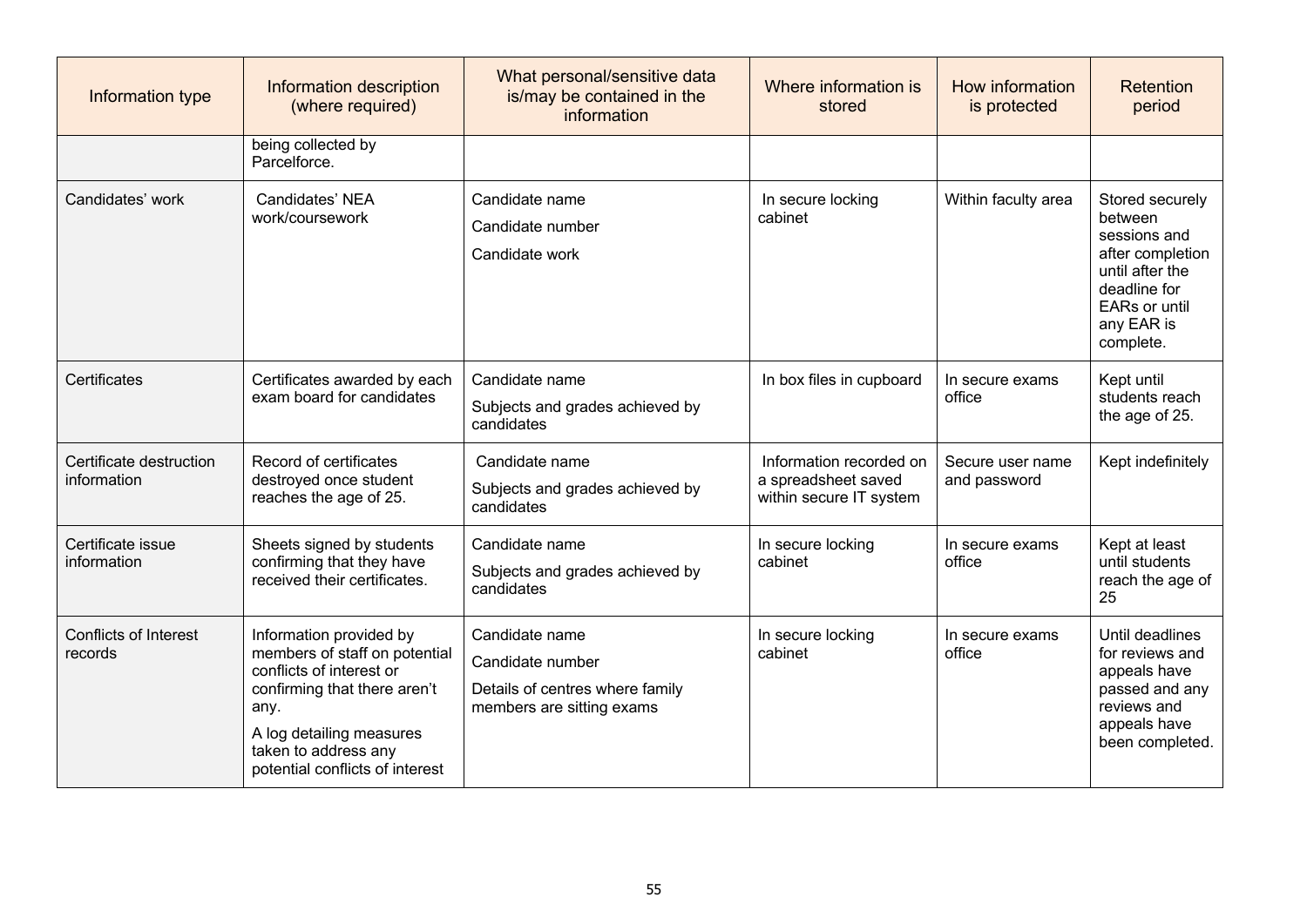| Information type                                                              | Information description<br>(where required)                                                                               | What personal/sensitive data<br>is/may be contained in the<br>information                     | Where information is<br>stored | How information<br>is protected | Retention<br>period                                                                                                    |
|-------------------------------------------------------------------------------|---------------------------------------------------------------------------------------------------------------------------|-----------------------------------------------------------------------------------------------|--------------------------------|---------------------------------|------------------------------------------------------------------------------------------------------------------------|
| Entry information                                                             | Entry lists for each class.                                                                                               | Candidate name<br>Candidate number<br>Subject information and where relevant<br>tier of entry | In secure locking<br>cabinet   | In secure exams<br>office       | Until deadlines<br>for reviews and<br>appeals have<br>passed and any<br>reviews and<br>appeals have<br>been completed. |
| Exam room incident<br>logs                                                    | Details of anything which<br>occurred during public exams<br>including any students<br>leaving an exam before the<br>end. | Candidate name<br>Candidate number<br>Information on what occurred.                           | In secure locking<br>cabinet   | In secure exams<br>office       | Until deadlines<br>for reviews and<br>appeals have<br>passed and any<br>reviews and<br>appeals have<br>been completed. |
| Invigilator and facilitator<br>training records                               | Certificates showing<br>completion of "the Exams<br>Office" online modules.                                               | Invigilator name<br>Details of modules completed and<br>scores.                               | In secure locking<br>cabinet   | In secure exams<br>office       | Until deadlines<br>for reviews and<br>appeals have<br>passed and any<br>reviews and<br>appeals have<br>been completed. |
| Overnight supervision<br>information                                          | Records of the<br>arrangements of any<br>overnight supervision.                                                           | Candidate name<br>Candidate number<br>Declarations signed by supervising<br>adults.           | In secure locking<br>cabinet   | In secure exams<br>office       | Until deadlines<br>for reviews and<br>appeals have<br>passed and any<br>reviews and<br>appeals have<br>been completed. |
| Post-results services:<br>confirmation of<br>candidate consent<br>information | Candidate consent form.                                                                                                   | Candidate name<br>Candidate number<br>Details of service to be requested                      | In secure locking<br>cabinet   | In secure exams<br>office       | Until deadlines<br>for reviews and<br>appeals have<br>passed and any<br>reviews and                                    |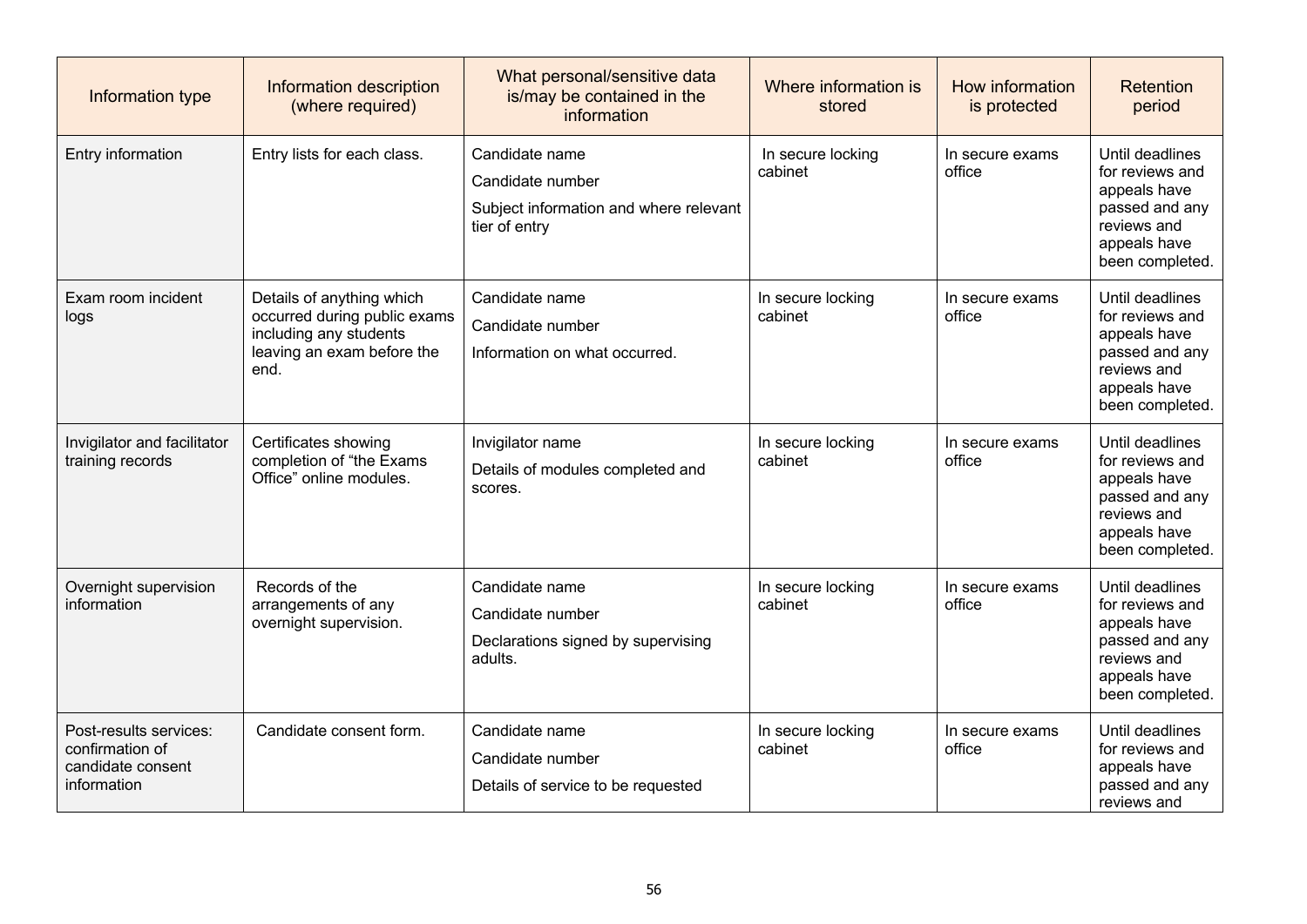| Information type                                             | Information description<br>(where required)                          | What personal/sensitive data<br>is/may be contained in the<br>information                                         | Where information is<br>stored                                                                                         | How information<br>is protected                               | Retention<br>period                                                                                                    |
|--------------------------------------------------------------|----------------------------------------------------------------------|-------------------------------------------------------------------------------------------------------------------|------------------------------------------------------------------------------------------------------------------------|---------------------------------------------------------------|------------------------------------------------------------------------------------------------------------------------|
|                                                              |                                                                      |                                                                                                                   |                                                                                                                        |                                                               | appeals have<br>been completed.                                                                                        |
| Post-results services:<br>requests/outcome<br>information    | Requests and outcomes<br>downloaded from exam<br>board websites.     | Candidate name<br>Candidate number<br>Details of service to be requested                                          | In secure locking<br>cabinet<br>Also stored<br>electronically on secure<br>system                                      | In secure exams<br>office<br>Secure user name<br>and password | Until deadlines<br>for reviews and<br>appeals have<br>passed and any<br>reviews and<br>appeals have<br>been completed. |
| Post-results services:<br>scripts provided by ATS<br>service | Scripts provided by exam<br>boards in electronic form or<br>hardcopy | Candidate name<br>Candidate number<br>Candidate responses                                                         | In secure locking<br>cabinet<br>Also stored<br>electronically on secure<br>system where electronic<br>version provided | In secure exams<br>office<br>Secure user name<br>and password | Until passed to<br>student or<br>requesting<br>department                                                              |
| Post-results services:<br>tracking logs                      | Logs tracking the progress<br>of each EAR.                           | Candidate name<br>Candidate number<br>Details of service to be requested                                          | In secure locking<br>cabinet                                                                                           | In secure exams<br>office                                     | Until deadlines<br>for reviews and<br>appeals have<br>passed and any<br>reviews and<br>appeals have<br>been completed. |
| Private candidate<br>information                             | Personal details and exam<br>information.                            | Candidate name<br>Candidate number<br>Contact details<br>Details of exams being sat by any<br>external candidate. | In secure locking<br>cabinet                                                                                           | In secure exams<br>office                                     | Until deadlines<br>for reviews and<br>appeals have<br>passed and any<br>reviews and<br>appeals have<br>been completed. |
| Resolving timetable<br>clashes information                   | Clash forms                                                          | Candidate name<br>Candidate number                                                                                | In secure locking<br>cabinet                                                                                           | In secure exams<br>office                                     | Until deadlines<br>for reviews and<br>appeals have<br>passed and any                                                   |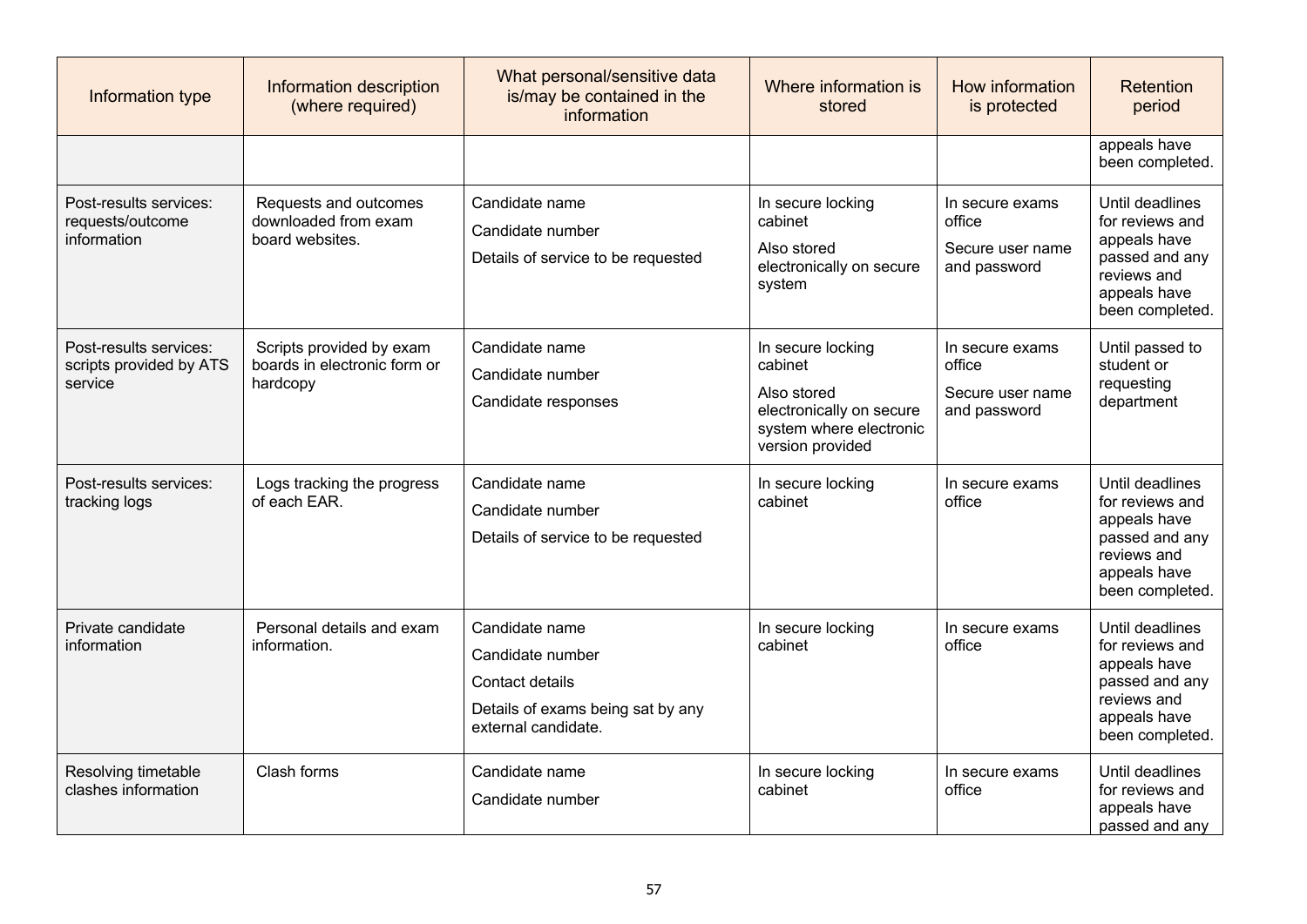| Information type                          | Information description<br>(where required)                                                                                           | What personal/sensitive data<br>is/may be contained in the<br>information                                                                              | Where information is<br>stored                                                                    | How information<br>is protected                               | <b>Retention</b><br>period                                                                                                              |
|-------------------------------------------|---------------------------------------------------------------------------------------------------------------------------------------|--------------------------------------------------------------------------------------------------------------------------------------------------------|---------------------------------------------------------------------------------------------------|---------------------------------------------------------------|-----------------------------------------------------------------------------------------------------------------------------------------|
|                                           |                                                                                                                                       | Details of exams which clashed and<br>the arrangements agreed                                                                                          |                                                                                                   |                                                               | reviews and<br>appeals have<br>been completed.                                                                                          |
| <b>Results information</b>                | <b>EDI</b> files<br>Candidate results slips<br>Various exam board<br>produced lists of results                                        | Candidate name<br>Candidate number<br>Details of exams sat and grades<br>awarded.                                                                      | Stored electronically in<br>SIMS and in other<br>secure IT system<br>In secure locking<br>cabinet | Secure user name<br>and password<br>In secure exams<br>office | For at least 6<br>years after the<br>issue of results.<br>In the case of<br>candidate<br>results slips until<br>collected or<br>posted. |
| Seating plans                             | Details of how candidates<br>were sat for each individual<br>exam session                                                             | Candidate name<br>Candidate number<br>Details of exam being sat                                                                                        | In secure locking<br>cabinet                                                                      | In secure exams<br>office                                     | Until deadlines<br>for reviews and<br>appeals have<br>passed and any<br>reviews and<br>appeals have<br>been completed.                  |
| Special consideration<br>information      | Records of applications<br>made for special<br>consideration<br>Evidence obtained to back<br>applications for special<br>considertion | Candidate name<br>Candidate number<br>Details of medical conditions or<br>personal circumstances which entitle a<br>candidate to special consideration | Stored electronically on<br>secure IT system<br>In secure locking<br>cabinet                      | Secure user name<br>and password<br>In secure exams<br>office | Until deadlines<br>for reviews and<br>appeals have<br>passed and any<br>reviews and<br>appeals have<br>been completed.                  |
| Suspected malpractice<br>reports/outcomes | Records of reported<br>suspected malpractice and<br>the outcomes of<br>investigations                                                 | Candidate name<br>Candidate number<br>Details of suspicions<br>Details of the outcomes of the<br>investigations                                        | Stored electronically on<br>secure IT system<br>In secure locking<br>cabinet                      | Secure user name<br>and password<br>In secure exams<br>office | For 6 years from<br>the issue of the<br>outcome.                                                                                        |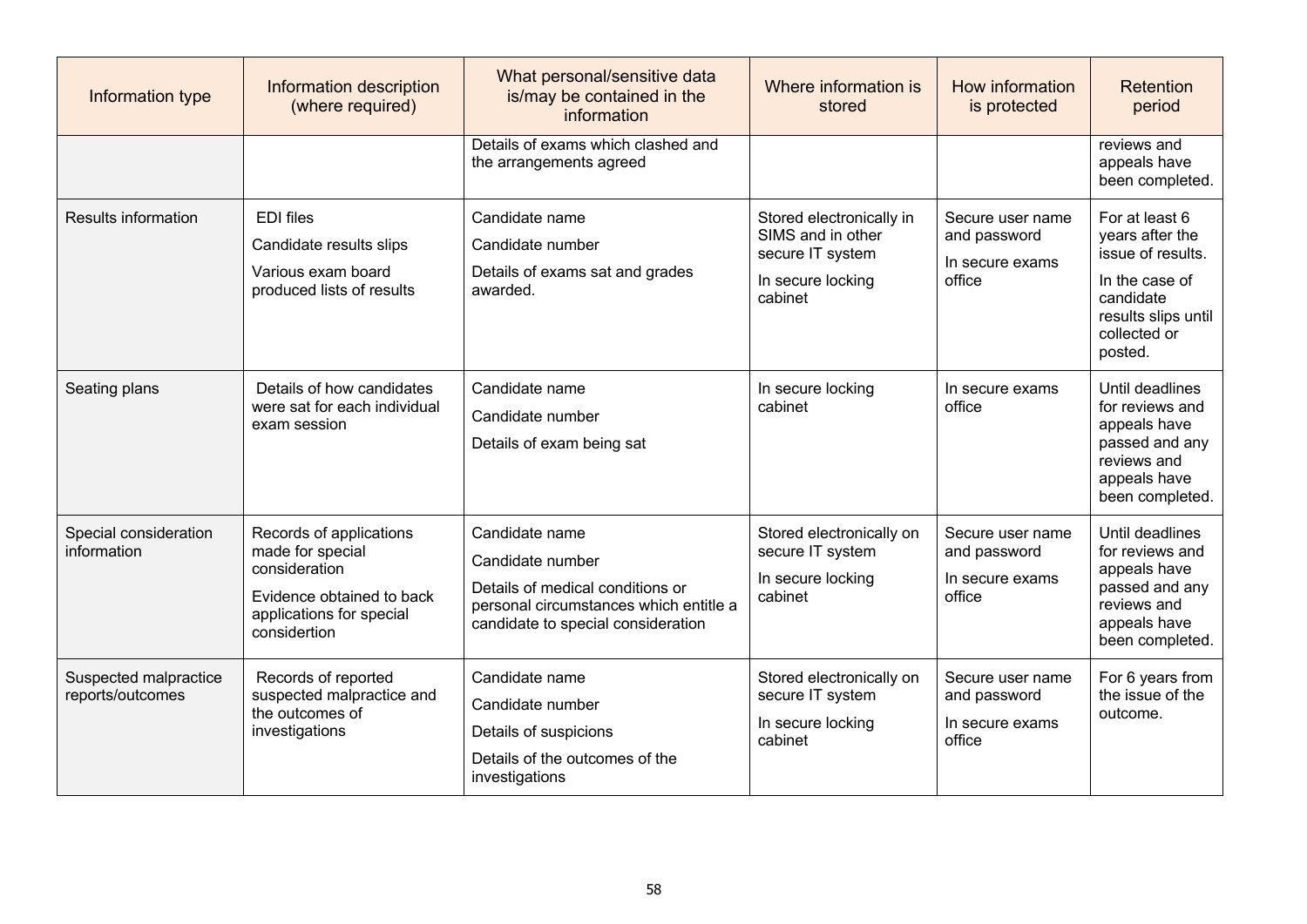| Information type                      | Information description<br>(where required) | What personal/sensitive data<br>is/may be contained in the<br>information                       | Where information is<br>stored                                               | How information<br>is protected                               | <b>Retention</b><br>period                                                                                             |
|---------------------------------------|---------------------------------------------|-------------------------------------------------------------------------------------------------|------------------------------------------------------------------------------|---------------------------------------------------------------|------------------------------------------------------------------------------------------------------------------------|
| Transferred candidate<br>arrangements | Transferred candidate<br>arrangements       | Candidate name<br>Candidate number<br>Details of the centre taking the<br>transferred candidate | Stored electronically on<br>secure IT system<br>In secure locking<br>cabinet | Secure user name<br>and password<br>In secure exams<br>office | Until deadlines<br>for reviews and<br>appeals have<br>passed and any<br>reviews and<br>appeals have<br>been completed. |
| Very late arrival<br>reports/outcomes | Very late arrival<br>reports/outcomes       | Candidate name<br>Candidate number<br>Details of the late arrival and the<br>reason for this    | Stored electronically on<br>secure IT system<br>In secure locking<br>cabinet | Secure user name<br>and password<br>In secure exams<br>office | Until deadlines<br>for reviews and<br>appeals have<br>passed and any<br>reviews and<br>appeals have<br>been completed. |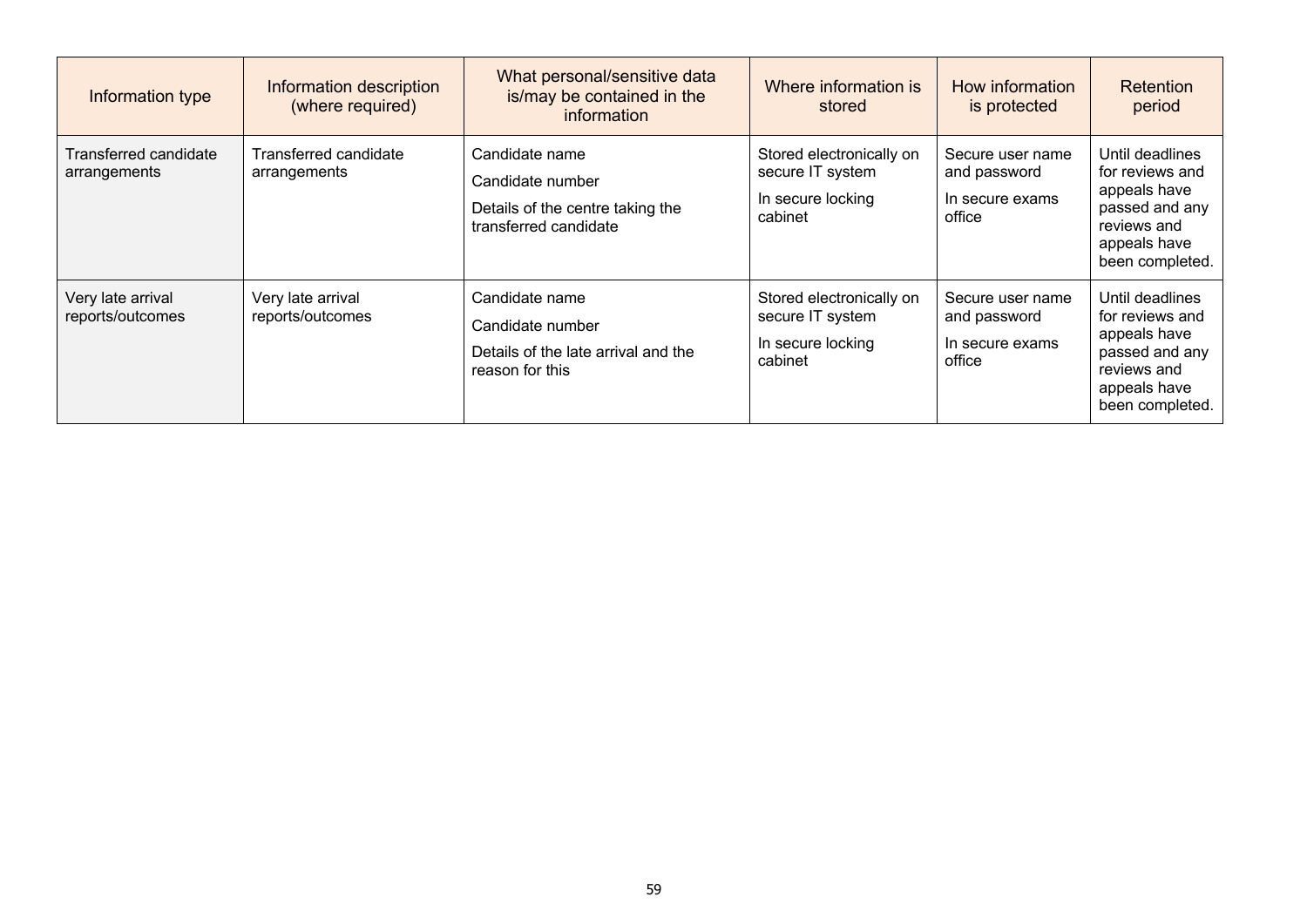# **Appendix 5 Access Arrangements Policy**

### What are access arrangements and reasonable adjustments?

#### **Access arrangements**

Access arrangements are agreed **before** an assessment. They allow candidates with **specific needs**, such as special educational needs, disabilities or temporary injuries to access the assessment and show what they know and can do without changing the demands of the assessment. The intention behind an access arrangement is to meet the needs of an individual candidate without affecting the integrity of the assessment. Access arrangements are the principal way in which awarding bodies comply with the duty under the Equality Act 2010\* to make 'reasonable adjustments'. (AA Definitions)

#### **Reasonable adjustments**

The Equality Act 2010\* requires an awarding body to make reasonable adjustments where a candidate, who is disabled within the meaning of the Equality Act 2010, would be at a **substantial disadvantage** in comparison to someone who is not disabled. The awarding body is required to take reasonable steps to overcome that disadvantage. An example would be a Braille paper which would be a reasonable adjustment for a vision impaired candidate who could read Braille. A reasonable adjustment may be unique to that individual and may not be included in the list of available access arrangements. Whether an adjustment will be considered reasonable will depend on several factors which will include, but are not limited to:

- the needs of the disabled candidate;
- the effectiveness of the adjustment;
- the cost of the adjustment; **and**
- the likely impact of the adjustment upon the candidate and other candidates.
- An adjustment will not be approved if it:
- involves unreasonable costs to the awarding body;
- involves unreasonable timeframes; **or**
- affects the security and integrity of the assessment.

This is because the adjustment is not 'reasonable'. (AA Definitions)

\*References to legislation are to the Equality Act 2010.

# Purpose of the policy

The purpose of this policy is to confirm that Norbury High has a written record which clearly shows the centre is leading on the access arrangements process and is complying with its obligation to identify the need for, request and implement access arrangements...

(General Regulations for Approved Centres, section 5.4)

This publication is further referred to in this policy as GR This policy is maintained and held by the ALS lead/SENCo alongside the individual files/e-folders of each access arrangements candidate. Each file/e-folder contains detailed records of all the essential information that is required to be held according to the regulations.

Where the SENCo is storing documentation electronically he/she **mus**t create an e-folder for each individual candidate. The candidate's e-folder must hold each of the required documents for inspection. (AA 4.2)

The policy is annually reviewed to ensure that processes are carried out in accordance with the current edition of the JCQ publication Adjustments for candidates with disabilities and learning difficulties - Access Arrangements and Reasonable Adjustments.

This publication is further referred to in this policy as AA

# General principles

The principles for the centre to consider are detailed in AA (section 4.2). These include:

The purpose of an access arrangement/reasonable adjustment is to ensure, where possible, that barriers to assessment are removed for a disabled candidate preventing him/her from being placed at a substantial disadvantage due to persistent and significant difficulties. The integrity of the assessment is maintained, whilst at the same time providing access to assessments for a disabled candidate.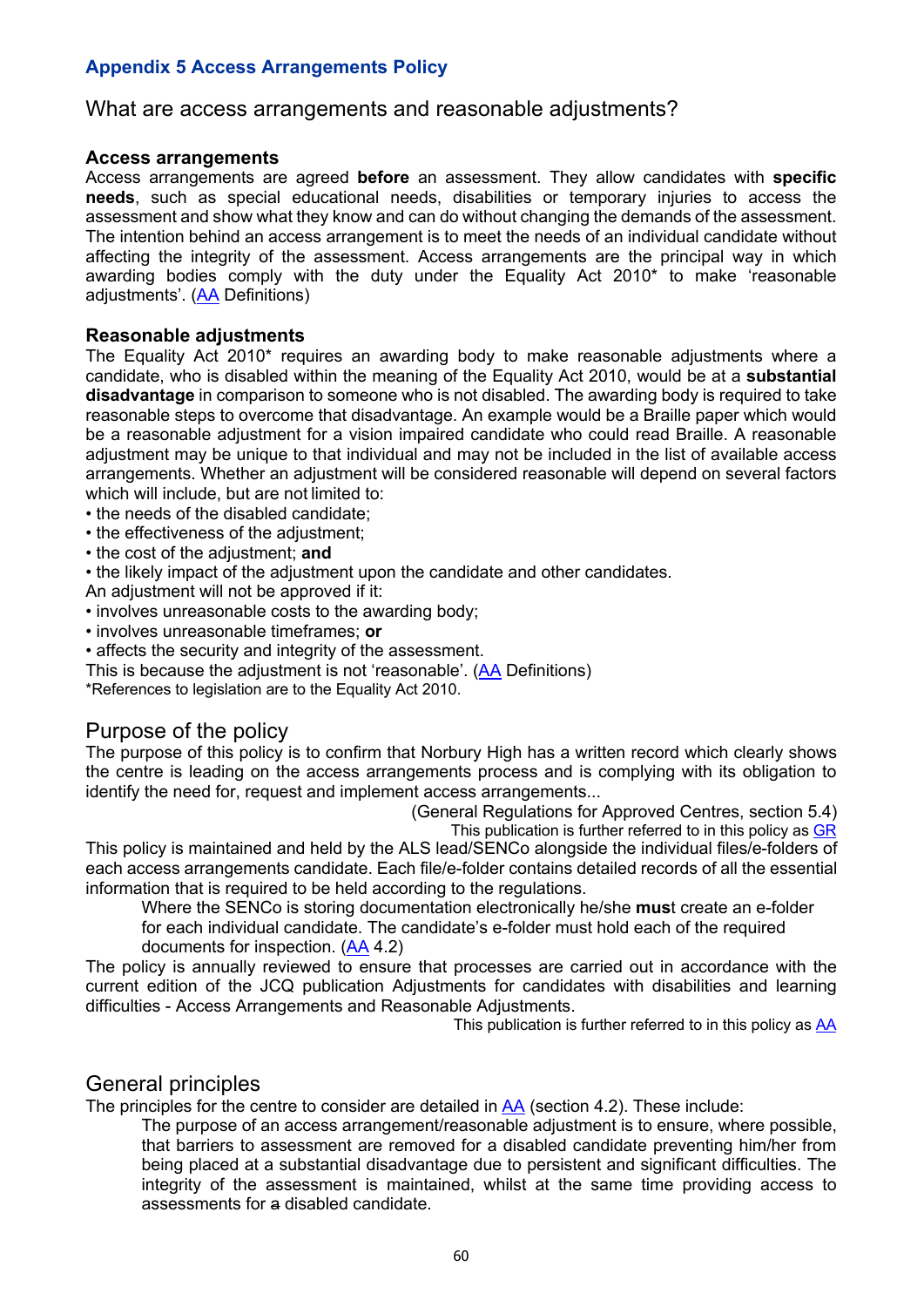The SENCo, **must** ensure that the proposed access arrangement/reasonable adjustment does not unfairly disadvantage or advantage the candidate.

Access arrangements/reasonable adjustments should be processed at the **start** of the course.

Arrangements **must** always be approved **before** an examination or assessment.

The arrangement(s) put in place must reflect the support given to the candidate in the centre. The candidate **must** have had appropriate opportunities to practise using the access arrangement(s)/reasonable adjustment(s) before his/her first examination.

# Equalities Policy (Exams)

A large part of the access arrangements/reasonable adjustments process is covered in the Equalities Policy (Exams) which covers staff roles and responsibilities in identifying the need for, requesting and implementing access arrangements and the conduct of exams.

The Equalities Policy is available to staff in the exams folder on google drive and to students and parents as an appendix of the Exams Policy on the school website.

The Access Arrangements Policy further covers the assessment process and related issues in more detail.

# The assessment process

Assessments are carried out by an assessor(s) appointed by the head of centre. The assessor is appropriately qualified as required by JCQ regulations in AA, section 7.3.

# **The qualification(s) of the current assessor(s)**

**Patoss Assessment Practising Certificate AAA 0920-11** 

# **Appointment of assessors of candidates with learning difficulties**

At the point an assessor is engaged/employed in the centre, evidence of the assessor's qualification is obtained and checked against the current requirements in AA. This process is carried out prior to the assessor undertaking any assessment of a candidate.

#### **Checking the qualification(s) of the assessor(s)**

Checked by HR/Head teacher's PA on appointment.

#### **Process for the assessment of a candidate's learning difficulties by an assessor**

Where children have entered the centre with existing access arrangements the SENCO will ensure these are applied from point of entry.

Teachers are expected to raise any concerns with the SENCO in a timely manner. These are then investigated and where evidence exists that the student has a need the SENCO will carry out appropriate assessments (e.g., lucid exact) to establish the most appropriate AA.

# **Painting a 'holistic picture of need', confirming normal way of working**

When we are aware that a student may need access arrangements all teachers and relevant staff are asked to provide evidence of the student's normal way of working in their lessons, the extent to which their difficulties impact their learning and how long they have experienced these difficulties.

This evidence is collated by the SEND Administrator through analysis of CATS DATA, teacher surveys, school progress reports, student/parent feedback, prior information from Primary and information gathered from the AA assessor. Additional information may be gathered from external agencies such as the Education Psychologist where necessary. All students with AA's are listed on the centre SEN register and it is expected that all internal exams and assessments are administered using the stated AA's for the candidate. Where relevant include any additional information relating to private candidates.

Private candidates are only considered by the centre where a prior relationship (e.g former pupil) exists. In such incidence, the SENDCo will check that the candidates AA's are valid and that the evidence held meets the guidance as stated in AA section 7.5.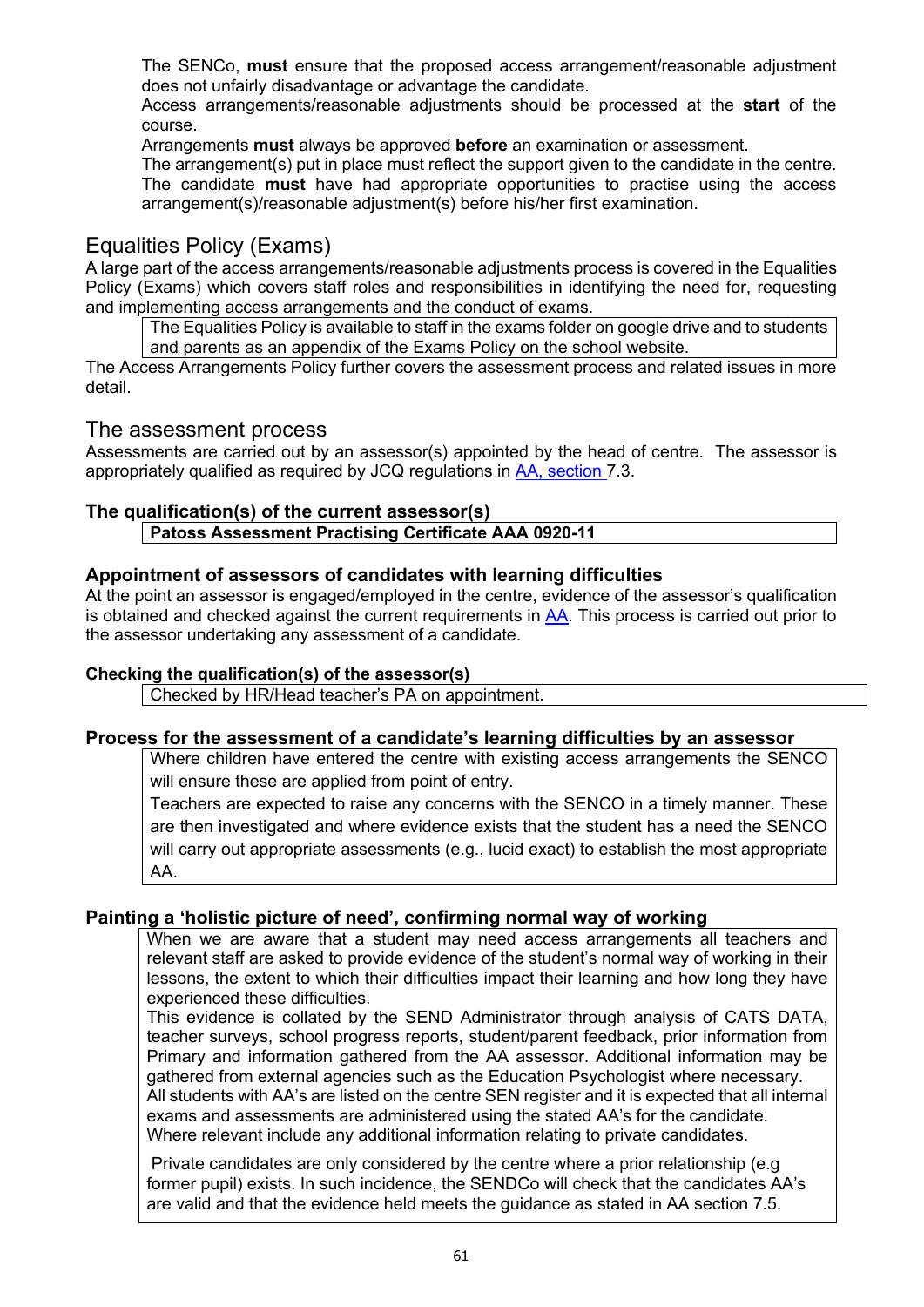# Processing access arrangements and adjustments

# **Arrangements/adjustments requiring awarding body approval**

Access arrangements online (AAO) is a tool provided by JCQ member awarding bodies for centres to apply for required access arrangement approval for the qualifications covered by the tool. This tool also provides the facility to order modified papers for those qualifications included. (Refer to AA, chapter 8 (Processing applications for access arrangements and adjustments) and chapter 6 (Modified papers).

AAO is accessed within the JCQ Centre Admin Portal (CAP) by logging in to one of the awarding body secure extranet sites. A single application for approval is required for each candidate regardless of the awarding body used.

All students who are awarded AAs have an electronic file with all gathered information stored securely in google documents.

AAO applications are made in the last term of Y9 and added to if any students join the school after this.

If any applications are not approved automatically individual applications are submitted to the exam boards. The Head of Centre is responsible for investigating any cases where students or their parents disagree with the SENCO's assessment of need.

# **Centre-delegated arrangements/adjustments**

All centre-delegated arrangements/adjustments are applied based on the historical needs of students in our centre and reflect their usual way of working. For example:

Rest breaks are often awarded to students who historically have required breaks as part of their formal learning e.g. have access to a timeout card.

Students may be seated in a particular area of the exam hall based on this being applied in classrooms

A prompt if this is how a student is usually kept on task in lessons.

# Centre-specific criteria for particular arrangements/adjustments

# **Word Processor Policy (Exams)**

An exam candidate may be approved the use of a word processor where this is appropriate to the candidate's needs and not simply because the candidate now wants to type rather than write in exams or can work faster on a keyboard, or because they use a laptop at home. The use of a word processor must reflect the candidate's normal way of working within the centre.

The centre's word processor policy is available to staff in the exams folder on google drive and to students and parents as an appendix of the Exams Policy on the school website.

# **Separate Invigilation Policy**

A decision where an exam candidate may be approved separate invigilation within the centre will be made by the ALS lead/SENCo.

The decision will be based on:

- whether the candidate has a substantial and long term impairment which has an adverse effect **and**
- the candidate's normal way of working within the centre  $(AA 5.16)$

Separate invigilation is awarded to meet medical and/or mental health needs which have been established prior to the examinations.

Separate invigilation may also be awarded because the student's other access arrangements could disturb other candidates.

# **Appendix 6 Word Processor Policy**

This policy is reviewed and updated annually on the publication of updated JCQ regulations and guidance on access arrangements and instructions for conducting exams.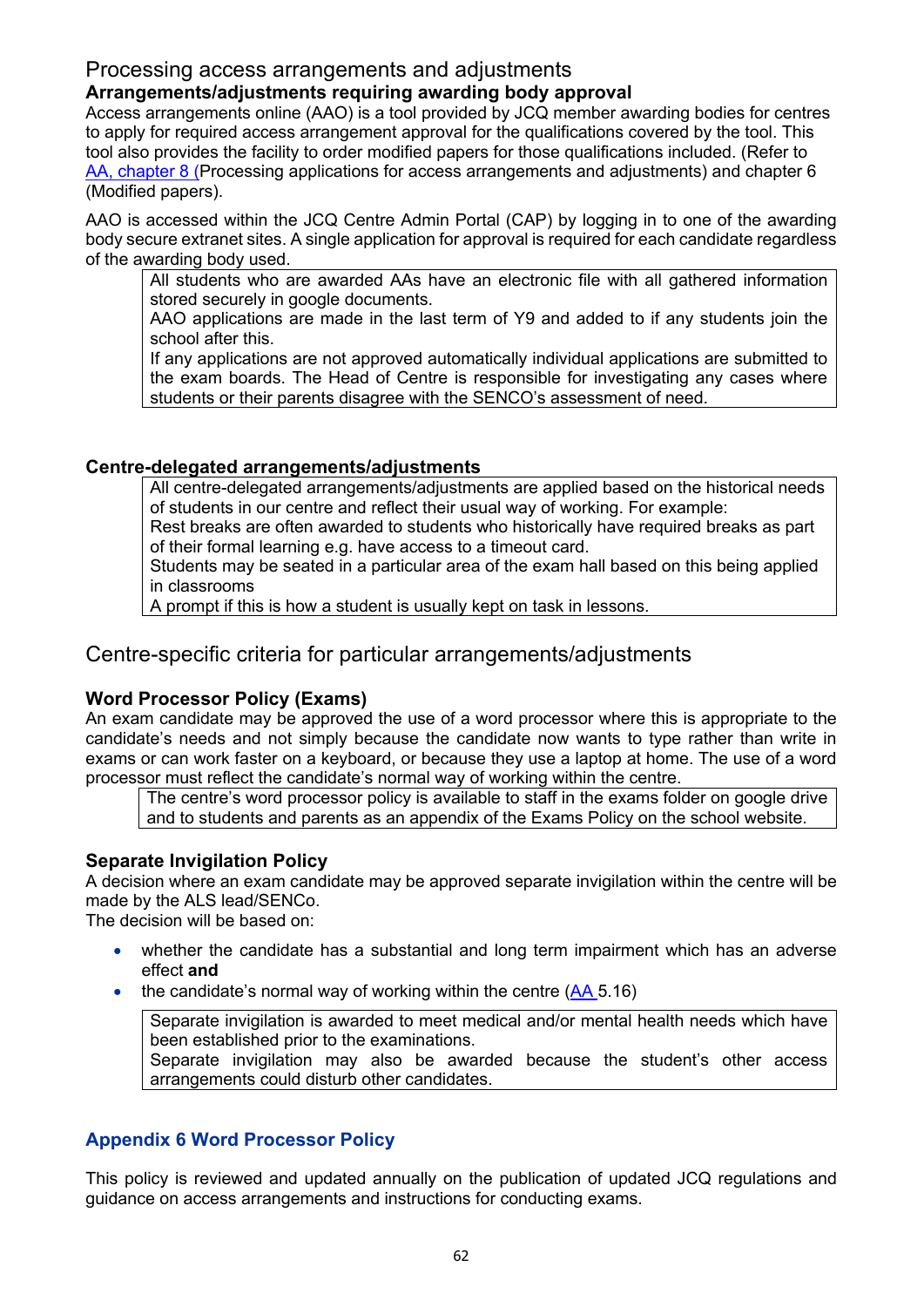References in this policy to AA and ICE relate to/are directly taken from the Access Arrangements and Reasonable Adjustments 2021-2022 and Instructions for conducting examinations 2021-2022 publications.

# Introduction

The use of a word processor in exams and assessments is an available centre approved adjustment.

#### (AA 4.2.1)

The purpose of a centre approved adjustment is to ensure, where possible, that barriers to assessment are removed for a disabled candidate preventing him/her from being placed at a substantial disadvantage as a consequence of persistent and significant difficulties.

The integrity of the assessment is maintained, whilst at the same time providing access to assessments for a disabled candidate.

#### (AA 4.2.2)

Although centre approved adjustments are intended to allow access to assessments, they cannot be granted where they will compromise the assessment objectives of the specification in question.

#### (AA 4.2.3)

Candidates may not require the same centre approved adjustments in each specification. Subjects and their methods of assessments may vary, leading to different demands of the candidate. ALS leads/SENCos must consider the need for centre approved adjustments on a subject-by-subject basis.

#### (AA 4.2.1)

The Additional Learning Support lead/SENCo must ensure that the proposed centre approved adjustment does not disadvantage or advantage a candidate.

#### (AA 4.2.7)

The candidate must have had appropriate opportunities to practice using the centre approved adjustment before their first examination.

### Purpose of the policy

This policy details how Norbury High complies with AA chapter 4 (Managing the needs of candidates and principles for centres), section 5.8 (Word processor) and ICE (sections 14.20-25) when awarding and allocating a candidate the use of word processor in examinations.

The term 'word processor' is used to describe for example, the use of a computer, laptop or tablet.

# The use of a word processor

The centre will

- allocate the use of a word processor to a candidate with the spelling and grammar check/predictive text disabled (switched off) where it is their normal way of working within the centre (AA 5.8.1)
- award the use of a word processor to a candidate where appropriate to their needs. This decision is made by the SENCO
	- For example, a candidate with:
		- $\circ$  a learning difficulty which has a substantial and long term adverse effect on their ability to write legibly
		- o a medical condition
		- $\circ$  a physical disability
		- o a sensory impairment
		- o planning and organisational problems when writing by hand
		- o poor handwriting (AA 5.8.4)
- only permit the use of a word processor where the integrity of the assessment can be maintained (AA 4.2.1)
- not grant the use of a word processor where it will compromise the assessment objectives of the specification in question (AA 4.2.2)
- consider on a subject-by-subject basis if the candidate will need to use a word processor in each specification (AA 4.2.3)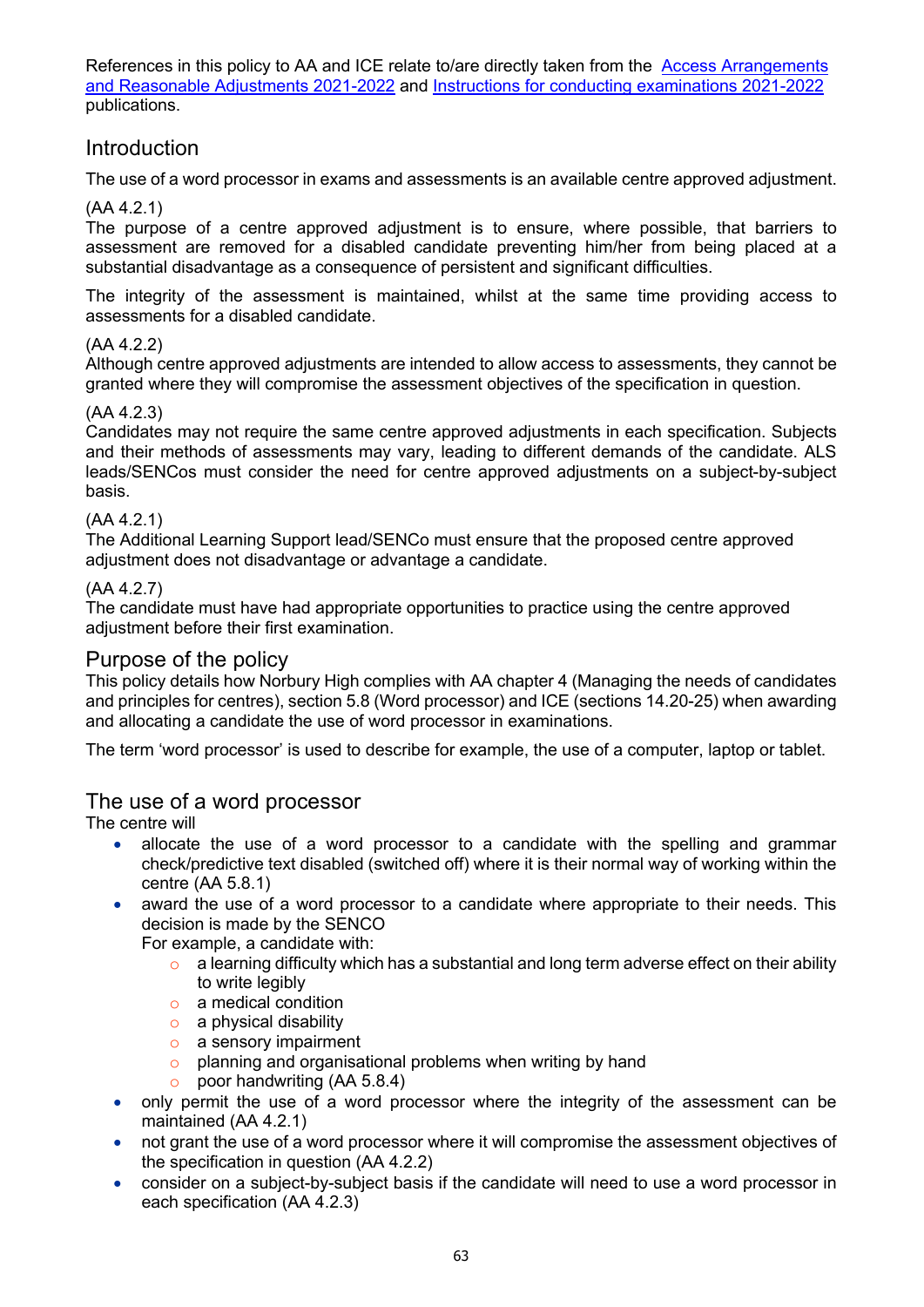- process centre approved adjustments at the start of the course, or as soon as practicable having firmly established a picture of need and normal way of working, ensuring arrangements are always approved before an examination or assessment (AA 4.2.4)
- provide the use of word processors to candidates in non-examination assessment components as standard practice unless prohibited by the specification (AA 5.8.2)

The centre will not

• simply grant the use of a word processor to a candidate because they now want to type rather than write in exams or can work faster on a keyboard, or because they use a laptop at home. (AA 5.8.4)

### **Exceptions**

The only exceptions to the above where the use of a word processor would be considered for a candidate would be

- in the event of a temporary injury or impairment, or a diagnosis of a disability or manifestation of an impairment relating to an existing disability arising after the start of the course (AA 4.2.4)
- where the curriculum is delivered electronically and the centre provides word processors to all candidates (AA 5.8.4)

# Arrangements at the time of the assessment for the use of a word processor

A candidate using a word processor is accommodated in ML7 (or sometimes a different IT room)

In compliance with the regulations the centre:

- provides a word processor with the spelling and grammar check facility/predictive text disabled (switched off) to a candidate where it is their normal way of working within the centre, unless an awarding body's specification says otherwise (ICE 14.20)
- ensures the candidate is reminded to ensure that their centre number, candidate number and the unit/component code appear on each page as a header or footer e.g. 12345/8001 – 6391/01 (ICE 14.22)

If a candidate is using the software application Notepad or Wordpad these do not allow for the insertion of a header or footer. In such circumstances once the candidate has completed the examination and printed off their typed script, they are instructed to handwrite their details as a header or footer. The candidate is supervised throughout this process to ensure that they are solely performing this task and not re-reading their answers or amending their work in any way.

- ensures the candidate understands that each page of the typed script must be numbered, e.g. page 1 of 6 (ICE 14.23)
- ensures the candidate is reminded to save their work at regular intervals. (or where possible, an IT technician will set up 'autosave' on each laptop/tablet (or where possible, an IT technician will set up 'autosave' on each laptop/table to ensure that if there is a complication or technical issue, the candidate's work is not lost) (ICE 14.24)
- instructs the candidate to use a minimum of 12pt font and double spacing in order to make marking easier for examiners (ICE 14.24)(ICE 14.25)

The centre will ensure the word processor:

- is only used in a way that ensures a candidate's script is produced under secure conditions
- is not used to perform skills which are being assessed
- is not connected to an intranet or any other means of communication
- is in good working order at the time of the exam
- is accommodated in such a way that other candidates are not disturbed and cannot read the screen
- is used as a typewriter, not as a database, although standard formatting software is acceptable and is not connected to an intranet or any other means of communication
- is cleared of any previously stored data
- does not give the candidate access to other applications such as a calculator (where prohibited in the examination), spreadsheets etc.
- does not include graphic packages or computer aided design software unless permission has been given to use these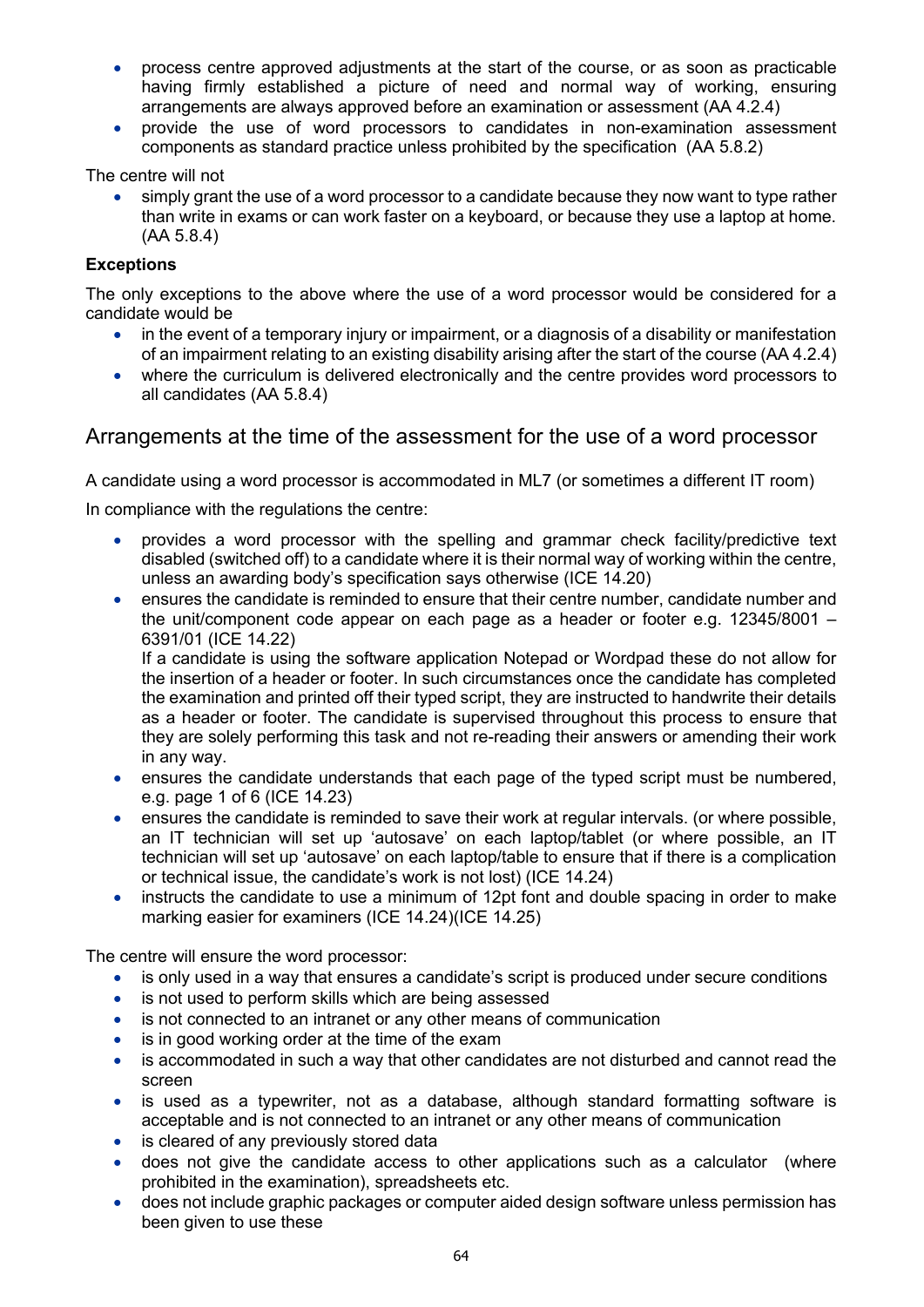- does not have any predictive text software or an automatic spelling and grammar check enabled unless the candidate has been permitted a scribe or is using speech recognition technology (a scribe cover sheet must be completed), or the awarding body's specification permits the use of automatic spell checking
- does not include speech recognition technology unless the candidate has permission to use a scribe or relevant software
- is not used on the candidate's behalf by a third party unless the candidate has permission to use a scribe

### **Portable storage medium**

(ICE 14.25)

The centre will ensure that any portable storage medium (e.g. a memory stick) used

- is provided by the centre
- is cleared of any previously stored data

### **Printing the script after the exam is over**

(ICE 14.25)

The centre will ensure

- the word processor is either connected to a printer so that a script can be printed off, or have the facility to print from a portable storage medium
- the candidate is present to verify that the work printed is his or their own
- a word processed script is attached to any answer booklet which contains some of the answers
- where an awarding body requires a cover sheet to be completed this is included with the candidate's typed script (according to the relevant awarding body's instructions)

# Appendix 1

# The criteria Norbury High uses to award and allocate word processors for examinations

The 'normal way of working' for exam candidates, as directed by the head of centre, is that candidates handwrite their exams. An exception to this is where a candidate may have an approved access arrangement in place, for example the use of a scribe/speech recognition technology.

#### **The use of word processors**

There are also exceptions where a candidate may be awarded/allocated the use of a word processor in exams where the candidate has a firmly established need, it reflects the candidate's normal way of working and by not being awarded a word processor would be at a substantial disadvantage to other candidates.

This may include where a candidate has, for example:

- a learning difficulty which has a substantial and long term adverse effect on their ability to write legibly
- a medical condition
- a physical disability
- a sensory impairment
- planning and organisational problems when writing by hand
- poor handwriting

The only exception to the above where the use of a word processor may be considered for a candidate would be

- on a temporary basis as a consequence of a temporary injury at the time of the assessment
- where a subject within the curriculum is delivered electronically and the centre provides word processors to all candidates

# **Arrangements for the use of word processors at the time of the assessment**

Appropriate exam-compliant word processors will be provided by the IT department in liaison with the ALS lead/SENCo and the exams officer. In exceptional circumstances where the number of appropriate word processors may be insufficient for the cohort of candidates approved to use them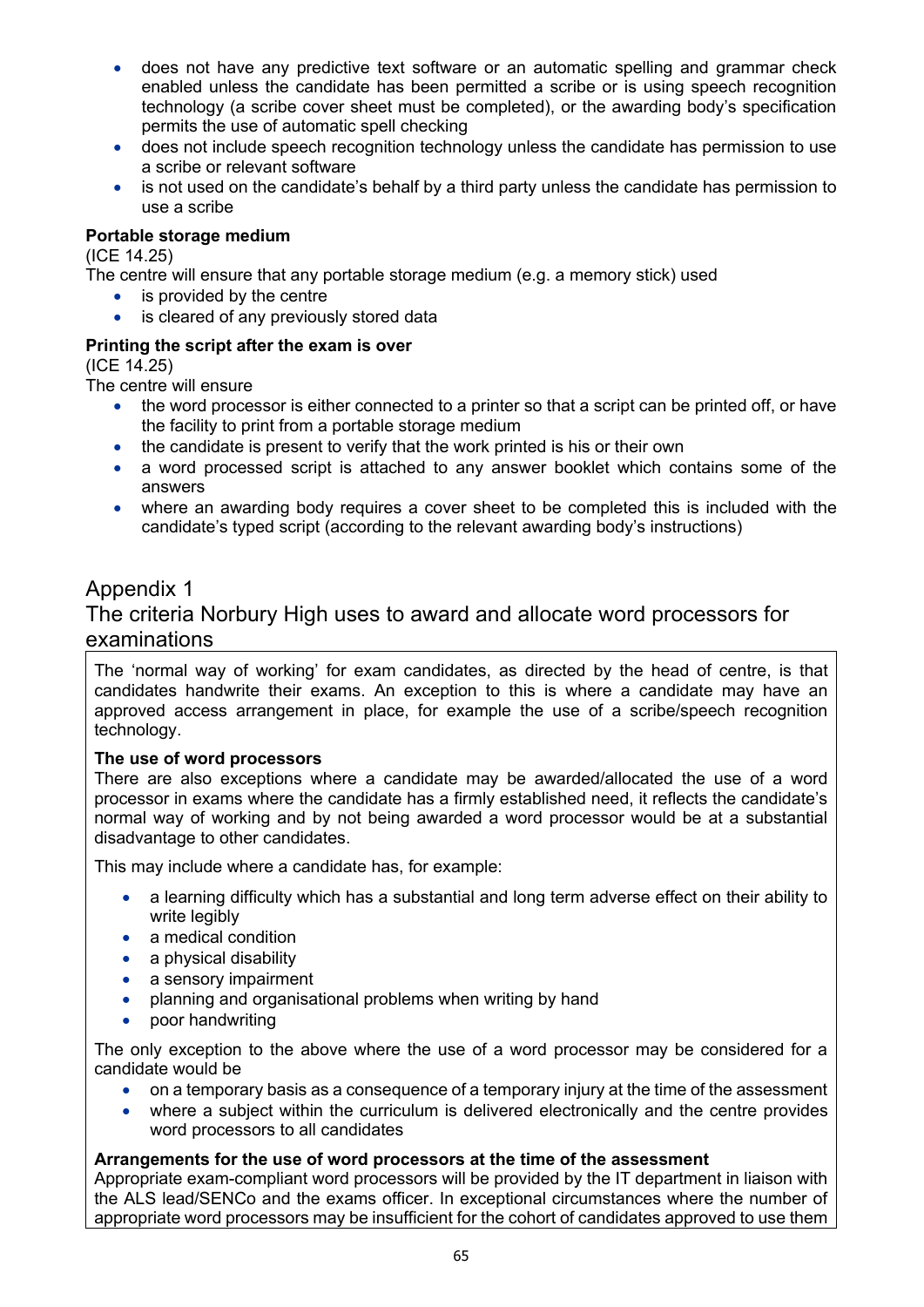in an exam session, the cohort will be split into two groups. One group will sit the exam earlier than or later than the awarding body's published start time. The security of the exam will be maintained at all times and candidates will be supervised in line with section 7 of ICE.

Statement produced by: EO Statement date: Jan 2022

# **Appendix 7 Non-examination Assessment Policy**

# What does this policy affect?

This policy affects the delivery of subjects of GCE and GCSE qualifications which contain a component(s) of non-examination assessment.

The regulators' definition of an examination is very narrow. In effect, any type of assessment that is not:

- set by an awarding body
- designed to be taken simultaneously by all relevant candidates at a time determined by the awarding body, and
- taken under conditions specified by the awarding body (including conditions relating to the supervision of candidates during the assessment and the duration of the assessment)

is classified as non-examination assessment (NEA).

'NEA' therefore includes, but is not limited to, internal assessment. Externally marked and/or externally set practical examinations taken at different times across centres are classified as 'NEA'. (JCQ's **Instructions for conducting non-examination assessments**, Foreword)

This publication is further referred to in this policy as NEA

# Purpose of the policy

The purpose of this policy, as defined by JCQ, is to

- cover procedures for planning and managing non-examination assessments
- define staff roles and responsibilities for non-examination assessments
- manage risks associated with non-examination assessments

The policy will need to cover all types of non-examination assessment. (NEA, section 1)

# What are non-examination assessments?

Non-examination assessments measure subject-specific knowledge and skills that cannot be tested by timed written papers.

There are three assessment stages and rules which apply to each stage. These rules often vary across subjects. The stages are:

- task setting;
- task taking;
- task marking. (NEA, section 1)

Procedures for planning and managing non-examination assessments identifying staff roles and responsibilities

# **The basic principles**

#### **Head of centre**

• Returns a declaration (managed as part of. the National Centre Number Register annual update) to confirm awareness of, and that relevant centre staff are adhering to, the latest version of NEA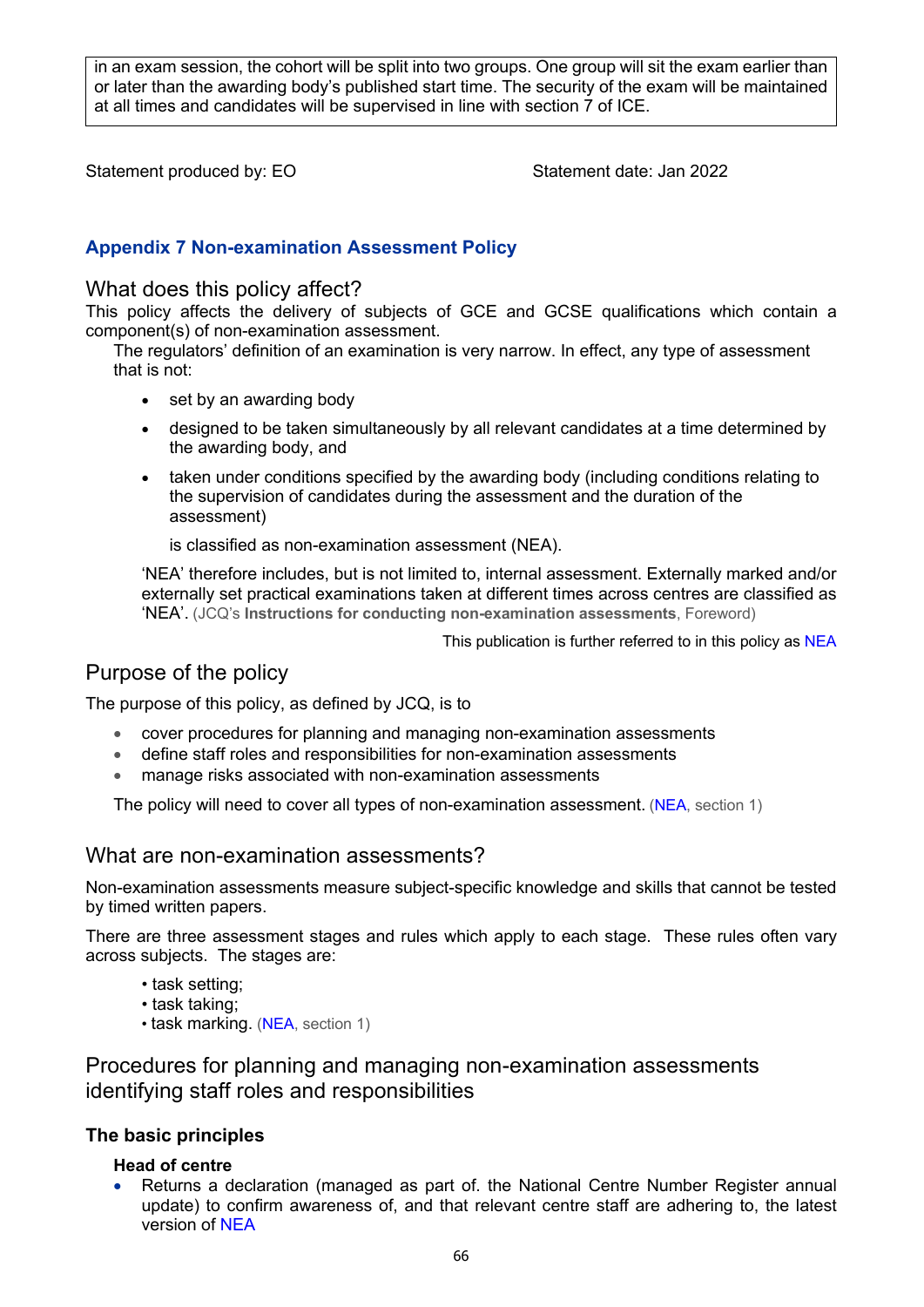- Ensures the centre's Non-examination Assessment Policy is fit for purpose and covers all types of non-examination assessment
- Ensures the centre's Internal Appeals Procedures clearly detail the procedure to be followed by candidates (or their parents/carers) appealing against internal assessment decisions (centre assessed marks) and requesting a review of the centre's marking

#### **Senior leaders**

- Ensure the correct conduct of non-examination assessments (including endorsements) which comply with NEA and awarding body subject-specific instructions
- Ensure the centre-wide calendar records assessment schedules by the start of the academic year

### **Quality assurance (QA) lead/Lead internal verifier**

- Confirms with subject heads that appropriate awarding body forms and templates for nonexamination assessments (including endorsements) are used by teachers and candidates
- Ensures appropriate procedures are in place to internally standardise/verify the marks awarded by subject teachers in line with awarding body criteria
- Ensures appropriate centre-devised templates are provided to capture/record relevant information given to candidates by subject teachers
- Ensures appropriate centre-devised templates are provided to capture/record relevant information is received and understood by candidates
- Where not provided by the awarding body, ensures a centre-devised template is provided for candidates to keep a detailed record of their own research, planning, resources etc.

#### **Subject head/lead**

- Ensures subject teachers understand their role and responsibilities within the nonexamination assessment process
- Ensures NEA and relevant awarding body subject specific instructions are followed in relation to the conduct of non-examination assessments (including endorsements)
- Works with the QA lead/Lead internal verifier to ensure appropriate procedures are followed to internally standardise/verify the marks awarded by subject teachers

#### **Subject teacher**

- Understands and complies with the general instructions as detailed in NEA
- Where these may also be provided by the awarding body, understands and complies with the awarding body's specification for conducting non-examination assessments, including any subject-specific instructions, teachers' notes or additional information on the awarding body's website
- Marks internally assessed work to the criteria provided by the awarding body
- Ensures the exams officer is provided with relevant entry codes for subjects (whether the entry for the internally assessed component forms part of the overall entry code for the qualification or is made as a separate unit entry code) to the internal deadline for entries

#### **Exams officer**

- Signposts the annually updated JCQ NEA publication to relevant centre staff
- Carries out tasks where these may be applicable to the role in supporting the administration/management of non-examination assessment

# **Task setting**

- Selects tasks to be undertaken where a number of comparable tasks are provided by the awarding body OR designs tasks where this is permitted by criteria set out within the subject specification
- Makes candidates aware of the criteria used to assess their work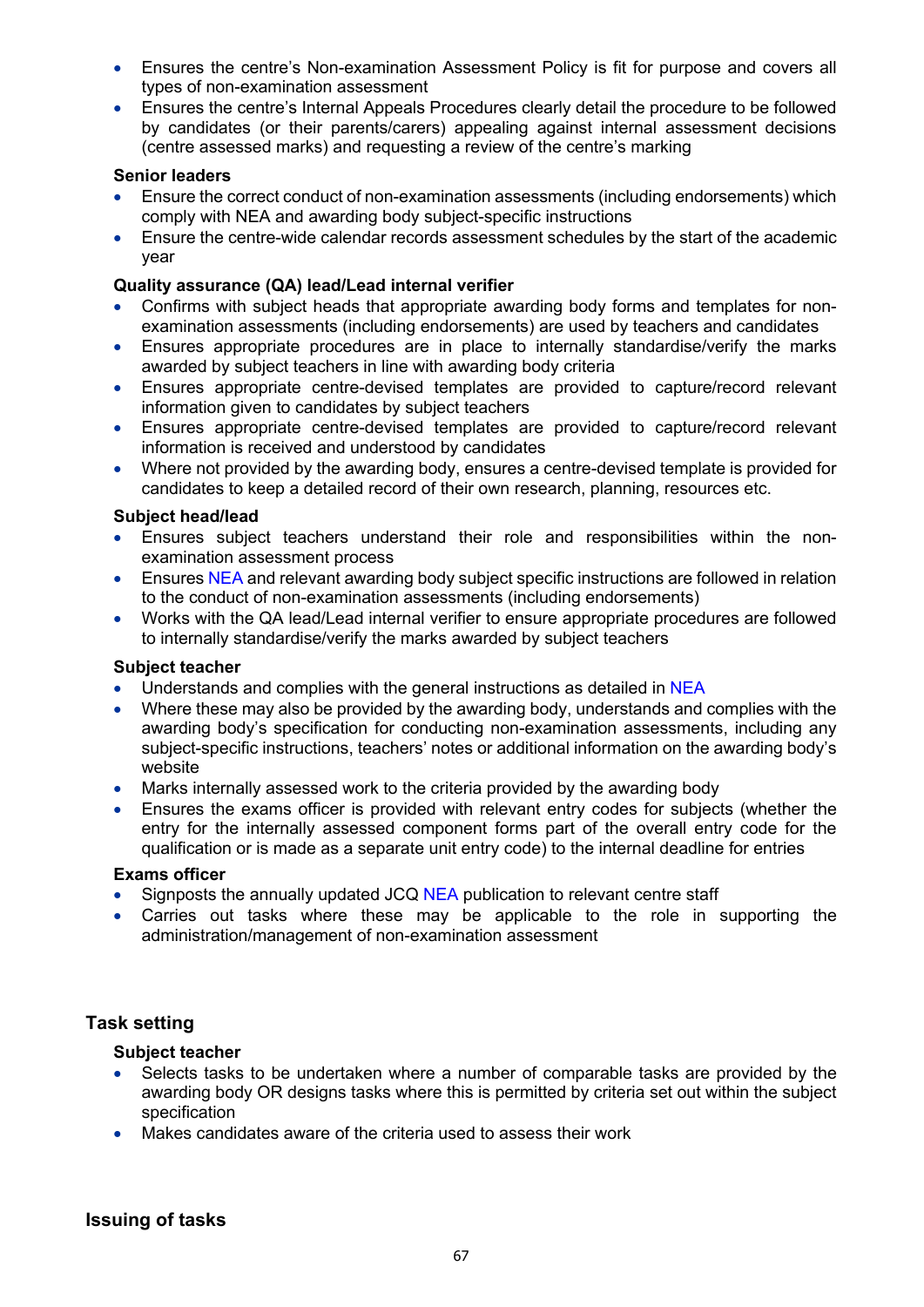### **Subject teacher**

- Determines when set tasks are issued by the awarding body
- Identifies date(s) when tasks should be taken by candidates
- Accesses set tasks in sufficient time to allow planning, resourcing and teaching and ensures that materials are stored securely at all times
- Ensures the correct task is issued to candidates

#### **Task taking Supervision**

### **Subject teacher**

- Checks the awarding body's subject-specific requirements ensuring candidates take tasks under the required conditions and supervision arrangements
- Ensures there is sufficient supervision to enable the work of a candidate to be authenticated
- Ensures there is sufficient supervision to ensure the work a candidate submits is their own
- Is confident where work may be completed outside of the centre without direct supervision, that the work produced is the candidate's own
- Where candidates may work in groups, keeps a record of each candidate's contribution and it must be possible to attribute assessable outcomes to individual candidates
- Ensures candidates are aware of the current JCQ documents Information for candidates non-examination assessments and Information for candidates - Social Media
- Ensures candidates understand and comply with the regulations in relevant JCQ *Information for candidates* documents

# **Advice and feedback**

### **Subject teacher**

- As relevant to the subject/component, advises candidates on relevant aspects before candidates begin working on a task
- Will not provide candidates with model answers or writing frames specific to the task
- When reviewing candidates' work, unless prohibited by the specification, provides oral and written advice at a general level to candidates
- Allows candidates to revise and re-draft work after advice has been given at a general level
- Records any assistance given beyond general advice and takes it into account in the marking or submits it to the external examiner
- Ensures when work has been assessed, candidates are not allowed to revise it

# **Resources**

#### **Subject teacher**

- Refers to the awarding body's specification and/or associated documentation to determine if candidates have restricted/unrestricted access to resources when planning and researching their tasks
- Ensures conditions for any formally supervised sessions are known and put in place
- Ensures appropriate arrangements are in place to keep the work to be assessed, and any preparatory work, secure between any formally supervised sessions, including work that is stored electronically
- Ensures conditions for any formally supervised sessions are understood and followed by candidates
- Ensures candidates understand that they are not allowed to introduce augmented notes or new resources between formally supervised sessions
- Ensures that where appropriate to include references, candidates keep a detailed record of their own research, planning, resources etc.

# **Word and time limits**

# **Subject teacher**

• Refers to the awarding body's specification to determine where word and time limits apply/are mandatory

# **Collaboration and group work**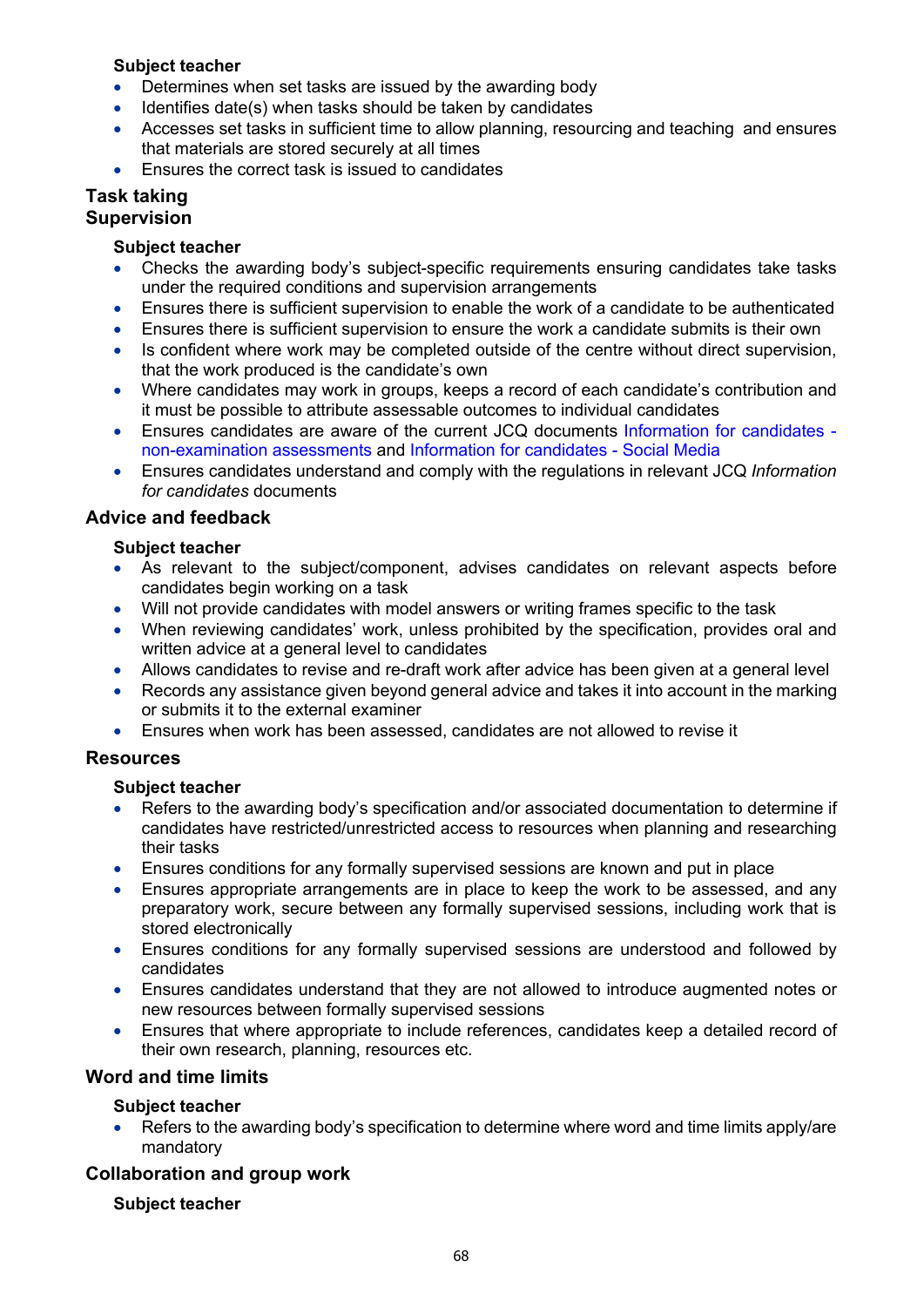- Unless stated otherwise in the awarding body's specification, and where appropriate, allows candidates to collaborate when carrying out research and preparatory work
- Ensures that it is possible to attribute assessable outcomes to individual candidates
- Ensures that where an assignment requires written work to be produced, each candidate writes up their own account of the assignment
- Assesses the work of each candidate individually

#### Authentication procedures

### **Subject teacher**

- Where required by the awarding body's specification
	- $\circ$  ensures candidates sign a declaration confirming the work they submit for final assessment is their own unaided work
	- o signs the teacher declaration of authentication confirming the requirements have been met
- Keeps signed candidate declarations on file until the deadline for requesting reviews of results has passed or until any appeal, malpractice or other results enquiry has been completed, whichever is later
- Provides signed candidate declarations where these may be requested by a JCQ Centre Inspector
- Where there may be doubt about the authenticity of the work of a candidate or if malpractice is suspected, follows the authentication procedures and malpractice information in NEA and informs a member of the senior leadership team
- Understands that if, during the external moderation process, it is found that the work has not been properly authenticated, the awarding body will set the mark(s) awarded by the centre to zero

### **Presentation of work**

### **Subject teacher**

- Obtains informed consent at the beginning of the course from parents/carers if videos or photographs/images of candidates will be included as evidence of participation or contribution
- Instructs candidates to present work as detailed in NEA unless the awarding body's specification gives different subject-specific instructions
- Instructs candidates to add their candidate number, centre number and the component code of the assessment as a header/footer on each page of their work

# **Keeping materials secure**

- When work is being undertaken by candidates under formal supervision, ensures work is securely stored between sessions (if more than one session)
- When work is submitted by candidates for final assessment, ensures work is securely stored
- Follows secure storage instructions as defined in NEA 4.8
- Takes sensible precautions when work is taken home for marking
- Stores internally assessed work, including the sample returned after awarding body moderation, securely until all possible post-results services have been exhausted
- If post-results services have not been requested, returns internally assessed work to candidates (if requested by a candidate) after the deadline for requesting a review of results for the relevant series
- If post-results services have been requested, returns internally assessed work to candidates (if requested by a candidate) once the review of results and any subsequent appeal has been completed
- Reminds candidates of the need to keep their own work secure at all times and not share completed or partially completed work on-line, on social media or through any other means (Reminds candidates of the contents of the JCQ document *Information for candidates – Social Media)*
- Where work is stored electronically, liaises with the IT Manager to ensure the protection and back-up of candidates' work and that appropriate arrangements are in place to restrict access to it between sessions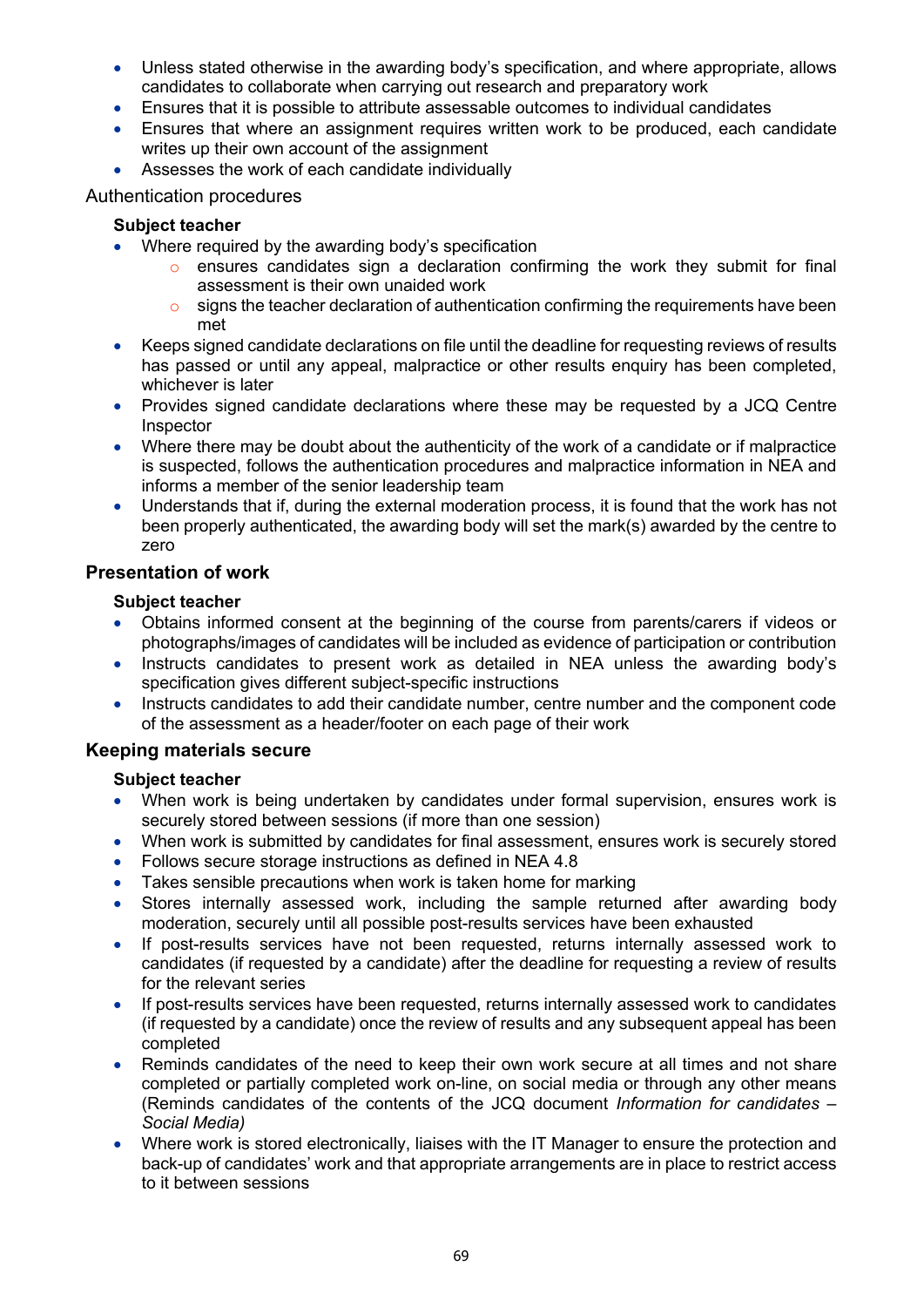• Understands that during the period from the submission of work for formal assessment until the deadline for requesting a review of results, copies of work may be used for other purposes, provided that the originals are stored securely as required

# **IT Manager**

- Ensures appropriate arrangements are in place to restrict access between sessions to candidates' work where work is stored electronically
- Restricts access to this material and utilises appropriate security safequards such as firewall protection and virus scanning software
- Employs an effective back-up strategy so that an up to date archive of candidates' evidence is maintained
- Considers encrypting any sensitive digital media to ensure the security of the data stored within it and refers to awarding body guidance to ensure that the method of encryption is suitable

# Task marking – externally assessed components

Conduct of externally assessed work

### **Subject teacher**

- Liaises with the exams officer regarding the arrangements for any externally assessed components of a specification which must be conducted within a window of dates specified by the awarding body and where applicable, according to JCQ *Instructions for conducting examinations*
- Liaises with the Visiting Examiner where this may be applicable to any externally assessed component

# **Exams officer**

- Arranges timetabling, rooming and invigilation where and if this is applicable to any externally assessed non-examination component of a specification
- Conducts the externally assessed component within the window specified by the awarding body and where applicable, according to JCQ *Instructions for conducting examinations*

#### **Submission of work**

# **Subject teacher**

• Pays close attention to the completion of the attendance register, if applicable

# **Exams officer**

- Provides the attendance register to the subject teacher where applicable
- Ensures the awarding body's attendance register for any externally assessed component is completed correctly
- Where candidates' work must be despatched to an awarding body's examiner-or uploaded electronically, ensures this is completed by the date specified by the awarding body
- Keeps a copy of the attendance register until after the deadline for reviews of results for the exam series
- Packages the work as required by the awarding body and attaches the examiner address label
- Ensures that the package in which the work is despatched is robust and securely fastened
- Despatches the work to the awarding body's instructions by the required deadline
- •

# Task marking – internally assessed components **Marking and annotation**

# **Head of centre**

• Makes every effort to avoid situations where a candidate is assessed by a person who has a close personal relationship with the candidate, for example, members of their family (which includes step-family, foster family and similar close relationships) or close friends and their immediate family (e.g son/daughter)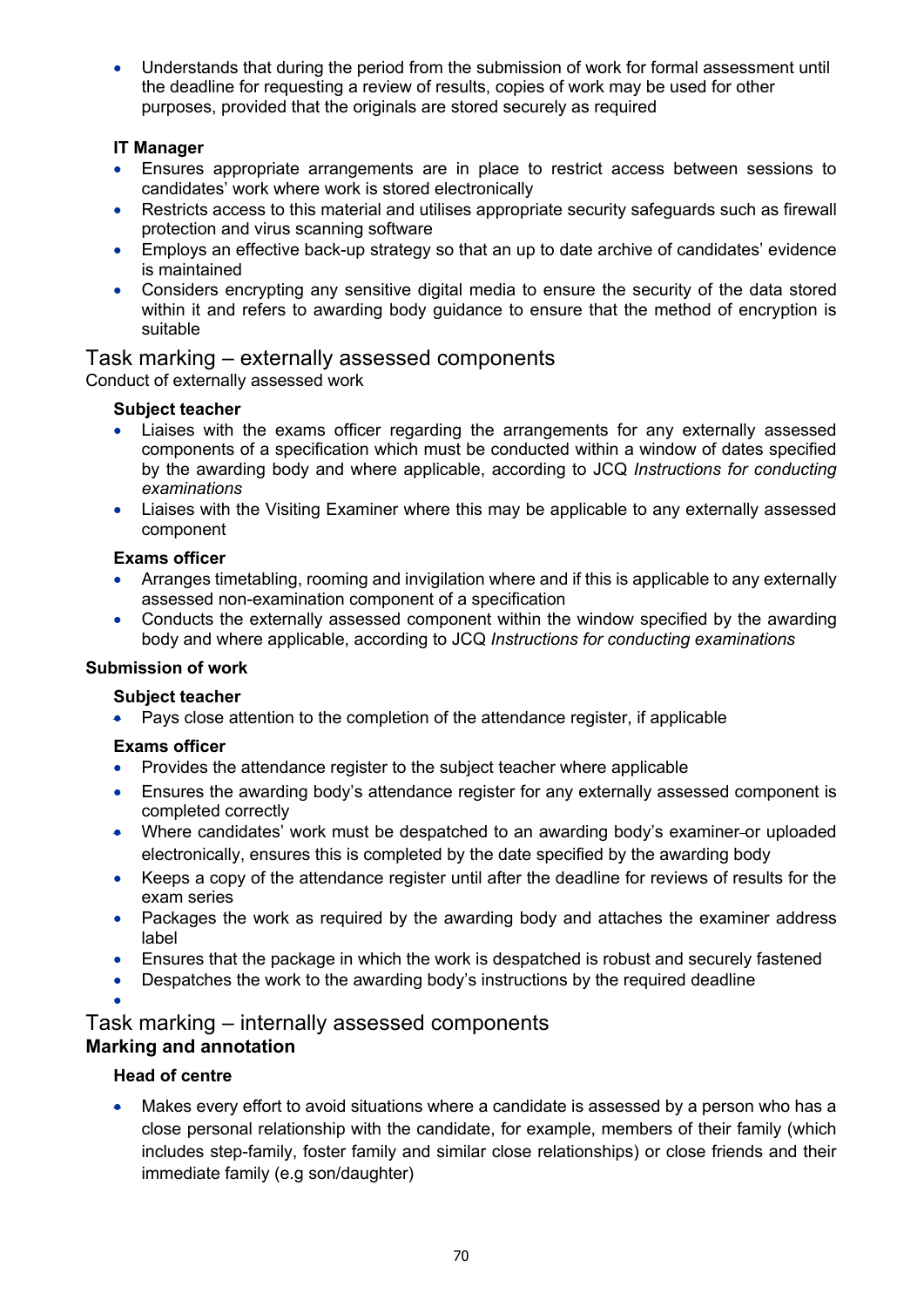• Where this cannot be avoided, ensures the possible conflict of interest is declared to the relevant awarding body and the marked work is submitted for moderation whether or not it is part of the moderation sample

#### **Subject head/lead**

• Sets timescales for teachers to inform candidates of their centre-assessed marks that will allow sufficient time for a candidate to appeal an internal assessment decision/request a review of the centre's marking prior to the marks being submitted to the awarding body external deadline

#### **Subject teacher**

- Accesses awarding body training/updates as required to ensure familiarity with the mark scheme/marking process
- Marks candidates' work in accordance with the marking criteria provided by the awarding body
- Annotates candidates' work as required to facilitate internal standardisation of marking and enable external moderation to check that marking is in line with the assessment criteria
- Informs candidates of their marks which could be subject to change by the awarding body moderation process
- Ensures candidates are informed of the timescale set by the subject lead or as indicated in the centre's *internal appeals procedure* to enable an internal appeal/request for a review of marking to be submitted by a candidate and the outcome known before final marks are submitted to the awarding body

### **Internal standardisation**

### **Quality assurance (QA) lead/Lead internal verifier**

- Ensures that internal standardisation of marks across assessors and teaching groups takes place as required and to sequence
- Supports staff not familiar with the mark scheme (e.g. NQTs, supply staff etc.)
- Ensures accurate internal standardisation for example by
	- obtaining reference materials at an early stage in the course
	- o holding a preliminary trial marking session prior to marking
	- $\circ$  carrying out further trial marking at appropriate points during the marking period
	- o after most marking has been completed, holds a further meeting to make final adjustments
	- o making final adjustments to marks prior to submission, retaining work and evidence of standardisation
- Retains evidence that internal standardisation has been carried out

#### **Subject teacher**

- Indicates on work (or cover sheet) the date of marking
- Marks to common standards
- Keeps candidates work secure until after the closing date for review of results for the series concerned or until any appeal, malpractice or other results enquiry has been completed, whichever is later

# **Submission of marks and work for moderation**

- Inputs and submits marks online, via the awarding body secure extranet site, keeping a record of the marks awarded, to the external deadline/Provides marks to the exams officer to the internal deadline
- Where responsible for marks input, ensures checks are made that marks for any additional candidates are submitted and ensures mark input is checked before submission to avoid transcription errors
- Submits the requested samples of candidates' work to the awarding body moderator by the external deadline, keeping a record of the work submitted/Provides the moderation sample to the exams officer to the internal deadline
- Ensures that where a candidate's work has been facilitated by a scribe or practical assistant, the relevant completed cover sheet is securely attached to the front of the work and sent to the moderator in addition to the sample requested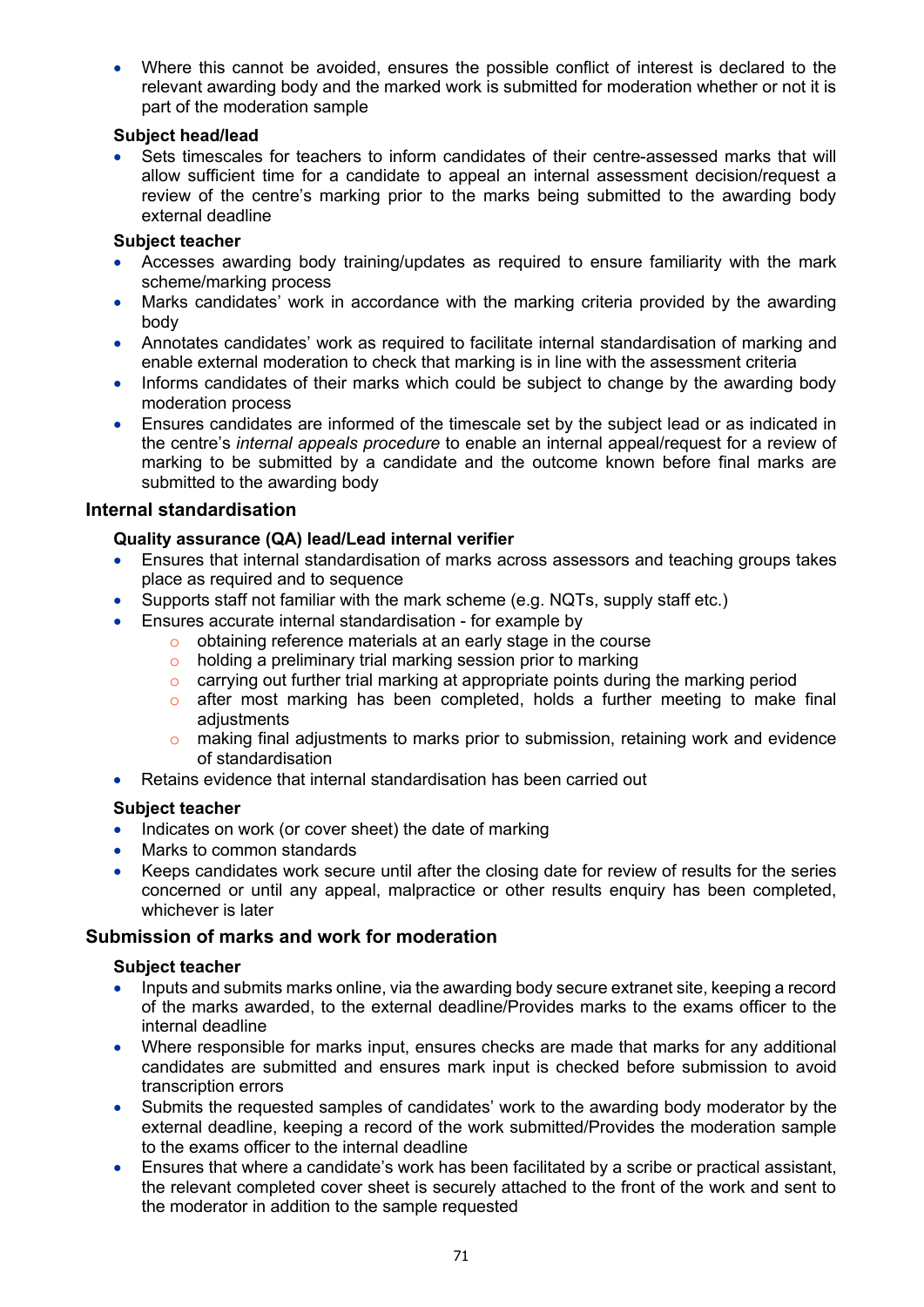- Ensures the moderator is provided with authentication of candidates' work, confirmation that internal standardisation has been undertaken and any other subject-specific information where this may be required
- Submits any supporting documentation required by the awarding body/Provides the exams officer with any supporting documentation required by the awarding body

### **Exams officer**

- Ensures that for postal moderation
	- o work is dispatched in packaging provided by the awarding body
	- $\circ$  moderator label(s) provided by the awarding body are affixed to the packaging
	- $\circ$  proof of dispatch is obtained and kept on file until the successful issue of final results
- Through the subject teacher, ensures the moderator is provided with authentication of candidates' work, confirmation that internal standardisation has been undertaken and any other subject-specific information where this may be required
- Through the subject teacher, submits any supporting documentation required by the awarding body

### **Storage and retention of work after submission of marks**

#### **Subject teacher**

- Keeps a record of names and candidate numbers for candidates whose work was included in the moderation sample
- Retains all marked candidates' work (including any sample returned after moderation) under secure conditions for the required retention period
- In liaison with the IT Manager, takes steps to protect any work stored electronically from corruption and has a back-up procedure in place
- If retention is a problem because of the nature of the work, retains some form of evidence such as photos, audio or media recordings

#### **Exams officer**

• Ensures any sample returned after moderation is logged and returned to the subject teacher for secure storage and required retention

#### **External moderation – the process**

#### **Subject teacher**

- Ensures that awarding body or its moderator receive the correct samples of candidates' work
- Where relevant, liaises with the awarding body/moderator where the moderator visits the centre to mark the sample of work
- Complies with any request from the moderator for remaining work or further evidence of the centre's marking

# **External moderation – feedback**

#### **Subject head/lead**

- Checks the final moderated marks when issued to the centre when the results are published
- Checks moderator reports and ensures that any remedial action, if necessary, is undertaken before the next exam series

#### **Exams officer**

- Accesses or signposts moderator reports to relevant staff
- Takes remedial action, if necessary, where feedback may relate to centre administration

# Access arrangements and reasonable adjustments

#### **Subject teacher**

• Works with the ALS lead/SENCo to ensure any access arrangements for eligible candidates are applied to assessments

#### **Additional Learning Support (ALS lead)/Special educational needs coordinator (SENCo)**

• Follows the regulations and guidance in the JCQ publication Access Arrangements and Reasonable Adjustments in relation to non-examination assessments including Reasonable Adjustments for GCE A-level sciences – Endorsement of practical skills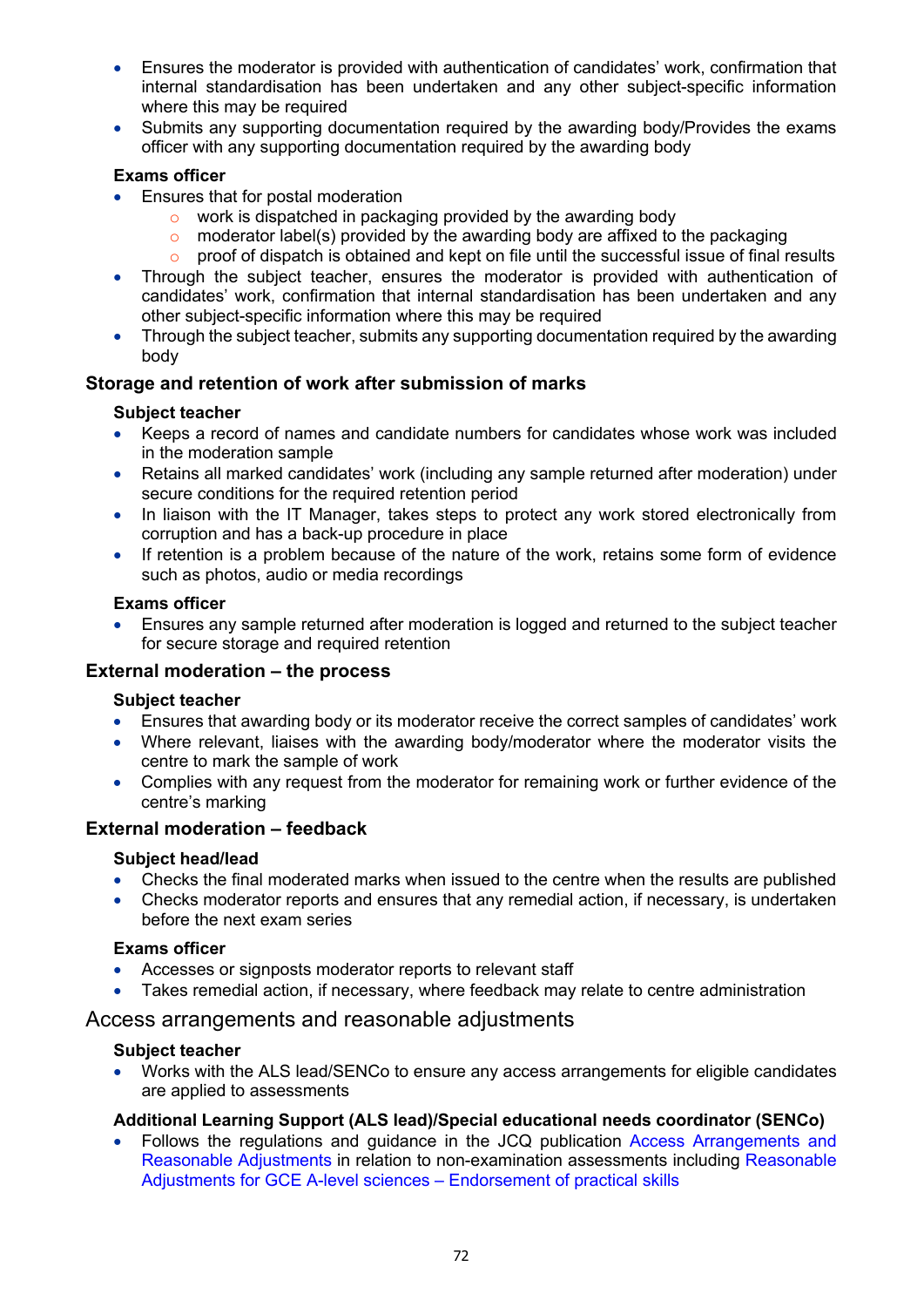- Where arrangements do not undermine the integrity of the qualification and is the candidate's normal way of working, will ensure access arrangements are in place and awarding body approval, where required, has been obtained prior to assessments taking place
- Makes subject teachers aware of any access arrangements for eligible candidates which need to be applied to assessments
- Works with subject teachers to ensure requirements for access arrangement candidates requiring the support of a facilitator in assessments are met
- Ensures that staff acting as an access arrangement facilitator are fully trained in their role

## Special consideration and loss of work

## **Subject teacher**

- Understands that a candidate may be eligible for special consideration in assessments in certain situations where a candidate is absent and/or produces a reduced quantity of work
- Liaises with the exams officer when special consideration may need to be applied for a candidate taking assessments
- Liaises with the exams officer to report loss of work to the awarding body

### **Exams officer**

- Refers to/directs relevant staff to the JCQ publication A guide to the special consideration process
	- $\circ$  Where a candidate is eligible, submits an application for special consideration via the awarding body's secure extranet site to the prescribed timescale
	- $\circ$  Where application for special consideration via the awarding body's secure extranet site is not applicable, submits the required form to the awarding body to the prescribed timescale
	- o Keeps required evidence on file to support the application
- Refers to/directs relevant staff where applicable to Form  $15 JCQ/LCW$  and where applicable submits to the relevant awarding body

## **Malpractice**

### **Head of centre**

- Understands the responsibility to immediately report to the relevant awarding body any alleged, suspected or actual incidents of malpractice involving candidates, teachers, invigilators or other administrative staff
- Is familiar with the JCQ publication Suspected Malpractice: Policies and Procedures
- Ensures that those members of teaching staff involved in the direct supervision of candidates producing non-examination assessment are aware of the potential for malpractice and ensures that teaching staff are reminded that failure to report allegations of malpractice or suspected malpractice constitutes malpractice in itself

### **Subject teacher**

- Is aware of the JCQ Notice to Centres Sharing NEA material and candidates' work to mitigate against candidate and centre malpractice
- Ensures candidates understand what constitutes malpractice in non-examination assessments
- Ensures candidates understand the JCQ document Information for candidates nonexamination assessments
- Ensures candidates understand the JCQ document Information for candidates Social Media
- Escalates and reports any alleged, suspected or actual incidents of malpractice involving candidates to the head of centre

### **Exams officer**

- Signposts the JCQ publication Suspected Malpractice: Policies and Procedures to the head of centre
- Signposts the JCQ Notice to Centres Sharing NEA material and candidates' work to subject heads
- Signposts candidates to the relevant JCQ information for candidates documents
- Where required, supports the head of centre in investigating and reporting incidents of alleged, suspected or actual malpractice

Post-results services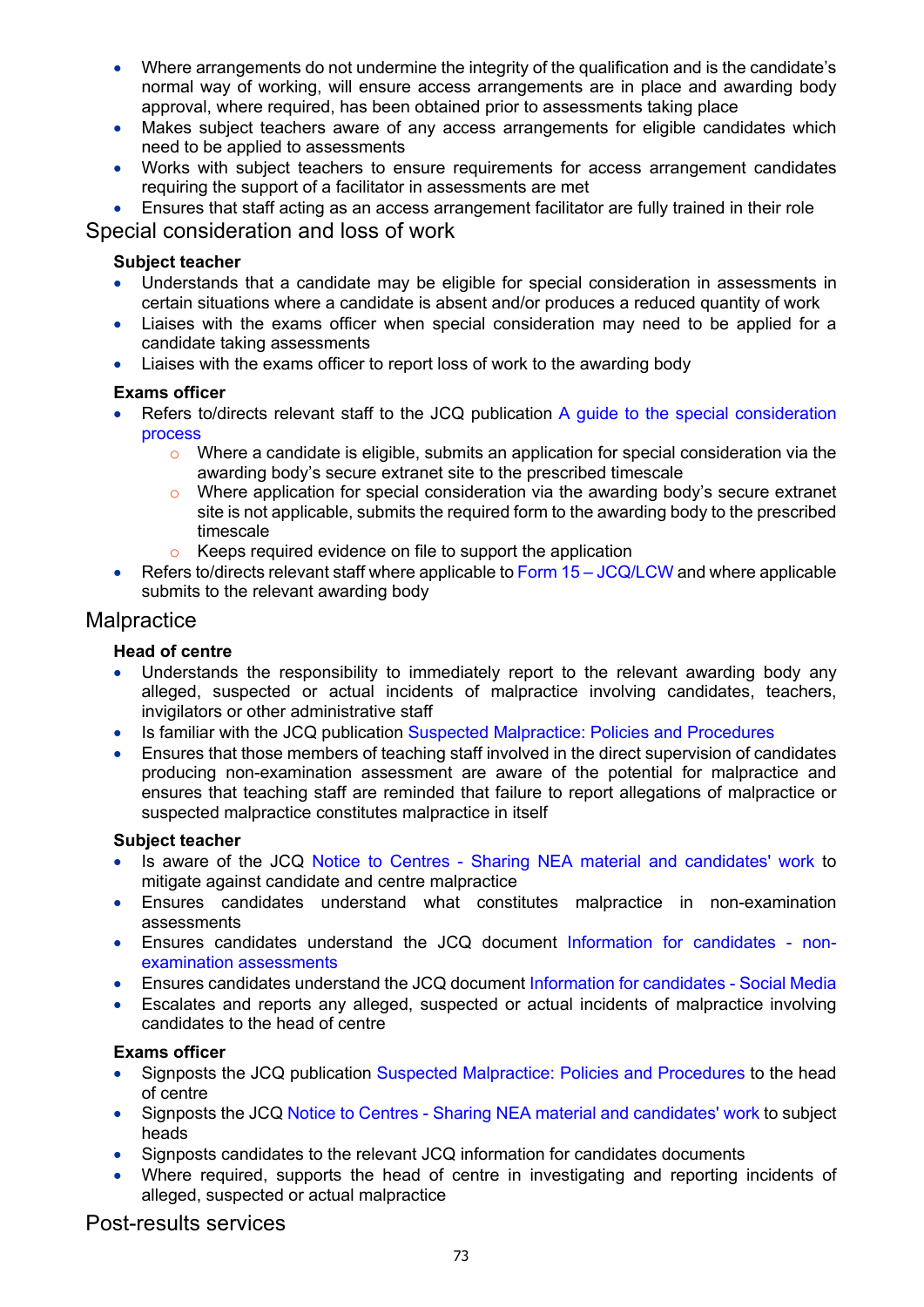### **Head of centre**

- Is familiar with the JCQ publication Post-Results Services
- Ensures the centre's *internal appeals procedures* clearly detail the procedure to be followed by candidates (or their parents/carers) appealing against a centre decision not to support a review of results or an appeal

### **Subject head/lead**

• Provides relevant support to subject teachers making decisions about reviews of results

### **Subject teacher**

- Provides advice and guidance to candidates on their results and the post-results services available
- Provides the exams officer with the original sample or relevant sample of candidates' work that may be required for a review of moderation to the internal deadline

### **Exams officer**

- Is aware of the individual post-results services available for externally assessed and internally assessed components of non-examination assessments as detailed in the JCQ publication Post-Results Services (Information and guidance to centres...)
- Provides/signposts relevant centre staff and candidates to post-results services information
- Ensures any requests for post-results services that are available to non-examination assessments are submitted online via the awarding body secure extranet site to deadline

## Practical Skills Endorsement for the A Level Sciences designed for use in **England**

### **Head of centre**

- Returns an online 'Head of Centre declaration' at the time of the National Centre Number Register annual update confirming that all reasonable steps have been or will be taken to ensure that all candidates at the centre have had, or will have, the opportunity to undertake the prescribed practical activities
- Ensures new lead teachers undertake the required training provided by the awarding body on the implementation of the practical endorsement
- Ensures relevant centre staff liaise with all relevant parties in relation to arrangements for and conduct of the monitoring visit

### **Quality assurance (QA) lead/Lead internal verifier**

• Ensures arrangements are in place for implementing the requirements of the practical endorsement appropriately and applying the standards appropriately

### **Subject head/lead**

- Confirms understanding of the *Practical Skills Endorsement for the A Level Sciences designed for use in England* and ensures any relevant JCQ/awarding body instructions are followed
- Ensures where the centre intends to enter candidates for the first time for one or more of the A level subjects, the relevant awarding body will be contacted at the beginning of the course
- Undertakes any training provided by the awarding body on the implementation of the practical endorsement
- Disseminates information to subject teachers ensuring the standards can be applied appropriately
- Liaises with all relevant parties in relation to arrangements for and conduct of a monitoring visit

## **Subject teacher**

- Ensures all the JCQ/awarding body requirements/instructions in relation to the endorsement are known, understood and followed
- Ensures the required arrangements for practical activities are in place
- Provides all the required centre records
- Ensures candidates provide the required records
- Provides any required information to the subject lead regarding the monitoring visit
- Assesses candidates using *Common Practical Assessment Criteria (CPAC)*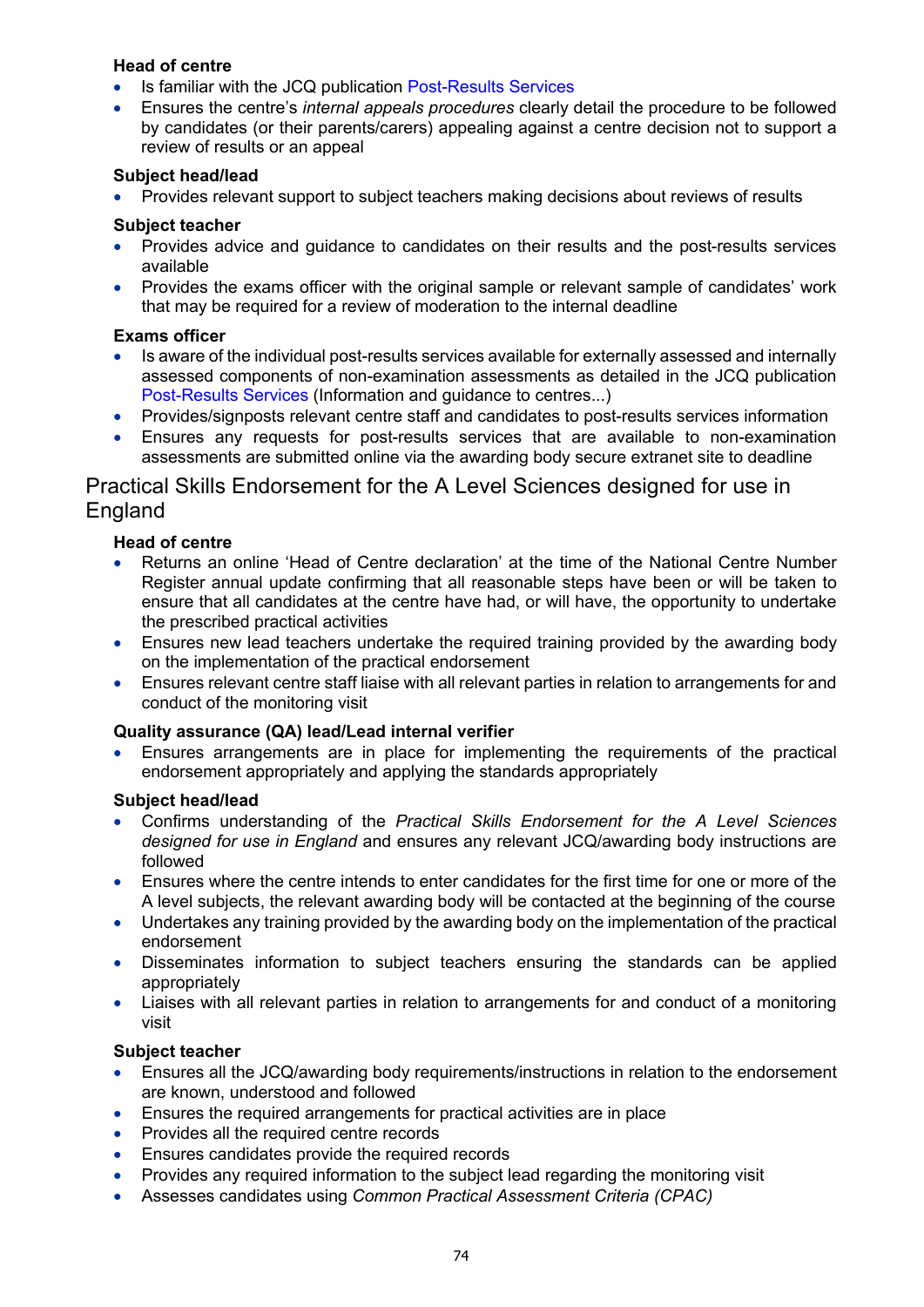- Applies for an exemption where a candidate cannot access the practical endorsement due to a substantial impairment
- Follows the awarding body's instructions for the submission of candidates *Pass* or *Not Classified* assessment outcome/provides assessment outcomes to the exams officer to the internal deadline

### **Exams officer**

- Accepts contact with the monitor and passes information to the subject lead for a visit to be arranged with at least two weeks notice
- Confirms with the subject teacher that assessment outcomes have been submitted to the awarding body to the external deadline/Follows the awarding body's instructions for the submission of candidates Pass or Not Classified assessment outcome

## Spoken Language Endorsement for GCSE English Language specifications designed for use in England

### **Head of centre**

• Returns an online 'Head of Centre declaration' at the time of the National Centre Number Register annual update, confirming that all reasonable steps have been or will be taken to ensure that all candidates at the centre have had, or will have, the opportunity to undertake the Spoken Language endorsement

### **Quality assurance (QA) lead/Lead internal verifier**

• Ensures the appropriate arrangements are in place for internal standardisation of assessments

### **Subject head/lead**

- Confirms understanding of the *Spoken Language Endorsement for GCSE English Language specifications designed for use in England* and ensures any relevant JCQ/awarding body instructions are followed
- Ensures the required task setting and task taking instructions are followed by subject teachers
- Ensures subject teachers assess candidates, either live or from recordings, using the common assessment criteria
- Ensures for monitoring purposes, audio-visual recordings of the presentations of a sample of candidates are provided

### **Subject teacher**

- Ensures all the requirements in relation to the endorsement are known and understood
- Follows the required task setting and task taking instructions
- Assesses candidates, either live or from recordings, using the common assessment criteria
- Provides audio-visual recordings of the presentations of a sample of candidates for monitoring purposes
- Follows the awarding body's instructions for the submission of grades (*Pass, Merit, Distinction* or *Not Classified*) and the storage and submission of recordings

### **Exams officer**

• Follows the awarding body's instructions for the submission of grades and recordings

## Private candidates

Private entries are only accepted from former students of the school. They will only be allowed to sit a subject with a non-examination assessment if this is a specification that they have previously studied at the school.

### **Subject head/lead**

- According to centre policy, confirms if private candidates (including distance learners and home educated candidates) are accepted by the centre for entry for subjects containing components of non-examination assessment (where the specification may be made available to private candidates by the awarding body)
- Ensures relevant staff in the centre administer all aspects of the non-examination assessment process for a private candidate, according to the awarding body's specification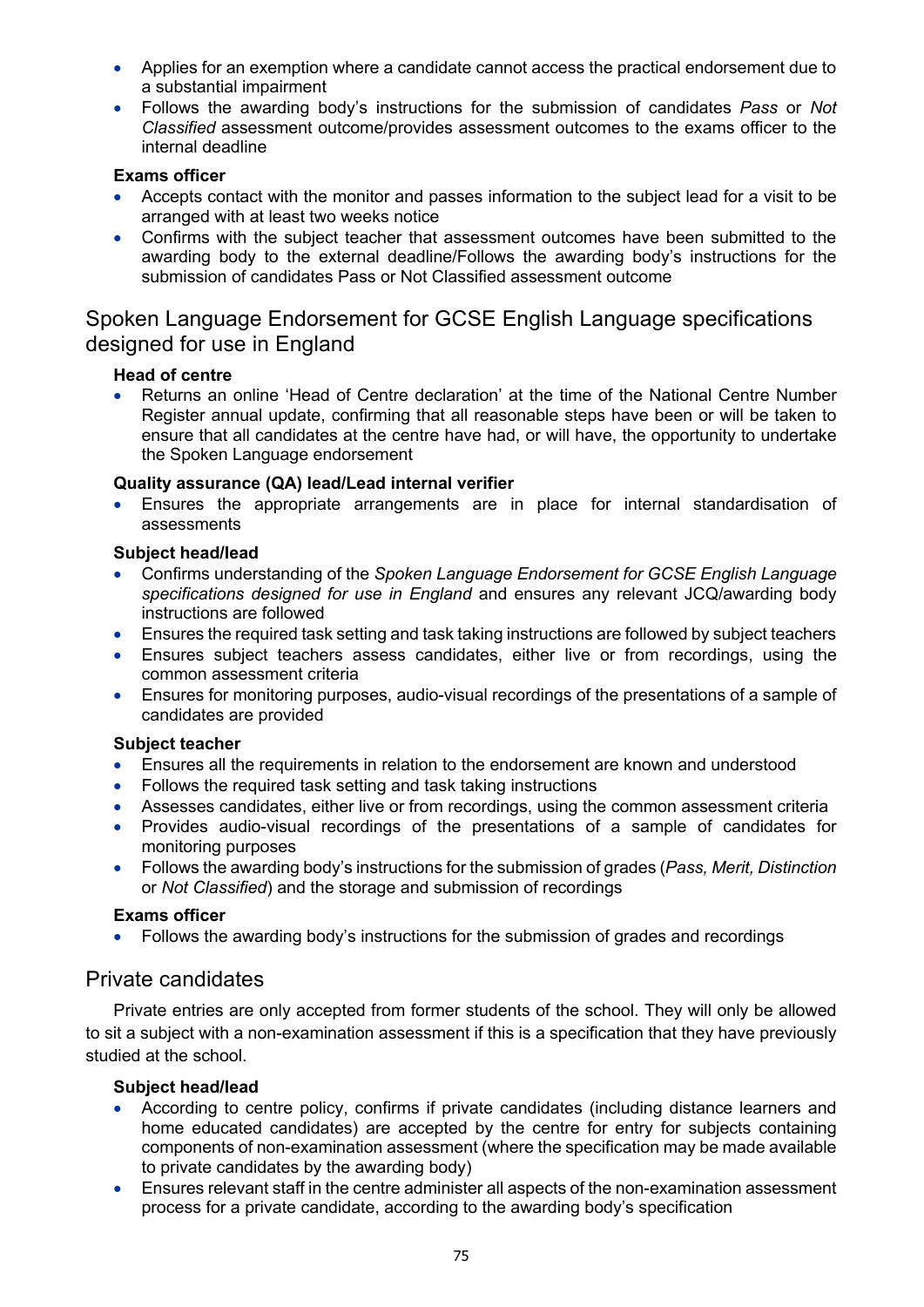# Management of issues and potential risks associated with non-examination assessments

| <b>Issue/Risk</b>                                                                                                                    | Centre actions to manage issue/mitigate risk                                                                                                                                                                                                                                                                                                                                                                                                                                                                                                                                                                                                                                                                                                                                                                                                                                                                      | Action by                                            |  |  |
|--------------------------------------------------------------------------------------------------------------------------------------|-------------------------------------------------------------------------------------------------------------------------------------------------------------------------------------------------------------------------------------------------------------------------------------------------------------------------------------------------------------------------------------------------------------------------------------------------------------------------------------------------------------------------------------------------------------------------------------------------------------------------------------------------------------------------------------------------------------------------------------------------------------------------------------------------------------------------------------------------------------------------------------------------------------------|------------------------------------------------------|--|--|
| Centre staff malpractice                                                                                                             | Records confirm that relevant centre staff are familiar with<br>and follow:                                                                                                                                                                                                                                                                                                                                                                                                                                                                                                                                                                                                                                                                                                                                                                                                                                       | Head of<br>Faculty                                   |  |  |
|                                                                                                                                      | the current JCQ publication Instructions for conducting non-<br>$\bullet$<br>examination assessments                                                                                                                                                                                                                                                                                                                                                                                                                                                                                                                                                                                                                                                                                                                                                                                                              |                                                      |  |  |
|                                                                                                                                      | the JCQ document Notice to Centres - Sharing NEA material<br>and candidates' work - www.jcq.org.uk/exams-office/non-<br>examination-assessments                                                                                                                                                                                                                                                                                                                                                                                                                                                                                                                                                                                                                                                                                                                                                                   |                                                      |  |  |
| Candidate malpractice                                                                                                                | Records confirm that candidates are informed and understand they must<br>not:<br>submit work which is not their own<br>make available their work to other candidates through any<br>medium<br>allow other candidates to have access to their own<br>independently sourced material<br>assist other candidates to produce work<br>use books, the internet or other sources without<br>acknowledgement or attribution<br>submit work that has been word processed by a third party<br>without acknowledgement<br>include inappropriate, offensive or obscene material<br>$\bullet$<br>Records confirm that candidates have been made aware of the JCQ<br>documents Information for candidates - non-examination assessments<br>and Information for candidates - Social Media - www.jcq.org.uk/exams-<br>office/information-for-candidates-documents and understand they must<br>not post their work on social media | Subject<br>Leader/S<br>ubject<br>teacher             |  |  |
|                                                                                                                                      | <b>Task setting</b>                                                                                                                                                                                                                                                                                                                                                                                                                                                                                                                                                                                                                                                                                                                                                                                                                                                                                               |                                                      |  |  |
| Awarding body set task: IT<br>failure/corruption of task details<br>where set task details accessed<br>from the awarding body online | Awarding body key date for accessing/downloading set task noted prior to<br>start of course<br>IT systems checked prior to key date<br>Alternative IT system used to gain access<br>Awarding body contacted to request direct email of task details                                                                                                                                                                                                                                                                                                                                                                                                                                                                                                                                                                                                                                                               | Subject<br>Leader/E<br>xams<br>Officer/IT<br>manager |  |  |
| Centre set task: Subject teacher<br>fails to meet the assessment criteria<br>as detailed in the specification                        | Ensures that subject teachers access awarding body training information,<br>practice materials etc.<br>Records confirmation that subject teachers understand the task setting<br>arrangements as defined in the awarding body's specification<br>Samples assessment criteria in the centre set task                                                                                                                                                                                                                                                                                                                                                                                                                                                                                                                                                                                                               | Head of<br>Faculty/S<br>ubject<br>Leader             |  |  |
| Candidates do not understand the<br>marking criteria and what they need<br>to do to gain credit                                      | A simplified version of the awarding body's marking criteria described in<br>the specification that is not specific to the work of an individual candidate<br>or group of candidates is produced for candidates<br>Records confirm all candidates understand the marking criteria<br>Candidates confirm/record they understand the marking criteria                                                                                                                                                                                                                                                                                                                                                                                                                                                                                                                                                               | Subject<br>Leader                                    |  |  |
| Subject teacher long term absence<br>during the task setting stage                                                                   | See centre's Exam Contingency Plan - Teaching staff extended absence<br>at key points in the exam cycle                                                                                                                                                                                                                                                                                                                                                                                                                                                                                                                                                                                                                                                                                                                                                                                                           | Head of<br>Faculty                                   |  |  |
| Issuing of tasks                                                                                                                     |                                                                                                                                                                                                                                                                                                                                                                                                                                                                                                                                                                                                                                                                                                                                                                                                                                                                                                                   |                                                      |  |  |
| Awarding body set task not issued<br>to candidates on time                                                                           | Awarding body key date for accessing set task as detailed in the<br>specification noted prior to start of course<br>Course information issued to candidates contains details when set task<br>will be issued and needs to be completed by<br>Set task accessed well in advance to allow time for planning, resourcing<br>and teaching                                                                                                                                                                                                                                                                                                                                                                                                                                                                                                                                                                             | Subject<br>Leader                                    |  |  |
| The wrong task is given to<br>candidates                                                                                             | Ensures course planning and information taken from the awarding body's<br>specification confirms the correct task will be issued to candidates<br>Awarding body guidance sought where this issue remains unresolved                                                                                                                                                                                                                                                                                                                                                                                                                                                                                                                                                                                                                                                                                               | Subject<br>Leader                                    |  |  |
| Subject teacher long term absence<br>during the issuing of tasks stage                                                               | See centre's exam contingency plan - Teaching staff extended absence<br>at key points in the exam cycle                                                                                                                                                                                                                                                                                                                                                                                                                                                                                                                                                                                                                                                                                                                                                                                                           | Head of<br>Faculty                                   |  |  |
| A candidate (or parent/carer)<br>expresses concern about<br>safeguarding, confidentiality or faith                                   | Ensures the candidate's presentation does not form part of the sample<br>which will be recorded                                                                                                                                                                                                                                                                                                                                                                                                                                                                                                                                                                                                                                                                                                                                                                                                                   | Subject<br>Leader                                    |  |  |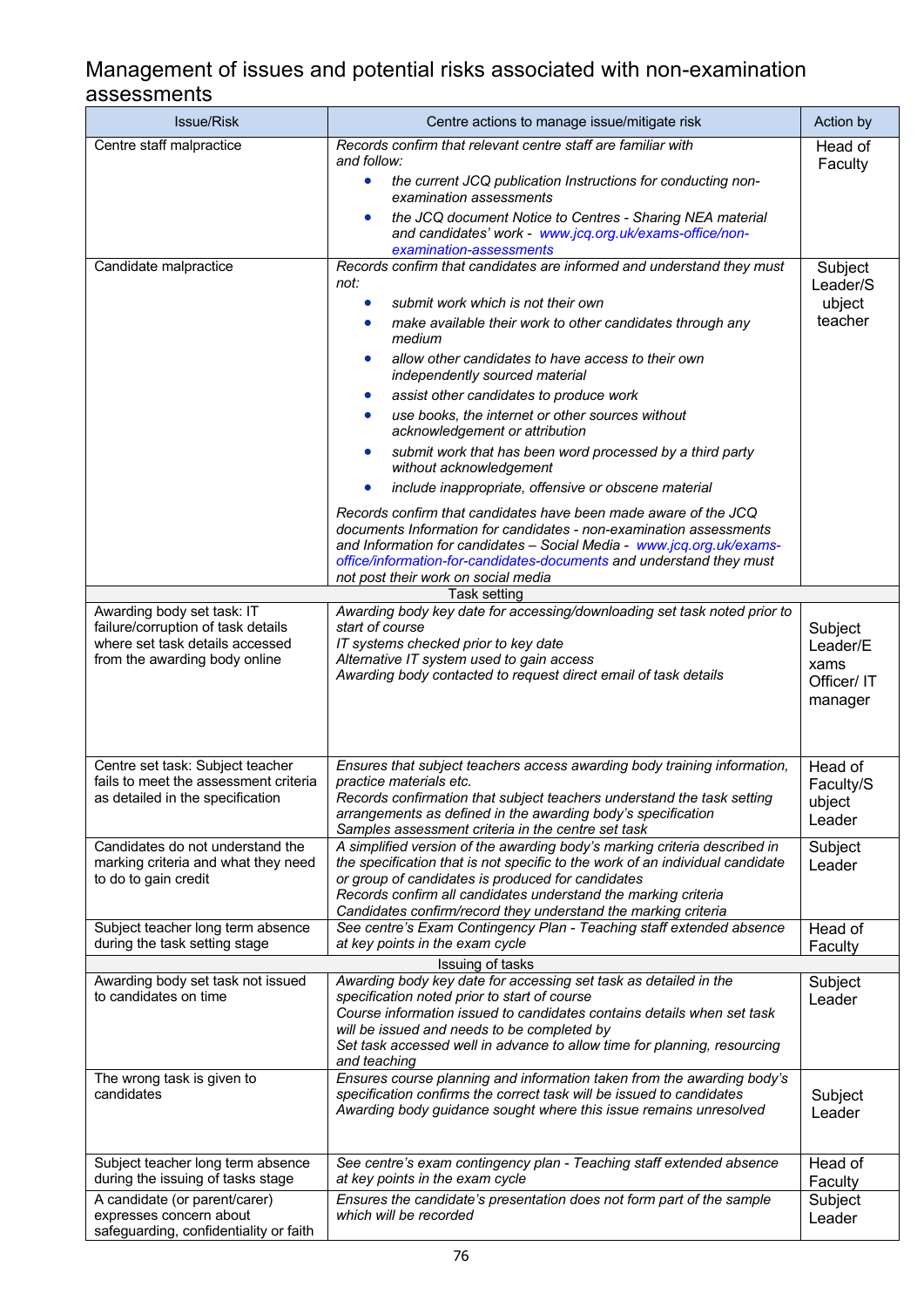| <b>Issue/Risk</b>                                                                                                                                                | Centre actions to manage issue/mitigate risk                                                                                                                                                                                                                                                                                                                                                                                                                                                                                                                              | Action by                                |
|------------------------------------------------------------------------------------------------------------------------------------------------------------------|---------------------------------------------------------------------------------------------------------------------------------------------------------------------------------------------------------------------------------------------------------------------------------------------------------------------------------------------------------------------------------------------------------------------------------------------------------------------------------------------------------------------------------------------------------------------------|------------------------------------------|
| in undertaking a task such as a<br>presentation that may be recorded                                                                                             | Contacts the awarding body at the earliest opportunity where unable to<br>record the required number of candidates for the monitoring sample                                                                                                                                                                                                                                                                                                                                                                                                                              |                                          |
|                                                                                                                                                                  | Task taking                                                                                                                                                                                                                                                                                                                                                                                                                                                                                                                                                               |                                          |
| <b>Supervision</b>                                                                                                                                               |                                                                                                                                                                                                                                                                                                                                                                                                                                                                                                                                                                           |                                          |
| Planned assessments clash with<br>other centre or candidate activities                                                                                           | Assessment plan identified for the start of the course<br>Assessment dates/periods included in centre wide calendar                                                                                                                                                                                                                                                                                                                                                                                                                                                       | Head of<br>Faculty                       |
| Rooms or facilities inadequate for<br>candidates to take tasks under<br>appropriate supervision                                                                  | Timetabling organised to allocate appropriate rooms and IT facilities for<br>the start of the course<br>Staggered sessions arranged where IT facilities insufficient for number of<br>candidates<br>Whole cohort to undertake written task in large exam venue at the same<br>time (exam conditions do not apply)                                                                                                                                                                                                                                                         | Subject<br>Leader/H<br>ead of<br>Faculty |
| Insufficient supervision of<br>candidates to enable work to be<br>authenticated                                                                                  | Confirm subject teachers are aware of and follow the current JCQ<br>publication Instructions for conducting non-examination assessments and<br>any other specific instructions detailed in the awarding body's<br>specification in relation to the supervision of candidates<br>Confirm subject teachers understand their role and responsibilities as<br>detailed in the centre's non-examination assessment policy                                                                                                                                                      | Head of<br>Faculty                       |
| A candidate is suspected of<br>malpractice prior to submitting their<br>work for assessment                                                                      | Instructions and processes in the current JCQ publication Instructions for<br>conducting non-examination assessments (section 9 Malpractice) are<br>followed<br>An internal investigation and where appropriate internal disciplinary<br>procedures are followed                                                                                                                                                                                                                                                                                                          | Head of<br>Faculty                       |
| Access arrangements were not put<br>in place for an assessment where a<br>candidate is approved for<br>arrangements                                              | Relevant staff are signposted to the JCQ publication A guide to the<br>special consideration process (section 2), to determine the process to be<br>followed to apply for special consideration for the candidate                                                                                                                                                                                                                                                                                                                                                         | Head of<br>Faculty                       |
| <b>Advice and feedback</b>                                                                                                                                       |                                                                                                                                                                                                                                                                                                                                                                                                                                                                                                                                                                           |                                          |
| Candidate claims appropriate<br>advice and feedback not given by<br>subject teacher prior to starting on<br>their work                                           | Ensures a centre-wide process is in place for subject teachers to record<br>all information provided to candidates before work begins as part of the<br>centre's quality assurance procedures<br>Regular monitoring of subject teacher completed records and sign-off to<br>confirm monitoring activity<br>Full records kept detailing all information and advice given to candidates<br>prior to starting on their work as appropriate to the subject and<br>component<br>Candidate confirms/records advice and feedback given prior to starting<br>on their work        | Head of<br>Faculty/S<br>ubject<br>Leader |
| Candidate claims no advice and<br>feedback given by subject teacher<br>during the task-taking stage                                                              | Ensures a centre-wide process is in place for subject teachers to record<br>all advice and feedback provided to candidates during the task-taking<br>stage as part of the centre's quality assurance procedures<br>Regular monitoring of subject teacher completed records and sign-off to<br>confirm monitoring activity<br>Full records kept detailing all advice and feedback given to candidates<br>during the task-taking stage as appropriate to the subject and component<br>Candidate confirms/records advice and feedback given during the task-<br>taking stage | Head of<br>Faculty/S<br>ubject<br>Leader |
| A third party claims that assistance<br>was given to candidates by the<br>subject teacher over and above that<br>allowed in the regulations and<br>specification | An investigation is conducted; candidates and subject teacher are<br>interviewed and statements recorded where relevant<br>Records as detailed above are provided to confirm all assistance given<br>Where appropriate, a suspected malpractice report is submitted to the<br>awarding body                                                                                                                                                                                                                                                                               | Head of<br>Faculty                       |
| Candidate does not reference<br>information from published source                                                                                                | Candidate is advised at a general level to reference information before<br>work is submitted for formal assessment<br>Candidate is again referred to the JCQ document Information for<br>candidates: non-examination assessments<br>Candidate's detailed record of his/her own research, planning, resources<br>etc. is regularly checked to ensure continued completion                                                                                                                                                                                                  | Subject<br>Leader/S<br>ubject<br>teacher |
| Candidate does not set out<br>references as required                                                                                                             | Candidate is advised at a general level to review and re-draft the set out<br>of references before work is submitted for formal assessment<br>Candidate is again referred to the JCQ document Information for<br>candidates: non-examination assessments<br>Candidate's detailed record of his/her own research, planning, resources<br>etc. is regularly checked to ensure continued completion                                                                                                                                                                          | Subject<br>Leader/S<br>ubject<br>teacher |
| Candidate joins the course late after<br>formally supervised task taking has<br>started                                                                          | A separate supervised session(s) is arranged for the candidate to catch<br>up                                                                                                                                                                                                                                                                                                                                                                                                                                                                                             | Subject<br>Leader/S                      |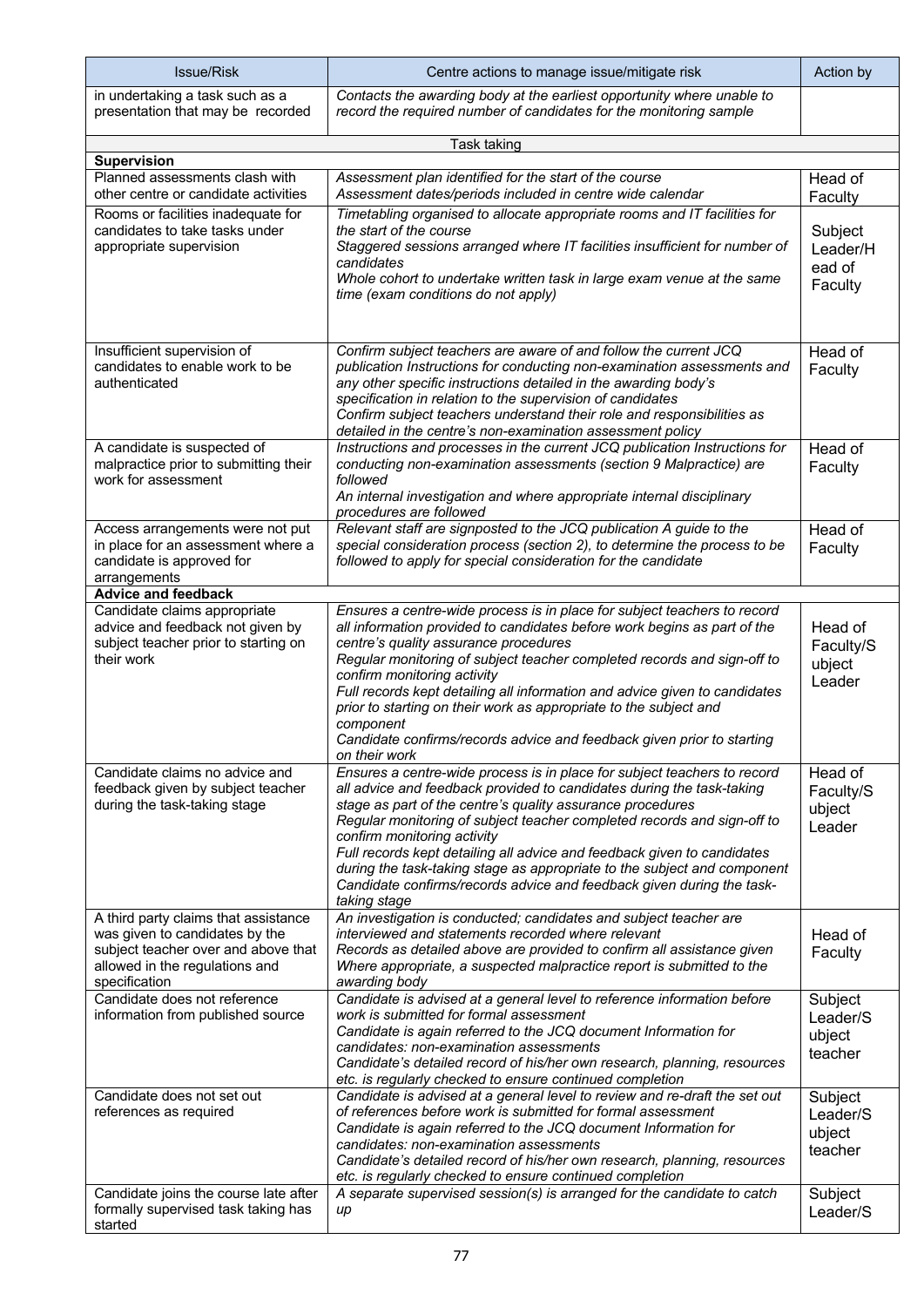| <b>Issue/Risk</b>                                                                                                                                         | Centre actions to manage issue/mitigate risk                                                                                                                                                                                                                                                                                                                                                                                                                                                                                                                                                                                                        | Action by                                |
|-----------------------------------------------------------------------------------------------------------------------------------------------------------|-----------------------------------------------------------------------------------------------------------------------------------------------------------------------------------------------------------------------------------------------------------------------------------------------------------------------------------------------------------------------------------------------------------------------------------------------------------------------------------------------------------------------------------------------------------------------------------------------------------------------------------------------------|------------------------------------------|
|                                                                                                                                                           |                                                                                                                                                                                                                                                                                                                                                                                                                                                                                                                                                                                                                                                     | ubject<br>teacher                        |
| Candidate moves to another centre<br>during the course                                                                                                    | Awarding body guidance is sought to determine what can be done<br>depending on the stage at which the move takes place                                                                                                                                                                                                                                                                                                                                                                                                                                                                                                                              | Subject<br>Leader                        |
| An excluded pupil wants to<br>complete a non-examination<br>assessment(s)                                                                                 | The awarding body specification is checked to determine if the<br>specification is available to a candidate outside mainstream education<br>If so, arrangements for supervision, authentication and marking are made<br>separately for the candidate                                                                                                                                                                                                                                                                                                                                                                                                | Head of<br>Faculty                       |
| <b>Resources</b>                                                                                                                                          |                                                                                                                                                                                                                                                                                                                                                                                                                                                                                                                                                                                                                                                     |                                          |
| A candidate augments notes and<br>resources between formally<br>supervised sessions                                                                       | Preparatory notes and the work to be assessed are collected in and kept<br>secure between formally supervised sessions<br>Where memory sticks are used by candidates, these are collected in and<br>kept secure between formally supervised sessions<br>Where work is stored on the centre's network, access for candidates is<br>restricted between formally supervised sessions                                                                                                                                                                                                                                                                   | Subject<br>Leader/S<br>ubject<br>teacher |
| A candidate fails to acknowledge<br>sources on work that is submitted<br>for assessment                                                                   | Candidate's detailed record of his/her own research, planning, resources<br>etc. is checked to confirm all the sources used, including books, websites<br>and audio/visual resources<br>Awarding body guidance is sought on whether the work of the candidate<br>should be marked where candidate's detailed records acknowledges<br>sources appropriately<br>Where confirmation is unavailable from candidate's records, awarding<br>body guidance is sought and/or a mark of zero is submitted to the<br>awarding body for the candidate                                                                                                          | Head of<br>Faculty/S<br>ubject<br>Leader |
| <b>Word and time limits</b>                                                                                                                               |                                                                                                                                                                                                                                                                                                                                                                                                                                                                                                                                                                                                                                                     |                                          |
| A candidate is penalised by the<br>awarding body for exceeding word<br>or time limits                                                                     | Records confirm the awarding body specification has been checked to<br>determine if word or time limits are mandatory<br>Where limits are for guidance only, candidates are discouraged from<br>exceeding them<br>Candidates confirm/record any information provided to them on word or<br>time limits is known and understood                                                                                                                                                                                                                                                                                                                      | Subject<br>Leader/S<br>ubject<br>teacher |
| <b>Collaboration and group work</b>                                                                                                                       |                                                                                                                                                                                                                                                                                                                                                                                                                                                                                                                                                                                                                                                     |                                          |
| Candidates have worked in groups<br>where the awarding body<br>specification states this is not<br>permitted                                              | Records confirm the awarding body specification has been checked to<br>determine if group work is permitted<br>Awarding body guidance sought where this issue remains unresolved                                                                                                                                                                                                                                                                                                                                                                                                                                                                    | Head of<br>Faculty/S<br>ubject<br>Leader |
| <b>Authentication procedures</b>                                                                                                                          |                                                                                                                                                                                                                                                                                                                                                                                                                                                                                                                                                                                                                                                     |                                          |
| A teacher has doubts about the<br>authenticity of the work submitted<br>by a candidate for internal<br>assessment<br>Candidate plagiarises other material | Records confirm subject staff have been made aware of the JCQ<br>document Notice to Centres - Sharing NEA material and candidates' work<br>Records confirm that candidates have been issued with the current JCQ<br>document Information for candidates: non-examination assessments<br>Candidates confirm/record that they understand what they need to do to<br>comply with the regulations for non-examination assessments as outlined<br>in the JCQ document Information for candidates: non-examination<br>assessments<br>The candidate's work is not accepted for assessment<br>A mark of zero is recorded and submitted to the awarding body | Head of<br>Faculty/S<br>ubject<br>Leader |
| Candidate does not sign their<br>authentication statement/declaration                                                                                     | Records confirm that candidates have been issued with the current JCQ<br>document Information for candidates: non-examination assessments<br>Candidates confirm/record they understand what they need to do to<br>comply with the regulations as outlined in the JCQ document Information<br>for candidates: non-examination assessments<br>Declaration is checked for signature before accepting the work of a<br>candidate for formal assessment                                                                                                                                                                                                  | Subject<br>Leader/S<br>ubject<br>teacher |
| Subject teacher not available to sign<br>authentication forms                                                                                             | Ensures a centre-wide process is in place for subject teachers to sign<br>authentication forms at the point of marking candidates work as part of<br>the centre's quality assurance procedures                                                                                                                                                                                                                                                                                                                                                                                                                                                      | Head of<br>Faculty/S<br>ubject<br>Leader |
| <b>Presentation of work</b>                                                                                                                               |                                                                                                                                                                                                                                                                                                                                                                                                                                                                                                                                                                                                                                                     |                                          |
| Candidate does not fully complete<br>the awarding body's cover sheet<br>that is attached to their worked<br>submitted for formal assessment               | Cover sheet is checked to ensure it is fully completed before accepting<br>the work of a candidate for formal assessment                                                                                                                                                                                                                                                                                                                                                                                                                                                                                                                            | Subject<br>Leader/S<br>ubject<br>teacher |
| <b>Keeping materials secure</b>                                                                                                                           |                                                                                                                                                                                                                                                                                                                                                                                                                                                                                                                                                                                                                                                     |                                          |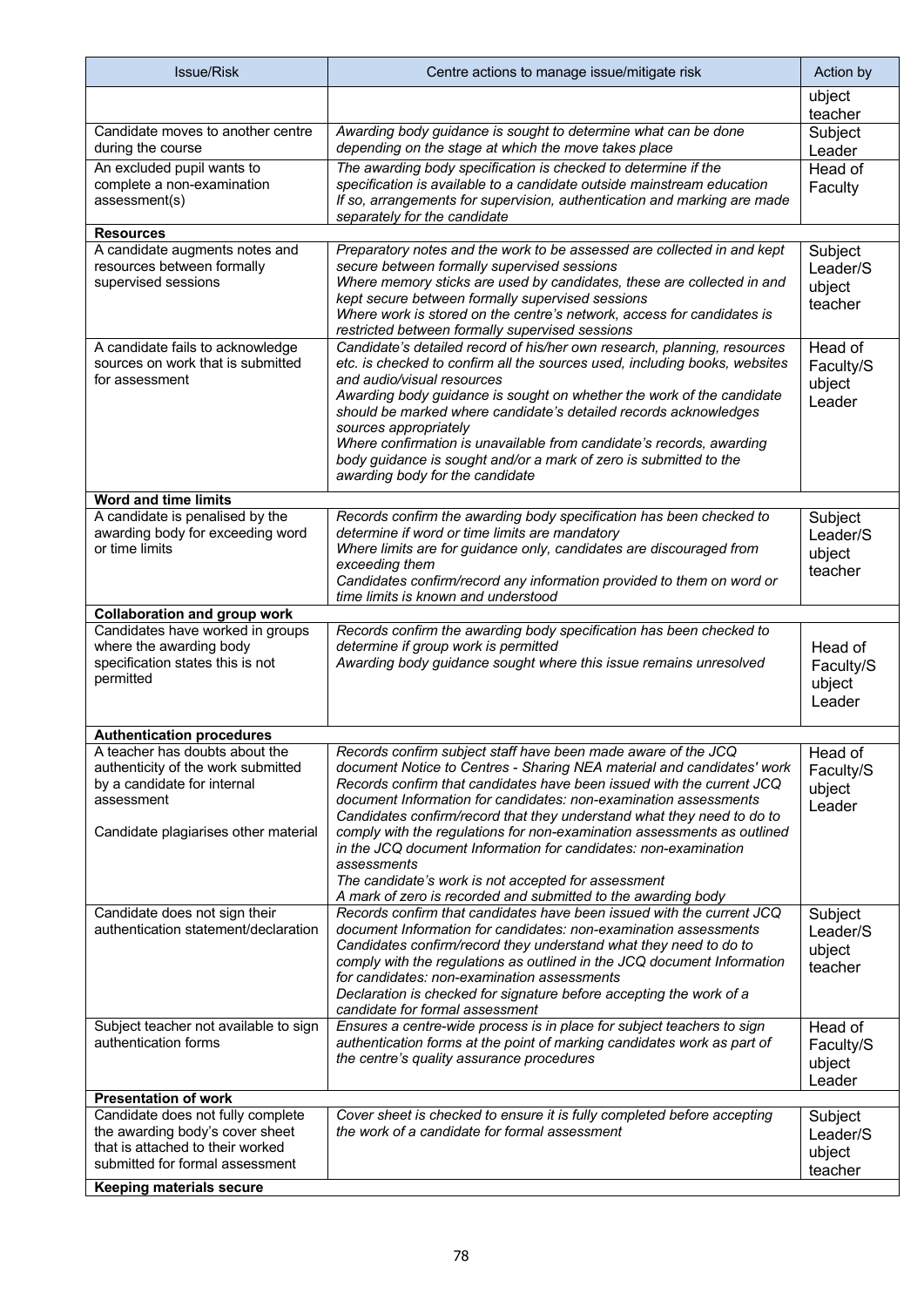| Issue/Risk                                                                                                                                                                                                                                                                                 | Centre actions to manage issue/mitigate risk                                                                                                                                                                                                                                                                                                                                                                                                                                                                                                                                                                                                                                                                                                                                                    | Action by                                                                            |
|--------------------------------------------------------------------------------------------------------------------------------------------------------------------------------------------------------------------------------------------------------------------------------------------|-------------------------------------------------------------------------------------------------------------------------------------------------------------------------------------------------------------------------------------------------------------------------------------------------------------------------------------------------------------------------------------------------------------------------------------------------------------------------------------------------------------------------------------------------------------------------------------------------------------------------------------------------------------------------------------------------------------------------------------------------------------------------------------------------|--------------------------------------------------------------------------------------|
| Candidates work between formal<br>supervised sessions is not securely<br>stored                                                                                                                                                                                                            | Records confirm subject teachers are aware of and follow current JCQ<br>publication Instructions for conducting non-examination assessments<br>Regular monitoring/internal audit ensures subject teacher use of<br>appropriate secure storage                                                                                                                                                                                                                                                                                                                                                                                                                                                                                                                                                   | Subject<br>Leader                                                                    |
| Adequate secure storage not<br>available to subject teacher                                                                                                                                                                                                                                | Records confirm adequate/sufficient secure storage is available to subject<br>teacher prior to the start of the course<br>Alternative secure storage sourced where required                                                                                                                                                                                                                                                                                                                                                                                                                                                                                                                                                                                                                     | Head of<br>Faculty/S<br>ubject<br>Leader                                             |
| Candidates work produced<br>electronically is not securely stored                                                                                                                                                                                                                          | Records confirm subject teachers are aware of and follow current JCQ<br>publication Instructions for conducting non-examination assessments<br>Internal processes and regular monitoring/internal audit by IT Manager<br>ensures:<br>access to this material is restricted (insert how)<br>appropriate security safeguards are in place (insert names/types<br>of protection)<br>an effective back-up strategy is employed so that an up to date<br>$\bullet$<br>archive of candidates' evidence is maintained (insert details of<br>how work is backed up)<br>any sensitive digital media is encrypted (according to awarding<br>body guidance to ensure that the method of encryption is<br>suitable) to ensure the security of the data stored within it (insert<br>relevant details of how) | Head of<br>Faculty/S<br>ubject<br>Leader/<br>IT<br>manager/<br>IT<br>technicia<br>ns |
|                                                                                                                                                                                                                                                                                            | Task marking - externally assessed components                                                                                                                                                                                                                                                                                                                                                                                                                                                                                                                                                                                                                                                                                                                                                   |                                                                                      |
| A candidate is absent on the day of<br>the examiner visit for an acceptable<br>reason                                                                                                                                                                                                      | Awarding body guidance is sought to determine if alternative assessment<br>arrangements can be made for the candidate<br>If not, eligibility for special consideration is explored and a request<br>submitted to the awarding body where appropriate                                                                                                                                                                                                                                                                                                                                                                                                                                                                                                                                            | Subject<br>Leader                                                                    |
| A candidate is absent on the day of<br>the examiner visit for an<br>unacceptable reason                                                                                                                                                                                                    | The candidate is marked absent on the attendance register                                                                                                                                                                                                                                                                                                                                                                                                                                                                                                                                                                                                                                                                                                                                       | Subject<br>Leader                                                                    |
| A candidate submits little or no work                                                                                                                                                                                                                                                      | Task marking - internally assessed components<br>Where a candidate submits no work, the candidate is recorded as absent                                                                                                                                                                                                                                                                                                                                                                                                                                                                                                                                                                                                                                                                         | Subject                                                                              |
|                                                                                                                                                                                                                                                                                            | when marks are submitted to the awarding body<br>Where a candidate submits little work, the work produced is assessed<br>against the assessment criteria and a mark allocated appropriately;<br>where the work does not meet any of the assessment criteria a mark of<br>zero is submitted to the awarding body                                                                                                                                                                                                                                                                                                                                                                                                                                                                                 | Leader/S<br>ubject<br>teacher                                                        |
| A candidate is unable to finish their<br>work for unforeseen reason                                                                                                                                                                                                                        | Relevant staff are signposted to the JCQ publication A guide to the<br>special consideration process (section 5), to determine eligibility and the<br>process to be followed for shortfall in work                                                                                                                                                                                                                                                                                                                                                                                                                                                                                                                                                                                              | Subject<br>Leader                                                                    |
| The work of a candidate is lost or<br>damaged                                                                                                                                                                                                                                              | Relevant staff are signposted to the JCQ publication Instructions for<br>conducting non-examination assessments (section 8), to determine<br>eligibility and the process to be followed for lost or damaged work                                                                                                                                                                                                                                                                                                                                                                                                                                                                                                                                                                                | Head of<br>Faculty/S<br>ubject<br>Leader                                             |
| Candidate malpractice is discovered                                                                                                                                                                                                                                                        | Instructions and processes in the current JCQ publication Instructions for<br>conducting non-examination assessments (section 9 Malpractice) are<br>followed<br>Investigation and reporting procedures in the current JCQ publication<br>Suspected Malpractice: Policies and Procedures are followed<br>Appropriate internal disciplinary procedures are also followed                                                                                                                                                                                                                                                                                                                                                                                                                          | Subject<br>Leader/S<br>ubject<br>teacher                                             |
| A teacher assesses the work of a<br>candidate with whom they have a<br>close personal relationship e.g.<br>members of their family (which<br>includes step-family, foster family<br>and similar close relationships) or<br>close friends and their immediate<br>family (e.g. son/daughter) | A possible conflict of interest is declared by informing the awarding body<br>before the published deadline for entries for each examination series<br>Marked work of said candidate is submitted for moderation whether part<br>of the sample requested or not                                                                                                                                                                                                                                                                                                                                                                                                                                                                                                                                 | Head of<br>Faculty/S<br>ubject<br>Leader                                             |
| An extension to the deadline for<br>submission of marks is required for<br>a legitimate reason                                                                                                                                                                                             | Awarding body is contacted to determine if an extension can be granted<br>Relevant staff are signposted to the JCQ publication A guide to the<br>special consideration process (section 5), to determine eligibility and the<br>process to be followed for non-examination assessment extension                                                                                                                                                                                                                                                                                                                                                                                                                                                                                                 | Head of<br>Faculty                                                                   |
| After submission of marks, it is<br>discovered that the wrong task was<br>given to candidates                                                                                                                                                                                              | Awarding body is contacted for guidance<br>Relevant staff are signposted to the JCQ publication A guide to the<br>special consideration process (section 2), to determine eligibility and the<br>process to be followed to apply for special consideration for candidates                                                                                                                                                                                                                                                                                                                                                                                                                                                                                                                       | Head of<br>Faculty/S<br>ubject<br>Leader                                             |
| A candidate wishes to<br>appeal/request a review of the                                                                                                                                                                                                                                    | Candidates are informed of the marks they have been awarded for their<br>work prior to the marks being submitted to the awarding body                                                                                                                                                                                                                                                                                                                                                                                                                                                                                                                                                                                                                                                           | Subject<br>Leader/S                                                                  |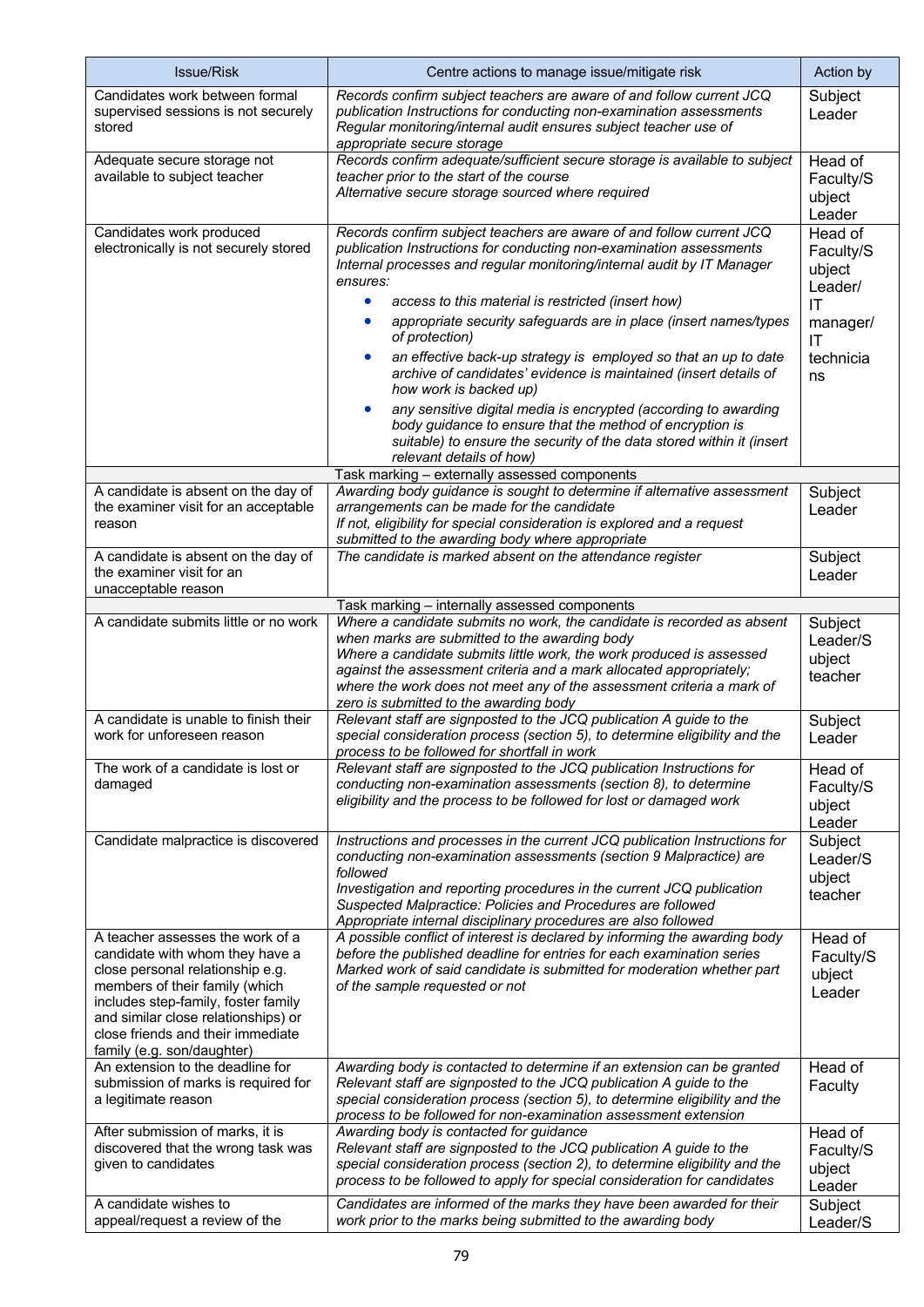| <b>Issue/Risk</b>                                                                             | Centre actions to manage issue/mitigate risk                                                                                                                                                                                                                                                                                                                                                                                                                                                                                                                                                                                                                     | Action by                                |
|-----------------------------------------------------------------------------------------------|------------------------------------------------------------------------------------------------------------------------------------------------------------------------------------------------------------------------------------------------------------------------------------------------------------------------------------------------------------------------------------------------------------------------------------------------------------------------------------------------------------------------------------------------------------------------------------------------------------------------------------------------------------------|------------------------------------------|
| marks awarded for their work by<br>their teacher                                              | Records confirm candidates have been informed of their marks<br>Candidates are informed that these marks are subject to change through<br>the awarding body's moderation process<br>Candidates are informed of their marks to the timescale identified in the<br>centre's internal appeals procedure and prior to the internal deadline set<br>by the exams officer for the submission of marks<br>Through the candidate exam handbook, candidates are made aware of<br>the centre's internal appeals procedures and timescale for submitting an<br>appeal/request for a review of the centre's marking prior to the<br>submission of marks to the awarding body | ubject<br>teacher/H<br>ead of<br>Faculty |
| Deadline for submitting work for<br>formal assessment not met by<br>candidate                 | Records confirm deadlines given and understood by candidates at the<br>start of the course<br>Candidates confirm/record deadlines known and understood<br>Depending on the circumstances, awarding body guidance sought to<br>determine if the work can be accepted late for marking providing the<br>awarding body's deadline for submitting marks can be met<br>Decision made (depending on the circumstances) if the work will be<br>accepted late for marking or a mark of zero submitted to the awarding<br>body for the candidate                                                                                                                          | Subject<br>Leader/S<br>ubject<br>teacher |
| Deadline for submitting marks and<br>samples of candidates work ignored<br>by subject teacher | Internal/external deadlines are published at the start of each academic<br>year<br>Reminders are issued through senior leaders/subject heads as deadlines<br>approach<br>Records confirm deadlines known and understood by subject teachers<br>Where appropriate, internal disciplinary procedures are followed                                                                                                                                                                                                                                                                                                                                                  | Exams<br>Officer/H<br>ead of<br>Faculty  |
| Subject teacher long term absence<br>during the marking period                                | See centre's Exam Contingency Plan (Teaching staff extended absence<br>at key points in the exam cycle)                                                                                                                                                                                                                                                                                                                                                                                                                                                                                                                                                          | Head of<br>Faculty                       |

# **Appendix 8 Special Consideration Policy**

## What is special consideration?

Special consideration is given to a candidate who has temporarily experienced illness, injury or some other event outside of their control **at the time of the assessment**. It is applied when the issue or event has had, or is reasonably likely to have had, a material effect on a candidate's ability to take an assessment or demonstrate his or her normal level of attainment in an assessment.

Special consideration can go some way to assist a candidate affected by a potentially wide range of difficulties, emotional or physical, which may influence performance in their examinations. It cannot remove the difficulty faced by the candidate. This means that there will be some situations where candidates should not be entered for an examination. This is because only minor adjustments can be made to the mark awarded. To make larger adjustments would jeopardize the standard of the examination. (JCQ's **A guide to the special consideration process**, section 1)

This publication is further referred to in this policy as SC

## Purpose of the policy

The purpose of this policy is to identify roles and responsibilities in the special consideration process and confirms that Norbury High will submit any applications for special consideration where candidates meet the published criteria.[JCQ General regulations for approved centres section 5.9]

## Eligibility for special consideration

## Roles and responsibilities

## **Head of centre**

- Is familiar with the contents, refers to and directs relevant centre staff to the annually updated JCQ publication SC
- Ensures that, where relevant and in eligible situations, applications for special consideration will be submitted to awarding bodies by the exams officer

## **Exams officer**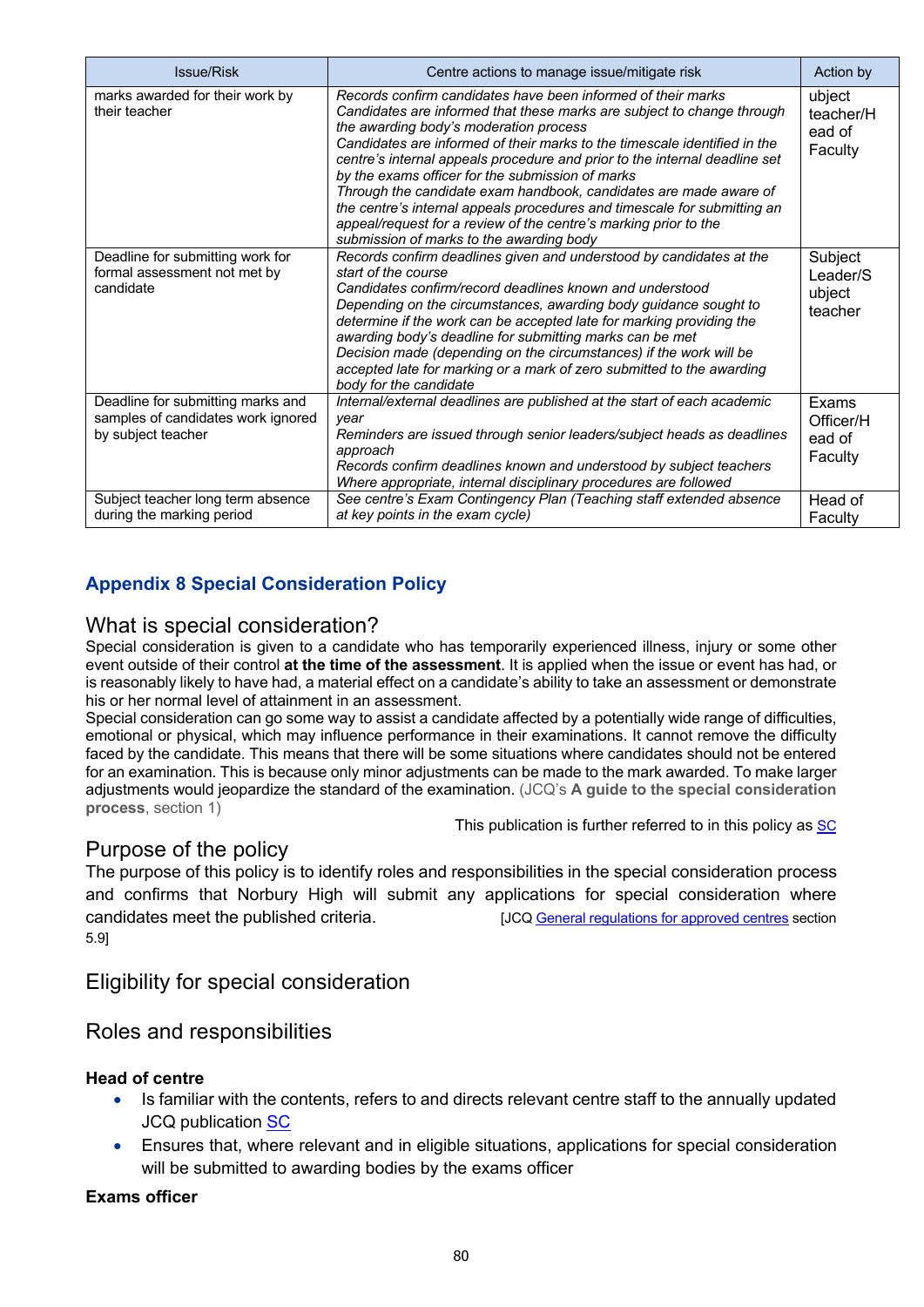- Understands the criteria as detailed in SC to determine where candidates will/will not be eligible for special consideration
- Ensures that, where relevant and in eligible situations, applications for special consideration will be submitted to awarding bodies

## **Teaching staff, Heads of Year or SENCo**

• Provide any appropriate evidence or information that may be required to determine a candidate's eligibility for special consideration.

## **Candidates (or parents/carers)**

• Provide any medical or other evidence that may be required to determine eligibility for special consideration

## Applying for special consideration

Where eligible, special consideration will be applied for at the time of the assessment where candidates*…* have been fully prepared and have covered the whole course but performance in the examination, or in the production of coursework or non-examination assessment, is materially affected by adverse circumstances beyond their control. (SC, section 2)

For candidates who are present for the assessment but disadvantaged Norbury High must be satisfied that there has been a material detrimental effect on candidate examination performance or in the production of coursework or non-examination assessment.  $(SC, section 3)$ 

- 1. Where a candidate may arrive for an exam and is clearly unwell, extremely distressed and/or may have sustained an injury that requires emergency access arrangements to be put in place:
	- the candidate will be kept comfortable and under centre supervision from the required time while appropriate arrangements are put in place for the candidate to take the exam in the best possible conditions
	- a judgement will be made on how the candidate's situation or disposition affected performance in the exam
	- where appropriate and where eligible, special consideration will be applied for
- 2. Where candidates may be affected by a major disturbance in the exam room (emergency evacuation etc.), special consideration will be applied for on behalf of all candidates.
- 3. Where a candidate takes multiple exams (three or more exams) timetabled for the same day and the total duration for those papers is more than 6 hours for GCE exams or more than 5 hours 30 minutes for GCSE exams including *any approved extra time but not any time taken for supervised rest breaks,* special consideration for an allowance on last paper taken will be applied for.
- 4. Where a candidate may be affected by a minor disturbance in the exam room caused by another candidate (momentary bad behaviour, mobile phone ringing etc.), special consideration cannot be applied for.

If a candidate is absent from a timetabled component/unit for acceptable reasons, and the centre can support this, special consideration will be applied for if the exam missed is in the terminal series and the *minimum requirements for enhanced grading in cases of acceptable absence* can be met. For unitised examinations taken in an examination series prior to certification, candidates must be reentered for any missed units at the next assessment opportunity. Unless there are difficulties arising, e.g. group performances which cannot be repeated, special consideration will not be awarded. (SC, section 4)

Where other issues or problems affect a candidate or a group of candidates, special consideration will be explored in SC 5 and applied for where eligible. This might include, for example:

• other certification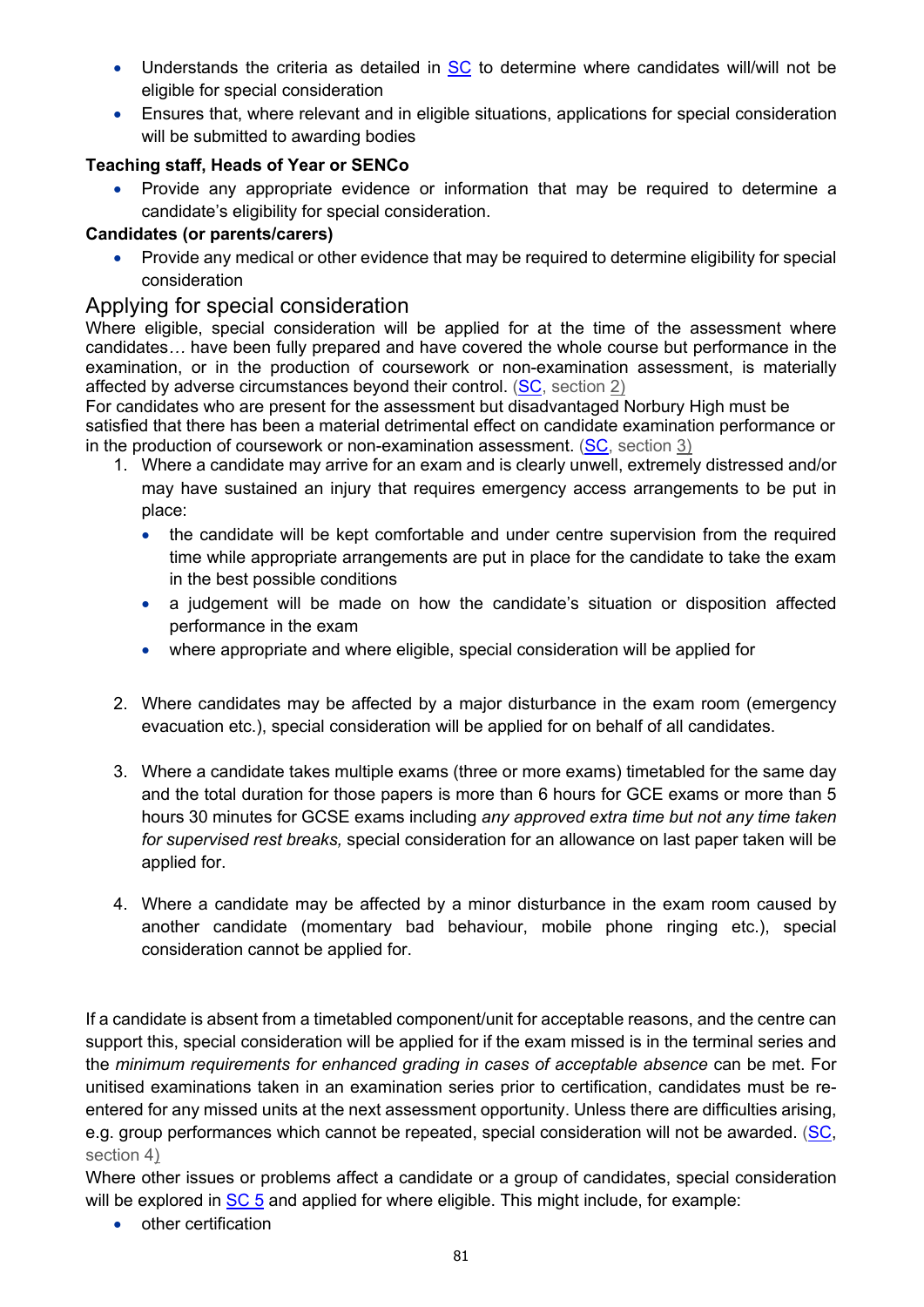- coursework/non-examination assessment extensions
- shortfall in work (coursework/non-examination assessment)
- lost or damaged work (non-examination assessment components)
- candidates taking an incorrect or defective question paper
- candidates undertaking the wrong controlled assessment or non-examination assessment assignment

Where a candidate may be eligible for special consideration (a post assessment adjustment) in a vocational qualification, the centre will follow SC 7 and awarding body guidance to determine if, when and how an adjustment can be applied for.

## Processing applications for special consideration Roles and responsibilities

## **Head of centre**

• Ensures that all eligible applications will be supported by signed evidence produced by a member of the senior leadership team

## **Senior leadership team**

• Produce signed evidence in support of all eligible applications

## **Exams officer**

- Understands that special consideration must be applied for at the time of the assessment
- Understands that special consideration cannot be applied in a cumulative fashion and that where a candidate may be affected by different indispositions, special consideration should only be applied for the most serious indisposition
- Ensures applications will be processed as required by the awarding bodies
- Keeps evidence to support all applications on file until after the publication of results and provides the signed evidence provided by a member of the senior leadership team to support an application where this may be requested by an awarding body
- Meets the required deadline(s) for submitting applications

## **Teaching staff, Heads of Year or SENCo**

• Provide any appropriate evidence or information that may be required to support a candidate's application for special consideration

## **Candidates (or parents/carers)**

- Will be asked to provide any required medical or other evidence that may be required to support an application for special consideration
- Will be informed that all cases must be dealt with by the centre

## Submitting applications for special consideration

Where a candidate or group of candidates is/are eligible for special consideration, applications will be submitted to the relevant awarding body following the published processes in SC.

Evidence to support applications will be kept on file until after the publication of results.

## **Timetabled written exams**

- For GCE and GCSE qualifications, applications for individual candidates will be submitted online by logging into the relevant awarding body secure extranet site and following the links to special consideration
- The processes for submitting a single application to cover all exams affected *where a candidate is present but disadvantaged* and a separate application for each day on which exams are missed *where a candidate is absent from an examination for an acceptable reason* detailed in SC 6 will be followed
- For other qualifications, applications will be submitted online where the awarding body's secure system accepts these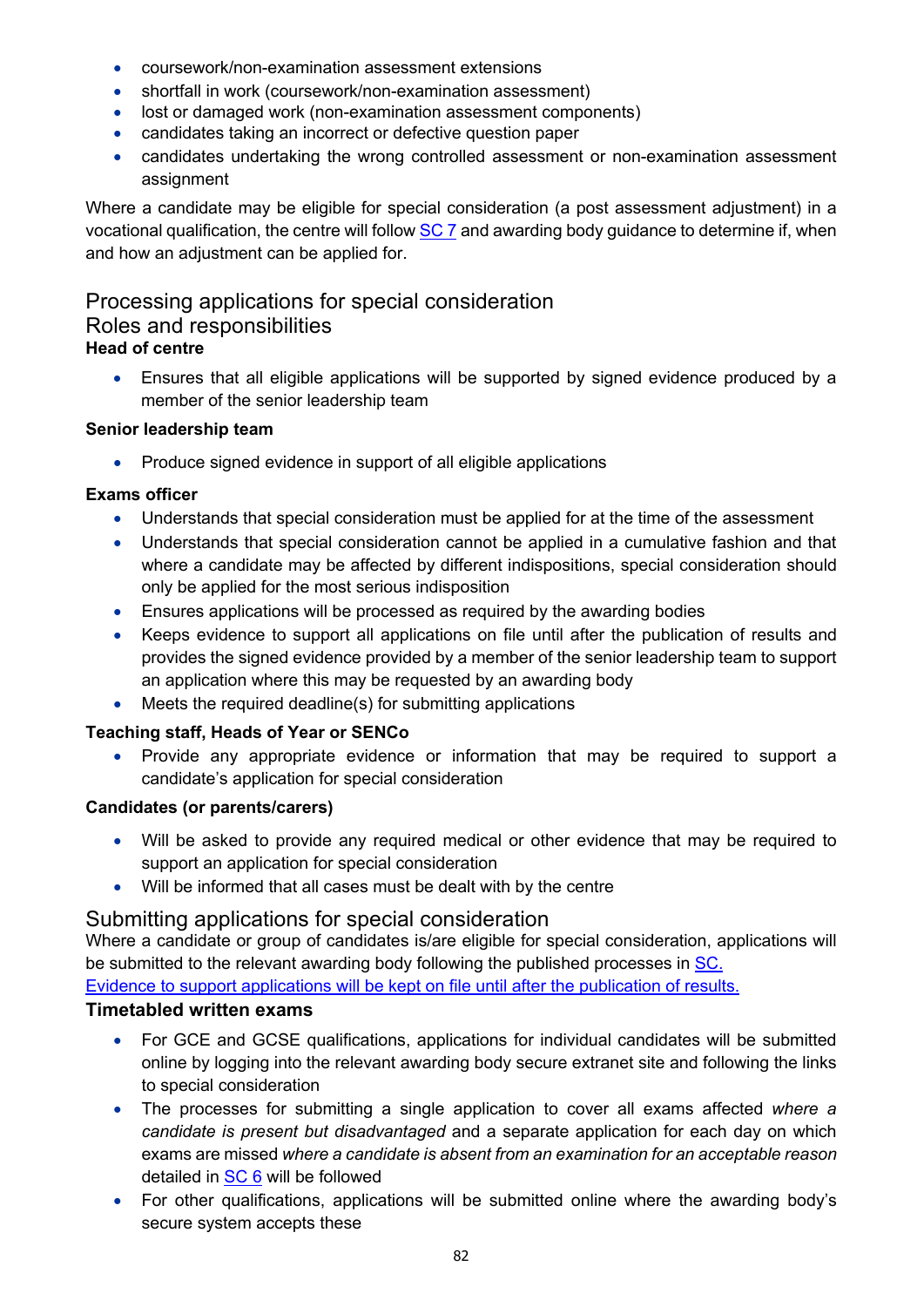- The paper **form 10** Application for special consideration will only be completed and submitted to the awarding body where the online system does not accept applications for a particular qualification
- For cases involving groups of candidates, applications will be made online where the awarding body's secure system accepts group applications or form 10 will be completed
- The paper form 14 **Self certification form** (Self certification for candidates who have missed an examination) will only be completed by a candidate where circumstances warrant this and will not be used where the centre knows the candidate was ill. Candidates will be encouraged to get evidence from a medical professional.

### **Internally assessed work**

- Where appropriate, applications will be made online where the awarding body's secure system accepts them or form 10 will be completed and submitted to the awarding body
- Where a short extension to a work submission deadline for an individual candidate is being requested, the awarding body will be contacted directly
- Where an application relates to a shortfall in work for an individual candidate, this will be submitted online or by completing form 10, dependent on the awarding body

## **Post assessment adjustments – vocational qualifications**

• Where the learner's circumstances are eligible form 10 or form VQ/SC **Application for special consideration Vocational qualifications** will be completed and submitted to the awarding body

### **Private candidates**

• Any private candidate entered by the centre must liaise with the exams officer (not the awarding body) regarding any application for special consideration

### **Late applications**

If, after the publication of results for a particular exam series, a claim is made that special consideration was not applied for at the time of an assessment where a candidate was eligible, the claimant will be informed that late applications will only be accepted by an awarding body in the most exceptional circumstances and where a member of the senior leadership team is able to produce evidence to support a late application.

If a claim is made after the completion of a review of results, the claimant will be informed that an application for special consideration cannot be submitted.

## **Appendix 9 Exams archiving policy**

## Purpose of the policy

The purpose of this policy is to:

- identify exams-related information/records held by the exams office
- identify the retention period
- determine the action required at the end of the retention period and the method of disposal
- inform or supplement the centre-wide records management policy/data retention policy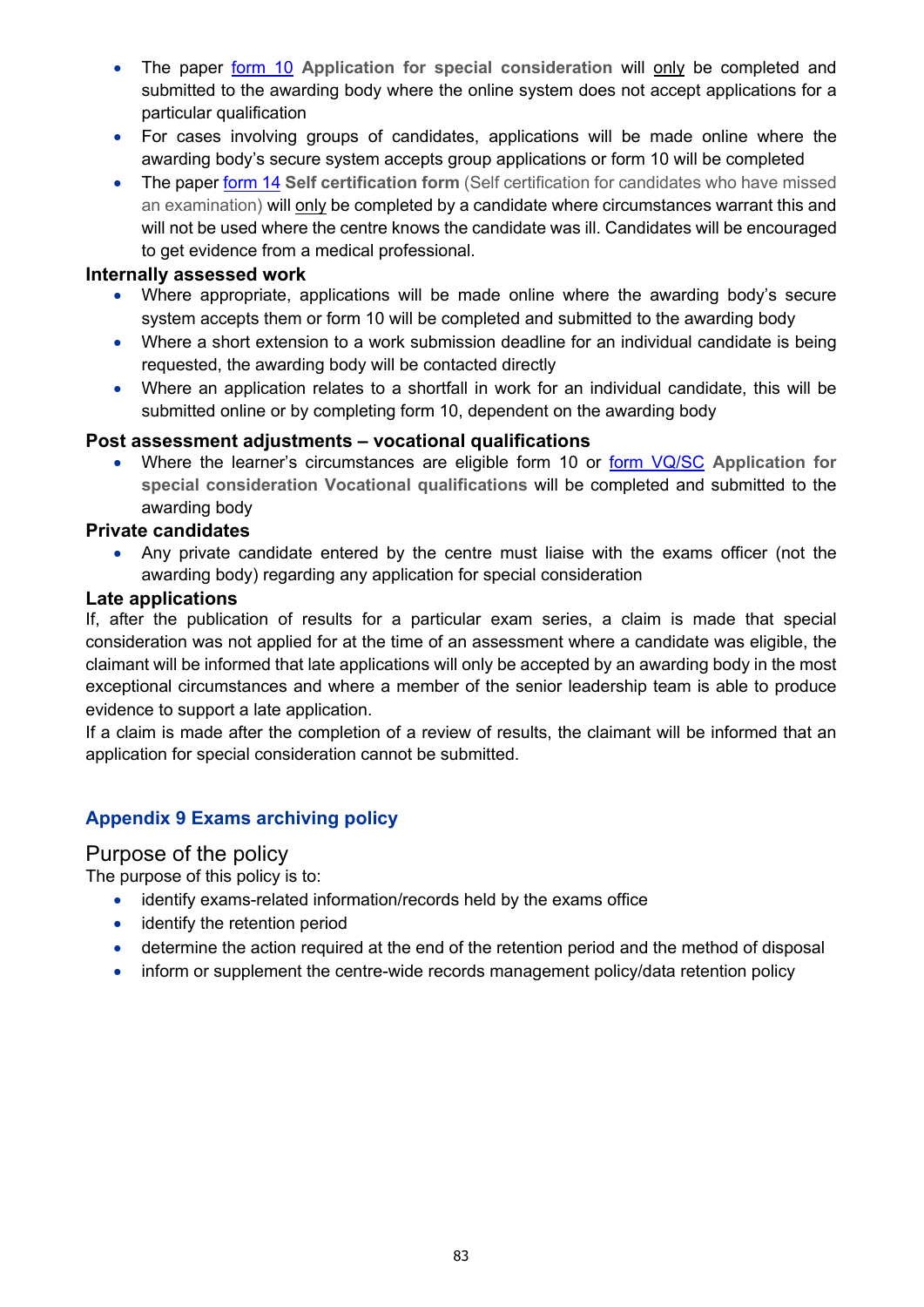| <b>Record type</b>                          | Record(s) description (where required)                                                                                 | <b>Retention information/period</b>                                                                                                                                                                                                                                                                                                                                                                                                     | <b>Action at end of</b><br>retention period<br>(method of disposal) |
|---------------------------------------------|------------------------------------------------------------------------------------------------------------------------|-----------------------------------------------------------------------------------------------------------------------------------------------------------------------------------------------------------------------------------------------------------------------------------------------------------------------------------------------------------------------------------------------------------------------------------------|---------------------------------------------------------------------|
| Access arrangements<br>information          | Printed copy of access arrangements list.                                                                              | To be retained until end of September or until any<br>reviews/appeals are complete.                                                                                                                                                                                                                                                                                                                                                     | To be shredded                                                      |
| Alternative site arrangements               | Any hard copy information generated on an<br>alternative site arrangement. Notifications<br>submitted online via CAP.  | To be retained until end of September or until any<br>reviews/appeals are complete.                                                                                                                                                                                                                                                                                                                                                     | To be shredded                                                      |
| Attendance register copies                  | Copies of exam board registers and signed<br>seating plans                                                             | keep signed records of the seating plan, the<br>invigilation arrangements and the centre's copies of<br>the attendance registers for each examination. The<br>awarding bodies may need to refer to these records.<br>The centre must keep them until the deadline for<br>reviews of marking has passed or until any appeal,<br>malpractice or other results enquiry has been<br>completed, whichever is later (Reference ICE 12,<br>22) | To be shredded                                                      |
| Awarding body administrative<br>information | Any hard copy publications provided by<br>awarding bodies.                                                             | To be retained until the current academic year<br>update is provided.                                                                                                                                                                                                                                                                                                                                                                   | To be recycled.                                                     |
| Candidates' scripts                         | Any unwanted copies of scripts returned to the<br>centre through the Access to Scripts (ATS)<br>service.               | To be retained securely until the awarding body's<br>earliest date for confidential disposal of unwanted<br>scripts.(Usually once the deadline for requesting<br>reviews for marking and appeals has passed and<br>any reviews and appeals have been completed.)<br>Teachers to store and dispose of securely.                                                                                                                          | To be shredded                                                      |
|                                             |                                                                                                                        |                                                                                                                                                                                                                                                                                                                                                                                                                                         |                                                                     |
| Candidates' work                            | Non-examination assessment work returned to<br>the centre by the awarding body at the end of<br>the moderation period. | To be logged on return to the centre and<br>immediately returned to subject staff as records<br>owner.                                                                                                                                                                                                                                                                                                                                  | Returned to candidates or<br>safe disposal                          |
|                                             |                                                                                                                        | To be stored safely and securely along with work<br>that did not form part of the moderation sample                                                                                                                                                                                                                                                                                                                                     |                                                                     |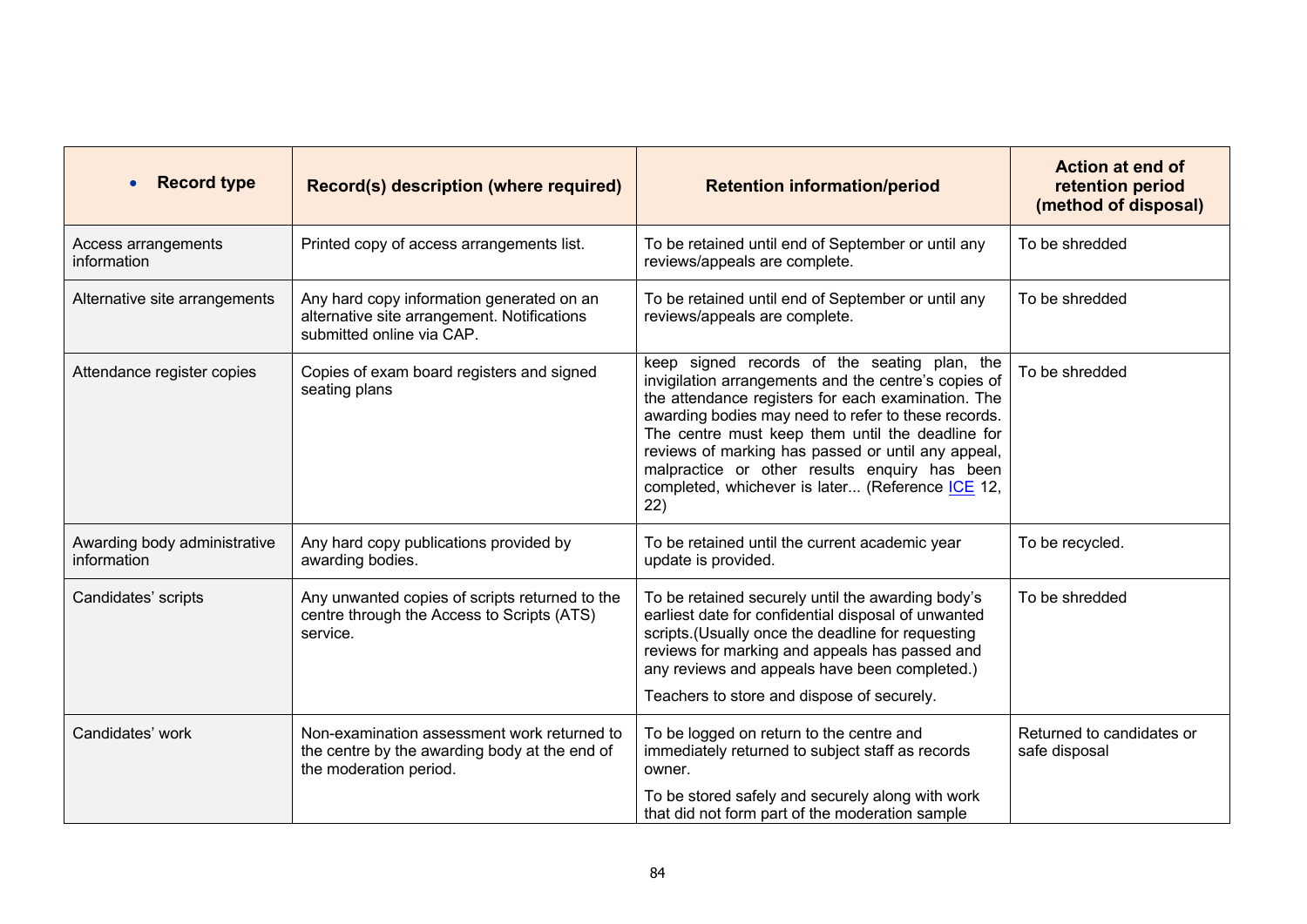| <b>Record type</b>                                                             | Record(s) description (where required)                                                                                                                                                                                                                                                                                                                           | <b>Retention information/period</b>                                                                                                                         | <b>Action at end of</b><br>retention period<br>(method of disposal) |
|--------------------------------------------------------------------------------|------------------------------------------------------------------------------------------------------------------------------------------------------------------------------------------------------------------------------------------------------------------------------------------------------------------------------------------------------------------|-------------------------------------------------------------------------------------------------------------------------------------------------------------|---------------------------------------------------------------------|
|                                                                                |                                                                                                                                                                                                                                                                                                                                                                  | (including materials stored electronically)until<br>deadlines for reviews and appeals have passed and<br>any reviews and appeals have been completed        |                                                                     |
| Certificates                                                                   | Candidate certificates issued by awarding<br>bodies.                                                                                                                                                                                                                                                                                                             | Certificates to be stored in the cupboard in the<br>SIMS hub until students reach the age of 25.                                                            | To be shredded                                                      |
| Certificate destruction<br>information                                         | A record of unclaimed certificates that have<br>been destroyed.                                                                                                                                                                                                                                                                                                  | Spreadsheet recording this information to be kept<br>up-to-date, stored electronically.                                                                     | To be deleted from electronic<br>record.                            |
|                                                                                |                                                                                                                                                                                                                                                                                                                                                                  | If requested return certificates to the awarding body.                                                                                                      |                                                                     |
|                                                                                |                                                                                                                                                                                                                                                                                                                                                                  | Sheets to be saved for at least 4 years from the date<br>of destruction.                                                                                    |                                                                     |
| Certificate issue information                                                  | A record of certificates that have been issued.                                                                                                                                                                                                                                                                                                                  | collecting<br>certificates<br>Information on<br>to<br>be<br>communicated to students through registration and<br>assemblies, email and the college website. | Lists to be shredded.                                               |
|                                                                                |                                                                                                                                                                                                                                                                                                                                                                  | Students to sign to confirm collection of certificates<br>and these records to be kept until students reach the<br>age of 25.                               |                                                                     |
| Confidential materials: initial<br>point of delivery logs                      | Logs recording awarding body confidential<br>exam materials received by an authorised<br>member of staff at the initial point of delivery<br>and the secure movement of packages by an<br>authorised member of staff to the secure room<br>for transferal to the centre's secure storage<br>facility.                                                            | Records to be kept until deadlines for reviews and<br>appeals have passed and any reviews and appeals<br>have been completed.                               | To be shredded                                                      |
| Confidential materials: receipt,<br>secure movement and secure<br>storage logs | Logs recording confidential exam materials<br>received (including encrypted materials<br>received via email or downloaded from an<br>awarding body's secure extranet site), checked<br>and placed in the secure storage facility by the<br>exams officer (or other authorised member of<br>centre staff) throughout the period the<br>materials are confidential | Records to be kept until deadlines for reviews and<br>appeals have passed and any reviews and appeals<br>have been completed.                               | To be shredded                                                      |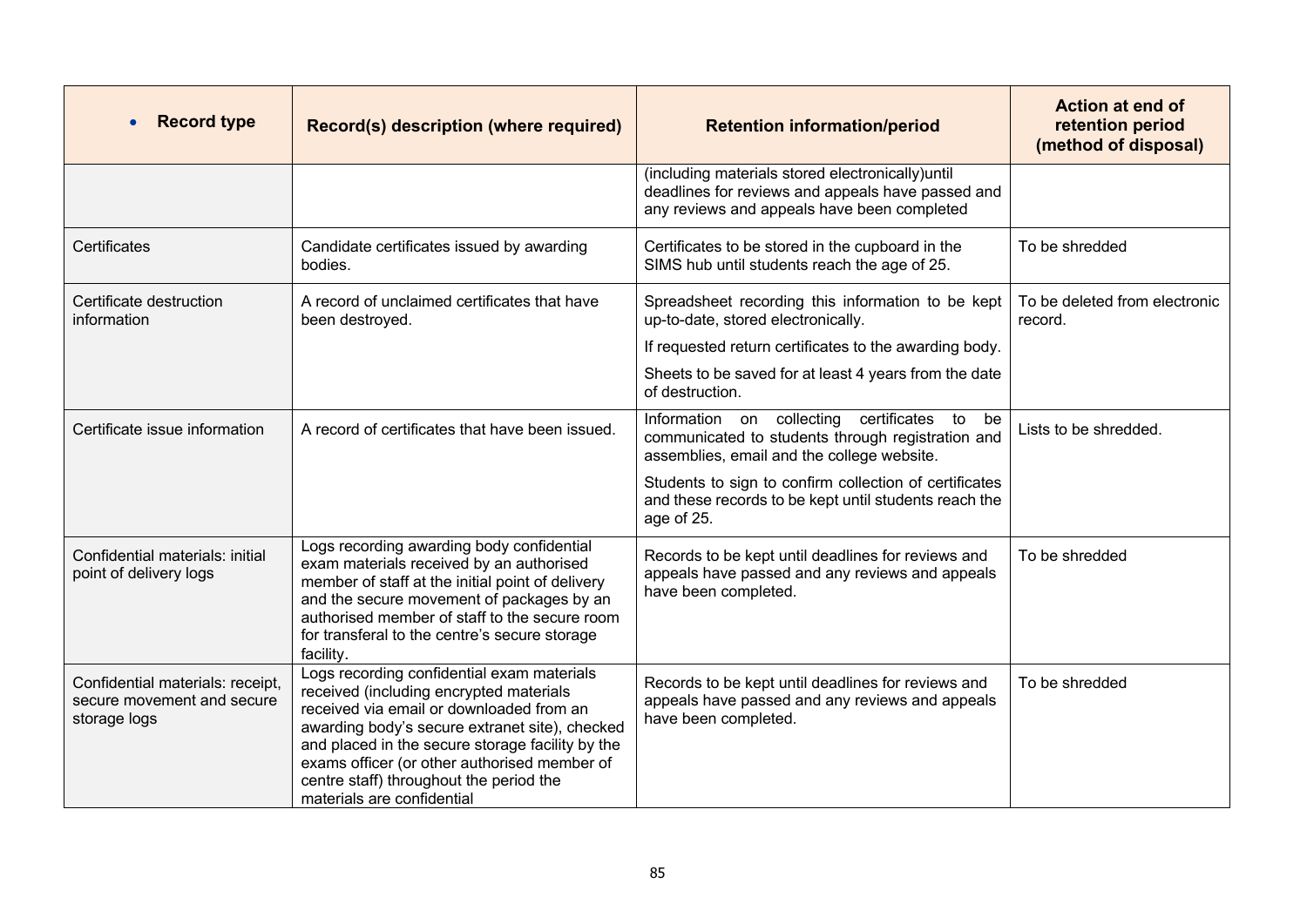| <b>Record type</b>            | Record(s) description (where required)                                                                                                             | <b>Retention information/period</b>                                                                                           | <b>Action at end of</b><br>retention period<br>(method of disposal) |
|-------------------------------|----------------------------------------------------------------------------------------------------------------------------------------------------|-------------------------------------------------------------------------------------------------------------------------------|---------------------------------------------------------------------|
| Conflicts of Interest records | Records demonstrating the management of<br>conflicts of interest                                                                                   | Records to be kept until deadlines for reviews and<br>appeals have passed and any reviews and appeals<br>have been completed. | To be shredded                                                      |
| Dispatch logs                 | Proof of dispatch of exam script packages to<br>awarding body examiners covered by the DfE<br>(Standards & Testing Agency) yellow label<br>service | Records to be kept until deadlines for reviews and<br>appeals have passed and any reviews and appeals<br>have been completed. | To be shredded                                                      |
| Entry information             | Any hard copy information relating to<br>candidates' entries.                                                                                      | Records to be kept until deadlines for reviews and<br>appeals have passed and any reviews and appeals<br>have been completed. | To be shredded                                                      |
| Exam question papers          | Question papers for timetabled written exams.                                                                                                      | Papers to be stored securely until candidate scripts<br>have been checked and prepared for dispatch.                          | Issued to subject staff                                             |
| Exam room checklists          | Checklists confirming exam room conditions<br>and invigilation arrangements for each exam<br>session.                                              | Records to be kept until deadlines for reviews and<br>appeals have passed and any reviews and appeals<br>have been completed. | To be shredded                                                      |
| Exam room incident logs       | Logs recording any incidents or irregularities in<br>exam rooms for each exam session.                                                             | Records to be kept until deadlines for reviews and<br>appeals have passed and any reviews and appeals<br>have been completed. | To be shredded                                                      |
| Exam stationery               | Awarding body exam stationery provided<br>solely for the purpose of external exams.                                                                | To be stored in the secure exam store.                                                                                        | Confidential destruction                                            |
| <b>Examiner reports</b>       | Awarding body feedback on candidate<br>performance in individual exams.                                                                            | To be immediately provided to head of department<br>as records owner. Most now made available on<br>awarding body websites.   | Any hard copies to be<br>shredded.                                  |
| Finance information           | Copy invoices for exams-related fees.                                                                                                              | To be kept until deadlines for reviews and appeals<br>have passed and any reviews and appeals have<br>been completed.         | To be shredded                                                      |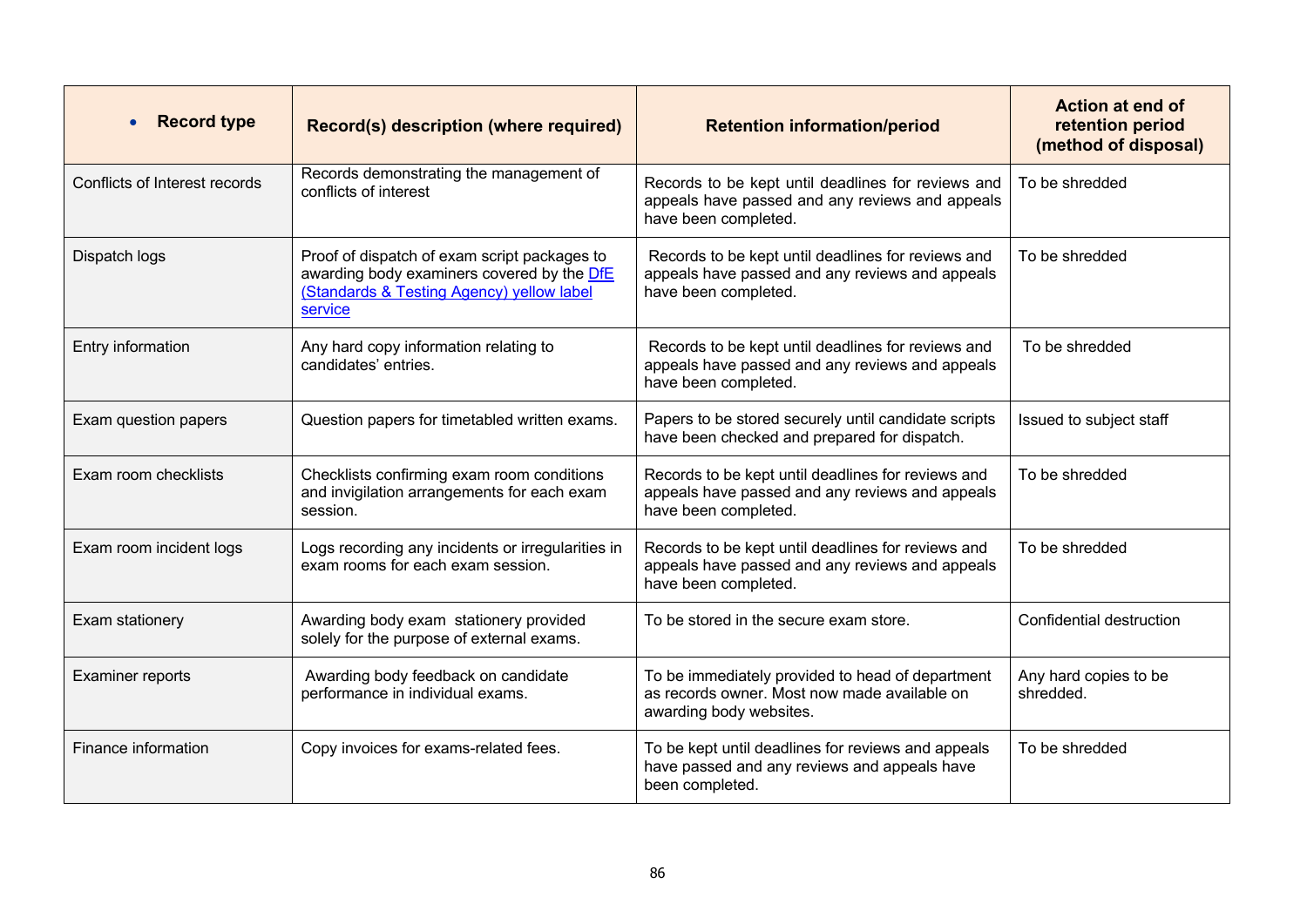| <b>Record type</b>                                                         | Record(s) description (where required)                                                                                                                                                                                      | <b>Retention information/period</b>                                                                                                                                                                                 | Action at end of<br>retention period<br>(method of disposal) |
|----------------------------------------------------------------------------|-----------------------------------------------------------------------------------------------------------------------------------------------------------------------------------------------------------------------------|---------------------------------------------------------------------------------------------------------------------------------------------------------------------------------------------------------------------|--------------------------------------------------------------|
| Invigilator and facilitator<br>training records                            | Certificates for the Exams Office online training<br>modules.                                                                                                                                                               | Certificates/copies of certificates to be stored until<br>deadlines for reviews and appeals have passed and<br>any reviews and appeals have been completed.                                                         | To be shredded                                               |
| Moderator reports                                                          | Moderator reports/moderation differences<br>reports.                                                                                                                                                                        | To be immediately provided to head of department<br>as records owner.                                                                                                                                               | To be shredded                                               |
| Moderation returns logs                                                    | Logs recording the return of candidates' work<br>to the centre by the awarding body at the end<br>of the moderation period                                                                                                  | Records to be kept until deadlines for reviews and<br>appeals have passed and any reviews and appeals<br>have been completed.                                                                                       | To be shredded                                               |
| Overnight supervision<br>information                                       | The JCQ Overnight Supervision form is<br>completed online using CAP. The JCQ<br>Overnight Supervision Declaration form is<br>downloaded from CAP) for signing by the<br>candidate, the supervisor and the head of<br>centre | Records to be kept until deadlines for reviews and<br>appeals have passed and any reviews and appeals<br>have been completed.                                                                                       | To be shredded                                               |
| Post-results services:<br>confirmation of candidate<br>consent information | Hard copy or email record of required<br>candidate consent                                                                                                                                                                  | Consent forms or e-mails from candidates must be<br>retained by the centre and kept for at least six<br>months following the outcome of the clerical re-<br>check or review of marking or any subsequent<br>appeal. | To be shredded                                               |
| Post-results services:<br>requests/outcome information                     | Any hard copy information relating to a post-<br>results service request (RoRs, appeals, ATS)<br>submitted to an awarding body for a candidate<br>and outcome information from the awarding<br>body.                        | To be kept for at least six months following the<br>outcome of the clerical re-check or review of<br>marking or any subsequent appeal.                                                                              | To be shredded                                               |
| Post-results services: tracking<br>logs                                    | Logs tracking resolution of all post-results<br>service requests submitted to awarding bodies.                                                                                                                              | To be kept for at least six months following the<br>outcome of the clerical re-check or review of<br>marking or any subsequent appeal.                                                                              | To be shredded                                               |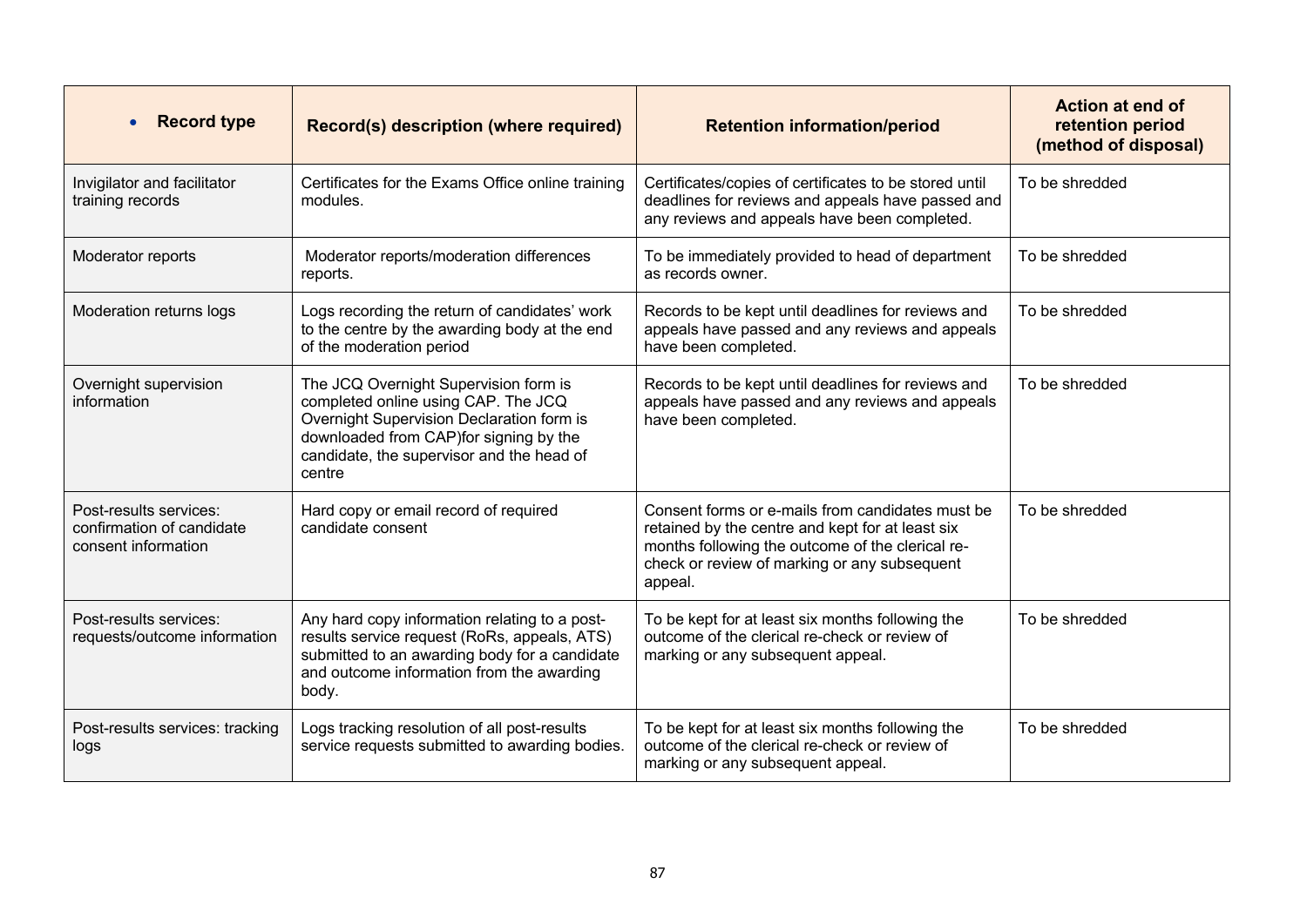| <b>Record type</b>                         | Record(s) description (where required)                                                                                                                                                                                            | <b>Retention information/period</b>                                                                                                                                                                                                                                                                                                       | <b>Action at end of</b><br>retention period<br>(method of disposal) |
|--------------------------------------------|-----------------------------------------------------------------------------------------------------------------------------------------------------------------------------------------------------------------------------------|-------------------------------------------------------------------------------------------------------------------------------------------------------------------------------------------------------------------------------------------------------------------------------------------------------------------------------------------|---------------------------------------------------------------------|
| Private candidate information              | Any hard copy information relating to private<br>candidates' entries.                                                                                                                                                             | Records to be kept until deadlines for reviews and<br>appeals have passed and any reviews and appeals<br>have been completed.                                                                                                                                                                                                             | To be shredded                                                      |
| Proof of postage - candidates'<br>work     | Proof of postage of sample of candidates' work<br>submitted to awarding body moderators.                                                                                                                                          | Records to be kept until deadlines for reviews and<br>appeals have passed and any reviews and appeals<br>have been completed. This will indicate that the<br>scripts were written at the appointed time and that,<br>should the scripts not be received by the awarding<br>body/examiner, then special consideration may be<br>possible.) | To be shredded                                                      |
| Resolving timetable clashes<br>information | Any hard copy information relating to the<br>resolution of a candidate's clash of timetabled<br>exam papers                                                                                                                       | Records to be kept until deadlines for reviews and<br>appeals have passed and any reviews and appeals<br>have been completed.                                                                                                                                                                                                             | To be shredded                                                      |
| Results information                        | Broadsheets of public examination results<br>summarising candidate final grades by subject<br>by exam series.                                                                                                                     | Records for current year plus previous 6 years to be<br>retained as a minimum to be stored electronically.                                                                                                                                                                                                                                | To be deleted                                                       |
| Seating plans                              | Plans showing the seating arrangements of all<br>candidates for every exam taken.                                                                                                                                                 | Records to be kept until deadlines for reviews and<br>appeals have passed and any reviews and appeals<br>have been completed.                                                                                                                                                                                                             | To be shredded                                                      |
| Special consideration<br>information       | Any hard copy information relating to a special<br>consideration application which has been<br>submitted to an awarding body for a candidate<br>and signed evidence produced by a senior<br>leader in support of the application. | All applications must be supported by signed<br>evidence produced by a member of the senior<br>leadership team. Records to be kept until deadlines<br>for reviews and appeals have passed and any<br>reviews and appeals have been completed.                                                                                             | To be shredded electronic<br>evidence to be deleted                 |
| Suspected malpractice<br>reports/outcomes  | Any hard copy information relating to a<br>suspected or actual malpractice<br>investigation/report submitted to an awarding<br>body and outcome information from the<br>awarding body.                                            | Records to be kept until deadlines for reviews and<br>appeals have passed and any reviews and appeals<br>have been completed.<br>Copies of any warnings issued by exam boards to<br>be kept until no longer active.                                                                                                                       | To be shredded                                                      |